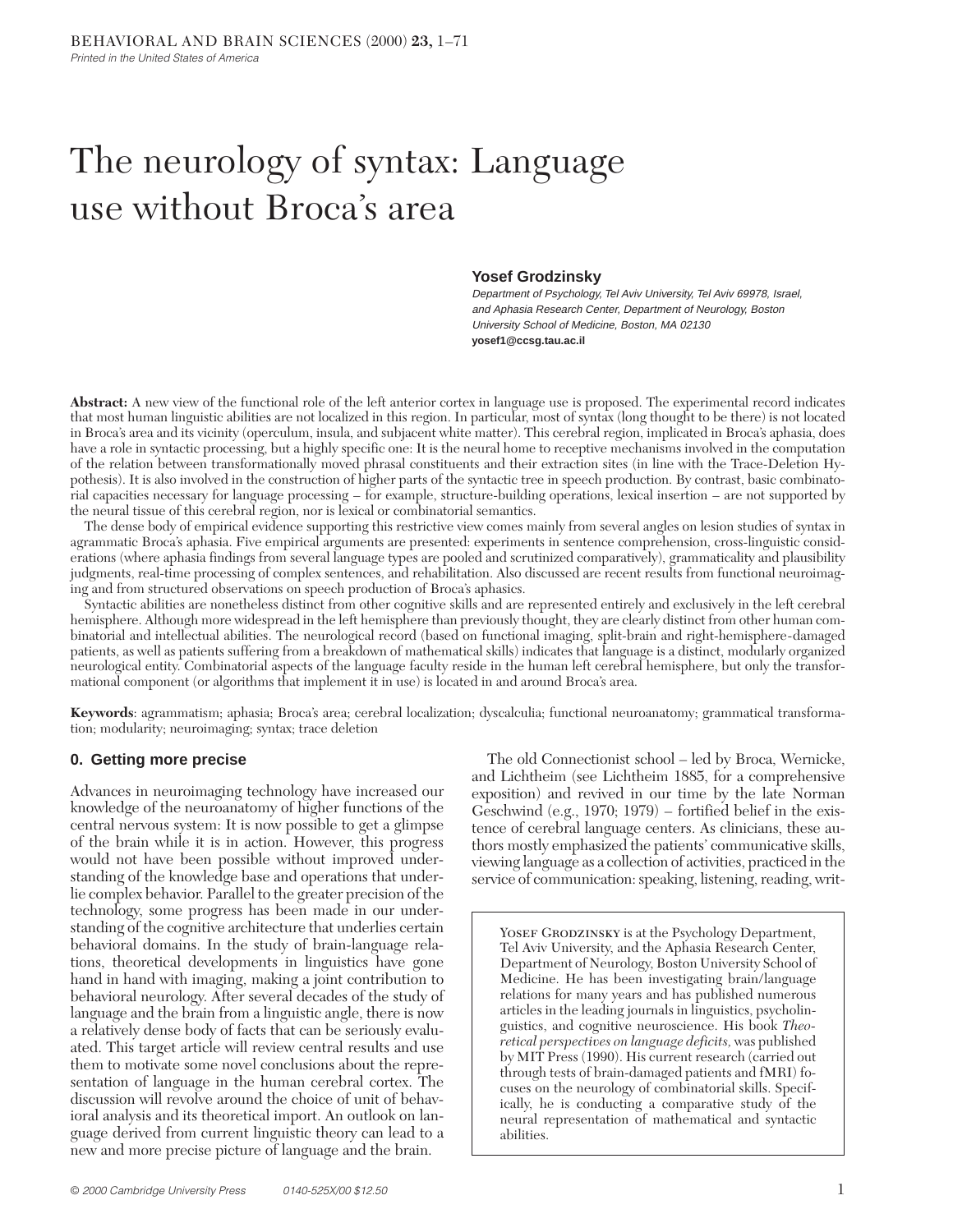#### Grodzinsky: Neurology of syntax

ing, naming, repetition, and so on. Their characterization of the language centers derived from this intuitive theory, and for each activity they posited a cerebral center. The resulting theory of localization uses these activities as building blocks and takes them as the essence of human linguistic capacity. This view, based mostly on aphasia studies, is still held, especially in clinical circles, as illustrated by current clinical manuals and textbooks (e.g., Bradley et al. 1996, p. 37). The leading neurology textbook in the United States explicitly espouses the teachings of the great neurologists of the nineteenth century, depicting the perisylvian region as the location of language and providing an internal division as follows (analytic categories of behavior are in italic):

The conventional teaching is that there are three main language areas, situated, in most persons, in the left cerebral hemisphere. Two are receptive and one is executive. The two receptive areas are closely related and embrace what may be referred to as the central language zone. One, subserving *the perception of spoken language*, occupies the posterior-superior temporal area (the posterior portion of area 22) and Heschl's gyrus (areas 41 and 42); Wernicke's area comprises the posterior part of area 22 and the parietotemporal junction. A second area, subserving *the perception of written language*, occupies the angular convolution (area 39) in the inferior parietal lobule, anterior to the visual receptive areas. The supramarginal gyrus, which lies between these auditory and visual language "centers," and the inferior temporal region (area 37), just anterior to the visual association cortex, are probably part of the central language zone as well. Here are located the *integrative centers for cross-modal visual and auditory functions*. The third area situated at the posterior end of the inferior frontal convolution is referred to as Broca's area or Brodmann's area 44 and is concerned with *the motor aspects of speech*. The entire language zone is perisylvian, i.e., it borders the sylvian fissure. (Adams & Victor 1993, pp. 412–13)

Against this background, psycholinguists have, since the 1960s, attempted to devise a new perspective. As a first step, they challenged the old outlook regarding the centers, on the basis of theoretical and experimental tools borrowed from linguistics and psycholinguistics (e.g., Blumstein 1972; Caramazza & Zurif 1976; Gardner & Zurif 1975; Goodglass 1968; Goodglass & Berko 1960; Heilman & Scholes 1976; Zurif & Caramazza 1976; Zurif et al. 1972; 1974). Focusing on the distinction between linguistic levels of representation, these authors did not altogether deny the validity of the old approach. Rather, they took new issues to be central and used linguistic concepts, as well as new experimental techniques, to explore them: For them, language was no longer just a set of activities but a structuredependent body of knowledge divided into levels of analysis, mainly phonological, syntactic, and semantic. A variety of experiments in the 1970s showed that this approach was worthwhile, providing surprising results and demonstrating that the brain made linguistic distinctions that could not be couched in the standard view. Consequently, an attempt was made to "redefine" the centers (Zurif 1980); the anatomical, center-based conception was retained, but each center was now said to contain devices used for the analysis and synthesis of language, rather than for activities. Roughly speaking, the anterior language area was taken to house syntax (harnessed in the service of both comprehension and production), and semantics was believed to reside posteriorly, in Wernicke's area. Neuroanatomy also witnessed parallel advances: It was becoming increasingly

clear that the anterior language area is larger than previously supposed; by then, large samples of patients had become available, making comprehensive surveys possible. On this basis, the area subtending mechanisms implicated in Broca's aphasia was now taken to "encompass most of the operculum, insula, and subjacent white matter, exceeding Broca's area" (Mohr 1976, p. 202). The schema remained localizationist, and, although its units of analysis changed, the overall view of cerebral loci supporting linguistic behavior remained the same.

From the early 1980s onward, new series of studies began to emerge, drawing on still more finely grained functional distinctions and using new materials and methods to explore the language areas from a more detailed linguistic perspective (see, e.g., Bradley et al. 1980; Caplan & Futter 1986; Grodzinsky 1984a; 1984b; 1986; 1989; 1990; Kean 1980; Linebarger et al. 1983; Schwartz et al. 1980; Swinney et al. 1989). With neuroanatomical considerations remaining constant, the most natural move was to look more deeply into the details of the syntactic disruption in Broca's aphasia; syntax was a natural candidate, constituting a central combinatorial aspect of language, and Broca's aphasia was the pathology of choice because most researchers believed the area damaged in this syndrome to be the locus of syntax. Thus, although the view of the syndrome was changing, the traditional diagnostic schema was not abandoned because its usefulness was proved, time and again (but see sect. 2.6 for challenges to this view).

I will be using evidence obtained in these experiments, enhanced by more recent findings, to reexamine the "redefined centers" view. I will show that a new, highly abstract and precise approach is necessary, not only to accommodate the fine patterns of performance that emerge, but also to describe the cross-linguistic variation within the syndrome. This will draw a new picture of the cerebral representation of the language faculty; after three decades of this line of research, it appears that the ability to create and analyze meaningful expressions through rule-based combination is sharply distinguished from other seemingly related mental capacities (such as arithmetic or general intelligence). Mental modularity, moreover, is also a property of syntax itself; the neurology indicates that syntax is not supported by one piece of neural tissue. Within this picture, syntax is entirely represented in the left cerebral hemisphere, but for the most part it is not located in Broca's area. The evidence suggests that this cerebral region has a crucial, highly specific role: It is the neural home to mechanisms involved in the computation of transformational relations between moved phrasal constituents and their extraction sites.

This is a radical conclusion (at least when pitted against prevailing neurological traditions and beliefs). It is therefore important to emphasize that the evidence for it is entirely empirical, coming from a thorough survey of the aphasia literature, the literature on other cognitive impairments, and recent work in functional neuroimaging. Broca (together with a few generations of great neurologists) appears to have had the right intuitions, yet he was wrong in certain important respects that could not be understood in his day. The better understanding of the nature of language now available, coupled with improved experimental techniques, allows us to reexamine old claims. This target article thus begins with a tour through results obtained in neurolinguistic research that have brought about the change.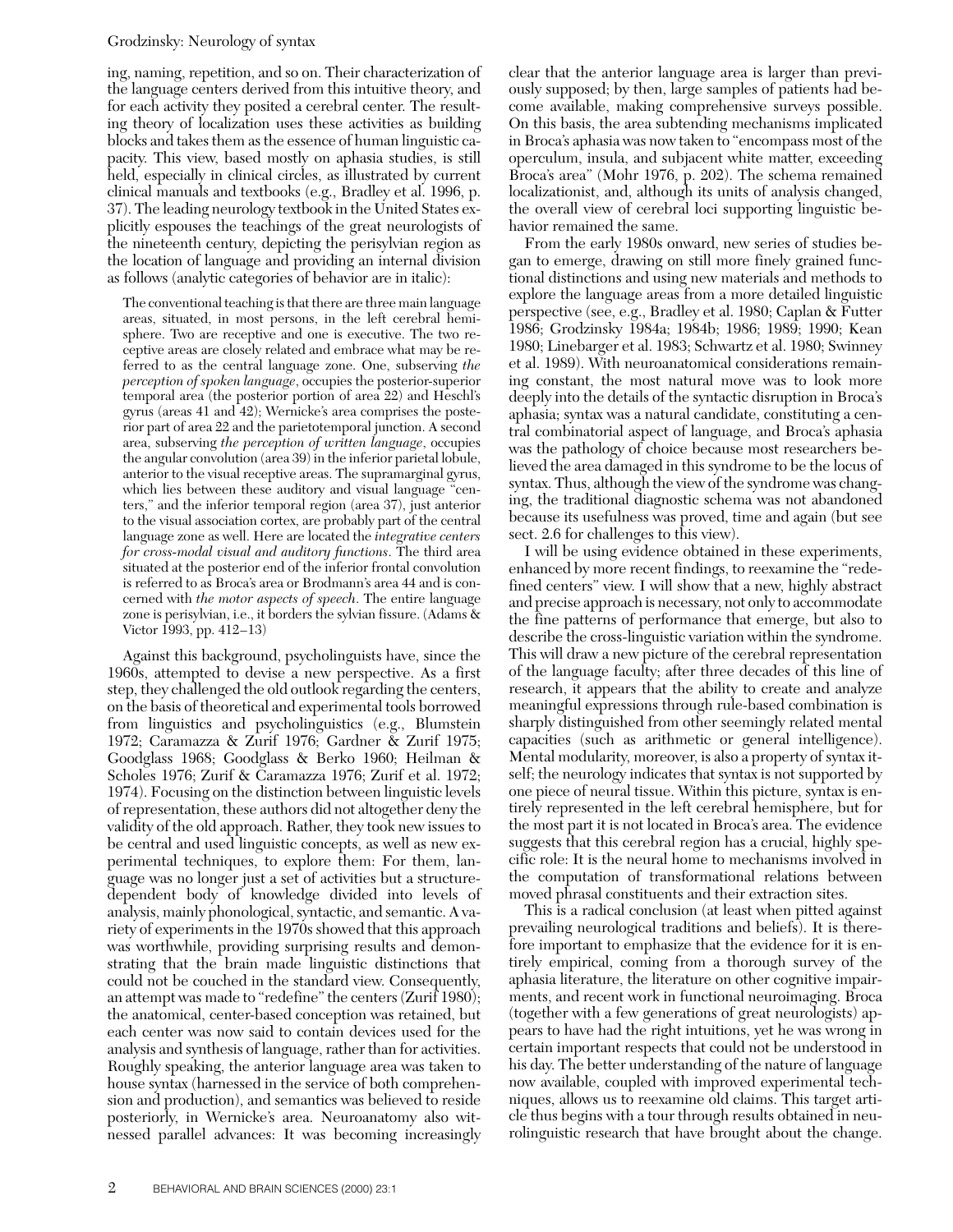#### **1. Cerebral loci for syntax**

#### **1.1. The neuroanatomy of syntax: Lesion- and imaging-based approaches**

The movement to redefine the language centers has had its effect in certain circles; the neurolinguistic localizing schema of language perception might not have permeated the clinical literature, yet it is currently accepted in cognitive neuroscience. In this model, syntax is represented in the part of the left anterior cortex that receives its blood supply from the superior distribution of the left middle cerebral artery (i.e., Broca's area and its vicinity, as indicated above), whereas semantics and the lexicon are posterior, located temporoparietally around the Sylvian fissure (Alexander et al. 1990; Damasio & Damasio 1989; Zurif 1995). Based on an ever growing experimental record, it is now widely accepted that the speech production problem in Broca's aphasia implicates syntactic mechanisms of some sort (Damasio 1992; Goodglass 1976; 1993; Grodzinsky 1984a; Marshall 1986; Zurif 1995); it is also believed that, in comprehension, there is a deficit in receptive mechanisms of grammatical analysis (Damasio 1992; Goodglass 1993; Grodzinsky 1990; Zurif 1995). Wernicke's aphasia, by contrast (following a posterior lesion in and around Wernicke's area), is believed to involve the lexical and interpretive components of the language faculty (Damasio & Damasio 1992; Goodglass & Kaplan 1983; Zurif 1995). Crucially, although other pathological signs are found in the overall description of many, if not most, language disorders, they are not part of the model for brain-language relations, either because they come from nonlinguistic domains (e.g., anosognosia, nonfluency, dysarthria) or because they are not pathognomonic of any particular syndrome.

This neurolinguistic model was formed on the basis of studies of pathology, which related neuroanatomy to linguistic function by correlating impaired behavior with morphological lesion data (PM, CT, or MRI). With the advent of functional imaging, evidence for the same distinctions has been sought from normal language processing. Initial findings seem to corroborate the basic approach; functional imaging studies (PET and fMRI) have detected involvement of similar regions in syntactic processing (Bavelier et al. 1997; Bookheimer et al. 1993; Just et al. 1996; Mazoyer et al. 1993; Stromswold et al. 1996); electrophysiological studies (ERP) that chart electrical activity during the performance of syntactic tasks have likewise been consistent with this picture (Friederici 1995; Kluender & Kutas 1993; Münte et al. 1993; Neville et al. 1991). The movement to revise the picture from one of activity-based cerebral centers to centers representing different levels of linguistic analysis, then, has appeared to be on the right track and has thus become the prevailing view in neuroscience.

#### **1.2. Contradictory results from aphasia**

A careful examination of the experimental evidence, which includes the more recent results, leads to conclusions that are much less definite. The data even appear contradictory at times: Wernicke's aphasics have some disturbances in syntactic comprehension (Grodzinsky & Finkel 1998; Schwartz et al. 1987; Shapiro et al. 1993; Zurif & Caramazza 1976), whereas Broca's aphasia patients, though failing certain tasks that probe receptive syntactic abilities (Caramazza

& Zurif 1976; Goodglass 1968), have shown success in others (Linebarger et al. 1983). Taken at face value, these findings cast serious doubts on the model, in which Broca's area (but not Wernicke's area) supports receptive syntactic mechanisms. However, with certain provisos, the neurological model can still be maintained. Wernicke's patients' failures in syntactic comprehension are rather inconsistent and varied (Shapiro et al. 1993; Zurif 1995a; Zurif & Caramazza 1976) and are by and large ignored. In the case of Broca's aphasia, attempts have been made to reconcile empirical contradictions: Syntactic abilities have been broken down into tasks, and it has been claimed that "syntactic comprehension is compromised" (Martin et al. 1989) and that "grammaticality judgment is intact" (Linebarger et al. 1983). Common to such analyses is a rather "holistic" approach to the functional deficit, details of cerebral localization being of more concern than linguistic questions. Gross distinctions between form and meaning seem sufficient, and hence less attention is paid to more detailed structural properties of linguistic stimuli. As a result, the neurological model of language has continued to prevail.

It is quite possible, however, that the apparent inconsistencies in the results discussed above occur because many analyses lump together complex grammatical systems without distinguishing between syntactic types that are used in experiments. Seeming experimental discrepancies may thus be reconciled after the structural properties of experimental stimuli are examined. If true, this possibility could lead to a new view of the functional role of the language areas. In particular, Broca's (and perhaps Wernicke's) aphasia may come to be seen as *selective* deficit in receptive grammatical (i.e., syntactic) mechanisms, affecting only subsystems of the syntax (in addition to overt problems in speech production). In this view, inconsistencies in experimental results are only apparent; they disappear once the right linguistic distinctions are made.

It is hard to overestimate the implications of these conclusions (if they are valid) for the neurological study of language; data on a partial syntactic deficit do more than lead to a refinement of our view of brain-language relations, they also call for an experimental linguistic approach, involving extensive and systematic use of large varieties of sentence types as test materials. Aphasia studies, which allow tests of the most fine-grained aspects of language and their neural representation, should play a central role in this kind of research program. A review of the current experimental record, and the conclusions it leads to, is thus in order. I will argue that the move from activity-based descriptions of brain-language relations to task- and linguistic-level-oriented ones is insufficient. The evidence suggests that the main language areas of the brain follow the particulars of linguistic theory. A precise account of the functional neuroanatomy of these regions must therefore be more specific linguistically.

#### **2. A syntactic approach to Broca's area**

#### **2.1. Language comprehension without Broca's area: The centrality of syntactic movement**

Broca's aphasia is best known for the nonfluent, "telegraphic" speech with which it is associated. The comprehension problem in this syndrome is less noticeable and is harder to detect. This is probably why Broca's aphasia was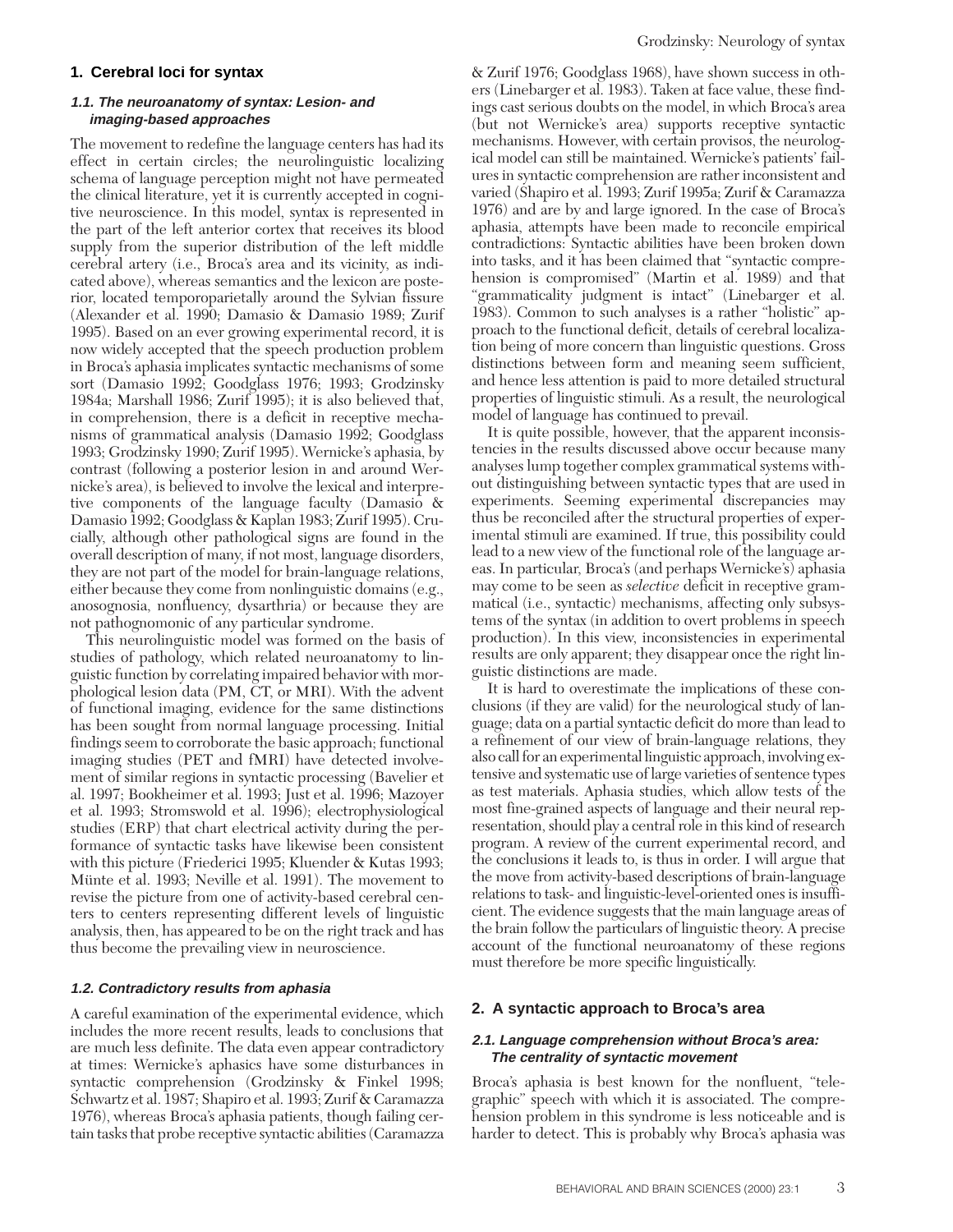### Grodzinsky: Neurology of syntax

initially thought to be only a speech production problem (with obvious consequences for the diagnostic schema); not until the 1970s, when controlled experiments on comprehension began, did a deficit in this modality become apparent. Indeed, the standard diagnostic batteries, such as Goodglass and Kaplan's (1983), have not even acknowledged a receptive disorder in Broca's aphasia. These authors merely noted that, at the early stages, Broca's aphasics "may be confused by more complex spoken messages" (p. 55), yet, when experiments began, they revealed – much to the surprise of investigators – a disruption in syntactic comprehension. An experiment that is taken as a landmark (Caramazza & Zurif 1976) compared "semantically irreversible" and "reversible" object relative clauses, such as *the ball that the boy is kicking is red* and *the cat that the dog is chasing is black.* Whereas Broca's aphasics were successful in comprehending the former, using semantic cues to get around their deficit, they failed with the latter, indicating that they were unable to use the relevant syntax to get at the correct interpretation. This result clearly did not fit the old Connectionist model that distinguished production and comprehension anatomically, locating the former anteriorly in Broca's area and the latter in and around Wernicke's area.

This surprising finding, and others that ensued, triggered a theoretical attempt to put the newly discovered receptive problem on a par with its expressive counterpart: Because the speech production deficit was already thought to disrupt syntax, it was initially claimed that Broca's aphasics also suffered "asyntactic comprehension" (Caramazza & Zurif 1976; Zurif & Caramazza 1976), and that their deficit was parallel in both domains, "overarching" both production and comprehension (see Bradley et al. 1980 and Zurif 1980, for elaboration).

This claim shaped the debate in the early 1980s. The need to make more precise statements, and to make distinctions between linguistic types, was becoming apparent, and initial attempts were made to capture all aspects of the grammatical aberration in one descriptive statement that would, moreover, span all modalities. The belief in Broca's area and its surrounding tissue as the sole locus of syntax led to a hope that patterns of impairment and sparing in speaking, listening, reading, and writing would all fall under the same generalization. Thus, labor was invested in obtaining such a generalization, a unified deficit analysis of comprehension and production in agrammatism (Grodzinsky 1984a; 1984b; Zurif 1980; Zurif & Grodzinsky 1983).

It quickly turned out that this view was overly optimistic, however. The pattern of selective impairment was more intricate than this account could allow for, and comprehension had to be set apart from production. New experimental results were coming in, creating a rather dense body of data that was drawing a new picture in which the comprehension deficit seemed more restricted than previously supposed. On testing, Broca's aphasics showed near-normal abilities in comprehension and grammaticality judgment on many syntactic constructions, and thus did not appear to have "asyntactic comprehension." There was a disruption, but it was restricted to certain aspects of syntax. It was becoming clear, then, that a distinction between different levels of linguistic analysis would not suffice, and that distinctions *within* syntax were needed to account for the comprehension deficit, just as they were for speech production. Much of syntax, then, was intact in comprehension, as became evident through experiments that mostly

required interpretation (and, as will be shown below, the production deficit also turned out to be more selective, though in a very different manner). The one clear exception, which had actually stood out since the beginning of the experimental investigations in the late 1960s, was transformational movement in the syntax, as indicated by marked comprehension deficiencies with structures derived by such operations (see Ansell & Flowers 1982, for early results; also see Caramazza & Zurif 1976; Goodglass 1968; and Schwartz et al. 1980). These basic findings have since been fortified by massive evidence, coming from different laboratories using diverse experimental techniques. For almost all these patients, anatomical and pathologic data are available; common to all is a positive diagnosis of Broca's aphasia on standardized test batteries (i.e., BDAE and WAB for English, AAT for German and Dutch) and a focal lesion to the left cerebral hemisphere, caused in the majority of cases by occlusion of the left middle cerebral artery. One repeated finding is clear: Patients who are diagnosed as Broca's aphasics do suffer a receptive disorder of syntax, but a highly restricted one. There is clear evidence for nearnormal performance in most other domains of syntax, coupled with sharp failures with structures containing transformational operations.

We will now examine the experimental record in detail; it underscores the centrality of grammatical transformations in the comprehension deficit of Broca's aphasia and, as a consequence, delineates the functional role of Broca's area in language rather precisely. First, in comprehension, Broca's aphasics can construct basic syntactic trees (phrase structure) for simple sentences that do not contain intrasentential dependency relations, such as actives (see, e.g., Grodzinsky et al. 1999 for a review); they are also near normal in detecting violations of phrase structure rules (Grodzinsky & Finkel 1998; Linebarger et al. 1983). Second, the patients seem to have no impairment in their lexicon in comprehension; the part of the lexicon that interfaces with sentence grammar is intact. This is demonstrated by their ability to detect violations of subcategorization (Linebarger et al. 1983) and argument structure (Grodzinsky & Finkel 1998) and by the normal time course of their lexical processing when argument structure is at issue (Shapiro & Levine 1990; Shapiro et al. 1993). Third, when required to carry out tasks that involve thematic  $(\vartheta)$ -)assignment, they are successful. The  $\vartheta$ -part of the grammar is concerned with thematic roles that a predicate assigns its arguments and the manner by which they are linked to positions in the sentence where these arguments are realized. Simply put, each position (i.e., Subject, Object) is associated in the lexical entry of a predicate with a q*-*role (Agent, Theme, Goal, Source, and Experiencer), from which the semantics of this sentential position can be recovered (see Haegeman, 1991, for a review). In this domain, we know that Broca's aphasics have intact abilities. They know the  $\vartheta$ -roles of predicates and are able to assign them directly to positions. This is evident from their normal performance in comprehension tasks that involve direct  $\vartheta$ -role assignment in simple structures such as active sentences (see Grodzinsky, 1990, for an exposition). They also never violate constraints on the thematic structure of sentences (i.e., the  $\vartheta$ -criterion) when they construct syntactic representations (Lapointe 1985). Fourth, these patients can even compute some (but not all) intrasentential dependencies and are able to detect violations of rules that govern them. One piece of evidence in this respect is their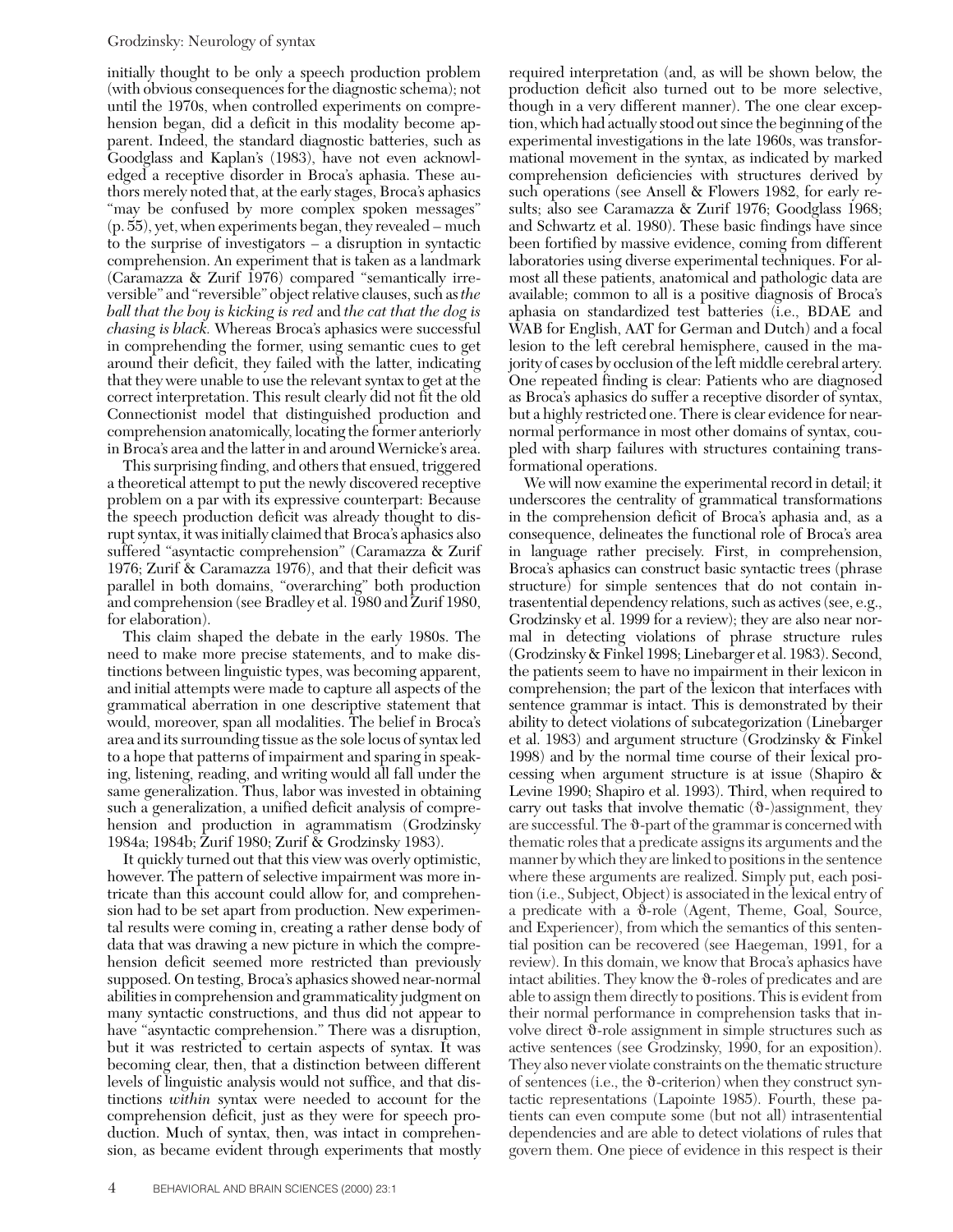ability to detect case (Nominative, Accusative, Dative, and so on) on noun phrases (NPs). Mechanisms for case assignment are conditions that license the presence of NPs in their base positions. In certain languages, these conditions have overt consequences, through case markers that are realized phonetically. Broca's aphasics have virtually intact abilities in this domain, as can be seen from their performance in case marking languages, for example, Serbo-Croat (Crain et al. 1989; Lukatela et al. 1988). They can also represent other complex intrasentential dependencies that are defined over tree structures. Specifically, they can handle the formal aspects of binding relations, which are the conditions that define the anaphoric relations between pronouns (and reflexives) and their antecedents (Grodzinsky et al. 1993; see also Crain & Shankweiler 1985). Some relations between pronouns and reflexives and their antecedents are impaired, yet these have to do with discourse-related aspects of pronominal reference, not with syntax (see Grodzinsky & Reinhart 1993).

In sharp contrast with the above-mentioned evidence for intact receptive abilities, we see a rather severe deficit in the comprehension of constructions derived by transformational movement, as indicated by the following familiar pattern of results, taken from dozens of experiments that investigated aphasics' interpretive abilities. In such experiments, the patient typically listens to a ("semantically reversible") sentence that contains two argument NPs and is required either to select one picture among several (including a critical foil that depicts a reversal of the actors) or to make a truth-value judgment regarding the match between the sentence and a single picture (in which the roles are either correct or reversed; see Grodzinsky, 1990, for a review). This task is believed to probe the subjects' ability to assign  $\vartheta$ -roles to positions where the manipulated variable is syntactic structure. Several tokens (10–20) are usually presented for each sentence type, allowing evaluation of the patients' performance relative to chance, or guessing:

| Construction type                       | Performance level |
|-----------------------------------------|-------------------|
| $(1)$ a. The girl pushed the boy        | above chance      |
| b. The girl who pushed the boy was tall | above chance      |
| c. Show me the girl who pushed the boy  | above chance      |
| d. It is the girl who pushed the boy    | above chance      |
| e. The boy was interested in the girl   | above chance      |
| f. The woman was uninspired by the man  | above chance      |
| $(2)$ a. The boy was pushed by the girl | chance            |
| b. The boy who the girl pushed was tall | chance            |
| c. Show me the boy who the girl pushed  | chance            |
| d. It is the boy who the girl pushed    | chance            |

#### e. *The woman was unmasked by the man chance*

This list is compiled from a large number of studies. For the basic active/passive contrast (1a)/(2a) there are results taken from 17 different studies, with at least 42 patients, all diagnosed positively as Broca's aphasics on standard tests; for the subject/object relatives (1b,c)/(2b,c) there are at least 4 studies of 16 patients (see Grodzinsky et al., 1999, for a detailed review); and 3 studies on 7 patients have documented the contrast between subject and object cleft sentences (1d)/(2d) (Ansell & Flowers 1982; Caplan & Futter 1986; Hickok & Avrutin 1996). The contrast between (1) and (2) does not manifest only in performance levels – it is also structural. As we shall see, the sentences in (2) are derived by a transformation in a way that hampers the patient's

comprehension, whereas those in (1) are not. Note also that passive constructions feature in both (1) and (2), as emphasized by italics. We return to this issue later. At any rate, the contrast (1e)/(2e) was obtained in one study of five Broca's aphasic patients (Grodzinsky et al. 1991; see the end of sect. 2.3.1 below). Critically, the contrast between (1) and (2) cannot be explained by appeal to familiarity, or frequency; this type of account would have to show that (1e), for example, is less frequent than (2a) or that (1c) is more frequent than (2c). Such demonstrations are unimaginable. It thus appears that most aspects of syntax, whether pertaining to basic relations or to the more intricate dependencies, are intact in the comprehension of Broca's aphasics, with one salient exception: syntactic movement – grammatical transformations.

#### **2.2. The trace-deletion hypothesis**

A grammatical transformation is a complex operation over structural representations of sentences in natural language. Roughly speaking, it involves the copying of a constituent to another position in a sentence and the substitution of the material in the original position by a *trace* – a phonetically silent yet syntactically active category that plays several important functions, two of which are relevant here. First, it is through the link between the trace and its antecedent that  $\vartheta$ -roles (which are always assigned to canonical positions) are transmitted indirectly. Uniformity considerations force verbs to assign their associated  $\vartheta$ -roles in the same direction, regardless of the ordering of constituents around them. Hence, when a constituent is moved, it is through the link between it and the trace that its  $\vartheta$ -role is transmitted. Thus, in (3a) the role of Theme (recipient of action) is assigned by the verb *like* to its right-hand constituent  $(=t)$ , as it would be in an active sentence; the mutual index shared by the trace and its antecedent *which man* is the vehicle for  $\vartheta$ -transmission. As a result, the latter becomes Theme:

(3) a. **[which man]**, did Mary like  $t_i$ 

b. \***[which man]**, did Mary spread the rumor that she liked  $t_i$ 

The mediating function of traces has major ramifications for the comprehension of structures with movement, which will be discussed and will become especially salient in crosslinguistic contexts. Second, constraints on movement are sometimes formulated as permissible relations between traces and their antecedents; the ungrammaticality of (3b) follows from an upper bound set on the (structural) distance between a trace and its antecedent, which was exceeded in this case. We shall see how this involvement of traces in the determination of grammaticality also impinges in important ways on the patients' metalinguistic skills. Note that the description of this syntactic relation is deliberately generic, in a manner just sufficient for present purposes. Linguistic theory evolves, at times even rapidly, and terms tend to change with theoretical perspective. Certain generalizations remain stable, however, because they deal with basic syntactic phenomena. The relationship between traces and their antecedents in movement operations plays a central role in a large class of theories. In the main, then, the presentation here is compatible with most current theoretical frameworks, including the Minimalist Program (Chomsky 1995).

Thus, movement operations are implicated in the comprehension deficit in Broca's aphasia. Their impairment is also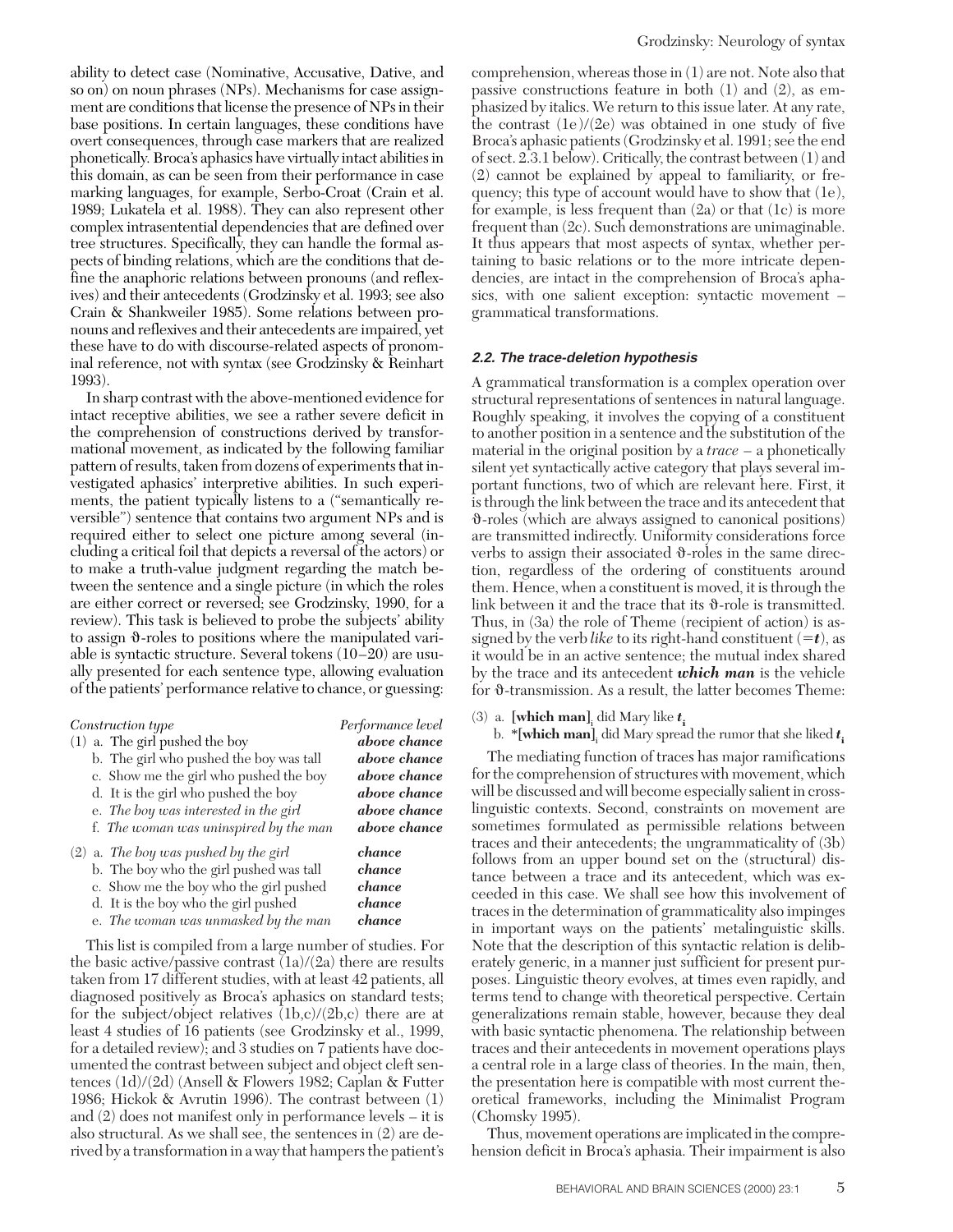#### Grodzinsky: Neurology of syntax

manifest in the on-line processing of structures with movement: We will see that these are compromised, whereas other complex processes are intact. This disruption may suggest some preliminary clues to the underlying cause of the comprehension deficit in Broca's aphasia. Finally, we shall see how therapeutic methods whose theoretical underpinnings are like the above may be surprisingly successful.

One attempt to capture agrammatic comprehension used this general theoretical background to accommodate the main findings. The basic observation was that structures derived by movement – those in  $(2)$  – were poorly comprehended by the patients, whereas those without movement, (1), yielded normal comprehension performance on tasks requiring thematic  $(\vartheta)$ -)assignment (put simply, the determination of "who did what to whom"). An initial attempt was made to partition the two structural types (Grodzinsky 1984b; 1986). It was assumed that *in agrammatism in Broca's aphasia, all traces of movement are deleted from syntactic representations.* This claim has far-reaching empirical consequences for sentence interpretation, grammaticality judgment, and on-line processing in agrammatism. As we shall see, considerable empirical evidence gathered from all these tasks supports this claim, suggesting that the patients suffer a disruption to only part of their syntax.

What performances follow from trace deletion? What linguistic behaviors would a traceless language user exhibit? In interpretation, this would imply problems in movementderived constructions and the preservation of all else; in judgment, it would predict that violations of grammaticality would go undetected if traces are crucially involved in the determination of grammaticality; and, in processing, it would predict real-time problems in linking antecedents to the positions they vacated. All three predictions are borne out. What remains is to examine the distribution of traces and inquire whether trace deletion cuts the experimental pie correctly. The demonstration will also tie this deficit to the anterior language areas, by linking this functional impairment to Broca's aphasia.

A first hint comes from an examination of the patients' performance on passive constructions. In (1) and (2), predicates with passive morphology feature (italicized) in both cells; they generate both guessing behavior (2a,e), and nearnormal behavior (1e). This finding correlates perfectly with trace deletion; passive morphology does not necessarily imply a syntactic movement transformation. Certain passives – known as "lexical" (1e) – are base-generated, whereas others, "verbal" (2a,e), are derived by a transformation; hence, their representations contain a trace (see Grodzinsky et al. 1991). Trace deletion partitions these data correctly (movement $\Leftrightarrow$ comprehension problem), yet this discussion glosses over important particulars. As we will see, there are still constructions that do contain movement but where the aphasics perform normally; there are also distinctions among types of erroneous performance that trace deletion cannot handle. In short, a more detailed analysis of both the syntax and the experimental tasks is in order.

Consider, first, interpretive tasks that require  $\vartheta$ -role assignment, the basic data set in (1) and (2). If traces mediate the transmission of  $\vartheta$ -roles (Agent, Patient, Experiencer, etc.) to moved constituents, then the result of trace deletion would be that moved NPs would lack a  $\vartheta$ -role. This may provide a formal means of partitioning the data: Impaired structures contain traces, whereas the rest do not. However, mere partitioning is insufficient; although it points to the

line dividing those structures that give the patients trouble from those that do not, the actual performance rates do not follow from just trace deletion; trace deletion may explain why a moved constituent does not have a  $\vartheta$ -role, yet it does not imply chance performance on the passives or object relative clauses. On the above assumptions, the rest of the grammar is intact. This should give patients enough information to carry out a thematic assignment task and get around the deficit; they should be able to infer the missing  $\vartheta$ -role from the rest of the available information (i.e., the  $\vartheta$ structure of the predicate, the fact that another NP is assigned a  $\vartheta$ -role directly, and all other grammatical principles; see Grodzinsky 1990, Ch. 5; 1995a).

Another consideration that points to the inadequacy of trace deletion is internal to the linguistic framework. Current approaches to syntax assume traces in virtually every structural representation. Even in simple active-declarative sentences, there is movement of the subject from a (deep) position inside the verb phrase (VP) into the overt position of subject (see 4a, where the VP is inside boldface brackets). This is known as the VP–internal-subject hypothesis (Kitagawa 1986; Koopman & Sportiche 1988; Kuroda 1986): Subjects are base generated inside the VP and are forced to move up the tree. If true, this hypothesis may have the consequence that even actives can receive a  $\vartheta$ -role indirectly. If traces are deleted, then subjects of active sentences will have no  $\vartheta$ -role, because the trace, under this hypothesis, may be crucial for  $\vartheta$ -transmission. Such sentences pose no comprehension problems to the aphasics, however. Trace deletion, then, is an insufficient account of the data. Something must be done to remedy this.

Moved constituents lack a  $\vartheta$ -role for aphasics because of the deletion of the trace, yet every NP must have some role in interpretation. It was proposed that moved NPs are assigned a role by a nonlinguistic, linear default strategy, which in the cases discussed assigns the Agent role to traceless clause-initial NPs (this is somewhat reminiscent of Bever's 1970 influential proposal, and similar to Jaeggli's 1986 proposal for the objects of *by* phrases in derived nominals). The interaction of this strategy with the grammar results in compensation for certain structures but confusion for the cases that are performed at chance. For example, consider a schematic representation of the active taken from (1a) and the verbal passive (2a):

| Normal assignment                                                                                                                              |              |
|------------------------------------------------------------------------------------------------------------------------------------------------|--------------|
| <b>Theme</b><br>Agent                                                                                                                          |              |
| (4) a. [ <b>The boy</b> ], $[\mathbf{v}_P \, \mathbf{t}_P]$ pushed [the girl]]                                                                 | above chance |
| <i>Theme</i><br>Agent                                                                                                                          |              |
| <b>Agrammatic assignment</b>                                                                                                                   |              |
| Normal assignment                                                                                                                              |              |
| Theme<br>Agent                                                                                                                                 |              |
| b. [ <b>The boy</b> ], was $\left[\begin{smallmatrix} x & b \\ y & d \end{smallmatrix}\right]$ is pushed <b>t</b> <sub>i</sub> ] by [the girl] | chance       |
| Agent<br>Agent                                                                                                                                 |              |
| Agrammatic assignment                                                                                                                          |              |

In (4a), the subject normally receives the Agent role. It moves from the VP internal position, where it leaves a trace. The correct role is transmitted through the trace to the subject, which moves leftward. In Broca's aphasia, this transmission does not occur (trace deletion precludes  $\vartheta$ -transmission), yet the default strategy assigns the subject the Agent role, which happens to be correct, and normal performance follows. In the case of passive (4b), the oblique object (the NP argument of the *by* phrase, *the girl*) gets the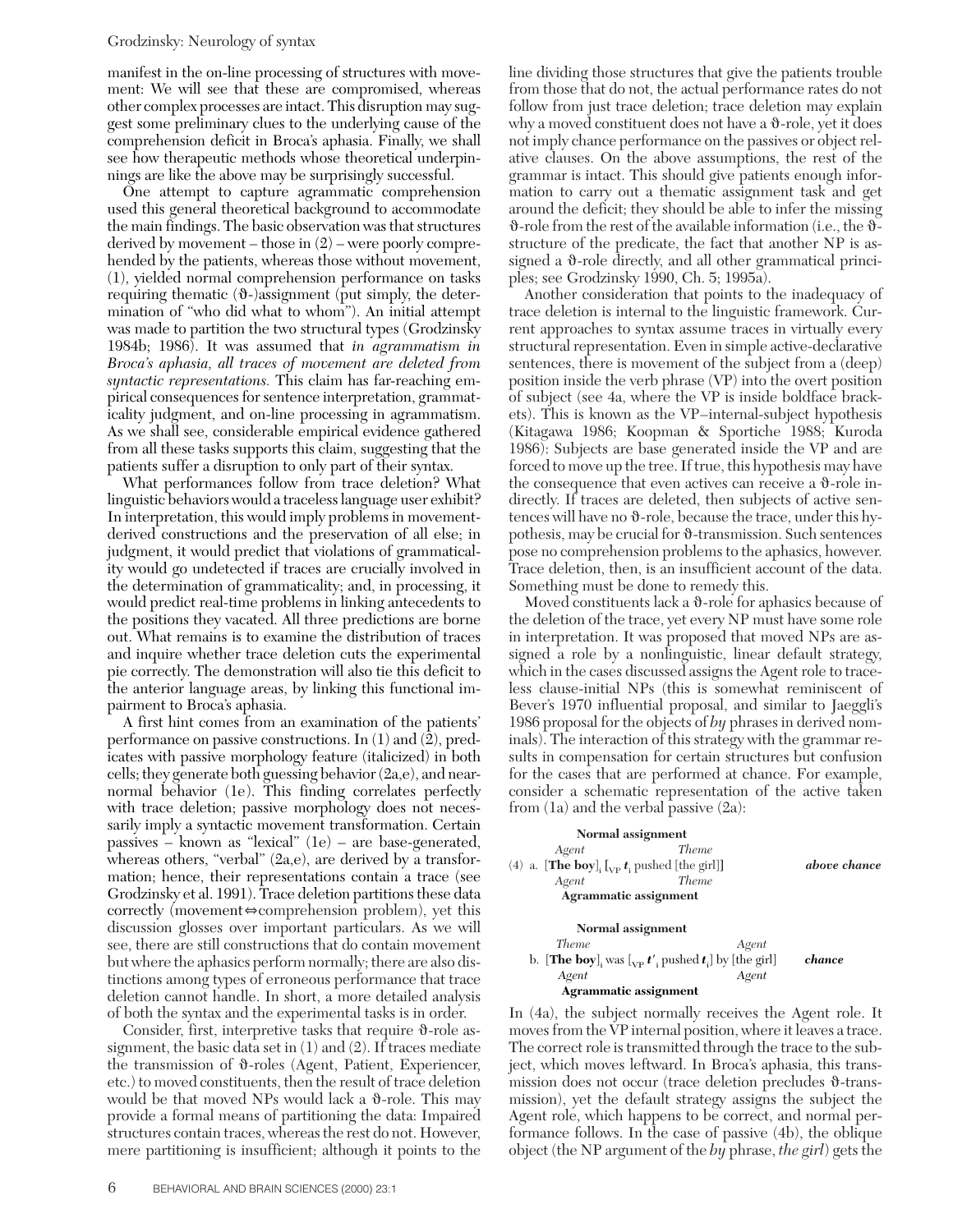Agent role. Crucially, no syntactic movement is involved in this part of the representation, so the agrammatic patient is able to assign it properly. By contrast, the subject of the passive, *the boy,* is movement derived in two steps, hence two traces, both linked to the subject: First, it moves out of its base object position (*t*) and lands in the VP-internal subject position; second, it raises from the latter position [Spec, VP] to its final place [Spec, IP] (see Burton & Grimshaw, 1992, for discussion). The link between these positions is the channel for  $\vartheta$ -role transmission. In agrammatic Broca's aphasia, both traces are deleted, so no such channel is available, which means that the subject of a passive sentence receives no  $\vartheta$ -role grammatically. At this stage, the strategy kicks in, assigning Agent to this NP. Thus we have a thematic representation with one Agent in the *by* phrase (assigned grammatically) and one in the subject (assigned strategically). This situation does not allow for a unique determination of the Agent of the action, and guessing follows, resulting in chance-level performance.

Next, compare the account for subject (5a) versus object (5b) relatives:

**Normal assignment** *Agent Theme* (5) a.  $[\textbf{The boy}]$ <sub>i</sub> who  $[\textbf{\emph{t}}']$ <sub>i</sub>  $[\textbf{v}_{\textbf{P}} \textbf{\emph{t}}]$ <sub>i</sub> pushed the girl]] was tall *Agent abo Agent Theme above chance* **Agrammatic assignment Normal assignment** *Theme Agent* b.  $[\textbf{The boy}]_i$  who [the girl  $[\mathbf{v}_P \, \boldsymbol{t}'_i]$  pushed  $\boldsymbol{t}_i$ ] was tall *Agent Agent chance*

**Agrammatic assignment**

In  $(5a)$ , the VP-internal trace  $(\boldsymbol{t}_i)$  is linked to a trace in subject position  $(\boldsymbol{t}')$ , which is in turn linked to the head of the relative clause (*the boy*). The traces are deleted in Broca's aphasia, and the relative head lacks a  $\vartheta$ -role. However, the strategy assigns it Agent, which is precisely what it would have received under normal circumstances. The cognitive strategy thus compensates fully for the deficit here – and in other cases in (1) – and the observed above-chance performance follows. In (5b), by contrast, the traces  $(\boldsymbol{t}_i)$  and  $(\boldsymbol{t'}_i)$ are also deleted and the strategy applies, yet here it gives an undesirable result: There are two Agents in the representation, and the result is chance performance.

In sum, the performance rates of Broca's aphasics on the comprehension of all the above constructions is deduced by assuming trace deletion and a strategy. This combined claim has become known as the Trace-Deletion Hypothesis (TDH) whose current formulation, to be precise, is restricted to traces of constituent movement, see Grodzinsky 1995a. The performance of the patients is deduced through either thematic *competition* or *compensation:* The strategy always assigns an Agent label to clause-initial NPs. Thus, if a moved constituent is linked to a different  $\vartheta$ -role normally (as in passive, object-gap relatives, object clefts, and so on), this constituent now becomes Agent; and, because there is another, grammatically assigned Agent in the thematic representation, the two Agents compete, thereby inducing chance performance by agrammatics. In cases where the moved NP was supposed to be Agent (such as subject-gap relatives, subject clefts, or actives under the VP-internal subjects hypothesis), this role is not assigned normally through the trace owing to trace deletion, yet the strategy correctly compensates by assigning that NP the Agent role by default.

Direct evidence for the validity of this strategy comes from an experiment with "psychological" verbs (Grodzinsky 1995b). When required to assign  $\vartheta$ -roles to sentences containing such verbs, four Broca's aphasics (all suffering focal lesions as a result of left middle cerebral artery infarction) performed *below* chance (i.e., they reversed  $\vartheta$ -roles systematically, pointing to the *wrong* picture most of the time) on passives of psychological predicates such as in (6) (even though they performed normally on their active counterparts):

#### **Normal assignment**

| <i>Theme</i>                                          | Experiencer |              |
|-------------------------------------------------------|-------------|--------------|
| (6) [The girl], was $t'$ , admired $t$ , by [the boy] |             | below chance |
| Agent                                                 | Experiencer |              |
| Agrammatic assignment                                 |             |              |

This contrasts sharply with the chance-level performance of patients on movement-derived structures with agentive predicates. What is different about these verbs (*admire, adore, love, hate,* etc.) is their thematic structure – their subject is not Agent, but Experiencer (Belletti & Rizzi 1988; Pesetsky 1995). This means that the object of the *by* phrase in the passive is Experiencer. The interaction of the default strategy with the rest of the representation is different from the other cases of passive, because the nature of the competition in the representation that is created – seen in  $(6)$  – differs sharply from the previous passive cases; it is not a competition among equals anymore (i.e., Agent vs. Agent) but, rather, between  $\vartheta$ -roles with different semantic properties. The surprising contrast between agentive and psychological passive thus follows, strengthening the theoretical account.

This deficit analysis may or may not turn out to be correct in its particulars, in the long run, but it underscores two observations that hold true for a large population of Broca's aphasic patients with damage to the left anterior language areas:

1. Syntax is mostly spared in their comprehension.

2. Syntactic movement, and precisely that, is disrupted along the lines of the TDH:

A. Traces are deleted from Broca's aphasics' syntactic representations.

B. Phrasal constituents with no  $\vartheta$ -role are assigned one by default, by linear considerations  $(NP_1 = Agent)$ .

These TDH-based observations force a new view of the role of these cerebral areas: Broca's area and its vicinity (operculum, insula, and subjacent white matter) support receptive language mechanisms that implement some, but not all, aspects of syntax, namely, those pertaining to syntactic movement rules in comprehension (as well as limited aspects of tree building in speech production). Crucially, the basic combinatorial capacities necessary for sentence processing – structure-building operations, lexical insertion, and so on – are not supported by the neural tissue of these cerebral regions. This means that there is very little language in the anterior "language" area. In the next few sections, this conclusion will be fortified with evidence from several experimental angles.

#### **2.3. Comprehension across languages**

The TDH handles the comprehension of English-speaking Broca's aphasics, yet questions immediately arise concerning the manifestation of this disease in other languages. At birth, the brain is presumably the same across future speakers of different languages. However, are universal gram-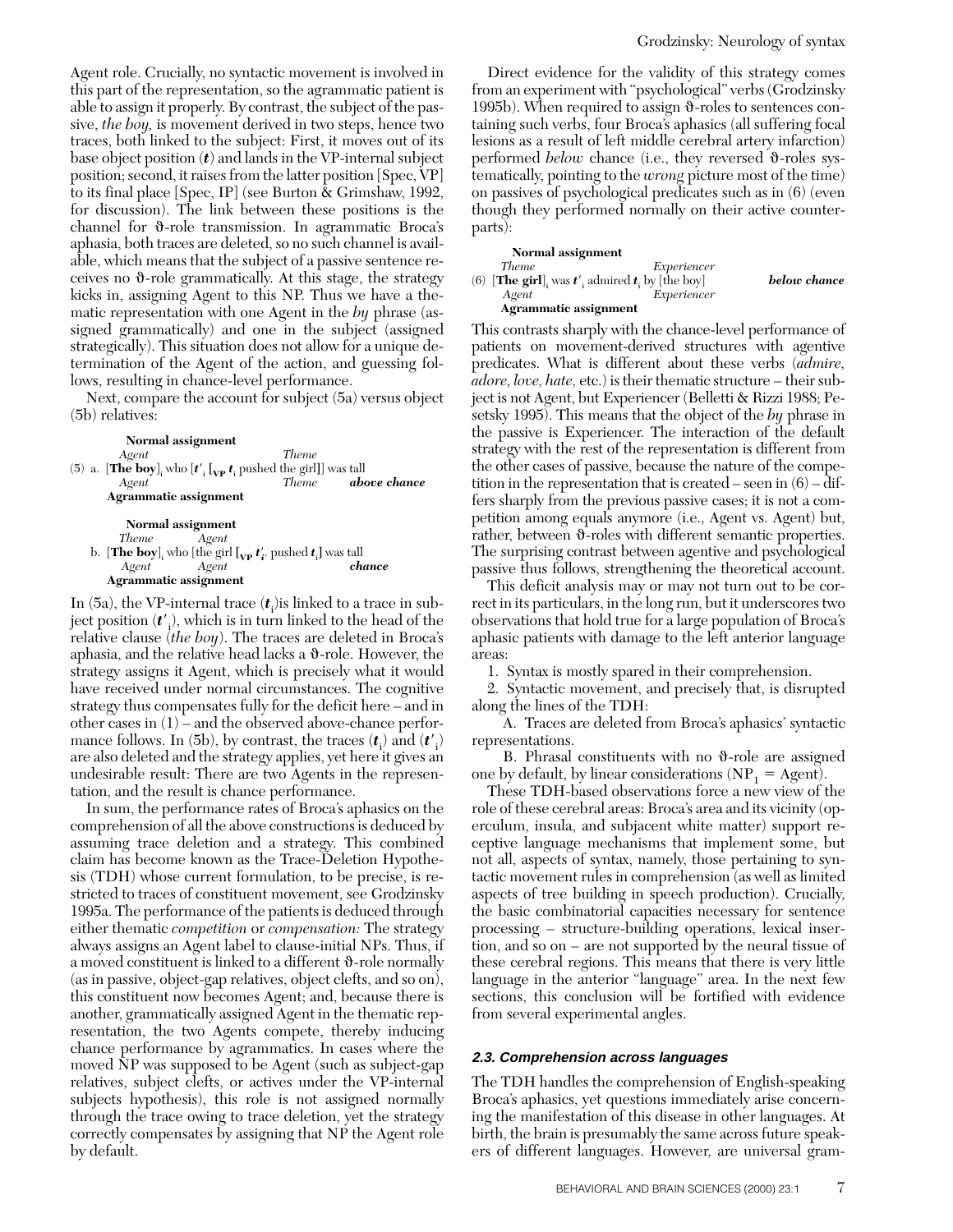#### Grodzinsky: Neurology of syntax

matical principles, once cashed in as particular grammars of Arabic, Navajo, or Thai, represented in adult neural tissue in the same fashion? Does the deletion of traces have identical consequences across languages? Could specific (perhaps parametrically defined) properties of a particular language correlate with the way the deficit is manifested, as they do in speech production? Is the default strategy universal? All these questions call for a comparative approach to agrammatic comprehension, for which we have some early results. The idea, then, is to probe the syntactic abilities of patients who suffer lesions to the same cerebral loci, and have a diagnosis of Broca's aphasia, yet who speak languages whose structural properties differ in ways that are relevant to the deficit described by the TDH.

Comparative aphasiology must begin with a choice of dimension along which one compares. Languages, after all, vary along many dimensions (as described, for example, by parametric theories of grammatical variation). A reasonable place to start is in basic word order. This is a property with several manifestations; languages may manifest SVO (subject-verb-object) as their basic word order, SOV, OSV, and so on. Moreover, languages may have secondary orders (for example, an SOV language, in which an active sentence would have this order, might also have an OSV order for active sentences). The mapping from basic to secondary word order is done, in many cases, through a grammatical transformation. This cross-linguistic variation is thus very pertinent to the description of Broca's aphasia and to our understanding of the neurology of syntax; the application of the TDH to different structures may depend on basic word order. A comparison between languages with different basic orders (English, Japanese, and Chinese) might thus provide clues regarding the cerebral organization of syntax.

**2.3.1. Comprehension in Japanese Broca's aphasia.** Hagiwara (1993) has conducted a series of experiments on the comprehension of Japanese-speaking Broca's aphasics. Her impressive findings provide an unusual angle on the deficit and underscore its restrictive nature. They show how movement structure, not the active/passive distinction, determines agrammatic comprehension performance.

The linguistic description of basic Japanese word order has been a subject of debate. One initial puzzle comes from the two kinds of active sentences Japanese uses, featuring overt SOV and OSV orders (7a,b). Japanese was initially analyzed as a "nonconfigurational" language (Hale 1983), but it is now widely accepted that the SOV order is the basic, "nonscrambled" one (7a), whereas OSV (7b) is secondary, derived by a transformation that moves the object across the subject (Saito 1985; Saito & Hoji 1983; see also Fukui 1993; Miyagawa 1997). The evidence for this assumption comes from a variety of directions but is based mostly on the behavior of anaphoric expressions when they are in the different positions, which leads to the conclusion that *Hanako,* the object in (7b), must c-command the VP, so it must have moved to adjoin to a higher projection than that of *Taro,* the subject:

(7) *Active:* a. *Nonscrambled (basic):* Taro- ga Hanako-o nagutta *above chance* -NOM -ACC hit Taro hit Hanako b. *Scrambled (secondary):* **Hanakoi -o** Taro-ga *t***<sup>i</sup>** nagutta *chance*

The scrambled case is derived by a movement transformation, so its representation contains a trace. What would be the prediction of the TDH regarding agrammatic performance in Japanese? The configurations of the active sentences in  $(7)$  are given in  $(7')$ , together with the linked  $\vartheta$ roles for agrammatics:

| $(7')$ a. S | $\lambda$      | above chance |
|-------------|----------------|--------------|
| Agent       | <i>Theme</i>   |              |
|             | b. O. $S$ t. V | chance       |
| Agent       | Agent          |              |

If we assume that the trace is deleted, and that the operation of the strategy is like that in English, then it follows that in the scrambled case the object, moved from its base position, would not have a  $\vartheta$ -role owing to trace deletion. The strategy would thus link Agent to it, by virtue of its sentence-initial position. The resulting thematic representation will be as in  $(7<sup>'</sup>b)$ , and chance performance will follow. This is precisely what Hagiwara and Caplan (1990) obtained in a sentence-to-picture – matching test.

The split performance on actives in Japanese shows that chance performance can be obtained for agrammatics on "simple" active declarative sentences without passive morphology or relativization, but with movement. Next, we move to the opposite case in this language, sentences with passive morphology [-(*r*)*are*], with and without movement. These are the "direct" and "indirect" passives, tested by Hagiwara (1993) in 10 Broca's aphasic patients. Again, movement is the sole determinant of performance.

(8) *Passive:*

| chance                                              |
|-----------------------------------------------------|
|                                                     |
|                                                     |
|                                                     |
| Okaasan-ga musuko-ni kaze-o hik-are-ta above chance |
| mother-NOM a son-by a cold-ACC catch-PASS-PAST      |
|                                                     |
|                                                     |

According to Hagiwara, the sentence in (8a) is a standard, "direct" passive, derived by a movement transformation. The representation is annotated and contains a trace of movement, which is coindexed with its antecedent, the moved NP *Taro* (with its nominative case *-ga*). The *by* phrase is *Hanako-ni.* Trace deletion should result in the subject *Taro* not being able to receive its  $\vartheta$ -role through the chain of movement. It is thus subject to the Default Strategy that assigns it the Agent q-role; the *by* phrase *Hanakoni* is intact, just as in the English case; *Hanako* receives the  $\vartheta$ -role of Agent. The result is a thematic representation with two Agents, so chance performance is predicted. Broca's aphasics indeed perform at chance on this structure, as do their English counterparts. By contrast, the "indirect" passive in (8b) is not derived by movement (as Hagiwara argues, following Kubo, 1990, and others). Although it has passive morphology on the verb (*-are*), this construction has several properties that lead to the conclusion that it is base-generated rather than transformationally derived. For example, the by -phrase in (8b) is not optional, whereas in a regular passive it is. Following the general prediction of the TDH (movement $\Leftrightarrow$ comprehension problem), Broca's aphasics perform at above chance on this structure, although it contains passive morphology, is more complex (having a tree with more nodes), is more loaded semanti-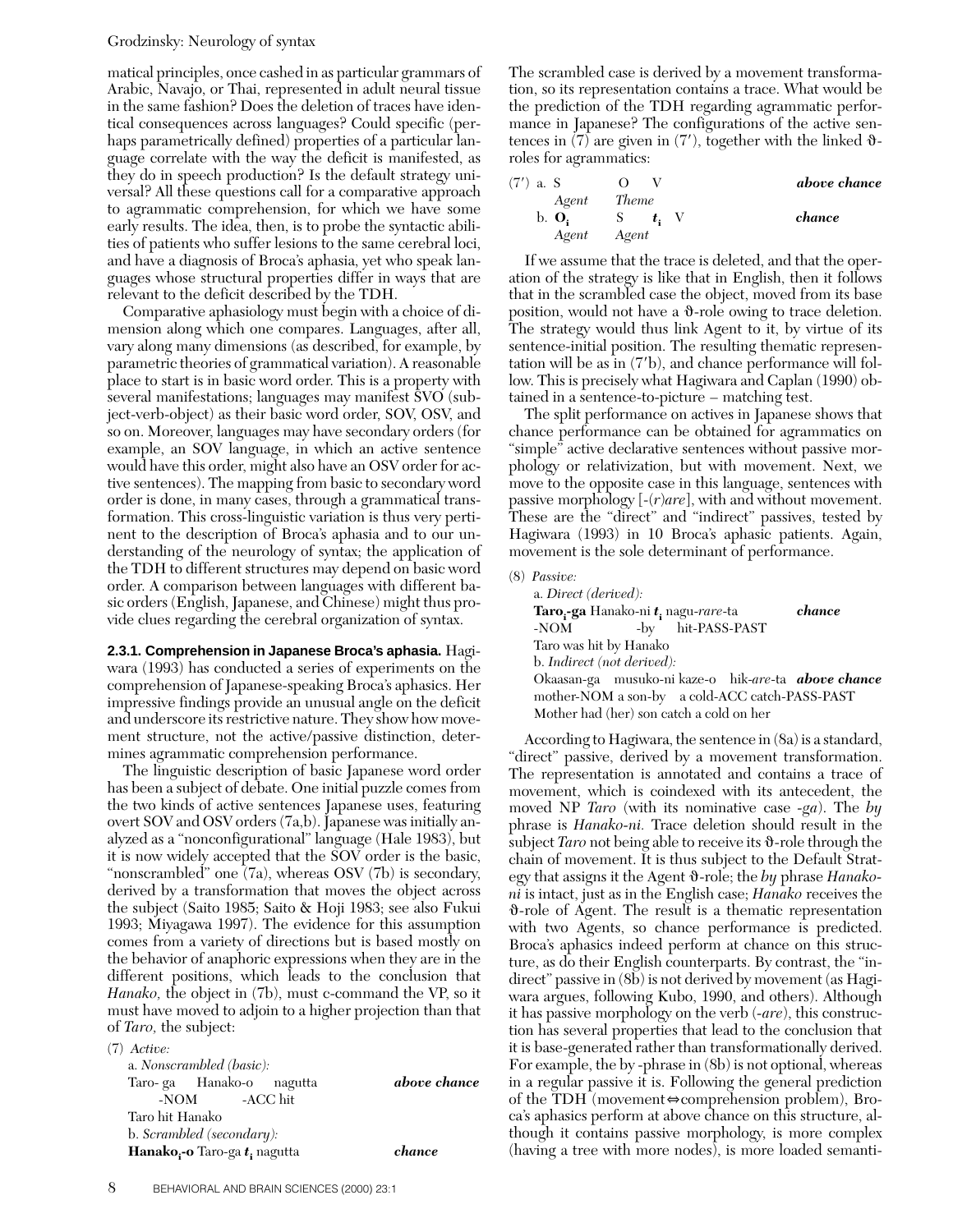|                                                | derived (scrambled) active | direct passive   | chance       |  |
|------------------------------------------------|----------------------------|------------------|--------------|--|
|                                                | basic (unscrambled) active | indirect passive | above-chance |  |
|                                                |                            |                  | <b>LEVEL</b> |  |
| <b>MOVEMENT</b>                                |                            |                  | PERFORMANCE  |  |
|                                                | PASSIVE MORPHOLOGY         |                  |              |  |
| $(9)$ Japanese actives and passives in aphasia |                            |                  |              |  |

cally (having two predicates), and has more words than constructions that lead to chance performance, such as the "scrambled" active or the "direct" passive.

The results from the comprehension abilities in Japanese Broca's aphasics provide a comparative perspective that demonstrates the stability of this syndrome across languages, as well as the generality of the proposed account. Moreover, it underscores the claim that the deficit in Broca's aphasia is not related to passive morphology. The data cluster in a way that cuts across this factor: Broca's aphasics score at above chance on basic actives and indirect passives (with passive morphology) and at chance on derived (scrambled) actives and direct passives, as shown above (9).

Insofar as Broca's aphasics fail only on the bottom horizontal line, it follows that the sole determinant of the performance of Japanese Broca's aphasics is whether or not the structures contain transformational movement. This result has already been obtained for English. Specifically, it has been shown that Broca's aphasics easily comprehend English sentences with passive morphology that are not derived by transformations (Grodzinsky et al. 1991). These are sentences such as (1e) above (*the man is interested in the woman*), for which a transformational analysis does not apply for various reasons. This conclusion rules out simplistic approaches, according to which comprehension and its failure are "cue"-driven, namely, that sentence comprehension, which normally depends on overt "cues" such as passive morphology (*-en*) or the preposition *by,* is impaired in Broca's aphasics because they are insensitive to these overt markers. Finally, these results fortify the syntactic accounts of Japanese word order, which assume that its basic word order is SOV (see Kayne, 1994, and Miyagawa, 1997, for recent discussions).

**2.3.2. Agrammatic comprehension of relative clauses in English versus Chinese.** Su (1994) has investigated the comprehension of relative clauses in Chinese in two Chinese speaking agrammatic Broca's aphasics. Of interest is the peculiar structure of Chinese relative clauses; although the overt basic word order is SVO – as seen in the bracketed relatives in (10) – heads of relative clauses, as well as complementizers – boldfaced in (10) – follow the relative, contrary to the case in English (11); this clear contrast in phrasal geometry correlates, in a rather interesting way, with the performance of Broca's aphasics on relative clauses in the two languages. Whereas object relatives (11b) are impaired in English, and subject relatives are preserved (11a), Chinese relative clauses show the exact opposite pattern (10):

(10) *Chinese relative clauses*

(10) a. *Subject:* [*t***<sup>i</sup>** zhuei gou] **dei maui** hen da *chance* chase dog **COMP cat** very big the cat that chased a dog was very big (10) b. *Object* [mau zhuei *t***<sup>i</sup>** ] **dei goui** hen xiao *above chance* cat chase **COMP dog** very small the dog that the cat chased was very small

(11) *English relative clauses*

a. *Subject*:**[The man]**, who,  $[t,$  pushed the woman] was tall *above chance*

#### b. *Object:*  $[\textbf{The man}]_i$  who $_i$  [the woman pushed  $t_i$ ] was tall *chance*

The performance of Broca's aphasics is predicted only by the location of the trace and its interaction with the strategy: In English, the (clause initial) head of the relative is assigned the Agent role, whereas in Chinese, the head (being clause-final) is Theme. Most importantly, the performance of aphasics cannot be specified through reference to construction type (i.e., subject- vs. object-relative clause), as the contrast between English and Chinese shows. This conclusion holds, despite debates regarding word order in Chinese (see, e.g., Huang 1982; Travis 1984). This is reminiscent of the discussion of Japanese, where the data could not be accounted for through a specification of constructions such as active and passive or a morphological distinction between them. The comparative examination has shown, then, that the determinants of the comprehension deficit in Broca's aphasia are phrasal geometry, the location of the trace, and the interaction of trace deletion with the strategy. Finally, if the comprehension deficit is part of the diagnosis, parametric considerations (in this case, word order parameters) must be taken into account (see also Beretta et al. 1996, for comprehension data on Spanish-speaking Broca's aphasics that support this view). An "extensional" diagnosis of Broca's aphasia, that is, one based on an enumeration of construction types with which the patients succeed and fail, is ruled out.

### **2.4. Combining perspectives: Judgment and real time**

**2.4.1. Results from grammaticality judgment.** The results that have just been reviewed provide factual support for the TDH, yet they come from a single experimental perspective, that of direct tests of sentence comprehension. The TDH has a broader potential, however, and can be coupled with other experimental methods. For example, traces are also involved in the operation of constraints on syntactic movement, as we saw in  $(3)$ . The TDH predicts that violations of grammaticality, in which the trace is crucially involved, would go undetected by agrammatic aphasics; the claim is that these traces are deleted from the representation and so cannot participate in the determination of the grammatical status of a string. Such a finding, if obtained, would provide strong evidence for the claim that the deficit manifested in trace deletion is indeed representational and does not follow from a deficit to the  $\vartheta$ -module.

Schwartz et al. (1987) have obtained results that provide preliminary clues regarding this issue. They conducted a "plausibility judgment" study in which their patients were asked to make judgments about whether sentences made sense. Their design intersected syntactic movement with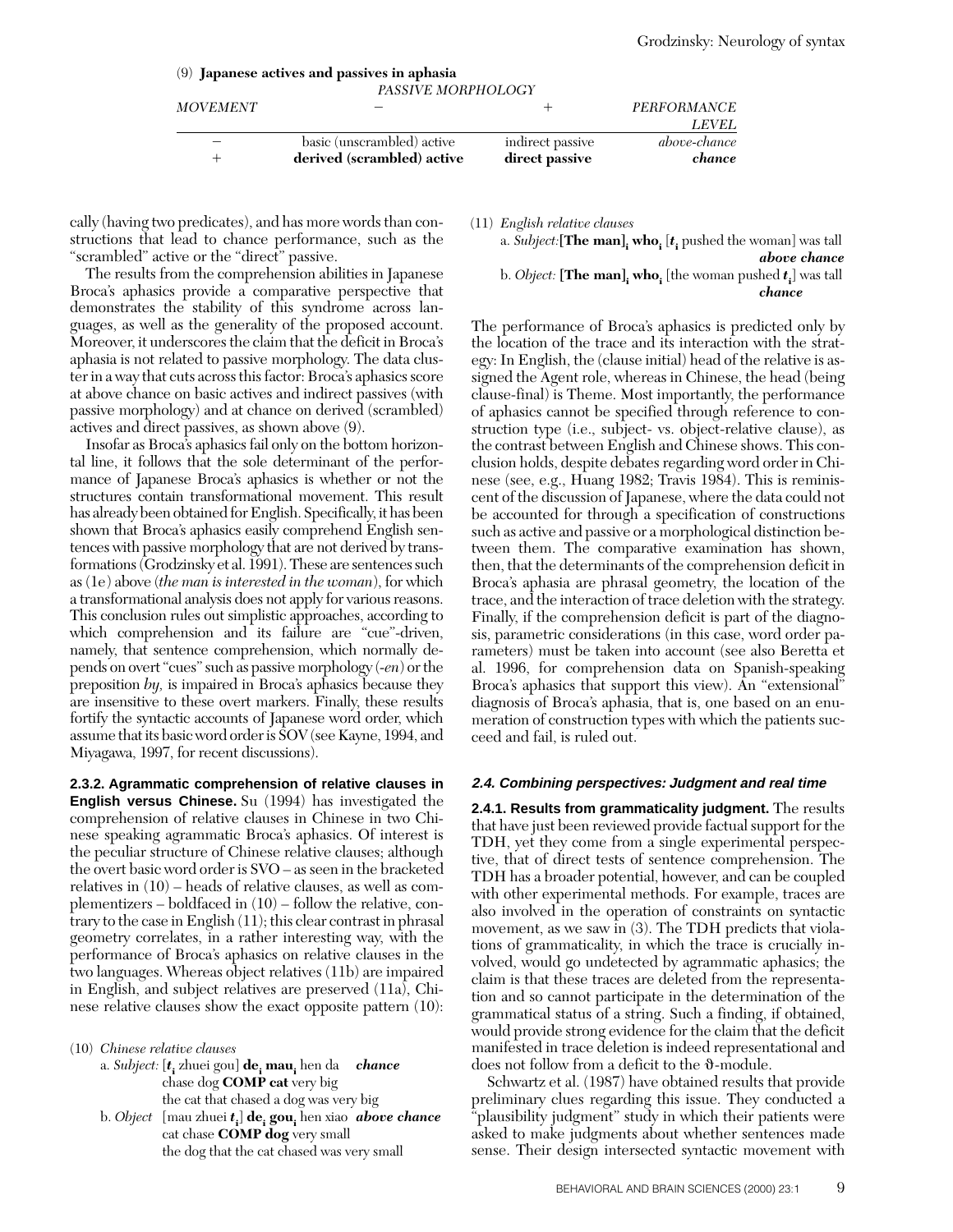#### Grodzinsky: Neurology of syntax

semantic plausibility and with length: regarding the semantic factor, the patients were given semantically implausible sentences in which the source of the implausibility was either one of the arguments (12a) or two (12b); syntactically, there was an argument that was either in situ (12a) or moved transformationally (12c,d); lengthwise, the semantic violation was also nested in a "padded" sentence that contained many words (12e) but no movement. Naturally, each violation had a plausible counterpart:

|  | $(12)$ a. #The puppy dropped the little boy         | success |
|--|-----------------------------------------------------|---------|
|  | b. #The spoon ate the table                         | success |
|  | c. #The table was eaten by the spoon                | success |
|  | d. $#$ It was the little boy that the puppy dropped | failure |
|  | e. #The puppy ran excitedly and accidentally        |         |
|  | dropped the little boy onto the wet grass,          |         |
|  | which upset Louise.                                 | success |

Five patients were tested, all diagnosed as Broca's aphasics on standardized tests. Four of them had lesions that resulted from occlusion of the left middle cerebral artery, and one had temporoparietal closed-head injury. The results were remarkable; the patients performed relatively well on most conditions, detecting and rejecting implausibility and accepting plausible sentences. They failed (and did so rather badly) only on a subset of the sentences that contained transformational movement. These were sentences in which the source of implausibility was one transformationally moved argument (12d). By contrast, the aphasics were able to detect plausibility violations if an offending argument was not moved by a transformation (12a,c). Thus in (12a) the cause of implausibility is *the puppy,* an argument that is not moved; in (12c), even though one source of implausibility, *the table,* is moved (hence undetectable), the detection of the anomaly is possible through the other argument, *the spoon,* which is also semantically anomalous but which is not moved by a transformation.

In sum, the patients in this study were unable to perform normally if, and only if, computing syntactic movement was necessary for the determination of (im)plausibility. This is obviously the prediction of the TDH, that agrammatic Broca's aphasics can detect semantic anomalies where the traces are not involved in the mediation of  $\vartheta$ -role assignment. If traces are involved, however, the patients are expected to fail, as they did.

The Schwartz et al. study, though important, assessed judgment abilities only indirectly, it involved a mix between lexical semantics and movement in a task that necessitated interpretation, rather than pure judgment of grammatical well-formedness. Its findings are consistent with the TDH but are open to other interpretations as well. It is possible, for example, that traces are not missing from patients' representations but, rather, are inaccessible to interpretive tasks  $(\vartheta$ -transmission) and that this is the reason for the patients' failures. Schwartz et al.'s result, then, is inconclusive as far as the theory is concerned. To investigate this matter directly, a study was recently conducted, aimed at assessing grammaticality-judgment abilities in aphasia, where the structures presented were violations of constraints on movement and a large group of controls (Grodzinsky & Finkel 1998). We tested aphasic sensitivity to violations of constraints on movement of constituents (NP and Whmovement), each case coming with its own set of grammatical controls – cases 1 through 4 in  $(13)$ . We further investigated aphasic ability to detect violations of constraints on head (verb) movement – cases 7 and 8 in (13) – for which we had independent evidence: agrammatic aphasics are capable of representing traces of such movement (see, e.g., Lonzi & Luzzatti 1993). Finally, we also included control conditions – violations of other grammatical principles (cases 5 and 6) to make sure that our patients were able to carry out the task.

We tested four nonfluent, agrammatic Broca's aphasic

| $(13)$ Condition          | $+Grammatical$                                                  | $-Grammatical$                                   |
|---------------------------|-----------------------------------------------------------------|--------------------------------------------------|
| 1. NP movement            | It seems likely that John will win                              | John seems that it is likely to win              |
|                           | It seems that John is likely to win<br>John seems likely to win |                                                  |
| 2. Wh movement/that trace | Which woman did David think<br>John saw?                        | Which woman did David think<br>that saw John?    |
|                           | Which woman did David think<br>that John saw?                   |                                                  |
|                           | Which woman did David think<br>saw John?                        |                                                  |
| 3. Superiority            | I don't know who saw what                                       | I don't know what who saw                        |
| 4. Adjunct/complement     | When did John do what?                                          | What did John do when?                           |
| 5. Filled gaps            | Who did John see?                                               | Who did John see Joe?                            |
|                           | Who saw John?                                                   | Who John saw Joe?                                |
| 6. Bad complements        | The children threw the football<br>over the fence               | The children sang the football<br>over the fence |
|                           | The children sang                                               | The children threw                               |
| 7. Place of auxiliary     | They could leave town                                           | Have they could leave town?                      |
|                           | Could they leave town?                                          |                                                  |
|                           | They could have left town                                       |                                                  |
|                           | Could they have left town?                                      |                                                  |
|                           | They have left town                                             |                                                  |
|                           | Have they left town?                                            |                                                  |
| 8. Negation               | John has not left the office                                    | John did not have left the office                |
|                           | John did not sit                                                | John sat not                                     |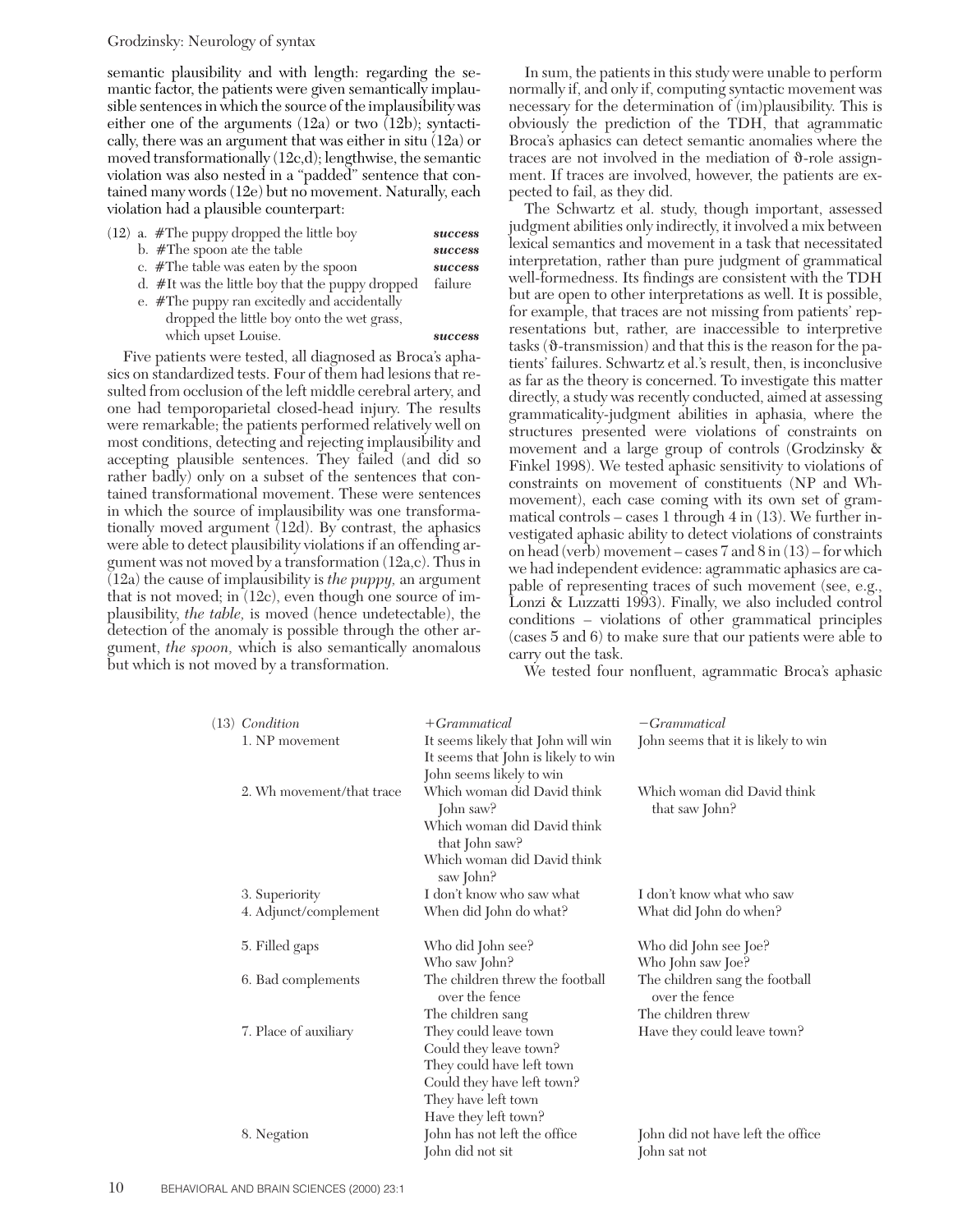patients, all diagnosed as such, with lesions in and around Broca's area, including white matter deep to it, ranging from the operculum, to the anterior limb of the internal capsule, to the periventricular white matter. Our results uncovered a fine, highly restricted deficit, which follows directly from the TDH: The patients were very alert to grammaticality in general, yet they failed when required to compute constraints on the movement of phrasal constituents (conditions 1–4). In each of these conditions, error rates were about 40%. All others (condition 5–8) were intact (about 10% errors). Interestingly, a recent study of grammaticality judgment in Serbo-Croat reported results tending in the same direction (Mikelic et al. 1995). Finally, Wernicke's patients, though producing a slightly different pattern, were not particularly successful in making grammaticality judgments, despite the fact that their deficit is usually thought of as semantic, not syntactic. The conclusions that follow are clear:

1. Traces of constituent movement are missing from patients' representations.

2. Every other aspect of syntax is intact after a lesion in Broca's area and its vicinity.

3. Damage to Wernicke's area, which is most often thought of as the region dedicated to semantic analysis, also produces rather severe syntactic disruptions.

**2.4.2. A real-time perspective.** A fourth, critical angle on the deletion of traces is that of real-time processing. Information regarding the time course of language comprehension in aphasia is obviously crucial to our understanding of the underlying pathology. Indeed, extensive investigations of aphasic behavior in real time have been conducted in recent years (see, e.g., Bradley et al. 1980; Friederici 1985; Milberg & Blumstein 1981; Shapiro & Levine 1990; Shapiro et al. 1993; Swinney et al. 1989). Shapiro and his colleagues have provided a compelling demonstration of the claim that the overall processing capacities of Broca's (but not Wernicke's) aphasics in comprehension are intact. They conducted a series of studies on patients' lexical abilities, and their manifestation in real-time sentence processing (Shapiro & Levine 1990; Shapiro et al. 1993). They showed that Broca's aphasics are normal in the way they handle verbs, in that their on-line processing routines make fine distinctions among verb types in exactly the way normal speakers do. This was not the case in Wernicke's aphasia, however. Posterior lesions, then, unlike those in Broca's area, do cause damage to the lexicon.

This work must be compared to the studies on the perception of trace-antecedent relations by Broca's aphasics. It will be seen that this work, when considered together with Shapiro et al.'s results, indicates that the patients are impaired only when the linking of traces to their antecedents is at stake, and nowhere else. To make this point, however, some background is essential.

It is by now well established that normal language users demonstrate trace-antecedent relations in real-time tasks (see, e.g., Bever & McElree 1988; Love & Swinney 1996; McDonald 1989; Nagel et al. 1994; Stowe 1986; Swinney & Nicol 1989; Swinney & Zurif 1995; Swinney et al. 1988; Tanenhaus et al. 1989). The typical experiment exploits priming effects to uncover antecedent reactivation. The leading idea is that the link between a trace and its antecedent means that, in the course of comprehension, the antecedent is reactivated at the trace. Thus in (14), *the*

*drink* will be active when heard (namely, at *1*), will then decay (*2*), but will be reactivated following the verb (*3*), because of its link to the trace.

#### (14) The priest enjoyed **the drink**<sup>*1*</sup> that the caterer was<sup>2</sup> serving  $t^3$  to the guests

This is precisely what on-line experiments on normal language users have discovered. Through different methods – cross modal lexical priming (CMLP) being a central one – reactivation of antecedents in the position of their traces has been shown for subject- and object-relatives (Swinney & Nicol 1989; Swinney & Osterhout 1990; Swinney & Zurif 1995; Swinney et al. 1982), for passives (McDonald 1989), and for other structures. The experiments take *the drink* as prime, and, while the sentence unfolds auditorily, a target is flashed on a screen at points  $(1)$ – $(3)$ . The expected finding, then, is that if a target word, say, *juice,* is presented visually to subjects at points (*1*), (*2*), or (*3*) when they are listening to the sentence, and the subjects have to make a lexical decision on it, priming effects will be documented at (*1*) and (*3*) but not at (*2*).This is what is found; priming effects are obtained only in (*1*) and (*3*).

Now, consider the TDH and the expected real-time behavior of Broca's aphasics in CMLP. Deleted traces mean no reactivation at the trace. This means that only in point (*1*) would a priming effect be obtained. Decay would explain the lack of an effect in (*2*), and the correlate to trace deletion would be a lack of priming in (*3*). Conducting such experiments is quite difficult, yet this is precisely the result of a series of carefully controlled studies of both subjectand object-relative clauses (Swinney & Zurif 1995; Zurif et al. 1993). Importantly, Broca's aphasics do prime, even if not in a fully normal fashion (see, e.g., Shapiro et al. 1993; Shapiro & Levine 1990; Swinney et al. 1989). However, when faced with a task that involves priming within a movement-derived construction, they are seriously impaired. Finally, this failure is not characteristic of all aphasics, nor is it necessarily related to general comprehension skills: Wernicke's aphasics with posterior perisylvian lesions perform normally on this task, even though their comprehension abilities are severely compromised.

We have gone through various sorts of evidence, among which are tests of real-time syntactic analysis. This review led to a new delineation of the deficit, but can this lead to an unambiguous statement regarding the underlying cause? An answer to this question would lead to an explicit theory of the function of the anterior language areas. The question, obviously, is whether this area supports a device dedicated to syntactic analysis of transformationally moved constituents and, if so, what this device is. One possibility is that the comprehension deficit follows from a general disruption to "working memory," not from a language mechanism. A recent PET finding (Jonides et al. 1997) indicates that, in nonlinguistic memory tasks that require the subject to relate two nonadjacent members in a list, Broca's area is activated in a secondary fashion. To some this may sound like proof that this area supports a memory cell, the disruption of which entails the syntactic deficits in this syndrome, yet such a conclusion is a bit hasty. Although it may turn out to be true in some future, "final" analysis, the conclusion is not warranted on the basis of the available evidence. To argue for a disruption to a generalized memory resource, one must show that this resource makes contact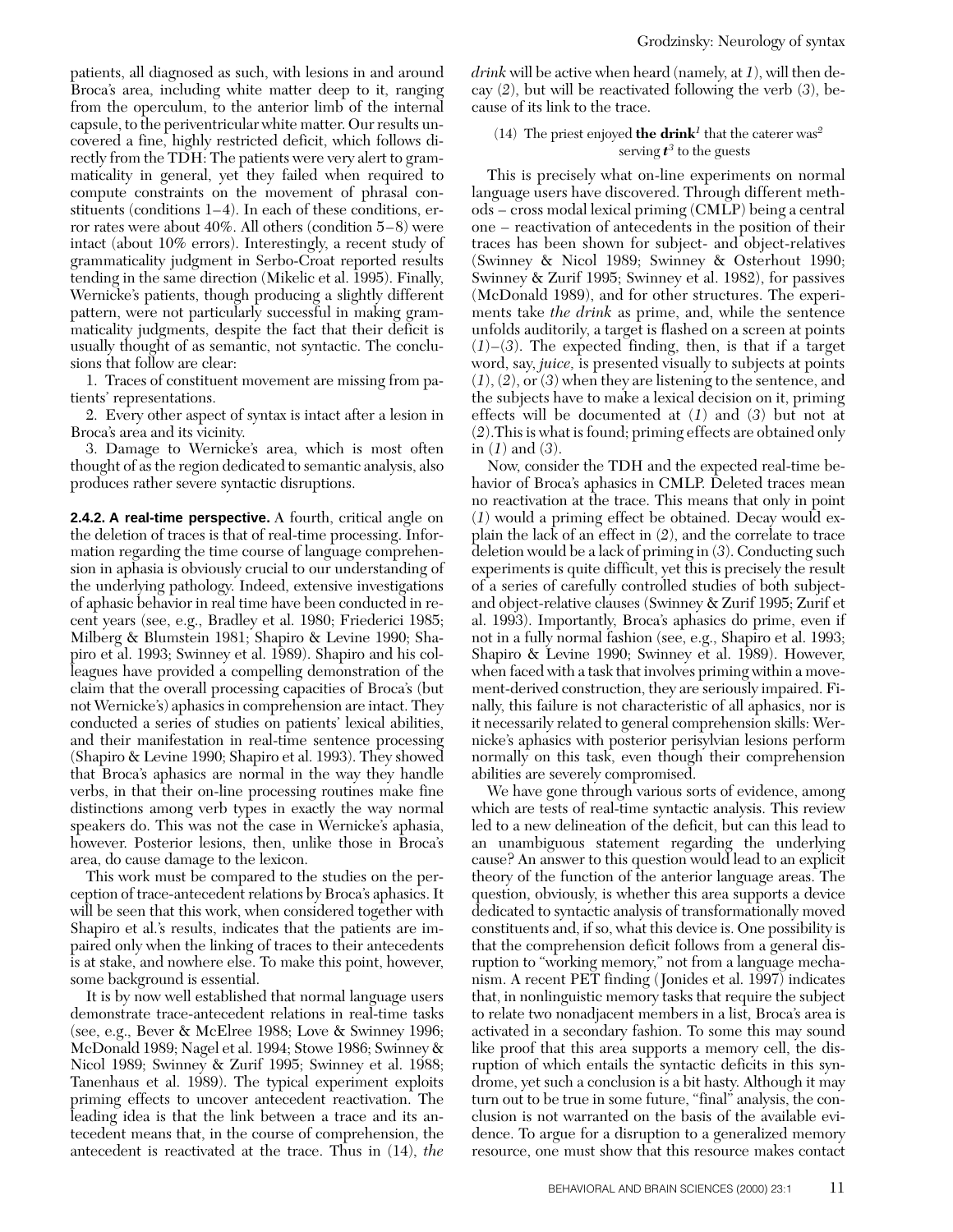#### Grodzinsky: Neurology of syntax

with formal constraints on the inner workings of this memory store, from which constraints on syntactic movement would follow. Moreover, we have seen that other real-time performances of Broca's aphasics show that their languageprocessing device is intact. Lexical access and insertion into sentential positions – found intact by Shapiro and his colleagues – demonstrate directly how specific the impairment is. We may then move on and consider other language-specific interpretations, namely, is Broca's area home for a processing device whose disruption precludes antecedent reactivation at the right time, or is it, perhaps, a representational medium that makes silent categories disappear? It is not possible, at this point, to decide between these options, but, either way, we have delineated the deficit and have shown that any deficit analysis, hence any theory of the role of Broca's area, must have the consequences of the TDH.

### **2.5 Functional neuroimaging**

The discussion above has been based on aphasia results, which allow for a precise characterization of the role of Broca's area through deficit analyses. Recent technological developments in neuroimaging are beginning to make it possible to see pictures of the brain in action. The current neuroimaging literature makes only tenuous connections to the lesion-based body of knowledge and focuses, for the most part, on semantic and phonological aspects of the mental lexicon. Fewer works concentrate on the most salient aspect of language, its combinatory nature. Fewer than 10% of the works presented at a recent *Neuroimage* conference (10 of 101) investigated the computation of combinatorial operations in language processing. Still, there are some, perhaps preliminary experiments on functional imaging of sentence processing (Bavelier et al. 1997; Just et al. 1996; Mazoyer et al. 1993; Stromswold et al. 1996). The evidence they present is fully consistent with the new picture presented here.

Consider, first, the most linguistically detailed study available, Stromswold et al.'s PET investigation. They measured blood flow during visual exposure to sentences whose plausibility the subjects were requested to judge. The relevant conditions included several experimental variables: relative clauses that were either (plausible or implausible) right-branching subject gaps (15a,b), or (plausible or implausible) center-embedded object gaps (15c,d):

- (15) a. The biographer omitted the story that insulted the queen
	- b. The biographer omitted the queen that insulted the story
	- c. The limerick that the boy recited appalled the priest
	- d. The boy that the limerick recited appalled the priest

Other experimental conditions may be ignored; comparisons that include them introduce too many confounding variables to allow an interpretation. We are left, then, with one critical comparison, between the subject relatives (plausible and implausible) and their object counterparts. The subtraction of the signals detected by the PET machine, namely,  $[(15c) + (15d)] - [(15a) + (15b)]$ , revealed "hot spots" in Broca's area and nowhere else.

What can be made of this result regarding the functional role of this cerebral region? An examination of the stimulus materials reveals three dimensions: plausibility, type of relative (center-embedded vs. right-branching), and gap location (subject vs. object position). Broca's area lit up as a consequence of the interaction of all three, so no conclusion that separates these three factors can be made. As a consequence, the meaning of this result is not entirely clear, nor is there an apparent connection to a theory. Still, one conclusion can be prudently drawn: The PET finding is consistent with the claim that the computation of transformational relations is made in Broca's area, because one of the experimental variables was the location of the gap.

Stromswold et al.'s study is more linguistically sophisticated than any of the other available investigations of functional imaging of language activity. Other studies do not make detailed claims possible. Thus Just et al. (1996) used fMRI to test neuronal activity during language comprehension. They presented sentence pairs as in (16), on which the subjects were expected to make a truth-value judgment. The experimental sentences were chosen by a "complexity" measure that the authors do not specify. They included three types of fairly complex stimuli: actives with conjoined VPs (16a), center-embedded subject-relative clauses (16b), and center-embedded object relative clauses (16c), each followed by a question (italicized), to which the subjects were requested to respond by pushing a yes/no button:

- (16) a. The reporter attacked the senator and admitted the error. *The reporter attacked the senator, true or false?*
	- b. The reporter that attacked the senator admitted the error. *The reporter attacked the senator, true or false?*
	- c. The reporter that the senator attacked admitted the error. *The reporter attacked the senator, true or false?*

Several results are reported. First, although signals were picked up in Broca's and Wernicke's areas of the left hemisphere on exposure to all types of stimuli, their right hemispheric homologs remained relatively silent; second, Broca's and Wernicke's areas were equally activated; third, there appeared to be a difference in number of activated voxels among the three sentence types. Stimuli (16a–c) engaged an increasing number of voxels in this order. All cases involved very complex materials; apart from a (transformationally derived) question in every case, there was a transformation in both types of relative clauses and a complex construction, involving VP conjunction, in the third. Comparisons are therefore far from being straightforward. Still, it is important to emphasize that, although these results do not lead to specific conclusions, they are consistent with the position espoused herein.

Next, Mazoyer et al. (1993) looked at the brains of normal French speakers during language understanding. They exposed their subjects to stories in an unfamiliar language (Tamil), to French word lists, to well-formed sentences containing nonwords, to semantically anomalous sentences, and to stories in French (composed of sentences whose grammatical properties are not given). Right and left temporal regions were activated in most conditions, yet only left inferior frontal regions, in and around Broca's area, lit up on exposure to words and stories in the subjects' language (French). Listening to stories in French, moreover, activated the left middle temporal gyrus significantly more than its right hemispheric homolog.

Finally, Bavelier et al. (1997) also conducted an fMRI study, with stimuli described as "short declarative English sentences (mean length  $=$  six words, range  $=$  four to nine words) and . . . consonant strings of equivalent length to the words used (mean length – four letters)." Another control was a film of a speaker of American Sign Language, signing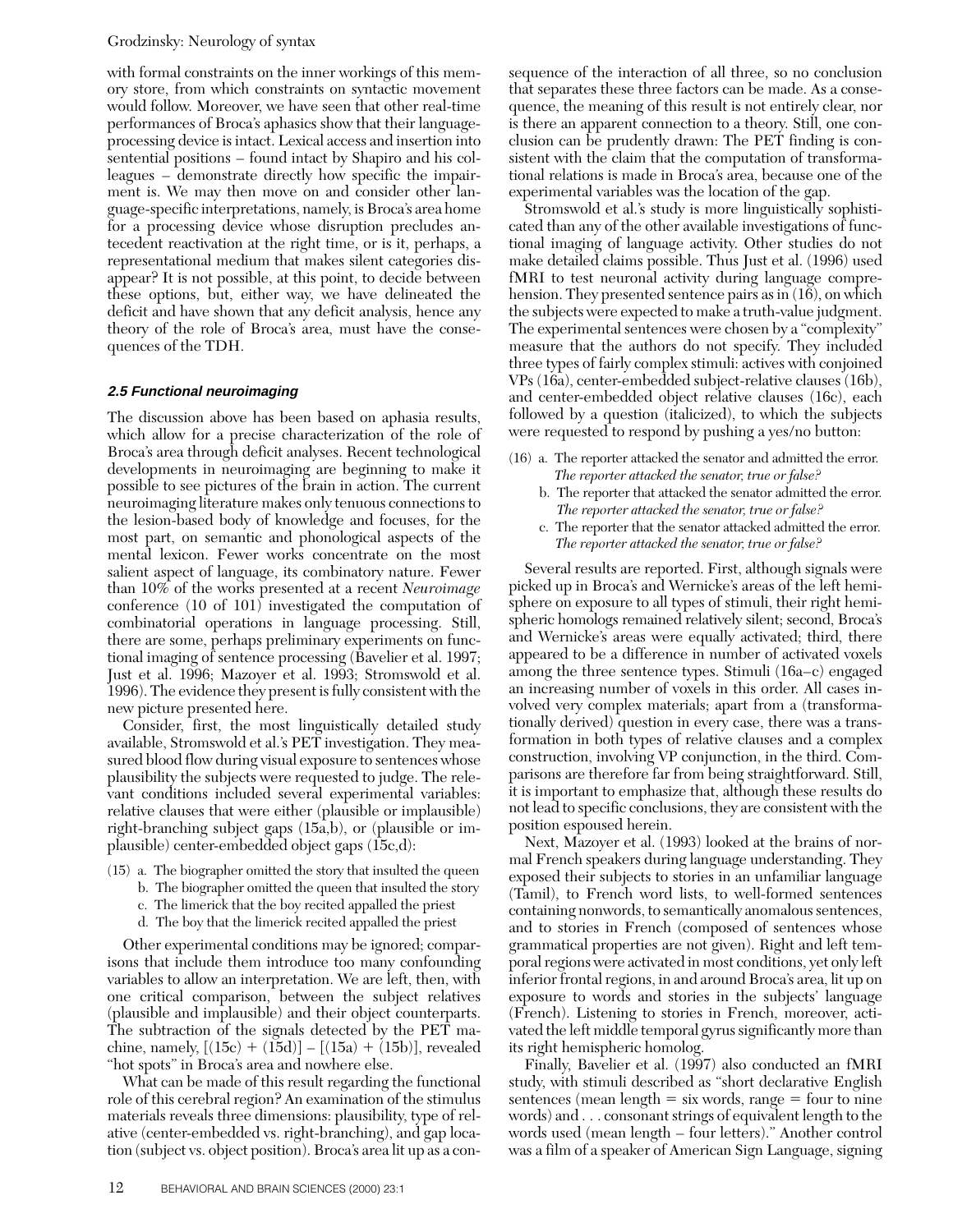the same sentences. Here, again, it was found that the right hemisphere remained silent whereas the left was active on exposure to sentences in a familiar language.

Because the choice of stimuli for this experiment was not based on structural considerations, only general conclusions regarding the cerebral representation of language mechanisms are possible. Vague as they are, these results are fully consistent with the more detailed claims made on the basis of lesion studies. The same is true of all the imaging studies we reviewed; they are all consistent with the claim that the linguistic factor associated with "hot spots" in Broca's area is not syntax as a whole but, rather, mechanisms that underlie syntactic movement. Critically, there is nothing in the functional imaging results that contradicts these conclusions or speaks against the TDH-based view of the limited role of Broca's area in language processing.

#### **2.6. Generality and counterevidence**

The degree of generality of the above is appreciable; dozens of works are reviewed here, including studies of many neurologically intact subjects, as well as brain-damaged patients, tested in different laboratories at different times, in different countries and languages, on a broad variety of sentence types. The tasks reviewed come from comprehension in several languages, grammaticality and plausibility judgment, and real-time processing. The results converge. Still, it is important to note that some studies yield two types of seemingly contradictory results: those that fail to replicate previous results, which have sometimes led to the claim that the syndrome of Broca's aphasia gives an altogether inconsistent picture (e.g., Berndt et al. 1996; Druks & Marshall 1995; Martin et al. 1989), and those that document performances that run contrary to the TDH but accept basic premises (see, e.g., Hickok & Avrutin 1995; Hickok et al. 1993). Both types of presumed inconsistencies must be taken very seriously. An unstable syndrome (and certainly a nonexistent one) is the wrong object of inquiry; likewise, a false hypothesis is, most likely, the wrong one to follow. It must be revised, perhaps even abandoned, when confronted with data for which it cannot account. Thus, an old debate has been revived in recent years, in which the coherence of the clinical categorization as well as the validity of the TDH has been challenged (see Badecker & Caramazza 1985 and Miceli et al. 1989, for attacks on the syndrome-based conception; see also Berndt et al. 1997, Hickok et al. 1993, and Lukatela et al. 1995, for critiques of the TDH on the basis of new data). Many (if not most) objections have been explained away; in some cases patient selection was the cause of the inconsistency (patients that were not Broca's aphasics were included in the experimental group) and in others there were problems with experimental procedures or design; in still others, the results may have been misanalyzed or misinterpreted (Caplan 1986; Grodzinsky 1991; Zurif 1996; Zurif et al. 1989).

Still, even after this type of cleanup, a certain amount of intersubject variation persists. Grodzinsky et al. (1999) have recently conducted a survey of comprehension scores of Broca's aphasics in two contrasts that pertain to the TDH: actives versus passives and subject-gap versus object-gap relative clauses. For both sentence types, there are multiple studies; the review covers 17 different studies of active/ passive, with 42 different patients, and 4 studies of subject/

object relatives and clefts, with 17 different patients. All the comprehension experiments we analyzed had a binary choice design (containing the correct response and its thematic reversal). The expectation from the results of the active sentences was a pattern approaching 100% correct. For the passive case, chance performance was expected; thus, because patients are said to be guessing, the performance of each patient should be equated with a series of (unbiased) coin tosses, because such series are exactly the expression of chance behavior. Such series are known to distribute binomially, with a median of around 50% correct, so we expect our patients to follow this distribution. Moreover, we expect a statistically significant difference between the performances on actives and passives. The analysis of the actual data reveals that this is the case: The actives cluster around the 100% mark, the passives distribute binomially with a mean and median of 55%, and the two differ significantly from one another. Figure 1 shows the distribution of performances for actives (dashed line) and passives (dashed line with circles), where the latter is compared to a computer-generated model of an averaged binomial distribution (solid line).

An analysis of subject/object relative clauses and clefts produces similar results. The data thus fit the theoretical expectations, and the analysis further demonstrates that constrained within-group variation is permissible, as long as the group picture leads to scores that, on precise measurement, yield the expected results. This analysis also shows why single-case studies can be very misleading: Extreme cases, such as Druks and Marshall's (1995) patient who performed worse on actives than on passives (see Zurif, 1996, for a critique), cannot be evaluated seriously outside a group. It is only in this context that one can judge whether they conform to an expected pattern. Outside this context, these cases are seen as exceptional, which may not be true. Our analysis of the current empirical record suggests that an approach to aphasia that allows constrained variation is on the right track; the weight of the evidence indicates that the TDH has had, as far as is known, the broadest empirical coverage. Still, certain core cases have forced reformulation.

An interesting empirical objection comes from the work of Hickok and Avrutin (1995), who devised a novel comprehension task through which they documented a surprising asymmetry in agrammatic comprehension. They tested agrammatic comprehension on four types of questions,



Figure 1. Distribution of performances for 42 Broca's aphasics (no. of patients vs. percentage correct) for active (dashed line) and passive (dashed line with circles) sentences. Solid line is a computer-generated simulation of a binomial distribution (Adapted from Grodzinsky et al. 1999).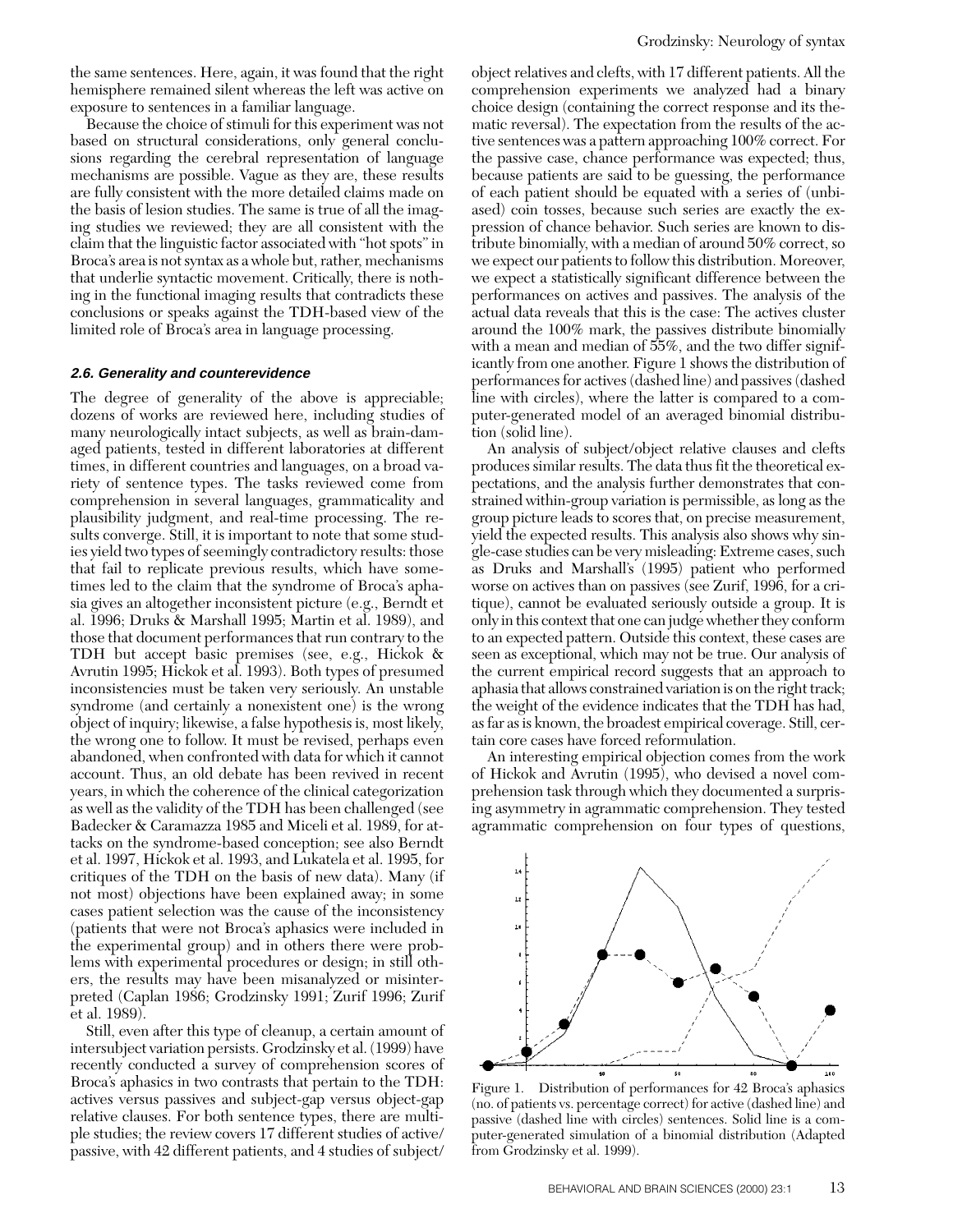along two dimensions: questions pertaining to subject (17b,d) versus object (17a,c) position and those expressed by *who* (17a,b) versus *which* (17c,d):

| (17) a. <b>Who</b> , did the horse chase $t_i$ ? | above chance |
|--------------------------------------------------|--------------|
| b. Who, $t_i$ , chased the giraffe?              | above chance |
| c. [Which giraffe], did the horse                |              |
| chase $t$ <sup>2</sup>                           | chance       |
| d. [Which horse], $t$ , chased the giraffe?      | above chance |

The two Broca's aphasic patients they tested were above chance on subject questions (17b,d) and at chance on the object question beginning with *which* (17c); these results are consistent with the TDH, as well as with previous data on subject/object asymmetries that we saw in (1) and (2). On (17a), however, namely, on the *who* object question, the patients were, unexpectedly, above chance, in apparent violation of the TDH.

Moreover, it has been found that in certain cases Broca's aphasics are not at chance on the comprehension of certain (transformationally derived) passives, giving rise to yet another surprising asymmetry (five patients in Saddy 1995 and Balogh & Grodzinsky 1996). We have already seen how Broca's aphasics comprehend nontransformational passives at near-normal levels. At issue here is a case of a different type: When the subject of a passive is a quantified expression (18a), near-normal performance is yielded by the very same patients who are at chance on a "regular," agentive passive sentence (18b), again, contrary to the TDH, which is indifferent to the properties of the antecedent of the trace:

(18) a.  $[\text{Every boy}]$  was pushed *t*<sub>i</sub> by a man *above chance*<br>b.  $[\text{The boy}]$  was hit *t*, by the man *chance* b. **[The boy]**, was hit  $t_i$  by the man

Both findings are inconsistent with the TDH as stated. It has, therefore, been revised to accommodate them (Grodzinsky 1995a). The account builds on a common property that both cases share. Specifically, the observation is that both antecedents – *who* in (17a) and *every boy* in (18a) – have a common semantic property that sets them apart from regular NPs. These two subjects fall under the default strategy that assigns the Agent role to moved phrasal constituents that have no  $\vartheta$ -role. Thus, the idea of the revision is to restrict the scope of the strategy and condition its application to a  $\vartheta$ -less NP – an antecedent of a trace – on the semantic properties of that NP. The proposal is that this semantic property (which relates to the way these elements interact with discourse semantics) precludes the strategy from being applied in such cases, on semantic grounds. Whether this new account is valid remains to be seen. What is important, though, is that it is this type of account that leads to the reformulation of new empirical questions, and thus to a systematic enrichment of the database. Indeed, the overall experimental picture has gradually built more structure into the relationship between linguistic behavior and the neural tissue that supports it.

Finally, a question arises regarding the syndrome specificity of the results. In particular, is the deficit as characterized by the TDH specific to Broca's aphasia? Can it be found in Wernicke's aphasia or, perhaps, subsequent to damage to the right hemisphere? That the latter is not the case will be shown in section 5.1. Regarding Wernicke's aphasia, the record seems somewhat mixed: Wernicke's aphasics do not always carry out syntactic tasks successfully, yet their performance does not fall under the TDH. That is, the way they fail is much less uniform, and in most cases very large variation is observed for these patients. There are, admittedly, fewer studies dedicated to syntax in Wernicke's than in Broca's aphasia, but the available results are compelling (see Shapiro et al., 1993, and Swinney & Zurif, 1995, for Broca's/Wernicke's difference in real-time sentence processing; Grodzinsky & Finkel, 1998, for judgment; and Grodzinsky, 1984b, and Zurif & Caramazza, 1976, for comprehension). There are, perhaps, some syntactic abilities in the posterior language area, but they are less tangible and characterizable than those in the left frontal cortex, which leads to clear conclusions, as we have seen.

#### **2.7. Language production without Broca's area: Pruned syntactic trees**

**2.7.1. Morphological correlates of error types.** The focus of this target article is comprehension, but Broca's area, or so the evidence suggests, subserves not only receptive mechanisms of language but also language production. In fact, the most salient feature of Broca's aphasia has always been effortful, nonfluent, and telegraphic speech. Below, I review some recent results in the production of language in Broca's aphasia, because they emphasize two points. First, they show the difference between the deficits in expressive and receptive mechanisms of language; second, they again show the need for an abstract grammatical approach to language and the brain.

Consider, first of all, a salient cross-linguistic difference in the behavior of agrammatic Broca's aphasic speakers and the way in which this reveals how linguistic distinctions are honored by the brain. The omission of functional elements in speech production has always been the hallmark of the diagnosis of agrammatism in Broca's aphasia (see, e.g., Adams & Victor 1993, p. 417; Goodglass 1976; 1993; Marshall 1986), yet it is well established that patients either omit or substitute inflectional elements, but only if the morphology of the ambient language permits such omissions; the patients observe rules of lexical well-formedness and never produce nonwords or word parts (Grodzinsky 1984a; 1990). In both verbal and nominal inflected elements, omissions of inflectional morphemes are observed if a bare stem is a real, licit, word  $(+$ zero morphology); otherwise  $(i.e., in words that are  $-zero$  morphology, where omission$ of inflection is illicit and results in nonwords), substitution errors occur:

```
(19) a. English
```
Uh, oh, I guess six month . . . my mother pass away. b. *Hebrew* tiylu anaxnu ba'ali ve-'ani took-a-walk (third-person pl. common gender) we myhusband and I c. *Russian* grustnaja malchik. stol stoyit, vot, sad (fem.) boy (masc.). table stands (sing.), lo, stol stoyat stoyit table stands (pl.), stands d. *Italian* Cappucetto rossa andava Little Ridinghood (masc.) Red (fem.) went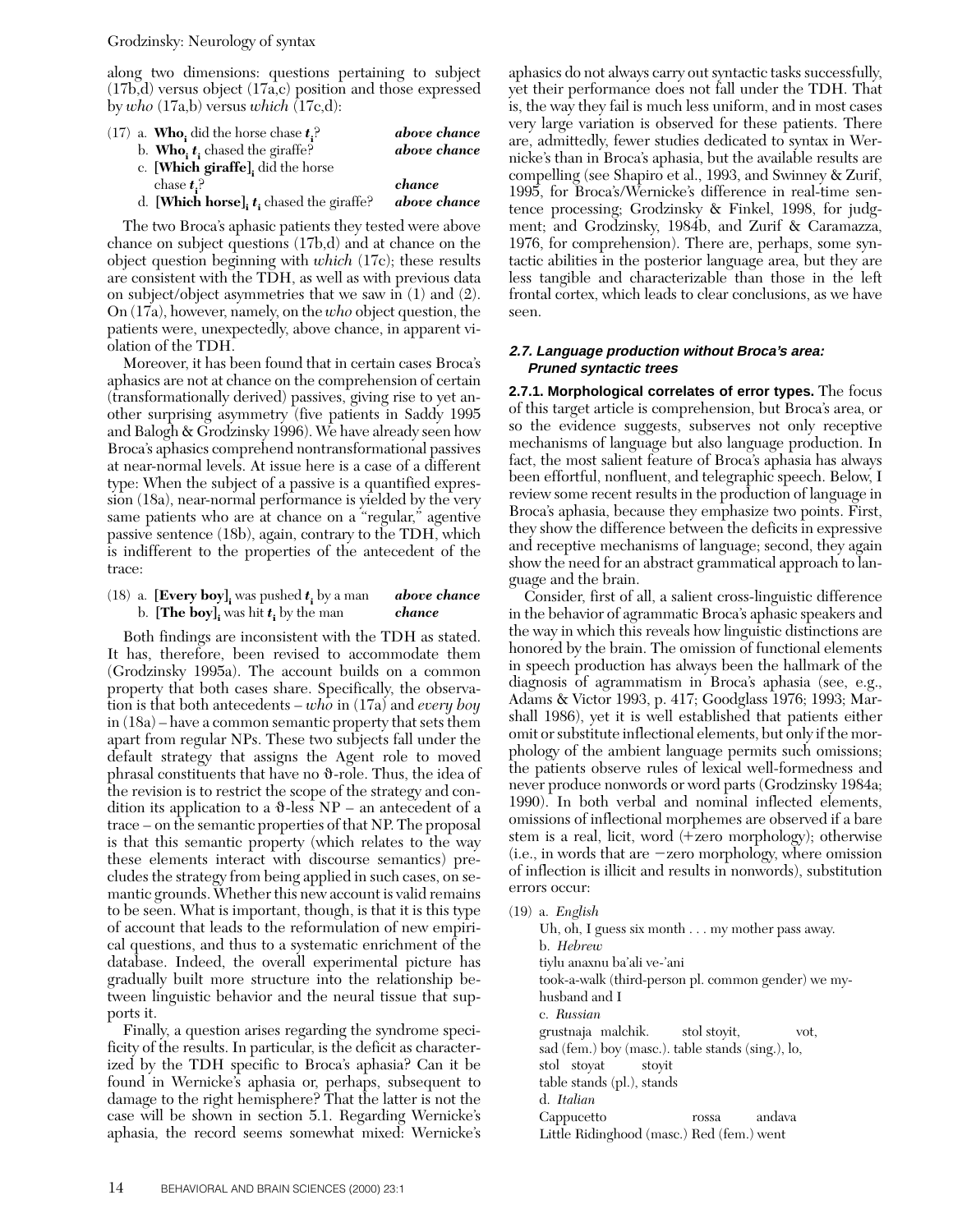e. *Japanese* inorimasu (correct: inorimasushita) I-pray I-prayed

The same cerebral pathology is manifested differently, depending on the morphology of the language spoken. In English and Japanese we observe the familiar pattern of omission of the inflectional morphology, whereas in the rest of the languages we see an inflectional element substituted for another, with a resulting grammatical aberration, but lexical structure is unimpaired. *Zero morphology* is thus relevant: Broca's aphasia in a language where stems are legal words presents with omissions; otherwise, there are substitutions. Grammars (or subgrammars) align themselves accordingly:

| $(20)$ +Zero morphology | $-Zero$ morphology |
|-------------------------|--------------------|
| English                 | Hebrew             |
| Japanese                | Russian            |
|                         | Italian            |
| omission                | substitution       |

**2.7.2. An outline of an account.** An account of these phenomena must be grammatical and abstract. If we assume that inflectional features  $(\varphi$ -features) are underspecified in the syntactic representation of agrammatic Broca's aphasics (Grodzinsky 1984a; 1990), we get errors of inflection, whose type depends on the  $\pm$ zero-morphology property of a given language: Underspecified features in  $a + zero - mor$ phology language would result in omission, whereas in a  $-zero$ -morphology language the result would be substitution. There is, then, a varied manifestation of the syndrome, which correlates perfectly with an identifiable linguistic property:

(21) Broca's aphasics tend to omit inflections if they speak a language with a zero-inflectional morpheme; otherwise, they tend to substitute.

Because omission has always been a critical diagnostic sign of agrammatism in Broca's aphasia, clinicians cannot ignore the variation just presented if they are interested in a precise and universal diagnosis. They must accordingly enter the conditional statement in (21) into the clinical diagnosis of agrammatic Broca's aphasia to allow for variation in error type as a function of grammatical (morphological) properties of the language spoken. Similar to the crosslinguistic TDH, the description of speech production errors across languages leads to a parametric definition of the syndrome, one in which grammatical parameters (imported from a theory of possible grammatical variation) are embedded. We return to this issue below.

**2.7.3. A more restricted deficit.** More recent findings complicate the picture even more. The deficit seems to bear not only on different types of inflectional categories but also on their location in the syntactic tree. Inflectional elements are impaired or preserved depending not just on their morphology but also on their structural position. The first piece of evidence for this claim came from a Hebrew-speaking patient (Friedmann 1994), who was selectively impaired in the production of inflectional features. She had problems with tense, but not agreement. This finding runs contrary to common belief, according to which agrammatic aphasics have equal problems with all functional categories. A retrospective literature review found other cross-linguistic evidence tending in the same direction: A significant group of

patients reported in the literature also showed impairment in tense but not agreement (Miceli et al. 1989; Nespoulous et al. 1988; Saffran et al. 1980), yet the opposite (impaired agreement but not tense) is never found:

- (22) *Speaking English:* The kiss . . . the lady kissed . . . the lady is . . . the lady and the man and the lady . . . kissing.
- (23) *Reading French aloud:*

| <i>Target</i> : Bonjour,                | grand-mere, je <b>vous ai apporté</b> |
|-----------------------------------------|---------------------------------------|
| good morning, grandma,                  | I to-you have bring                   |
| $(pres.\text{-perf.})$                  |                                       |
| Read: Bonjour, grand-mere,              | je <b>portrai</b> euh je/pu//         |
|                                         | zeda/a-aporté                         |
| good morning, grandma, I bring (future) |                                       |

Seeking to obtain a detailed error analysis, Friedmann then created a series of tests to track the exact nature of the impairment in tense versus agreement in speech production of Broca's aphasics. The distinction made by the patients was especially important in light of recent developments in linguistic theory. According to the split-inflection hypothesis (Pollock 1989) there are structural differences between tense and agreement, each forming a distinct functional category. This hypothesis provides not only a powerful and precise descriptive tool but also a host of related issues to be examined. The tests were first conducted on one patient (Friedmann 1994; Friedmann & Grodzinsky 1997) and then extended to a larger group of 13 Hebrew- and Arabic-speaking patients (Friedmann 1998; Friedmann & Grodzinsky, in press):



The results were remarkable. Although agreement was normal, tense was severely impaired, even though the patients' perception of time, as well as comprehension of temporal adverbs, was shown to be intact. Tense errors were mostly substitutions of inflection (with no preferred "unmarked" form), observed in repetition (25) and in completion (26) tasks. In (27) a numerical representation of error rates is presented:

- (25) *Target*: ha'anashim **yixtevu** mixtav la-bank the-people write-**future**-3-m-pl letter to-the-bank *Repeated*: ha-anashim **katvu** mixtav la-bank the-people write-**past**-3-m-pl letter to-the-bank
- (26) *Target*: axshav ata holex. etmol 'ata ———(expected: halaxta) now you go-pres-2-m-sg yesterday you ——— (go-**past**-2-m-sg)

*completed*: axshav ata holex. etmol ata *telex* now you go-pres-2-m-sg. yesterday you go-

**future**-2-m-sg.

(27) Agreement errors Tense errors 3.9% (5/127) 42.4 % (62/146)

This dissociation suggests a deficit that implicates tense but not agreement features. This is new; agrammatic aphasia has always been thought to implicate all functional elements equally. The striking asymmetries observed appear to have been overlooked. The impairment, moreover, extends to a cluster of syntactic properties related to the Tense node (according to the split-inflection hypothesis), which are also disrupted. Observed are subject omissions,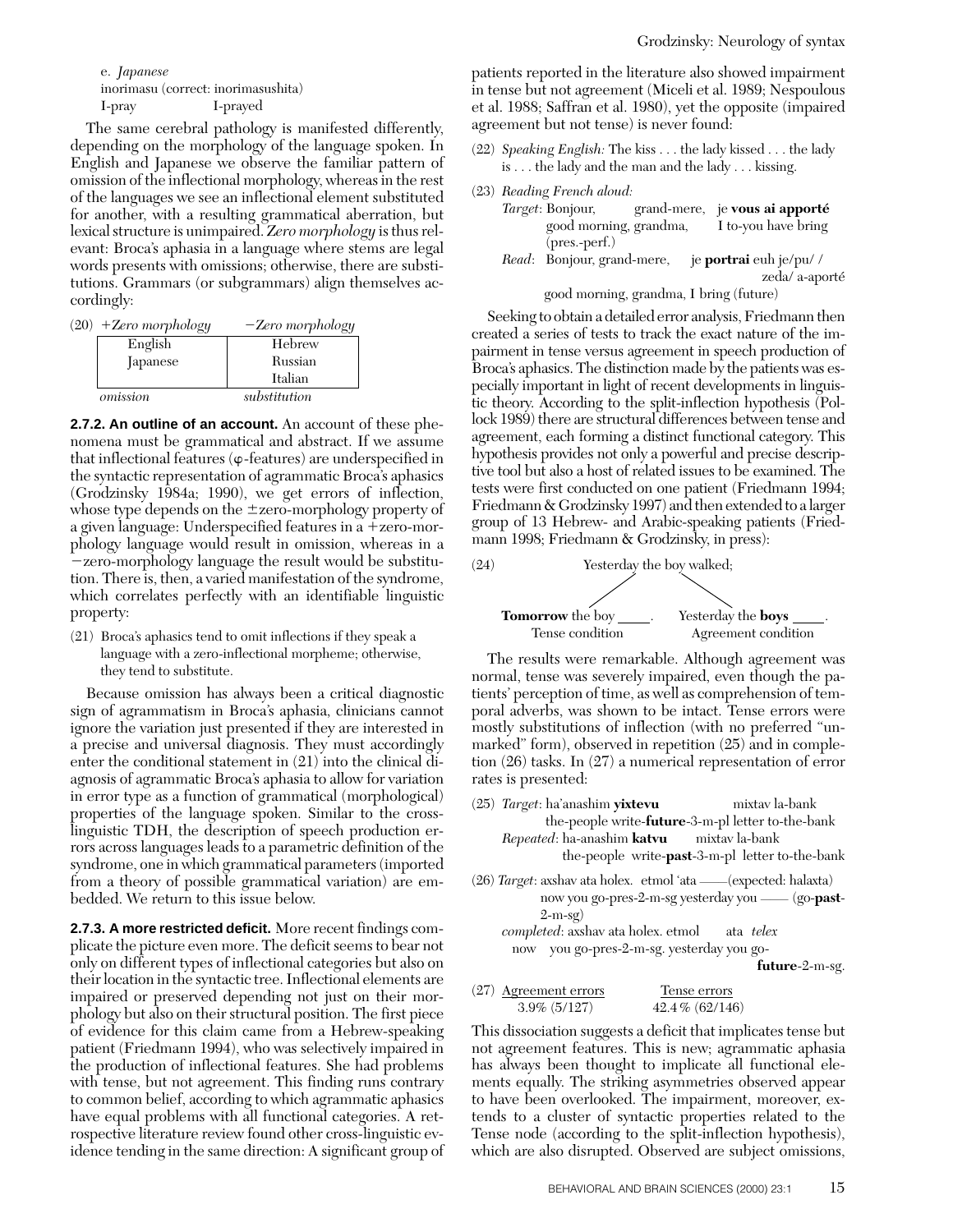#### Grodzinsky: Neurology of syntax

difficulties with copulas, and specific word-order problems that pertain to nodes in the syntactic tree that are beyond the Tense node, but nothing below this node is impaired. The impairment is also associated with problems in still higher parts of the tree (CP). As a result, Wh-questions and embedded clauses are nonexistent or completely ill-formed in the speech of the patients.

By contrast, other properties related to Agreement and to lower parts of the tree are left intact. The distinction that linguists have posited receives direct neurological support. The speech-production problem in Broca's aphasia affects the tree from the Tense node and above and leaves everything below it intact.

**2.7.4. A restrictive, structure-dependent account: The tree-pruning hypothesis.** This rather rich cluster of crosslinguistic facts has led to a description of agrammatic speech production that is stated over trees, not elements. That is, unlike every previous statement, which looked at functional elements regardless of their position in the sentence, the currently available data lead to the view that agrammatic aphasic patients produce trees that are intact up to the Tense node and "pruned" from this node and up (Friedmann 1994; Friedmann & Grodzinsky 1997):

(28) Agrammatic phrase marker. Arch represents site of deficit.



This claim receives empirical support from yet another direction. There is a salient cross-linguistic difference in the production of verbs by Broca's aphasics. In English, the speech output of Broca's aphasics contains verbs that are bare stems, yet these are located in their proper position in the sentence – always after the subject. In verb-second (V2) languages (e.g., Dutch, German), however, where inflected verbs undergo movement, the situation is different. In these languages verbs start out in sentence-final position (SOV; see den Besten 1983 and Koster 1975, but see Zwart 1993, for a different analysis) and must raise to pick up their tense features, and the result is SVO order. A nonfinite verb in a main clause (for example, in a clause that contains an inflected auxiliary) will remain in final position, and its finite counterpart will be in second position. In a patient whose syntactic tree is pruned, verbs will fail to raise, and the result will be as is observed in Dutch: In aphasic speech verbs in main clauses not only appear uninflected but are also in sentence final position, resulting in ungrammatical strings (Bastiaanse & van Zonneveld 1998; Friedmann 1998; Kolk & Heeschen 1992). Dutch agrammatics make no errors on infinitives in subordinate clauses but have major difficulties with inflecting main verbs, which they usually produce not only as infinitives but, critically, in final position. Finally, it has been observed that verbs tend to be omitted relatively frequently from the speech output of English-speaking Broca's aphasics (Berndt & Zingeser 1990). As Friedmann (1998) shows, a problem in the lexical category "verb" is apparent only if this result is looked at in isolation. When the broader context is examined, however, a clearer picture is revealed. In particular, when cross-linguistic patterns of verb omission are reviewed, as Friedmann has done for English and Dutch, it turns out that only tensed verbs are omitted (see also Bastiaanse & van Zonneveld 1998), which is precisely what the Tree-Pruning Hypothesis predicts.

Six new observations should be highlighted.

1. The agrammatic production deficit is very strongly and directly linked to grammatical variables (the Tense node and its configuration).

2. This deficit is more restricted than was previously thought, encompassing functional elements above a certain node in the syntactic tree; the rest of the representation is intact.

3. The precise description of the deficit (hence the diagnosis of the syndrome) must be stated in abstract terms that allow (as linguistic theory does) cross-linguistic grammatical variation (e.g., infinitives in sentence-final position in V2 languages).

4. The availability of the rest of the syntax to speech production in the absence of Broca's area and its vicinity means that these cortical regions can no longer be viewed as housing syntax as a whole. Rather, major parts of the human syntactic capacity reside elsewhere.

5. The deficit to mechanisms of language production, though sharing important features with its comprehension counterpart, differs from it in important ways (tree pruning vs. TDH). This conclusion may run contrary to claims regarding a parallelism between comprehension and production (see, e.g., Zurif 1980), but it does not entail a total lack of a comprehension deficit in Broca's aphasia (Kolk & van Grunsven 1985b; Miceli et al. 1983; but see Zurif 1996 and Grodzinsky et al. 2000 for counterarguments). There is a comprehension deficit, but its description is different from the production problem. In the normal languageprocessing device, mechanisms for the planning and construction of sentences must diverge at some point from those dedicated to the analysis of incoming strings. Nevertheless, it is most likely that both mechanisms connect to one grammatical resource; hence, to some extent at least, they may be located in adjacent cerebral areas.

6. The account is somewhat reminiscent of recent accounts of children's grammar. First, like children (Hyams 1992; Poeppel & Wexler 1993), agrammatics have at least some functional categories – those below the Tense node (TP). Second, children's and Broca's aphasics' production seem to have the same problem in verb inflection. This similarity, however, is only apparent; both groups produce incorrectly inflected main verbs, yet, whereas the aphasics substitute tense inflection, children use only the nonfinite forms, but never substitute inflection (Wexler 1994). Finally, children, like the aphasics, produce matrix clauses with nonfinite verbs that lack elements that belong to higher parts of the tree – wh-words, complementizers, subject pronouns, and auxiliaries. However, there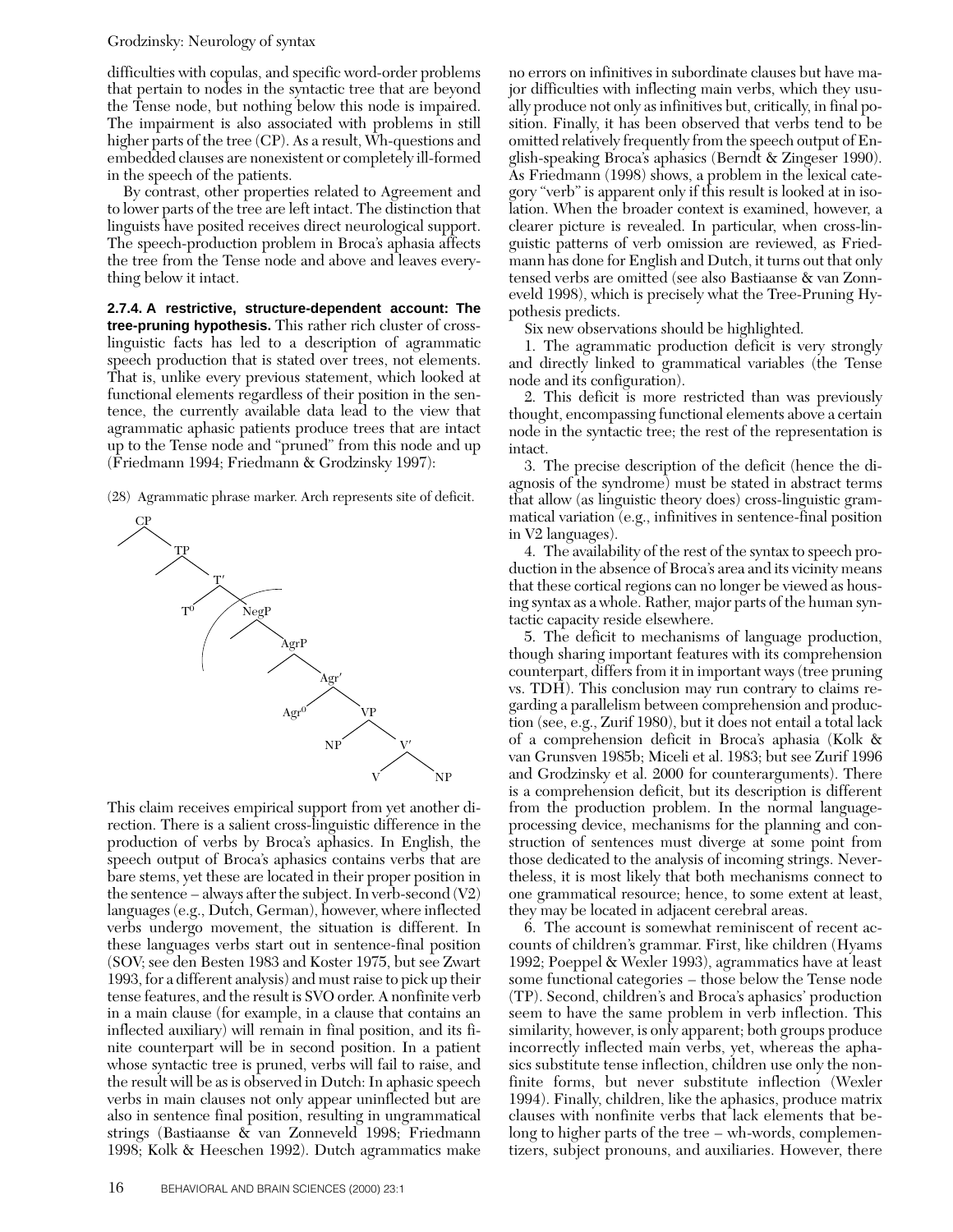is a crucial difference between children and Broca's aphasics: Children are able to build these constructions (Rizzi 1994), whereas the aphasics cannot project any higher than T.

#### **3. Clinical issues: Diagnosis and remediation**

#### **3.1. Comparative aphasiology and parametric diagnostic principles**

The pathological manifestations of agrammatic Broca's aphasia as presented here are very close not just to grammar but also to grammatical variation, in that a complete clinical picture depends on the patient's language. In language production, omissions are observed in  $+$ zeromorphology languages, and substitutions otherwise; verbs appear in their correct position in most languages, but in verb-second (V2) languages they are in a sentence-final position. In comprehension, errors occur in a fashion that depends on the interaction between syntactic movement and phrasal geometry, which is determined by word-order parameters. Variation between patients in both production and comprehension thus exists, because the grammatical parameters that interact with their deficit have different values in different language types. Importantly, variation in this syndrome is not wild but constrained and can be characterized precisely; the cross-linguistic differences at issue are relatively well defined. Despite all this, an odd situation is created, in which diagnostic principles for universal identification must be established for a disease that has more than one manifestation. Broca's aphasia is thus an unusual pathology, with varying, yet well-defined clinical signs that depend mostly on cerebral structure, but also on an environmental factor – the ambient language. A precise clinical characterization must be predicated on trace deletion (and tree pruning), which interact with parametrically characterized aspects of morphology and word order. Clinical testing will accordingly abide by these two descriptions yet will vary from one language to another. Physicians and speech pathologists can no longer test, say, the comprehension of active versus passive sentences in every language but rather must test the comprehension of sentences with and without movement. Diagnosis, in other words, must rely on abstract principles, which are instantiated differently in each language.

This is something unheard of in medicine. The medical literature does not contain a syndrome that is defined parametrically. That is, there is no disease that is diagnosed by a cluster of *abstractly* characterized pathological signs, each having more than one possible concrete manifestation whose form is determined by properties of the individual patient or his environment. Broca's aphasia, oddly enough, is such a disorder.

#### **3.2. Recovery and remediation**

Once the functional deficit in Broca's aphasia is characterized more precisely, we can perhaps try to think about treatment. That this is at all possible is far from obvious. An understanding of the precise nature of the deficit by no means guarantees the success of therapy; after all, the patients have lost a piece of their cortex. Still, it may lead to the invention of better methods, which might also be equipped with better evaluation and efficacy-assessment tools. A fas-

cinating development in this direction has been the program set forth by Shapiro, Thompson, and their colleagues, who have investigated the course of recovery in Broca's aphasia along linguistic lines, in an attempt to devise novel methods for speech therapy. They have made some remarkable discoveries. First, they found that recovery proceeds along structural lines; when a syntactic construction reappears in speech, it is accompanied by its structural analogues (Thompson et al. 1993). Second, they devised an experimental therapy for aphasics, with which they have succeeded in training patients on movement (Shapiro & Thompson 1994; Thompson et al. 1996). In one recent study, for example, they trained their patients on one construction, and subsequently monitored their abilities on three others (Thompson et al. 1997). Teaching was controlled carefully, as was the assessment of the patients' abilities on the other structures, (29) and (30):

- (29) *NP-movement* a. *Passive:* The biker was lifted by the student
	- b. *Raising:* The student seems to have lifted the biker
- (30) *Wh-movement* a. *Object-cleft:* It is the student who the biker lifted
	- b. *Object-question:* Who has the biker lifted?

The results were remarkable. First, patients who were unable to generate these constructions before training were now much more proficient in their use. Second, training on one structure generalized to others. Third, generalization was highly constrained by syntactic principles. Specifically, a patient trained on passive improved on Raising, but not on clefts and questions; similarly, training on questions improved clefts, but not passive or Raising.

Although still experimental, such results are important. They show once more that neural tissue abides by fine structural constraints. If valid, this training program shows that the internal structure of the grammar, specifically, aspects of syntactic movement, determines not only the breakdown pattern subsequent to focal lesion but also the progress towards recovery through the aid of external stimulation. Although many questions remain open, for example, the relation between remediation of questions in speech production and the deficit as characterized by the Tree-Pruning Hypothesis (see Friedmann, 1998, for extensive discussion), this development seems very promising.

#### **4. Tentative conclusions and implications**

The empirical evidence amassed so far leads to some conclusions.

1. Lesions to Broca's area and its vicinity do not affect semantic abilities, nor do they disrupt basic syntactic abilities. Most notably, Broca's aphasics combine lexical meaning into propositions, create and analyze sentences of considerably complex structure, and are also able to synthesize and analyze words morphophonologically. It thus follows that most human linguistic abilities, including most syntax, are not localized in the anterior language areas – Broca's area and deeper white matter, operculum, and anterior insula.

2. Broca's aphasics do suffer important, though limited, syntactic deficits. Their ability to construct full-fledged tree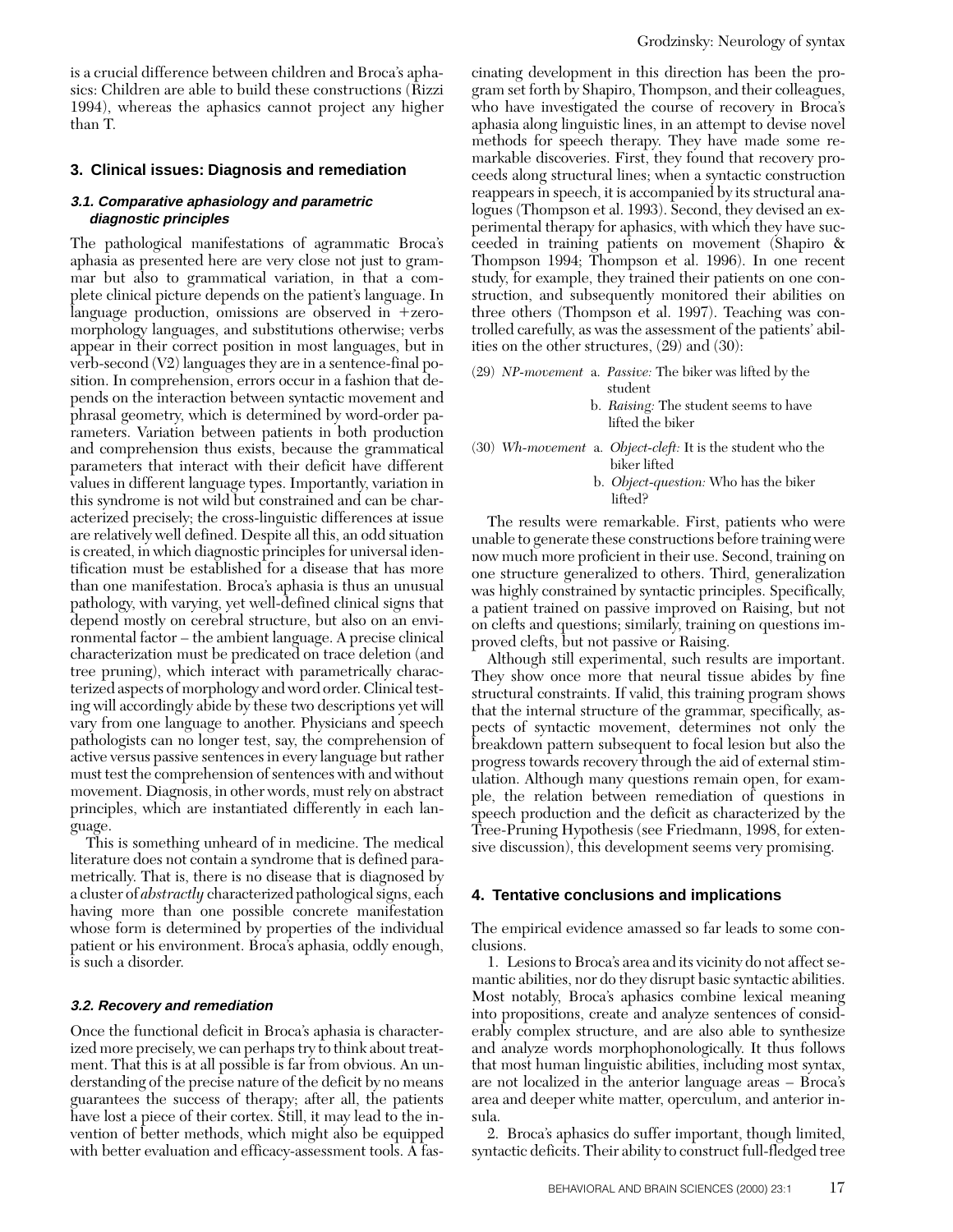### Grodzinsky: Neurology of syntax

structures in production is compromised, as is the link between traces and their antecedents in comprehension. *Processes underlying these highly structured syntactic abilities, and only these, are located in the anterior language areas.*

3. Mechanisms that underlie language production are at least partially distinct from the comprehension device. Parts of both are located in the left anterior frontal cortex, separate but perhaps equal, which is why a lesion there disrupts each partially, and differently. Thus, although Broca's aphasia affects both modalities, strong parallelism between the deficits is not maintained, suggesting anatomical proximity, but functional separation, between production and comprehension mechanisms.

4. Cerebral lesions provide a unique testing ground for linguistic claims. If language knowledge and use are taken to be biologically supported, then a theory of linguistic representation and use must be compatible with patterns of language breakdown. Indeed, there have been several attempts to harness neurolinguistic evidence in support of particular linguistic claims (Beretta et al. 1996; Friedmann & Grodzinsky 1997; Grodzinsky 1984b; Grodzinsky et al. 1991; 1993; Pinango et al. 1999). The richness of our language organ and the very fine patterns of break-down subsequent to brain damage are likely to yield further, ever finer results, provided the search is guided by a well-articulated theory.

### **5. What language is not: A modular approach**

We have shown that Broca's area and its vicinity are home to one central syntactic ability and that other abilities are intact following lesions to this cerebral region, which might indicate that the rest of the grammar resides elsewhere. Where, then, do human syntactic abilities reside? Are they separate from other cognitive skills? Could grammatical transformations be the only neurological expression of a distinct language faculty? These questions are particularly acute in light of the belief, which has come back into vogue, that humans do not possess a special "language organ" (see Seidenberg, 1997, for a recent example). The apparent lack of localization of certain basic combinatorial linguistic abilities may lead to the suspicion that they are distributed over the cerebral cortex. A survey of the neurological record shows that this is not the case. The cerebral localization of syntax as a whole is restricted to the left hemisphere. Moreover, a comparison between language and other cognitive deficits upholds what has become conventional wisdom among linguists: Combinatorial aspects of language are distinct from "general cognition." Linguistic arguments and evidence to that effect have been given (see Chomsky 1995a; 1995b, for recent discussion). In the following sections, some neurological evidence will be reviewed, indicating that, unlike other combinatorial abilities, syntax, though less localized than previously believed, is localized in the left hemisphere and is distinct from other, seemingly related intellectual capacities.

### **5.1. Language in the right hemisphere**

As a first pass we look at the nondominant hemisphere, the right for most humans. We can assert unequivocally that no combinatorial language abilities reside in the nondominant cerebral hemisphere*.* We have seen one direct test of right hemisphere syntax that hardly detected any activity during exposure to certain syntactic types (Bavelier et al. 1997; Just et al. 1996). Deficit analyses lead to the same conclusion.

Two sources of pathological evidence exist: split-brain patients and patients with damage to their right hemisphere. In the former case, it is by now agreed that "unlike other language functions, complex grammar skills are localized to only one hemisphere" (Lustep et al. 1995). This conclusion follows from failures of a disconnected nondominant hemisphere (left in the patient studied) to understand either active or passive sentences. Although the cerebral organization of split-brain patients may sometime differ from normal functional localization owing to their past history (often beset with childhood seizures), the findings have been consistent: Series of studies by these authors and by others have documented a number of additional failures of the right hemisphere to process syntax correctly (Baynes & Gazzaniga 1988; Baynes et al. 1992; Gazzaniga et al. 1984).

Lesion studies of right-hemisphere-damaged patients have corroborated this time and again. Van Lancker and Kempler (1987) compared the performance of right- and left-hemisphere-damaged patients in the comprehension of idioms and familiar phrases to their ability to comprehend novel sentences, which may touch on the syntactic impairment of aphasics. The comprehension of "familiar phrases" may require an ability to extract nonliteral meaning, but no combinatory capacity, insofar as these phrases are presumably stored in the mental lexicon. Novel sentences, by contrast, cannot be stored, and their comprehension requires analytic mechanisms. Subjects were asked to match pictures to sentences such as *he is turning over a new leaf,* where the pictures related either to the literal or the metaphoric meaning of the expression, and to sentences such as *when the angry girl pushes, the happy boy swings,* where the distractor picture contained reversed thematic roles. Although the precise syntactic details of the materials used are unfortunately not reported, the comparison between right- and left-hemisphere-damaged patients still resulted in an interaction: The right-hemisphere-damaged patients, worse than aphasics on the comprehension phrases with some metaphoric value, were much better than the aphasics in the comprehension of unfamiliar sentences, for which they had to use their syntactic knowledge. Similarly, Zaidel et al. (1995) have shown that right-hemispheredamaged patients, but not their left-hemisphere-damaged counterparts, are near normal in their perception of syntactic ambiguities. This finding is especially interesting given the presence of long-distance dependencies in the stimuli, such as *the elephant is ready to lift,* which the patients successfully detected.

A series of related studies focuses on the linguistic abilities of right-hemisphere-damaged patients. Here the relevant evidence is less direct. Brownell and his colleagues (Brownell et al. 1992; 1997; Joanette & Brownell 1990) have long been looking at properties of the overall communicative skills of these patients (with an intact left hemisphere), who are deficient in a number of ways, notably in the capacity to integrate aspects of discourse, metaphor, and other communicative conventions. Notably, no results could have been obtained had the patients not been attuned to complex syntax, because in most cases the tasks require understanding complex stories and answering questions afterwards. Major syntactic deficits would preclude success in these experiments. However, right-hemisphere-dam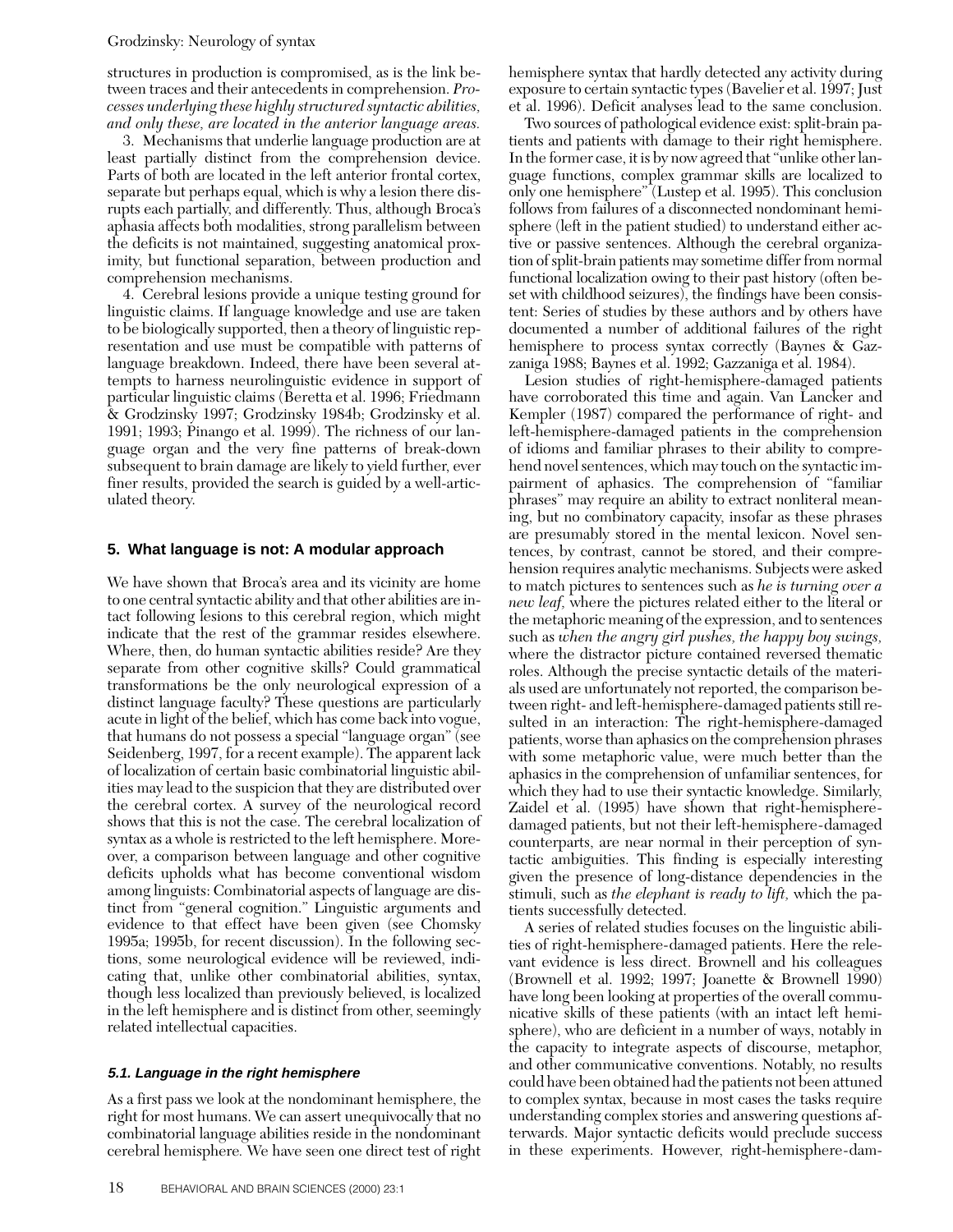aged patients were able to perform these tasks, demonstrating their combinatorial capacity in the language domain. Thus, the evidence is that this side of the brain has an important role in communication but makes no syntactic contribution to language use.

#### **5.2. Language and mathematics: Two distinct combinatorial capacities**

Language resides in the left hemisphere, yet, given that the neurological organization of combinatorial linguistic operations turns out to be more widespread than was previously believed, suspicions immediately arise regarding its distinctness from other formal operations. That is to say, linguistic abilities may not be distinct but, rather, may follow from a general capacity to form complex combinations. In particular, mathematics and language may be the same.

These problems concerned several great European neurologists (Hecaen et al. 1961; Henschen 1920; see also Boller & Grafman 1983 and Kahn & Whitaker 1991, for historical reviews), to whom it was clear that deficits in mathematical abilities must be set apart from language, memory, or attentional problems. They realized that intact mathematical abilities can easily be masked by deficits to cognitive systems that are normally recruited for mathematical tasks. Thus, in the early days, Hecaen et al. (1961) proposed in their pioneering work a distinction between primary (independent) and secondary (consequent) acalculia. The former – our current object of inquiry – is a varied disturbance. One kind is an "impaired spatial organization of numbers" (Levine et al. 1993) in which patients tend to misalign digits while carrying out basic arithmetical operations; another is "anarithmetria," an inherent inability to carry out calculation (Benson & Weir 1972). Critically, Hecaen et al. showed that this is a neurological entity in its own right, paving the way for serious discussion and investigation.

The current record appears unequivocal. Both the clinical and the experimental evidence point to the functional independence and neurological distinctness of mathematical and linguistic capacities. Ideally, we would like to observe language impairment with a retention of the ability to carry out complex mathematical operations, and vice versa. Unfortunately, brain damage of any type, even in patients who had been skilled mathematicians, makes it very difficult, if not impossible, to carry out cognitive tasks of high complexity. Although a direct result is hard to produce, we do have, at this time, a fairly rich array of evidence for both the functional and the neuroanatomical independence of linguistic and mathematical combinatorial abilities from studies of arithmetical skills. Two points can be made:

1. Neuroanatomical loci of mathematical skills, though reasonably spread, all appear to be retrorolandic and are probably bihemispheric. That is, apart from some exceptional cases, only lesions in parietooccipital regions (most

often in the left hemisphere but sometimes on the right) and certain temporal regions can bring about primary acalculia (see Boller & Grafman 1983; Kahn & Whitaker 1991; Levine et al. 1993).

2. Anterior aphasia is functionally dissociated from primary acalculia (and dyscalculia); likewise, primary acalculia is dissociated from anterior aphasia or from damage to combinatorial linguistic skills (Grafman et al. 1982; Levine et al. 1993; Rosselli & Ardila 1989).

Two of the more salient experimental results supporting these conclusions are reviewed below. Grafman et al. (1982) studied more than 100 brain-damaged patients with cerebral lesions in various loci, whom they asked to carry out arithmetic tasks involving the four basic operations, with increasing difficulty (up to problems such as  $835 +$ 98,279; 60,100 - 4,712; 308  $\times$  73; 8,694  $\div$  69). They then evaluated the linguistic abilities of these patients on the Token Test (De Renzi & Faglioni 1967), tested them for constructional apraxia, and evaluated their intellectual abilities with the Raven Progressive Matrices Test. They found that, when age and educational level were controlled, patients with left posterior lesions performed significantly worse than all other groups on the arithmetical tests, whereas there was no significant difference between right-hemispheredamaged patients, controls, and left-anterior-lesion patients. Only the left-posterior-lesion patients had mathematical problems that could not be attributed to linguistic, attentional, or other neuropsychological deficiencies.

It is critical to note that the scores of the anterior Broca's aphasics  $(n = 30)$ , though significantly better than those of the posterior-lesion patients, were not significantly different from those of controls. Although we have no further details regarding these patients, based on the fact that most of them  $(n = 22)$  suffered a vascular accident, we can suppose that at least the majority were of the Broca's variety. Broca's aphasia, then, does not cooccur with acalculia (see also Dahmen et al. 1982, for similar conclusions).

Next, consider a study by Rosselli and Ardila (1989), who analyzed more than 60 brain-damaged patients, carefully divided into several clinical categories. The patients carried out a large array of tasks involving numbers: reading, writing to dictation and related tasks, mental computing of an orally presented problem in arithmetic (e.g.,  $55 + 38$ ;  $93 - 13$ ;  $13 \times 12$ ;  $150 \div 30$ ), solving simple and complex problems in writing (up to  $689 + 437$ ;  $421 - 277$ ;  $212 \times 37$ ; 818 ÷ 356), reading arithmetical symbols, and counting. Broca's aphasics (diagnosed with the Boston Diagnostic Aphasia Exam; Goodglass & Kaplan 1983) made many errors on tasks requiring linguistic abilities (tests 31.1 and 31.2 below), in most instances more than other types of aphasics, but their error rate on tests of complex arithmetic (tests 31.3 and 31.4) was the lowest of all the aphasics, as shown in (31), adapted from Rosselli and Ardila (1989):

 $\text{Test} \, (\% \, \text{error})$ Patient type 1. Reading 2. Writing 3. Mental 4. Complex writing Broca 28.8 33.3 55.0 45.6 Conduction 33.3 31.1 68.7 56.8 Wernicke 20.0 17.7 66.2 68.0

Anomia 13.3 13.3 75.0 72.0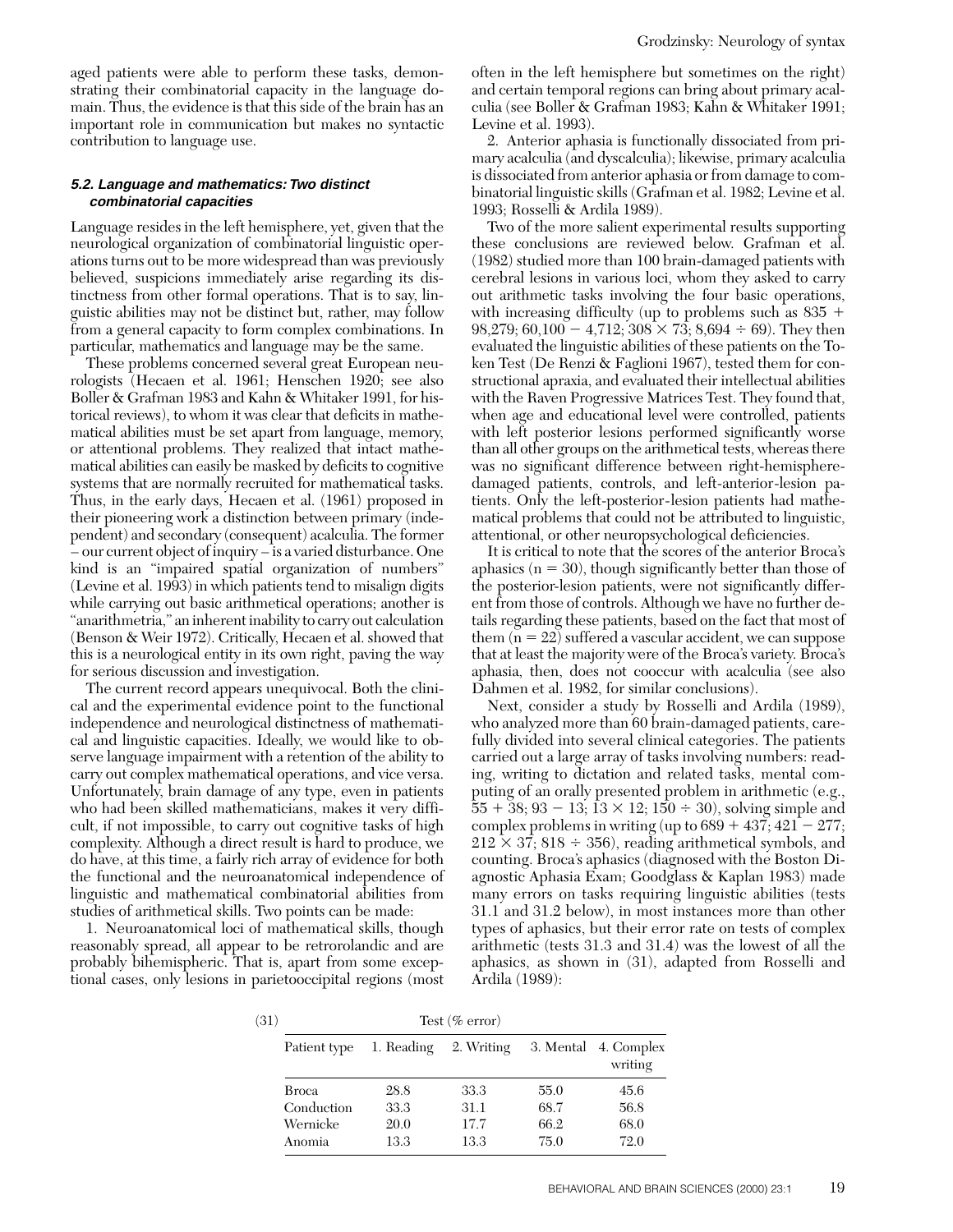### Grodzinsky: Neurology of syntax

Importantly, nonaphasic brain-damaged patients (notably prerolandic right hemisphere-damaged patients) also made a number of errors on the complex arithmetical tests.

Anterior aphasics, then, are mostly free of disorders of arithmetic (as long as these do not depend on language skills). The reverse claim appears to be true as well: Patients with primary acalculia have no aphasia. There are a number of case studies of acalculia, including cases with the elusive Gerstmann syndrome (a tetrad consisting of finger agnosia, acalculia, agraphia, and left-right disorientation; see Strub & Geschwind 1974) and others in which a disorder of mathematical ability did not cooccur with aphasia (Benson & Weir 1972; Lucchelli & De Renzi 1993; Selnes et al. 1991). Interestingly, and consistent with the previous results, naming problems were apparent in most of these cases, whereas speech output, comprehension, and repetition were intact.

Fault can easily be found in each of these studies. Their methodologies can be criticized, as can the diagnostics and patient selection, but it is very hard to ignore the uniform picture that emerges from every angle reviewed: Primary mathematical deficits do not seem to co-occur with language deficits other than those pertaining to the lexicon. With very few exceptions, the anterior portion of the left cerebral hemisphere does not house the neural substrate for mathematical abilities; linguistic deficits of the Broca's variety, by contrast, are a consequence of lesions in this location. The neurological viewpoint, then, shows that central combinatorial linguistic abilities are distinct from the combinatorial abilities pertaining to mathematics.

### **5.3. Broca's area and general intellectual capacities**

A nonmodular view of language would attempt to make linguistic principles follow from theories of some other cognitive domain, of which general intelligence is a prime candidate. To show modularity, by contrast, is to show the distinctness of intelligence from combinatorial linguistic ability. An ideal neurological demonstration would show that the distribution of intelligence (measured by an IQ test of some sort, or some approximation thereof) in the aphasic population is identical to that in the general population. We are not likely to obtain data of this type; large-scale IQ scores of aphasic patients are neither available nor easily collected. Comparisons between the pre- and postonset IQ measures of an aphasic group of patients (with some other brain-damaged controls) have not been made either. Direct evidence bearing on the question of language and intelligence, then, is not forthcoming.

Several studies, however, provide indirect demonstrations that intellectual capacity is truly distinct from language. Through different methods, they underscore the same point: Most aphasias – Broca's, Conduction, and Anomia, but not Wernicke's – and intelligence are independent. This was first demonstrated by Kertesz and Mc-Cabe (1975), who compared aphasia type with intellectual ability of more than 100 aphasic patients. General intelligence was measured by the Raven Colored Progressive Matrices Test, a standardized measure that contains nonverbal measures of general intellectual skills and is correlated with verbal IQ. Aphasia was diagnosed by the Western Aphasia Battery, a test that scores patients on fluency, repetition, comprehension, and naming and divides them into the usual clinical categories. The mean scores in each clinical category were then compared to a neurologically intact control group. The result was that for Broca's  $(n = 27)$ , Conduction  $(n = 11)$ , and Anomia  $(n = 40)$  aphasics, the scores on the intelligence test were not different from those of the normal controls, whereas the other clinical categories (Global, Wernicke's, and transcortical) were significantly lower. Similarly, Bailey et al. (1981), who correlated scores on the Raven Matrices with a measure of severity of aphasia in a longitudinal study of more than 50 aphasics (of unknown clinical category), found that, although the linguistic abilities of the patients improved rather significantly over a 9-month period, their scores on the intelligence test remained unchanged.

A different angle can be found in Smith (1980), who constructed a task involving some kind of "nonverbal reasoning," in which the subjects were supposed to grasp relations such as "greater than" through a nonverbal demonstration of the experimenter on a set of wooden rods, and then carry them over, by way of analogy, to other domains (e.g., weight), where they were expected to solve a problem. Four of these patients seem to have been Broca's aphasics, and their performance was quite good, despite their language deficiency.

Finally, a comparison between IQ and auditory comprehension in a group of 98 aphasics (18 of which were Broca's aphasics) was made by Borod et al. (1982). The Broca's aphasics were the only ones to be well above the group mean in their scores on the IQ test, producing the highest scores, whereas the Wernicke's and global aphasics were the lowest (the latter being significantly below the whole group).

Each of these studies has its problems and deficiencies. The measures of language skills that were used are questionable; the diagnostics may have been imperfect; some relied on dubious tests of intellectual capacity; and doubts can probably be cast on at least some of the statistical tests. Still, the fact remains that, no matter how aspects of language and intellect are assessed, the same result is repeatedly obtained: Language deficits and intelligence in Broca's aphasia are distinct and independent; Broca's aphasics, although linguistically inferior to neurologically intact controls, are not different from them intellectually. This is also true of those suffering from other aphasias, namely, conduction aphasia and anomia (which are consequences of damage to distinct cerebral loci, the arcuate fasciculus and the angular gyrus, respectively). Moreover, sparing of intellectual skills does not seem to occur in all aphasias. Whatever one might think of the nature of the deficit in Wernicke's and global aphasias, they certainly do not represent an exclusive failure of grammatical devices, and they involve (at the very least) some lexical semantic and probably other disruptions to knowledge. Indeed, intellectual capacities are negatively affected in these syndromes.

### **6. Coda: Broca's legacy and the role of the language areas**

Paul Broca, founder of modern neuropsychology, had three central ideas regarding the cerebral organization of cognitive functions. Recast in modern terminology, he said that (1) there is a one-to-one relation between neural substrate and behavioral function (at least for language), (2) language is distinct from other cognitive capacities, and (3) language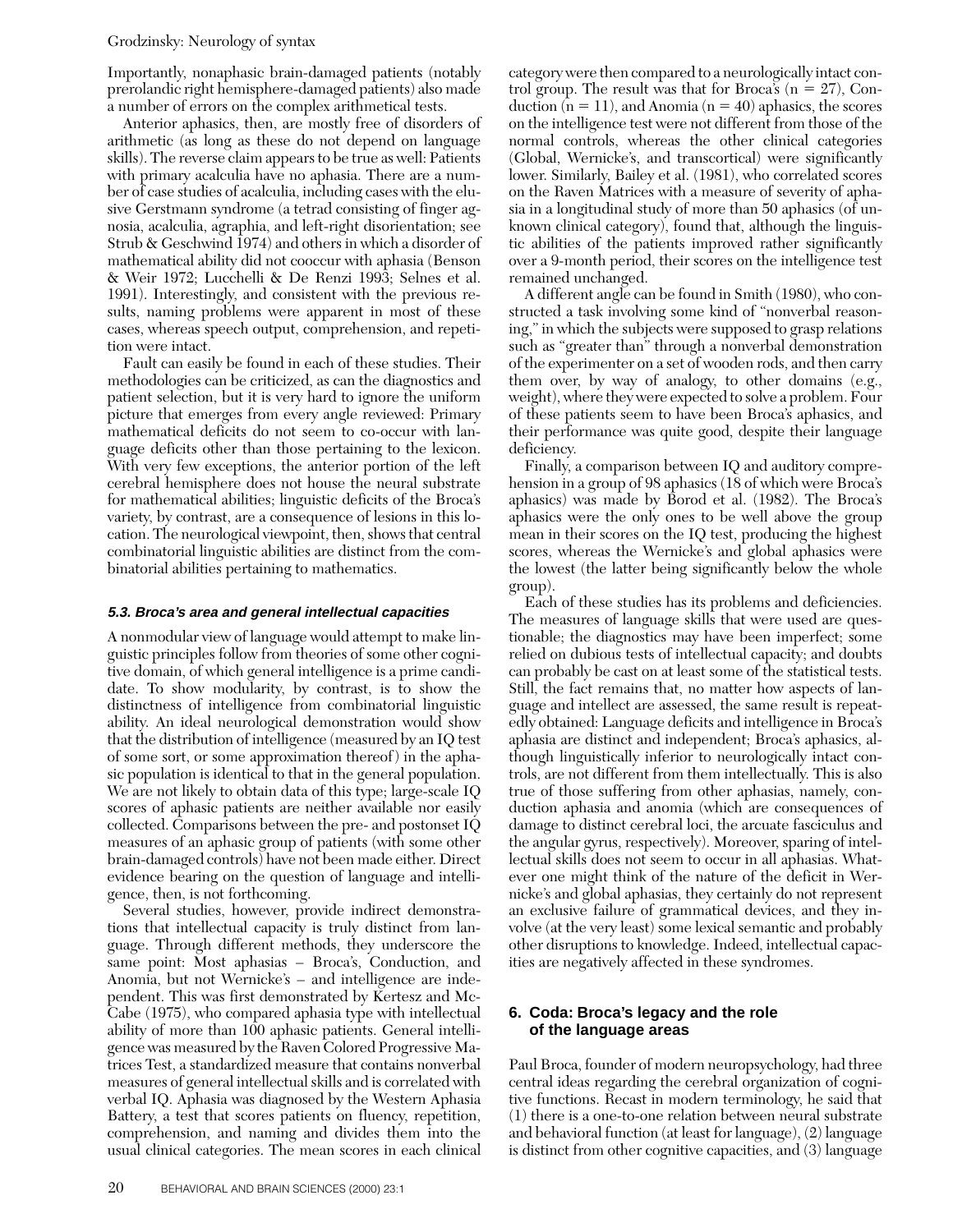resides in the left cerebral hemisphere and not in its homolog on the right. Broca's legacy – *modularity, neural representation,* and *lateralization* – is here to stay. After nearly 140 years, and thousands of theoretical, clinical, and experimental articles, we can conclude rather confidently that all three properties Broca ascribed to brain/language relations are true: There is a distinct and dedicated "language organ" in the human left cerebral hemisphere.

To find the language loci and characterize them precisely, we must continue to re-"redefine" the language centers. Linguistic theory is the best tool currently available for this job. Once it is used, we discover that Broca's area is more specialized than previously supposed. It handles only intrasentential dependency relations. This endeavor has another important potential benefit: It may help us to discover natural classes within our grammatical system and test the biological feasibility of grammatical theories. When we discover a pattern of grammatical impairment and sparing, it may reveal something about the internal structure of the grammar. Such arguments have been made in several domains (see, e.g., Grodzinsky et al. 1991; 1993; Hickok & Avrutin 1995). One hopes that more work will lead to further discoveries.

We may thus conclude that Broca's success was accompanied by one major error. He looked at communicative activities, ascribing no neural or cognitive value to the structure of the linguistic signal. When this mistake is corrected, his legacy can be preserved and, in fact, enriched significantly. At the same time we obtain a new, more precise, and deeper picture of the cerebral representation of linguistic functions. In this view, language is a distinct mental and neural faculty, with an inherent structure comprising a rich knowledge base and a processing device that implements it; this faculty resides in the left hemisphere. Yet, although Broca's area (and its surrounding left anterior neural tissue) is highly specialized and important, language is mostly not there.

#### ACKNOWLEDGMENTS

The preparation of this paper was made possible by NIH grants 00081 and DC 02984 to the Aphasia Research Center, Boston University School of Medicine, and by Israel–U.S. Binational Science Foundation grant 97-00451 to Tel Aviv University.

## Open Peer Commentary

*Commentary submitted by the qualified professional readership of this journal will be considered for publication in a later issue as Continuing Commentary on this article. Integrative overviews and syntheses are especially encouraged.*

### **Which grammar has been chosen for neurological feasibility?**

Zoltán Bánréti

Research Institute for Linguistics, Hungarian Academy of Sciences, Budapest, H-1250 Hungary. **banreti@nytud.hu www.nytud.hu/tlp/staff/banreti**

**Abstract:** Grodzinsky's hypotheses need different theories of grammar for comprehension and for production. These predictions are undesirable. Hungarian data are incompatible with the Trace Deletion Hypothesis.

**Comprehension, production, and theories of grammar.** If Grodzinsky were right, we would need different theories of grammar for comprehension and for production. Grodzinsky proposes his Trace Deletion Hypothesis (TDH) to interpret comprehension deficits applying Government and Binding Theory – cf. Examples  $(4)$ ,  $(5)$ , and  $(11)$  in sects. 2.2. and 2.3. For production deficits he proposes pruned syntactic trees in the framework of the Minimalist Program (sect. 2.7.4). Differences between Government and Binding (GB) theory and Minimalist Framework cannot be neglected.

In GB theory, the inventory of transformations has been reduced to a nonconstruction-specific rule of Move to derive correct surface structure and linear order. Because of the GB framework, for TDH the structure of a simple English clause is roughly the following – cf. 4(a) and (b) and  $5(a)$  and (b) in section 2.2.:

#### $\left[\begin{smallmatrix} \begin{smallmatrix} \begin{smallmatrix} \begin{smallmatrix} \end{smallmatrix} \end{smallmatrix} \\ \end{smallmatrix} \\ \begin{smallmatrix} \end{smallmatrix} \\ \end{smallmatrix} \end{smallmatrix} \right]$

In the Minimalist Program, Move is conceptualized as a requirement of legibility conditions imposed on language by external mind/brain systems. In the course of computation of sentence structure, uninterpretable formal features of lexical items must be erased in a local structural relation with a matching feature of another lexical item. Move is required to create the local structural relation for checking features of lexical items and to assure that only interpretable features exist at the semantic and phonetic interface with mind/brain systems (Chomsky 1997a, p. 18). Thematic roles are assigned to phrasal constituents, D(eterminer) P(hrase)s in their root positions under lexical VP (a phrase headed by lexical verb). Then all DPs (subject, object, indirect object, etc.) having a case feature must be moved from lexical VP into a higher Agreement Projection to check their case features. After the movements have been performed, depending on lexical Verb type, English clause structure is very roughly the following:

$$
[\mathbf{R}_{\mathrm{AgrSP}}\mathbf{DP}_{\mathbf{i}}]_{\mathrm{TP}}t_{\mathbf{i}}[\mathbf{I}_{\mathrm{VP}}\mathbf{V}_{\mathbf{j}}t_{\mathbf{i}}]\mathbf{A}_{\mathrm{grIDP}}\mathbf{DP}_{\mathbf{k}}[\mathbf{A}_{\mathrm{grOP}}\mathbf{DP}_{\mathbf{m}}]\mathbf{V}_{\mathrm{VP}}[t_{\mathbf{k}}[\mathbf{V}_{\mathrm{V}}[t_{\mathbf{j}}\;t_{\mathbf{m}}]]]]]]]]]
$$

 $(t = \text{trace}; \text{Agr}[S/O/IO]P = \text{agreement phrase for Subject}, Ob$ ject, Indirect Object, respectively;  $TP =$  Tense Projection;  $vp =$ phrase headed by a light verb;  $VP =$  phrase headed by a lexical Verb).

In this model we have a derivation in which object/Theme or dative/Recipient and so forth must be moved out of their root, thematic position. What does TDH predict in the Minimalist Framework? TDH would predict that only sentences containing one and only one argument, which is subject/Agent, will be interpretable by the Default strategy for Broca's aphasics. In the rest of the sentences the default strategy does not help: The fronted DP can be considered as Agent, but *no other* DPs have a theta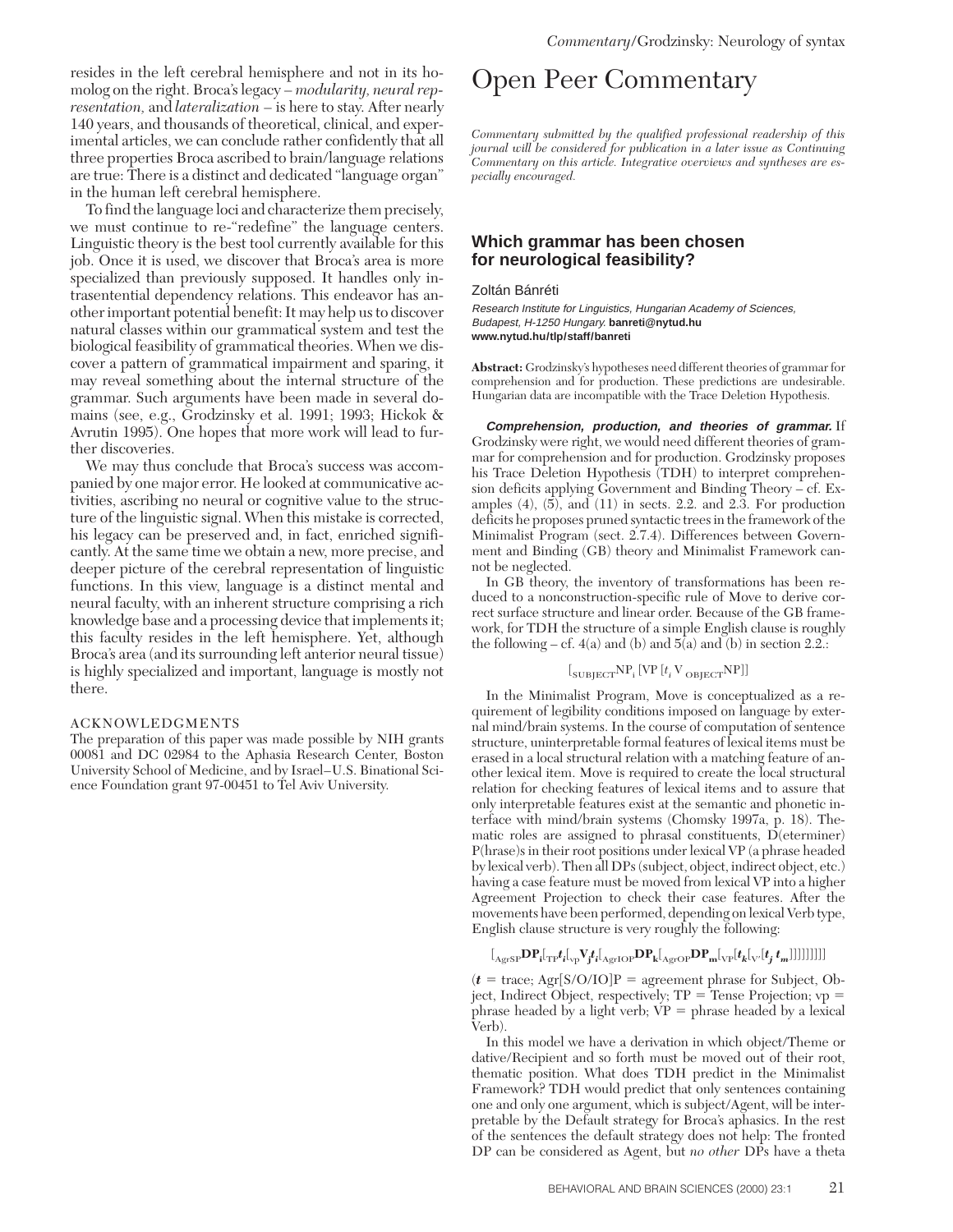#### *Commentary/*Grodzinsky: Neurology of syntax

role, because they have been moved. Hence the agrammatic theta assignment characterised in  $4(a)$ ,  $5(a)$ , and  $11(a)$  in sections 2.2 and 2.3 is impossible in the Minimalist Framework (because object/Theme constituents must be moved). TDH cannot be applied in the Minimalist Program; TDH needs GB theory.

**Empirical problems.** In grammaticality judgment tests patients were able to judge a "filled gap" condition (sect. 2.4.1.) correctly. For correct judgments the position of trace for a moved Wh-element must be preserved: Who did John see *t*? versus Who did John see **\****Joe*? The Wh-element *has* the thematic role *Theme* assigned to it in root position. TDH predicts that a moved Wh-element and its trace cannot be linked to each other in sufficient time and patients should be disturbed by unavailable thematic roles. If trace was erased or unavailable how were patients able to judge the *ungrammatical* sentences of "filled gap" conditions correctly? (Movement and trace are relevant, but whether or not Wh-element is referential does not play a role here, and there is no long dependency as in "Wh-movement/that-trace condition"). It is surprising that the grammatical system of patients is capable of creating chains containing traces, but does not tolerate traces themselves.

For impairments in language production the Tree-Pruning Hypothesis (TPH) is proposed in the Minimalist Program. Under TPH, all other syntactic rules that depend on nodes of the higher part of a syntactic tree beyond Tense Projection will fail in production. According to the split-inflection hypothesis of the Minimalist Program, subject-agreement phrase projection  $(=AgrSP)$ occupies a higher position in a syntactic tree than Tense Projection, at least in English. On this basis the TPH predicts that English-speaking agrammatic aphasics should make many more errors on subjects of sentences than on objects or indirect objects. The retrospective literature review (sect. 2.7.3.) does not refer to this dissociation.

**Hungarian data.** Thematic roles are not configurationally identified in the Hungarian sentence; they are identified on the basis of *case endings.* The structure of the Hungarian VP is flat: All arguments of the verb are sisters of the verb, which is left peripheral in the phrase. In Hungarian, virtually any phrase can move out of its VP-internal, thematic position where it binds a trace. These fronted phrases may appear preverbally in a number of orders. Hungarian does not have a subject position at all; there is a reiterable topic position (É. Kiss 1994). The empirical observation of the linear order of constituents in a simple sentence is the following:

$$
\mathrm{XP_{topic}^*}\,\mathrm{XP_{quantifier}\,XP_{focus}\,[}_{\mathrm{VP}}\mathrm{V}\,\mathrm{XP}^*]
$$

 $(* =$  unrestricted number of phrasal constituents  $XP$ )

The topic position [T] is recursive; multiple topic constructions are allowed. Hungarian sentences with topics *with different theta roles* can be equally grammatical. A Hungarian example:

[<sub>T</sub>Robi-nak a pénz-t Mari

tegnap] odaadta.

[TBob-dat(RECIPIENT) the money-acc(THEME) Mary-nom(AGENT) yesterday] gave-3sg

#### "Mary gave the money to Robert"

This means that no Default Principle can apply in Hungarian.

The TPH, however, is highly compatible with our data on speech production by Hungarian Broca's aphasics, provided the syntactic tree can be pruned from functional projections of Quantor Phrase, Negation Phrase, Focus Phrase, and Tense Phrase, as well, according to degrees of impairment in language production.

### **Trace deletion and Friederici's (1995) model of syntactic processing**

#### Dorit Ben Shalom

Department of Foreign Literatures and Linguistics, Ben-Gurion University of the Negev, Be'er Sheva 84105, Israel. **doritb@netvision.net.il**

**Abstract:** This commentary discusses the relation between Grodzinsky's target article and Friederici's (1995) model of syntactic processing. The two models can be made more compatible if it is assumed that people with Broca's aphasia have a problem in trace construction rather than trace deletion, and that the process of trace construction takes place during the second early syntactic substage of Friederici's model.

Grodzinsky's target article is a linguistically sophisticated account of the neural basis of syntactic processing. Another such account is that of Friederici (1995). I would like to consider whether these two accounts can be brought more closely together than it seems at first sight.

Let us first consider the conceptual question of "Why traces?" In other words, what makes it possible for traces to be selectively impaired relative to some other syntactic phenomena? Some of the gap between Grodzinsky's and Friederici's models can be bridged if we assume that the relevant problem in Broca's aphasia is in the construction of traces rather than in their deletion.

**1. Why traces?** Grodzinsky argues for a very specific connection between language behavior, linguistic representation, and brain function: One specific task of Broca's area is the processing of syntactic traces. In a larger context this connection may turn out to be arbitrary. After all, there is a good deal of arbitrariness in the development of biological systems. Alternatively one may try to relate this connection to other current assumptions about the neural basis of syntactic processing. This commentary is a partial step in the latter direction.

**2. Friederici's (1995) model.** In her 1995 paper, Friederici proposes that syntactic processing is composed of at least four subprocesses: a first-pass construction of syntactic structure, based on information restricted to the syntactic categories of the participating lexical elements (noun, preposition, etc.); a second syntactic stage that adds lexical syntactic information such as subcategorization and thematic selection (see sect. 4); a semantic stage that adds lexical semantic information; and, if necessary, a late revision of the initial syntactic structure, based on this and other syntactic and semantic information. Each of these four stages is indexed by a brain wave that differs in either latency or topography from each of the other three.

**3. Deletion versus initial construction.** Conceptually, the processing of a trace must achieve at least three subgoals: the construction of an empty syntactic constituent (called a trace or a gap), the finding of a syntactic constituent that the trace is related to (called an antecedent or filler), and the establishment of an appropriate connection between the antecedent and trace.

Grodzinsky assumes that people with Broca's aphasia fail to establish a connection between antecedent and trace because the initial trace is deleted. If I am not mistaken, however, the main claims of this target article could be equally made by appealing to a problem in trace construction rather than trace deletion.

**4. Traces and lexical syntactic information.** Both Grodzinsky and Friederici assume a distinction between syntactic categories and other types of syntactic lexical information. For example, both a transitive verb like "kick" and an intransitive verb like "smile" have the syntactic category "verb." But only the transitive "kick" lexically specifies that it has to have a second noun phrase as an object (subcategorization) with the thematic role of "patient" (thematic selection). Now, traces or gaps are inaudible constituents. This makes it harder to establish their presence in the syntactic structure. The question of how they *can* be established depends to a great extent on the particular model one assumes for syntactic processing. One thing seems relatively clear: However gaps are established, they cannot depend on syntactic categories alone. For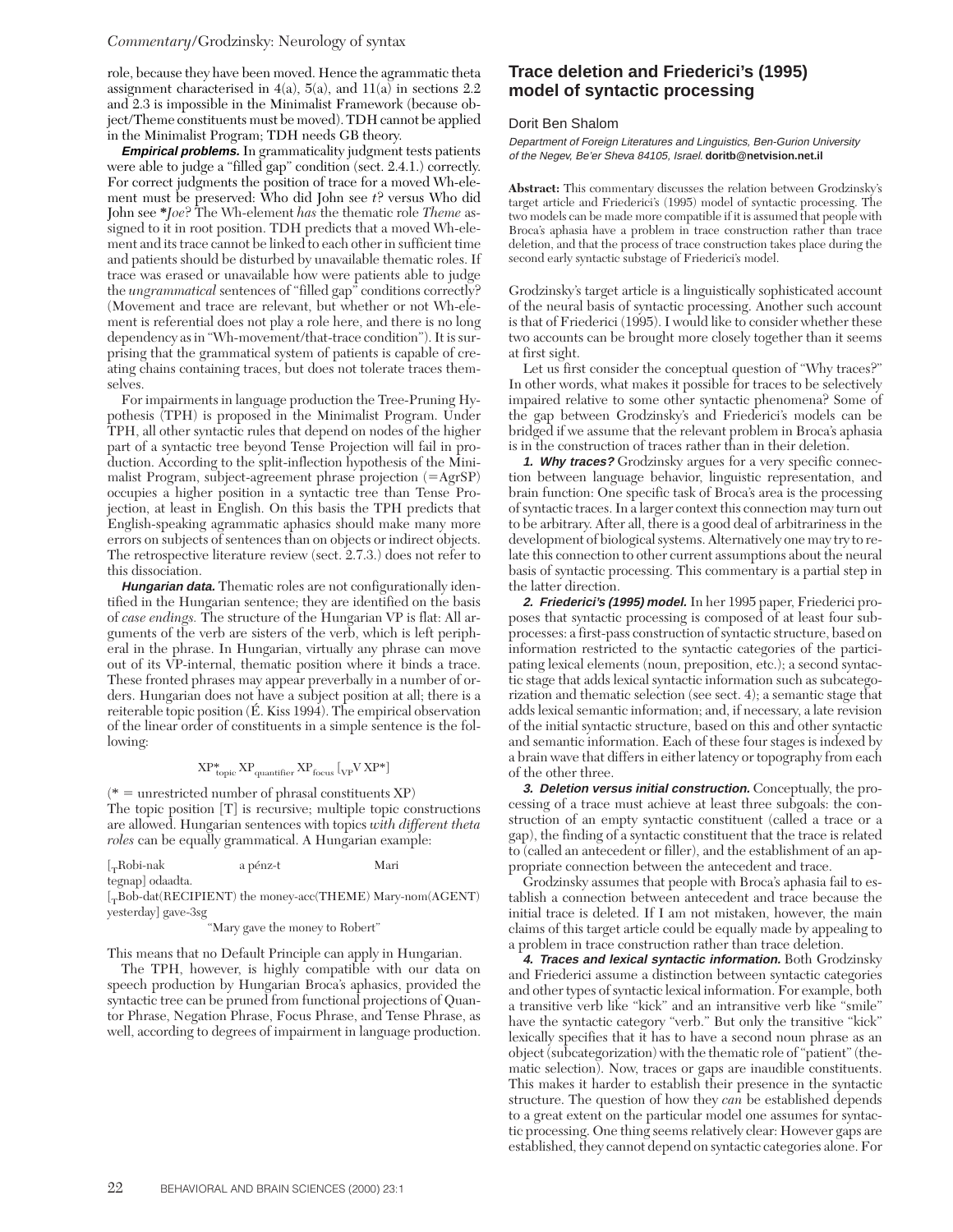**5. A partial synthesis.** Friederici assumes that traces are established in the very first stage of syntactic processing, the one where only syntactic categories are available. In light of the argument above, this seems somewhat implausible. Suppose, then, that one makes the following two assumptions: As described in 3, one can assume that people with damage to Broca's area have trouble constructing syntactic traces, not maintaining them. As described in 4, one can assume that traces are established during the second substage of syntactic processing, the one where lexical syntactic information becomes available. With these two assumptions, one reason Broca's aphasics have trouble with traces but not with other syntactic phenomena might be because traces are processed by a different subprocess than those other phenomena. This synthesis goes some way toward explaining what is special about traces and their processing, as well as allowing one to find some connection between Grodzinsky's and Friederici's models.

**6. Some open questions.** What this hypothesis fails to explain is what distinguishes trace processing from other processes that take place during the second stage of Friederici's (1995) model, in particular, those that also involve lexical syntactic information. For example, it does not explain why Broca's aphasics are able to determine that a sentence like "The children threw" is ungrammatical. One possible hypothesis would be that the creation of traces is different from other uses of lexical syntactic information, because it must occur no later than the processing of connections between antecedents and traces. In other words, this is in a sense the mirror image of Grodzinsky's trace deletion hypothesis: Trace deletion assumes that lexical syntactic information is available too *early* to be useful for establishing a connection between antecedent and trace, whereas the new hypothesis assumes that this lexical syntactic information is available too *late.* Broca's aphasics might be able to access lexical syntactic information by some compensatory mechanisms that operate outside Friederici's second processing stage, but at that point in time it is no longer useful for establishing a connection between antecedents and traces. To decide between those two options, one needs more detailed information about the nature and time course of syntactic processing in Broca's aphasia. Until we have this, the question is open, and waits for further research.

### **Why the TDH fails to contribute to a neurology of syntax**

Alan Beretta

Department of Linguistics, Michigan State University, East Lansing, MI 48824. **beretta@pilot.msu.edu**

**Abstract:** An important part of Grodzinsky's claim regarding the neurology of syntax depends on agrammatic data partitioned by the Trace Deletion Hypothesis (TDH), which is a combination of trace-deletion and default strategy. However, there is convincing evidence that the default strategy is consistently avoided by agrammatics. The TDH, therefore, is in no position to support claims about agrammatic data or the neurology of syntax.

Grodzinsky has probably done as much as anyone to put syntax center stage in neurolinguistics. He has also been at the heart of the arguments sustaining the credibility of Broca's aphasia as a syndrome critical to the neurolinguistic enterprise. These laudable efforts have enabled substantial progress to be made. In particular, it looks as if referential dependencies of certain kinds are central to an explanation of receptive patterns in Broca's aphasia. However, whatever evidence there is that Broca's area houses these dependencies (and little else), the Trace Deletion Hypothesis (TDH) does not provide it. This is because the TDH does not work.

"Syntactic movement," it is claimed, "is disrupted along the lines of the TDH" (sect. 2.2, para. 12), and "these TDH-based observations force a new view of the role of [Broca's area]" (sect. 2.2, para. 13). Fine, perhaps, *if* the TDH is right. But if the TDH is wrong, then observations based on it cannot support a functional claim regarding Broca's area. So let us now see why the TDH is clearly and demonstrably wrong.

Beretta and Munn (1998) sought to isolate and test the TDH default strategy, using a sentence-picture matching task in which one of the pictures matches the meaning arrived at by the default strategy. Recall that the default strategy claims that Broca's aphasics have a representation that involves two Agents in passive sentences. Why is this necessary? According to Grodzinsky (1990), it "is necessary because patients are faced with a task that forces them to map every NP in a given sentence onto a representation of a depiction of a real-world event" (p. 136). And what task is it that patients are faced with? A standard sentence-picture matching task that depicts only two participants in an action of, for example, *hitting,* in which there must be an Agent and a Theme. In this standard task, two Agents could not possibly be performing the same action. The real world could not possibly match the double-Agent representation the TDH claims Broca's aphasics have. That is the reason Broca's aphasics have no option but to choose something that conflicts with the representation that results when the syntax and the strategy assign the Agent role to different NPs.

What Beretta and Munn did was to make the real world match the double-Agent representation. They designed a task in which the real-world event did not force patients to make a choice that conflicted with their hypothesized double-Agent representation. By modifying the standard task so that there were *three* participants in each action (two Agents and one Theme), at least one of the pictures actually matched the double-Agent representation, and it was thus possible to test the default strategy unambiguously. The picture in which both Agents mentioned in a passive sentence were depicted as Agents of the action (e.g., *hitting*), though mistaken, should have been seized on by Broca's aphasics.

But they did not seize on it. All six patients performed in a strikingly uniform manner. They all scored highly on the control threepicture (two Agents, one Theme) task with active sentences, as expected, showing that whatever their results on the passives, they were not an artifact of the three-picture task. And the results on the passive sentences were clear: Patients guessed between the two pictures that did not match the double-Agent representation. Not only did they fail to seize on the two-Agent interpretation that the task clearly permitted, but they shunned it with all their might. This is exactly what would have been expected if there had been *no* second Agent in any of the pictures, and exactly the opposite of what would have been expected if there *had* been a second Agent in any agrammatic interpretation. Therefore, the results decisively refute the default strategy. In view of this, it cannot be claimed that syntactic movement is disrupted along the lines of the TDH or that TDHbased observations force a new view of the role of Broca's area.

But the results tell us something highly constructive, too; namely, that a syntactic account of the aphasic deficit is still clearly implicated. The locus of the deficit appears to be in the mapping between syntactic representation and the theta grid of the verb. After all, patients did not treat the three alternatives equally. This demonstrates that Broca's aphasics know the lexical representation of the verbs. However, they do not have intact theta-role mappings to *either* of the two NPs in a simple passive sentence – if they had the correct mapping to one role, they would have been able to infer the other. This is entirely consistent the Double-Dependency Hypothesis (DDH) (Mauner et al. 1993) in which guessing arises when there are two referential dependencies to be computed.1

#### NOTE

**1.** The coverage of the DDH, *pace* Grodzinsky (sect. 2.6, para. 3), is at least as broad as the coverage of the TDH (for details, see Beretta et al. 1999).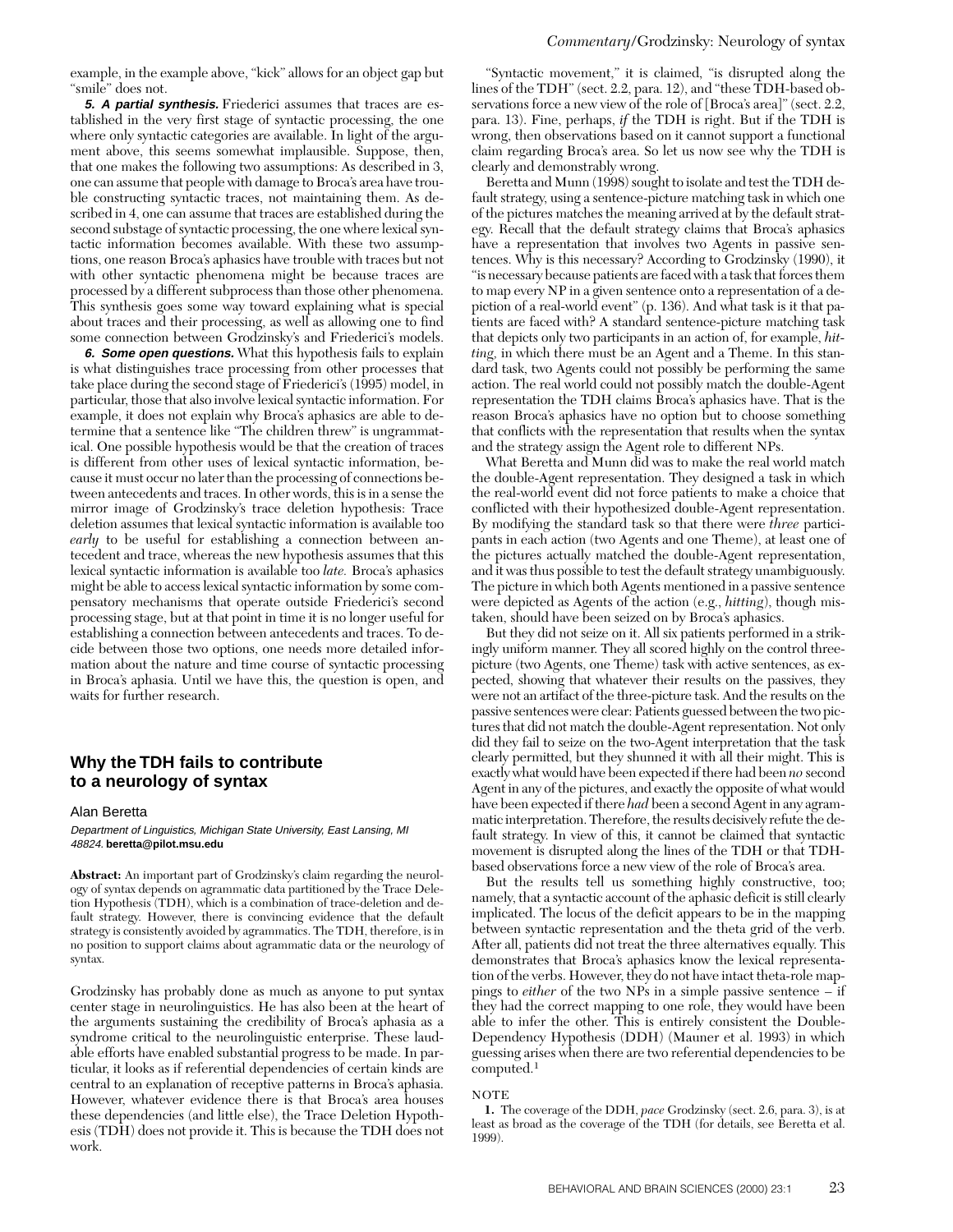### **Sentence comprehension in Broca's aphasia: A critique of the evidence**

Rita Sloan Berndt

Department of Neurology, University of Maryland School of Medicine, Baltimore, MD 21201. **rberndt@umaryland.edu**

**Abstract:** The argument that Broca's area is preferentially involved in specific syntactic operations is based on a strong assertion regarding patterns of sentence comprehension found among patients with Broca's aphasia. This assertion is shown to be largely inconsistent with the available evidence from published studies, which indicates that only a subgroup of Broca patients demonstrate the target pattern.

Agrammatic Broca's aphasia has captured the imagination of many researchers hoping to understand the relationship between specific brain regions and discrete language functions. Early attempts at linguistic description were motivated by agrammatic patients' language production, but recently the emphasis has shifted to their comprehension. Grodzinsky offers an interpretation of the comprehension failures of Broca's aphasic patients that has substantial scientific impact: It is at once a claim about which regions of the brain are important in language processing, and about which formalization of linguistic theory is correct. It seems important, therefore, to examine the empirical basis of his account.

Grodzinsky's hypothesis about the relevance of Broca's area to syntactic processing had its genesis in the following assertion: Patients classified as agrammatic Broca's aphasics (on the basis of their language production and their clinically assessed comprehension) will show a sentence comprehension deficit characterized by chance performance on sentences that require transformations, and good performance on all others.

Support for this claim requires a very strong association between Broca's aphasia and the predicted pattern of comprehension impairment. The appearance of nonconforming cases would seem to constitute falsification of the hypothesis that Broca's area plays a privileged role in a specific linguistic operation. Grodzinsky states that the claim is supported by "massive evidence" (sect. 2.1); counterexamples are dismissed as arising from poor patient selection or other methodological problems.

The evidence available in the published literature regarding the comprehension of active and passive structures (the sentence type most often assessed) provides a different picture. Although the prediction is that active sentences will be understood normally (above chance) and passive sentences poorly (below chance), only about one-third of the Broca's aphasics described in the literature prior to 1993 showed that pattern (Berndt et al. 1996). Of the remainder, about half showed above-chance performance for both types, and the other half showed comparable difficulty (at chance) with both types. Grodzinsky et al. (1999) criticized this literature analysis, arguing that the heterogeneous results reflected poor patient selection in the studies reviewed. That is, the patients who deviated from the pattern were not really Broca's aphasics. However, a study that used exactly the classification test that Grodzinsky favors to select patients, supplemented by detailed lesion data, reported that 5 of 7 Broca's aphasics performed better than chance on both active and passive sentences; 3 of them scored 100% on passives (Goodglass et al. 1993). It is interesting that the only Broca's aphasic who demonstrated the predicted pattern had a lesion, not in Broca's area, but in the temporal lobe.

Even when Broca's aphasics demonstrate the expected pattern for active and passive sentences, they may fail to show problems with the other structures that are argued to be related (Berndt et al. 1997). This possibility has been investigated by selecting patients for attention whose comprehension performance shows a "syntactically principled deficit." That is, Broca's aphasics are included for study of more complex structures only if they demonstrate the relevant pattern for active and passive voice sentences. This preselection of patients who show the predicted pattern on active and passive sentences, followed by the testing of structures

that are hypothesized to be related, constitutes a reasonable approach to evaluating Grodzinsky's claims. However, data regarding the active/passive comprehension of these preselected patients cannot be used to evaluate the *prevalence* of active/passive comprehension impairments in Broca's aphasia, as Grodzinsky and colleagues (1999) have done (see Berndt & Caramazza 1999, for discussion). For example, Figure 1 of the target article, which is used to demonstrate the frequency of occurrence of the predicted distributions of performance for actives and passives, includes data from 19 patients who were preselected to show the target active/passive pattern! Although we are rarely told how many Broca's aphasics were screened during this preselection process, Beretta and Munn (1998) report that 6 of 15 Broca's aphasics they tested showed the desired pattern. This number is not far from the estimate generated by Berndt et al. (1996) that about one-third of Broca's aphasics will show the predicted pattern on active and passive voice sentences. So the evidence favoring a strong association between Broca's aphasia and active/passive comprehension is not "massive"; rather, it is quite weak.

One additional point that can be raised concerning the privileged role for Broca's area in syntactic processing is the "syndrome specificity" of the patterns at issue (sect. 2.6). Clearly, patients with lesions in other brain areas should not show the same patterns of performance as Broca's aphasics. Grodzinsky has focused on studies of Wernicke's aphasics as the comparison group, which seems a strange choice. The comprehension pattern at issue here requires good comprehension of single word meanings (and concomitantly good comprehension of sentences that can be understood without the necessity of detailed syntactic analysis). Wernicke's aphasics are unlikely to show a pattern comparable to Broca's aphasics because their word comprehension may be too poor. However, many studies of aphasic sentence comprehension have noted that the impairments of conduction aphasics and Broca's aphasics are very similar (Caramazza & Zurif 1976; Goodglass et al. 1993; Heilman & Scholes 1976), suggesting that a systematic study of this patient group (yet to be done) might find a distribution of impairment by sentence type that is indistinguishable from that of Broca's aphasics.

It seems that the comprehension pattern based on transformational requirements is not strongly associated with the language production profile that constitutes agrammatic Broca's aphasia or, by implication, with the lesion that causes Broca's aphasia. A majority of patients with the relevant production profile (and, presumably, lesion site) do not show the target comprehension pattern. In fact, it does not appear that Broca's aphasics demonstrate a characteristic comprehension pattern that is not also found among other types of aphasic patients. It may well be that there are individual patients whose comprehension fails in exactly the manner predicted and for precisely the linguistic reasons offered by Grodzinsky. But lacking a general finding for Broca's aphasics, one that is specific to that group, the hypothesis that Broca's area has a privileged role in syntactic processing seems to be an overinterpretation of the available data.

#### ACKNOWLEDGMENT

The preparation of this paper was supported by grant RO1-DC00262 from the National Institute on Deafness and Communication Disorders to the University of Maryland School of Medicine.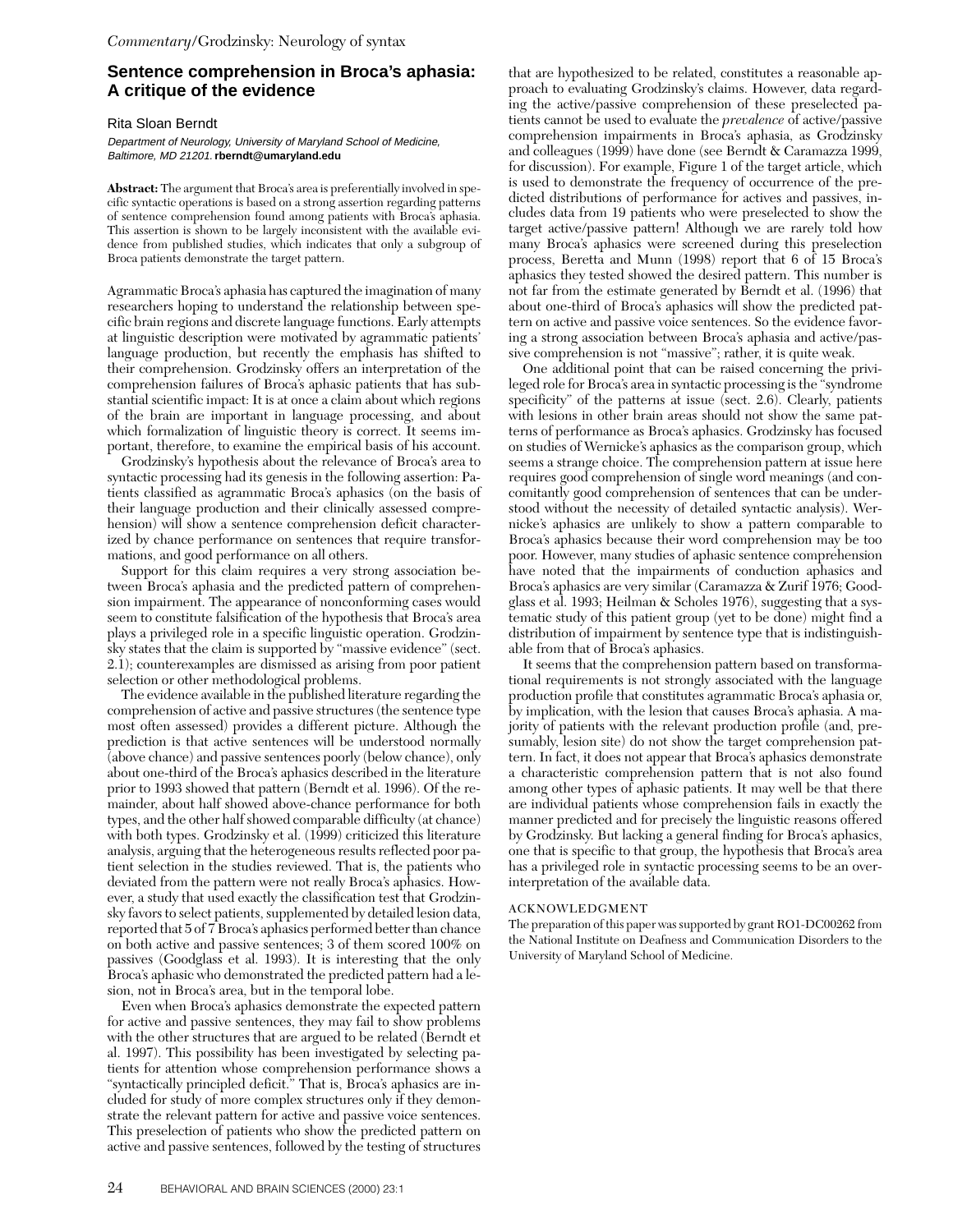### **Broca's demotion does not doom universal grammar**

#### Derek Bickerton

Department of Linguistics, University of Hawaii at Manoa, Honolulu, HI 96822. **derek.bickerton@worldnet.att.net**

**Abstract:** Despite problems with statistical significance, ancillary hypotheses, and integration into an overall view of cognition, Grodzinsky's demotion of Broca's area to a mechanism for tracking moved constituents is intrinsically plausible and fits a realistic picture of how syntax works.

On the whole, Grodzinsky makes a good case for supposing that the role of Broca's area in syntax is more specific yet much more circumscribed than has been widely supposed. Moreover, his proposal that its main function lies in comprehension, and involves linking moved constituents with their extraction sites, makes a lot of sense in terms of the language faculty as a whole. If the copying theory of movement (Marantz 1995) is correct, there is no need for the speaker to keep track of these links – that will be done automatically by the fact that, throughout the combinatorial process that produces sentences, right up to their moment of utterance, the same constituent must somehow be represented at both its landing and extraction sites. It is the hearer who has the problem, that of deciding, after the extraction-site copy has failed to receive phonetic form, which of the phonetically represented sentence constituents has been moved, and from where. Therefore, it is only logical that there should be some task-specific, comprehension-specific mechanism for solving this problem.

Good though Grodzinsky's leading idea is, its execution raises some quibbles. The first concerns his use of statistics. Only once (sect. 2.7.3, Ex. 27) do we get raw scores and percentages; for the rest, we are offered only "above chance" and "chance," with no criteria or cutoff points and no way of knowing whether, in any given case, the difference between these two categories is even statistically significant.

Another issue concerns the claim that Broca's area is also involved in producing the upper parts of syntactic trees. In contrast to Grodzinsky's major claim, this just does not make a lot of sense in terms of the overall syntactic process. First, it is not obvious why the same area should subserve both an interpretative (linking traces with antecedents) and a combinatorial (adding tree nodes above NegP) function, especially when (as Grodzinsky argues elsewhere) combinatorial processes in general are handled outside Broca's area. Second, Grodzinsky presupposes the kind of expanded tree structures originally proposed by Pollock (1989); these, even before the advent of the Minimalist Program, were criticized by Iatridou (1990), and even if Chomsky (1995c) seems at least implicitly to endorse them, they are surely against the whole spirit of minimalism. Their main purpose was to provide additional landing sites for movement, and according to Chomsky (1997b, p. 191) "you only do overt movement if there's no other way for the derivation to converge." One suspects that Pollockian trees, like many other theoretical artefacts, will have limited durability, rendering it unwise to tie them in with permanent aspects of brain function.

However, there is a third and more fundamental objection to the claim that Broca's area handles high-end tree structures. The ancillary claim that Broca's aphasia "leaves everything below [the Tense node] intact" (sect. 2.7.3) flies in the face of countless examples of agrammatic speech in which "everything below the Tense node" is as disorganized as anything above it:

(1) Lower Falls . . . Maine . . . Paper. Four hundred tons a day! And, ah . . . sulphur machines, and, ah . . . wood. . . Two weeks and eight hours . . . workin' . . . workin' . . . workin' . . . Yes, and ah . . . sulphur (Goodglass 1973)

(2) Ball, prince, um, shoe . . . scrubbed and uh washed and uh . . . tidy, uh, sisters and mother, prince, no, prince, yes (Schwartz et al. 1985).

(Note that in the second example, Tense – if little else – appears

intact.) Moreover, Grodzinsky's own analysis argues against the claim. According to him the appearance, in Dutch aphasic speech, of uninflected verbs in sentence-final position is a result of the fact that, with no tree structure above NegP, there is no  $T(\text{ense})^0$  to which the verb can raise. In the tree given as example (28) (sect. 2.7.4), however, there is an  $Agr(eement)^0$  node to which the verb must raise in the course of the derivation to check agreement features on its way to its final landing site  $T^0$ , and a Spec-of-Agr node above it, to which the subject NP must also raise for the same purpose. Thus if the lower portion of the tree remains intact, as Grodzinsky claims, there would be every reason for Dutch aphasics to at least get verb and subject into the right relative positions (even if the verb remained uninflected). If they cannot do this, their behavior simply reinforces the evidence of (1) and (2), suggesting that the entire syntactic tree is compromised.

Finally, a logical problem arises from Grodzinsky's treatment of the relationship between syntax and other cognitive faculties in section 5. When he has spent most of his target article arguing that Broca's area is *not* implicated in the combinatorial processes that produce sentences, how can he then suppose that the high performance of Broca's aphasics on mathematical and other cognitive (nonlinguistic) tests demonstrates the independence of the neural infrastructure that subserves syntax from that which subserves other cognitive tasks? In fact, it demonstrates that math is not done in the place where traces of moved constituents are tracked, but who would ever have supposed otherwise? Because neither Grodzinsky (nor, to the best of my knowledge, anyone else) claims to know exactly where in the brain the core combinatorial processes of syntax are carried out, the issue of whether syntax shares infrastructure with other faculties simply remains wide open.

Grodzinsky's target article might have benefited from dropping this section. The target article as a whole, however, is a salutary one. Recently (e.g., Lieberman 1998; Muller 1996), we have heard repeated claims that modern neurology, and in particular brain imaging, rules out the possibility of a Chomskyan universal grammar. Grodzinsky shows that such claims are, at best, premature.

### **Lesion location and aphasic syndrome do not tell us whether a patient will have an isolated deficit affecting the coindexation of traces**

#### David Caplan

Department of Neurology, Harvard Medical School, Boston, MA 02225 and Neuropsychology Lab, Massachusetts General Hospital, Boston, MA 02116. **caplan@helix.mgh.harvard.edu**

Abstract: Data from published case and group studies bear on the trace deletion hypothesis. The deficit-lesion correlational literature does not support Grodzinsky's claim that lesions in and around Broca's area inevitably lead to comprehension deficits specifically related to coindexation of traces or his claim that other lesions spare this function.

Grodzinsky claims that Broca's area and surrounding cortex is the sole region of the brain involved in relating traces to their antecedents, and that the role of Broca's area in syntactic processing is restricted to this operation. Most of the data he presents in support of this claim come from the performance of aphasic patients. In this commentary, I will review these data, beginning with studies in our lab and then turning to the broader literature.

Caplan et al. (1996) studied 18 aphasic patients with CT-imaged single left hemisphere strokes. Lesion location was determined by morphometric analysis based on the parcellation system of Rademacher et al. (1992). Syntactic comprehension ability was assessed with an enactment task consisting of 12 examples of each of 25 sentence types, including sentences with no referential dependencies, sentences with pronouns, with reflexives, with PRO, and with traces. We compared the performance of 6 patients with purely posterior lesions to that of 12 patients with both anterior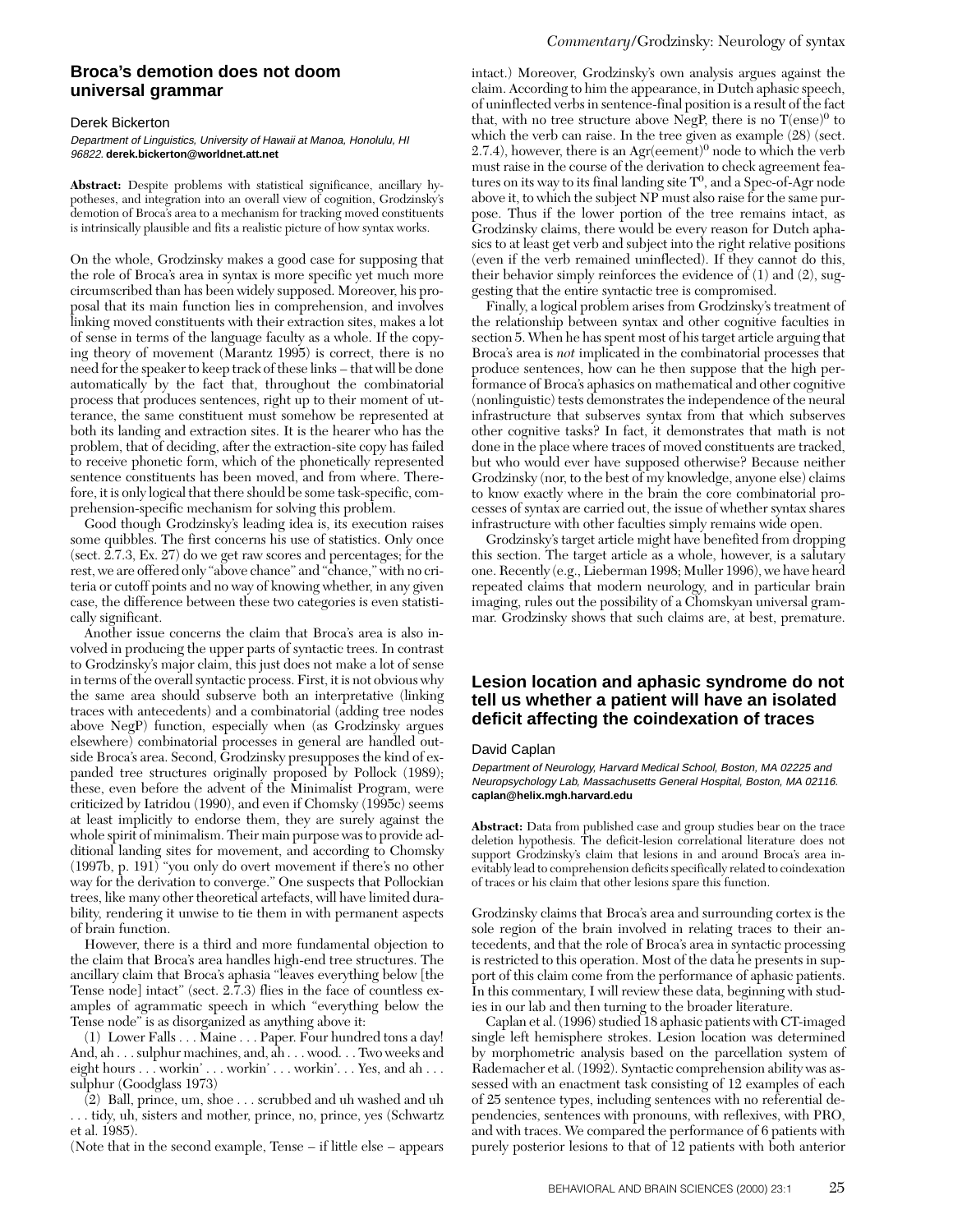|                                       | Patient          | Patient        |
|---------------------------------------|------------------|----------------|
|                                       | EM               | LM             |
|                                       |                  |                |
|                                       |                  |                |
| Sentence Types                        |                  |                |
| Sentences with Full Noun Phrase       |                  |                |
| Two-place active                      | 12               | 12             |
| Three-place active                    | 11               | 12             |
| Conjoined                             | $\boldsymbol{9}$ | 12             |
| Active Conjoined Theme                | 10               | 12             |
| Three Referential expressions         | 8                | 12             |
| Simple Referential expression         | 10               | 12             |
| Sentences with Pronouns or Reflexives |                  |                |
| Reflexive, Simple NP subject          | 8                | 12             |
| Pronouns, Simple NP subject           | 9                | 12             |
| Simple Reflexive, Complex NP subj.    | 11               | 12             |
| Simple Pronoun, Complex NP subj.      | 11               | 12             |
| Simple Active Reflexive               | 12               | 12             |
| Simple Active Pronoun                 | 12               | 12             |
| Sentences with Empty Noun Phrases     |                  |                |
| Two-place passive                     | 12               | 12             |
| <b>Truncated Passive</b>              | 12               | 12             |
| Two-place Cleft Object                | 9                | 12             |
| Three-place passive                   | 9                | 12             |
| Three-place Cleft Object              | $\mathbf 2$      | 12             |
| Subject Object Relative               | $\overline{5}$   | $\overline{7}$ |
| Object Subject Relative               | $\overline{7}$   | 10             |
| Object Object Relative                | 7                | 9              |
| Subject Subject Relative              | 9                | 12             |
| Passive Conjoined Agent               | 10               | 12             |
| Object Control                        | 11               | 12             |
| Subject Control                       | 6                | 12             |
| NP-Raising                            | $\bf 5$          | 6              |

Figure 1 (Caplan). Performance (number correct of 12 trials) of patients EM and LM on enactment task (for examples of sentence types, see Caplan et al. 1996)

and posterior lesions on each sentence type and on the difference in scores on 19 pairs of length-matched sentences designed to test specific syntactic operations. Among these 19 comparisons, there were 10 that are relevant to Grodzinsky's claim: 4 that compared passive and active sentences, 5 that compared object- and subjectrelativized sentences, and 1 that compared raising and subjectcontrol sentences. Performance was worse on the passive, objectrelativized, and raising sentences. The groups did not differ on any of these 44 measures, indicating that patients with posterior lesions were as impaired as those with both posterior and anterior lesions on all syntactic operations, including coindexation of traces, as measured on this task.

Figure 1 presents CT lateral reconstructions and behavioral data from two cases with small lesions. Case EM had a lesion completely confined to Broca's area. He performed perfectly on passive and truncated passive sentences, and above chance on cleft-object and dative passive sentences. These four performances contradict Grodzinsky's hypothesis regarding the deficit seen after a lesion in Broca's area. EM performed at chance on object-relativized sentences and raising sentences, as predicted by Grodzinsky, but also performed at chance on object-subject relatives and on sentences requiring subject control of PRO, which should have been interpreted normally according to Grodzinsky's model. Case LM had an equivalent-sized lesion confined to the supramarginal and angular gyri. She partially fit the profile of having an impairment affecting coindexation of traces, with impaired performance on subject-object relatives and NP-raising sentences.

The literature is replete with studies showing similar off-line performances in patients with anterior and posterior lesions, or in patients with Broca's aphasia and other syndromes (Berndt & Caramazza 1999; Berndt et al. 1996; Caplan et al. 1985; 1997). Even Grodzinsky's results show this pattern (Balogh & Grodzinsky 1999). In the face of these numerous disconfirming data, Grodzinsky has tried to salvage his model by invoking two arguments: (1) performances of patients with Broca's aphasia are normally distributed around chance, implying that good performance in individual cases is a random occurrence (Grodzinsky et al. 1999; Zurif & Pinango 1999); and (2) the mechanism that produces disturbances affecting coindexation of traces is different in patients with anterior and posterior lesions, as shown by on-line studies (Swinney et al. 1996; Zurif et al. 1993). Neither argument is convincing.

The fact that there is a hypothesis that claims that certain patients make up a group in which members should perform at chance does not allow us to assume that a patient who performs perfectly or at above-chance levels on certain sentence types in one testing session would perform at chance levels over multiple test sessions, any more than the fact that IQ scores are normally distributed around 100 allows us to claim that an individual who has an IQ of 125 really has an IQ of 100, which would be seen if the subject were tested repeatedly. In fact, Grodzinsky's dismissal of good performances in Broca's aphasics is no more than circular reasoning: He hypothesizes that Broca's aphasics perform at chance, and then claims that Broca's aphasics who do not perform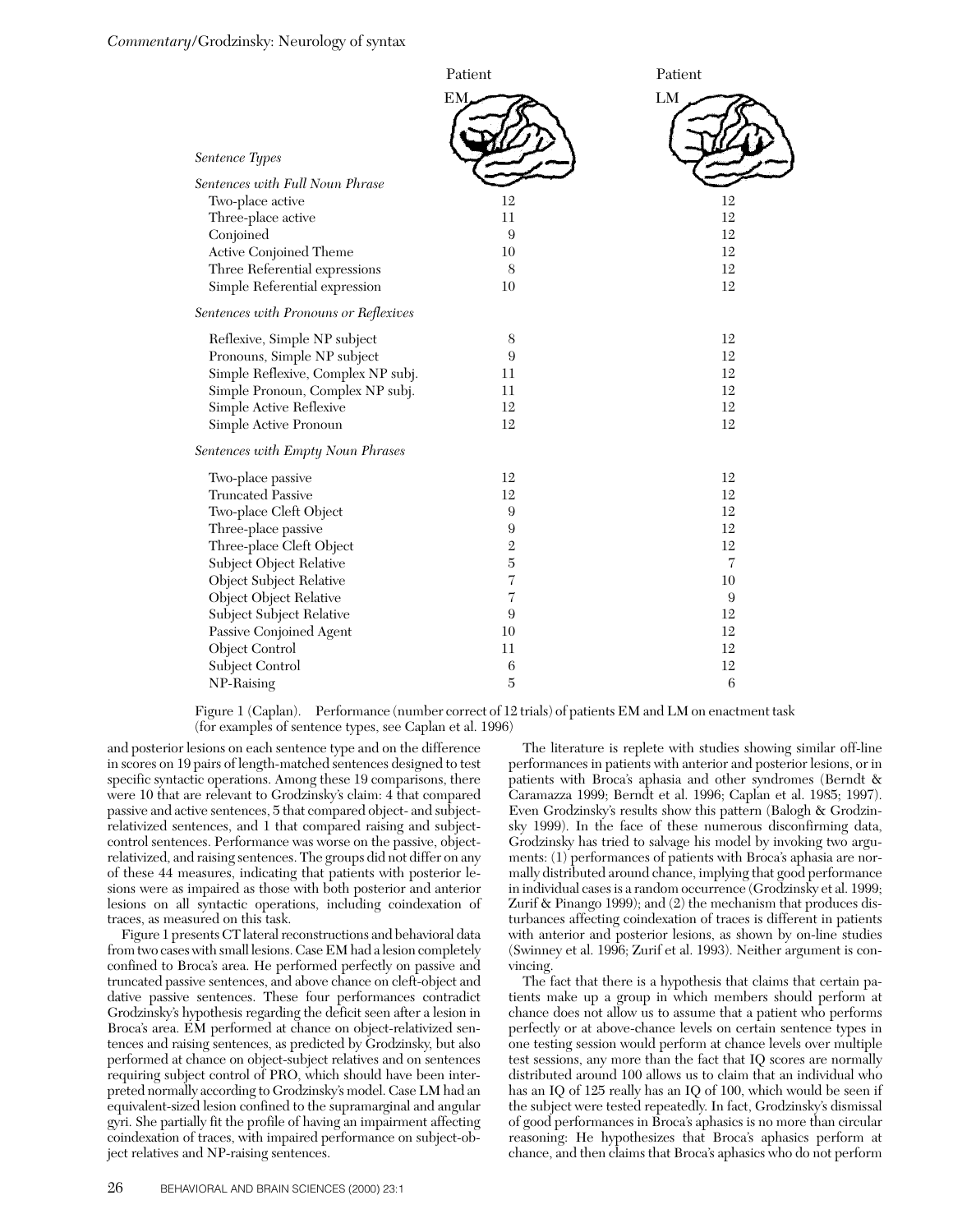at chance can be considered part of a Gaussian distribution of performances because they belong to the group (Broca's aphasics) who perform at chance.

Whether or not a patient who performs at an above-chance level on a single administration of a task would really turn out to perform at chance if tested repeatedly is an empirical matter. In our studies, all the deficits we have described have been stable over sessions that have been separated by weeks (Caplan & Hildebrandt 1988a; 1988b; 1988c; Caplan et al. 1996; Hildebrandt et al. 1988; Waters et al. 1991). Grodzinsky's first attempt to save his theory is not only circular but also rests on an assumption that, where tested, has been shown to be false.

On the issue of performances of single cases, I would like to point out that the literature cited by Grodzinsky is not only lacking in cases who have been adequately studied with respect to their performance over several test sessions, but also is lacking in cases who have been studied on an adequate number of baseline control sentences. To establish that patients have deficits restricted to the coindexation of traces requires that they be shown to perform normally on sentences with reflexives and subject control of PRO (Caplan 1987a; Caplan & Hildebrandt 1986). To my knowledge, we are the only researchers who have reported case studies in which individual patients have been tested on these baseline structures, as well as on structures needed to test for coindexation of traces (Caplan & Hildebrandt 1988a; 1988b; 1988c; Caplan et al. 1996; Hildebrandt et al. 1987). Not one of the more than 60 patients we have tested has shown a deficit restricted to the coindexation of traces! Case KG (Hildebrandt et al. 1987) came the closest, but he also had difficulty with subject control of PRO in sentences that had both PRO and reflexives. Perhaps the lesson aphasia is teaching us is that brain damage does not selectively disrupt the categories postulated in Chomsky's model of syntactic structure (which, of course, is not to say that such categories do not exist).

Grodzinsky's second out – the claim that similar off-line performances of fluent and Broca's aphasics are caused by different mechanisms – is based on different on-line performances in these patient groups. Two studies report the absence of cross-modal lexical priming (CMLP) for the antecedents of traces in Broca's aphasics and the presence of this effect in Wernicke's aphasics. In the first study (Zurif et al. 1993), four Wernicke's patients who showed CMLP effects for traces also performed better on off-line tests of the ability to coindex traces than the four Broca's aphasics who did not show the CMLP effect. The differences in on-line performance might have been caused by the relative impairment of the patients rather than their lesion site (Caplan 1995). This leaves only one CMLP study (Swinney et al. 1996), of only four Wernicke's and four Broca's aphasics, to serve as the basis for arguing that similar off-line performances in these patient groups is the result of disturbances of different on-line operations.

Data from other on-line studies do not coincide with this result (Blumstein et al. 1998). We used self-paced, phrase-by-phrase listening to identify the locus of increased processing load in objectand subject-relative clauses in 20 aphasic patients and found no difference between Broca's and fluent aphasics (Caplan & Waters 1997). Both groups of patients showed longer listening times at the verbs of the subject-object compared to subject-subject relative clauses, as expected on the basis normal performance, but did not differ from each other in listening times at any point in the sentences, or on the accuracy of plausibility judgments made to each sentence.

Grodzinsky's hypothesis regarding the functional neuroanatomy of one aspect of syntactic processing in sentence comprehension does not receive support from the effects of lesions. The representation and processing of syntactic structures by the brain does not appear to be as simple as Grodzinsky makes it out to be.

### **Broca's aphasia, Broca's area, and syntax: A complex relationship**

Stefano F. Cappa,<sup>a</sup> Andrea Moro,<sup>b</sup> Daniela Perani,<sup>b</sup> and Massimo Piattelli-Palmarini<sup>b</sup>

a Neuropsychology Lab, University of Brescia Medical School, 25125 Brescia, Italy; <sup>b</sup>Facolta' di Psicologia, Universita' San Raffaele, Milano 20132, Italy and Cognitive Science Program, The University of Arizona, Tucson, AZ 85721- 0025. **cappa@master.cci.unibs.it piattelli.masimo@hsr.it**

**Abstract:** Three types of problems are raised in this commentary: On the linguistic side, we emphasize the importance of an appropriate definition of the different domains of linguistics. This is needed to define the domains (lexicon-syntax-semantics) to which transformational relations apply. We then question the concept of Broca's aphasia as a "functional" syndrome, associated with a specific lesion. Finally, we discuss evidence from functional brain imaging. The breadth and potential impact of such evidence has grown considerably in the last few years, expanding our knowledge of the multiple contributions of the "Broca's region" to phonological, lexical-semantic, and syntactic processing. "Lumping" under diagnostic labels, such as Broca's aphasia, should be replaced by more detailed linguistic and neurological descriptions of the clinical cases.

There seem to be some problems with Grodzinsky's approach:

**1. On the linguistic side.** The distinction between syntax, lexicon, and semantics is left to the intuition of the reader, and sometimes it turns out to be less than totally clear. Grodzinsky's central hypothesis cannot even be taken into serious consideration unless one defines the domains to which transformational relations (i.e., movement) properly apply. Many facts traditionally analyzed as "semantic" have been fully explained through syntactic properties via movement (polarity items, adverbial interpretation, quantification), and even lexical properties have been fully explained through syntactic movement. A revealing example of the consequences of adopting unclear boundaries between the lexicon, syntax, and semantics is Grodzinsky's misleading argument about passive forms involving noun phrases containing universal quantifiers and definite articles, presented as contrasting with whexpressions. The interesting empirical evidence that they are given different interpretations by Broca's patients cannot be captured by simply assuming that wh-expressions and universal quantifiers are set apart from regular NPs because of a "semantic property." Indeed, ever since Barwise and Cooper's theory (1981) of generalized quantifiers it has been standardly assumed that definite articles can be considered members of the same natural class as universal quantifiers. If something splits universal quantifiers and wh-expressions, it is their syntactic property of requiring (covert) syntactic movement that must be interpreted.

**2. Is Broca's aphasia really a well-defined functional syndrome?** There is no convicing evidence that Broca's aphasia is a clear-cut "functional" syndrome in the sense proposed by Grodzinsky. Patients classified as Broca's aphasics on the basis of any of the commonly used batteries of clinical criteria show a highly variable pattern of impairment, including articulatory, phonological, lexical, and morphosyntactic disorders, in a highly variable combination specific to the individual patient. Not all patients behave as predicted by Grodzinsky's theory. Patients with different patterns of performance certainly exist (see the reports by Hicock & Avrutin 1995). In our opinion these are dismissed too lightly by Grodzinsky; even more likely, these patients may fail to be reported at all. The variability in production has been convincingly shown by Miceli et al. (1989). It has been suggested by proponents of the "strong" (i.e., functional) syndrome approach that this variability might be caused by differences in anatomical localization; thus, greater precision in anatomical criteria is needed for identifying "real" Broca's aphasics. Although most patients classified as Broca's aphasics will show structural lesions in the "big" Broca's area, there are several bona fide cases of Broca's aphasia associated with damage involving only portions of this region (white matter, insula, the basal ganglia), or even "exceptional" sites. The latter may reflect "nonstandard" cerebral organization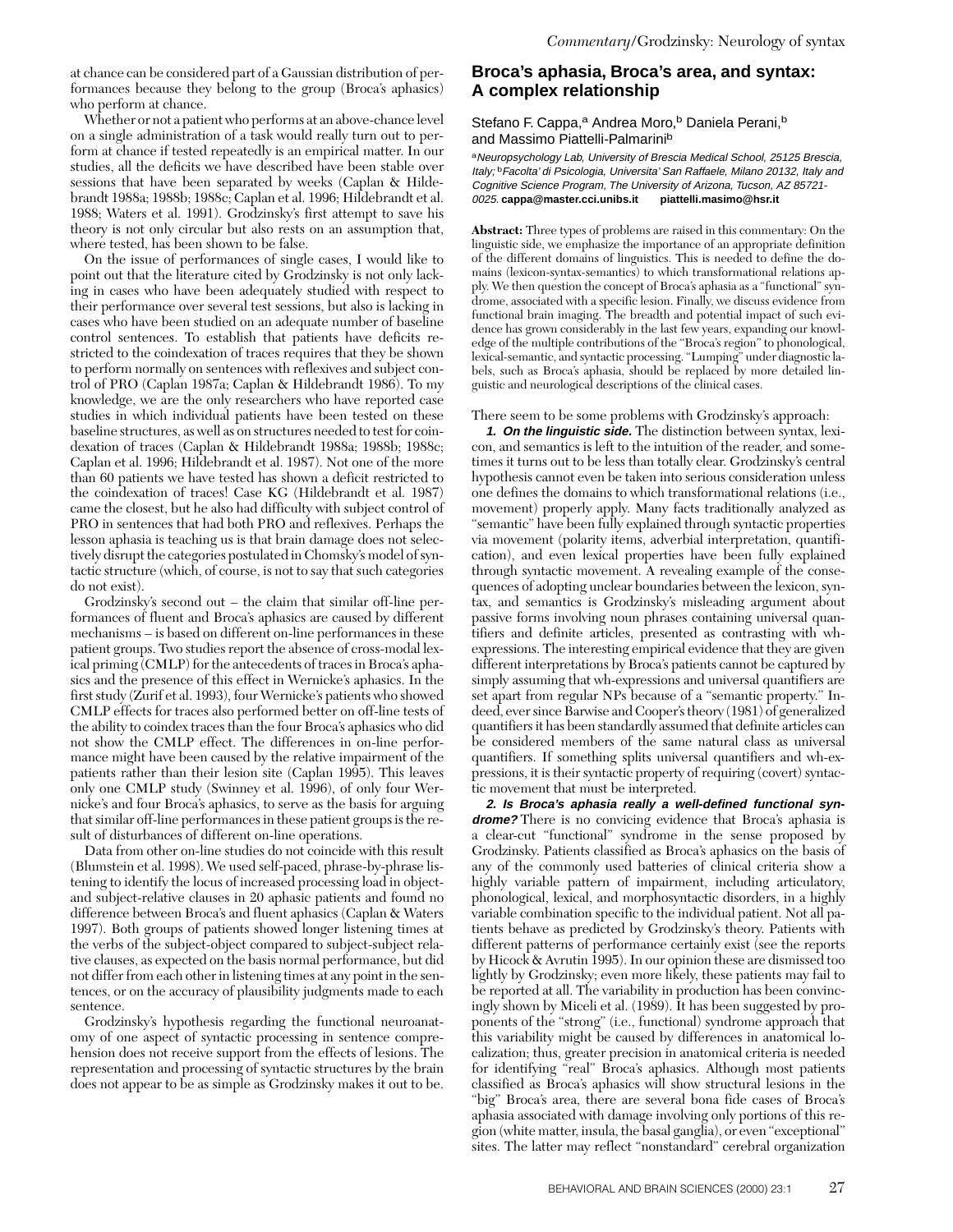#### *Commentary/*Grodzinsky: Neurology of syntax

for language, and are thus difficult to interpret; the patients with small lesions may present with "fragments" of the syndrome, and may thus provide insights for its multiple components.

**3. Evidence from brain imaging.** Grodzinsky points out that less than 10% of the work in this field has investigated the "computation of combinatorial operations in language processing" (sect. 2.5). However, the paradigms applied in PET or fMRI studies have included many language variables that prevented exploiting the syntactic components and their relationship with Broca's area. Indeed, the use of auditory sentence comprehension tasks or plausibility and true-value judgments in subtractive designs probably involved "large-scale language strategies," which would lead to functional correlates far beyond the syntactic effects.

Several papers have addressed the issue of phonology (Demonet et al. 1996; Paulesu et al. 1993) and demonstrate the consistent recruitment of Broca's area in phonological tasks. Functional heterogeneity has also been found within the left inferior frontal gyrus, where the opercular portion of Broca's area (Ba 44) is responsible for allowing access to words through a phonemic/articulatory route, whereas the more anterior component (the triangular portion Ba 45) seems to be related to semantic access from both words and pictures (Martin et al. 1996; Paulesu et al. 1997; Perani et al. 1995; Vandenberghe et al. 1996). The same area has also been shown to be active in normal subjects when verbs need to be generated (Martin et al. 1995). Perani et al. (in press) provide further evidence of an involvement of Ba 44 and 45 in verb processing. A relationship between this area and the semantics of motor actions has also been demonstrated. It is also involved in a network of brain structures that become active during the observation of meaningful pantomimes as compared with meaningless gestures (Decety et al. 1997). There is also PET evidence for the role of the left inferior frontal gyrus, namely, Ba 44 and 45 (Broca's area), in the "representation" of hand-motor actions. Bonda and coworkers (1996) found it activated during a self-ordered hand movement sequence. Decety and coworkers (1994), using PET, found activation of the inferior frontal gyrus during the mental simulation of actions.

Complementary evidence comes from Blasi and coworkers' PET data (in press) showing that lipreading (which requires integration across multiple domains: visual, motor, and linguistic), is associated with increased activation of ventral prefrontal/premotor cortex bilaterally. These findings corroborate a theory of an observation/execution matching system for speech perception.

Finally, the theory that the right hemisphere is silent, cited by Grodzinsky as evidence for an entire and exclusive left hemispheric representation of language processes, and as being a consequence of syntax, is no longer sustainable. A large amount of neuroimaging work has shown right brain involvement in both language comprehension and production. This was demonstrated in normal subjects but also in recovered aphasic patients. Right hemispheric activation appears to involve areas that are part of the normal, bihemispheric language network.

### **Broca's area and language evolution**

Andrew Carstairs-McCarthy

Department of Linguistics, University of Canterbury, Christchurch, New Zealand. **a.c-mcc@ling.canterbury.ac.nz www.ling.canterbury.ac.nz/adc-m.html**

**Abstract:** Grodzinsky associates Broca's area with three kinds of deficit, relating to articulation, comprehension (involving trace deletion), and production (involving "tree pruning"). Could these be special cases of one deficit? Evidence from research on language evolution suggests that they may all involve syllable structure or those aspects of syntax that evolved through exploiting the neural mechanisms underlying syllable structure.

Grodzinsky argues convincingly that the deficits in grammatical competence arising from lesions in Broca's area are quite narrow and specific. But the evidence that he presents provokes immediate questions. Why should it be precisely these aspects of grammar that suffer? Why should the comprehension deficit, involving traces, be superficially at least so different from the production deficit, involving tensed verb forms? And why should these grammatical deficits be accompanied by a phonetic one, in the shape of laboured and effortful articulation – a deficit that is not characteristic of Wernicke's aphasia, for example? Because so little is known even now about the brain in relation to language, Grodzinsky may reasonably answer that it is a sufficient achievement to describe the symptoms of Broca's aphasia in precise grammatical terms. Even so, an explanation why just these symptoms co-occur would be welcome. I suggest that a possible explanation may emerge from an apparently unlikely source: the study of language evolution.

Why do human languages have the kind of syntax that they have? Why (to be more precise) do all languages seem to distinguish syntactically between nominal expressions, such as *that bicycle* and *John's arrival,* and sentential ones, such as *That is a bicycle* and *John has arrived?* Why, within sentences, is one nominal argument so often singled out for special grammatical treatment, as "subject" or "topic," and why does a special status attach so much more often to some positions (e.g., immediately before the verb, or after the first phrase) than to others (e.g., immediately after the verb, or before the last phrase)? The kind of grammar that humans use is only one of the many occupants of the space of possible grammars. Why, in short, has human language evolved in this particular direction rather than in other conceivable ones?

One recent suggestion (Carstairs-McCarthy 1999) takes seriously the parallels between sentence structure and syllable structure. A point was reached in hominid evolution when hominids could readily produce strings of individually meaningful calls or proto-"words." At that stage, a reproductive advantage would accrue to any subgroup in the population with a syntax, affording reliable interpretation of such strings. But where would such a syntax originate? Evolution does not tackle design problems from scratch but tinkers with what is available. What was available then was a neural mechanism for controlling vocalization that would already have begun to acquire peculiarly human characteristics (because of an increasingly L-shaped vocal tract, originally a byproduct of bipedalism) – that is, vocalization organized in syllables. Applying this mechanism to the syntax problem could have yielded a kind of language with some of the puzzling characteristics mentioned earlier: The syllable/margin distinction could have yielded the sentence/noun-phrase distinction (with verbs and auxiliaries reflecting syllabic nuclei), and the privileged status of the onset margin by contrast with the coda could be reflected syntactically in the special status of certain nonverbal constituents and positions. Syllable structure certainly does not account for everything in contemporary syntax (in particular, it supplies no basis for recursion), but it may be what set the evolution of syntax in motion.

I will not defend this scenario in detail here. Rather, I will explore what it leads us to expect about the neural machinery underlying grammar today. Principally, it leads us to expect that those aspects of grammar that are syllable-derived should still be controlled separately from those of independent and later origin; also, that the control of the syllable-derived aspects should overlap in the brain with the control of syllabically organized articulation. Consequently, it leads us to expect that among the types of aphasia found in contemporary humans should be one that combines an articulatory deficit with a deficit in those aspects of syntax that are syllable-derived, leaving other aspects spared. I suggest that Broca's aphasia conforms to this expectation closely enough to be worth investigating from this point of view.

The syntactic reflexes of the architecture of the syllable will include a "nuclear" position for the verb and "marginal" positions for nominal arguments of the verb. If the neural underpinning of this architecture is damaged, however, the sufferer will not recognize the presence of empty arguments ("traces") because the structural positions that these traces would occupy are inaccessible. Conse-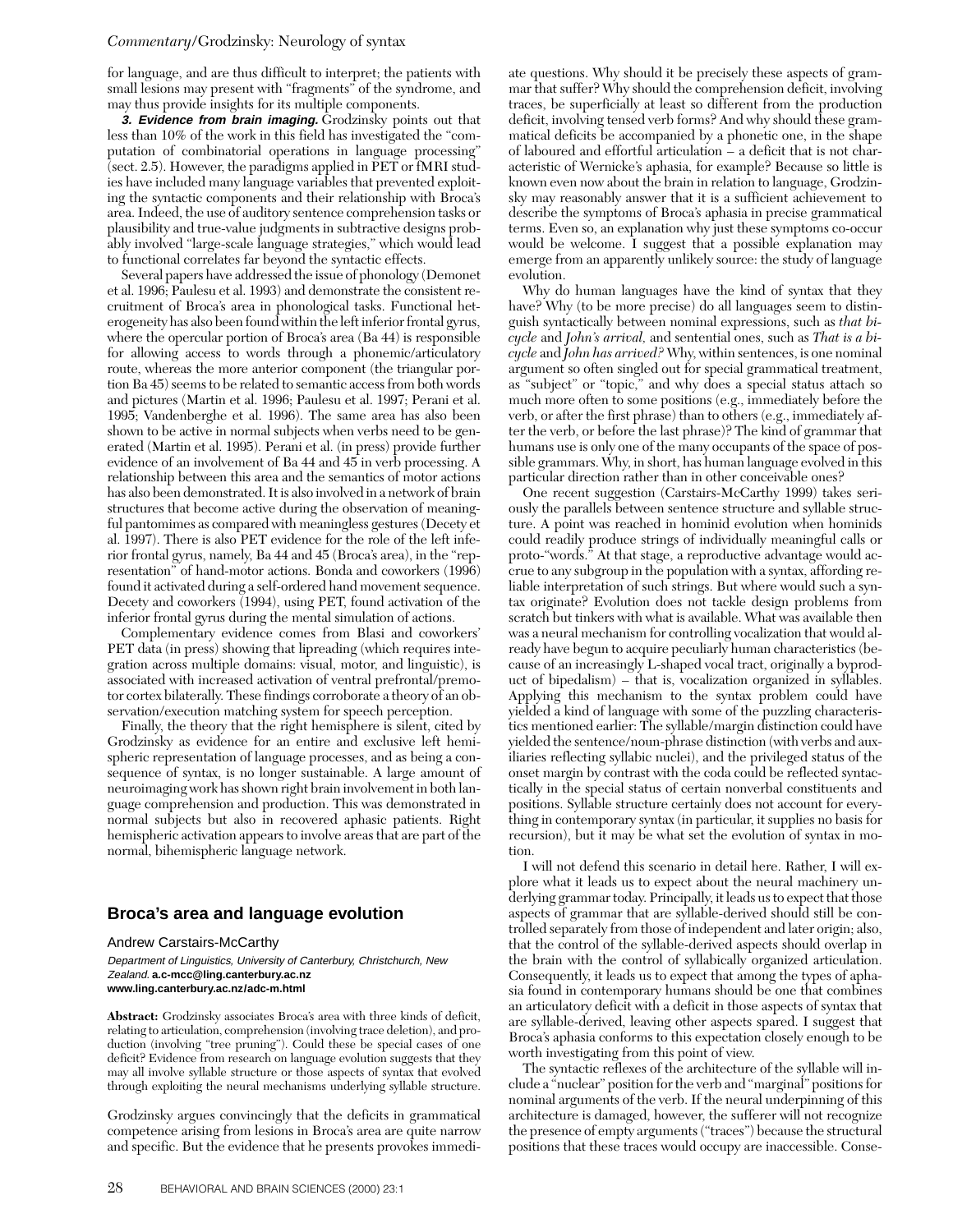quently, effects that Grodzinsky attributes to Trace Deletion will arise naturally. Similarly, the lack of a "nuclear" position entails *a fortiori* the lack of vacant nuclear position, and hence the absence of any movement to fill such a position. One of Grodzinsky's Tree Pruning effects (the failure of verbs to raise to second position in aphasic speech in German and Dutch) makes sense in this light, "second position" being one of the ways in which syntax mimics the status of the nucleus within the syllable. As for the fact that verbs suffer more than nouns do (along with characteristically verbal morphosyntax, such as tense marking), this may be attributable to the fact that "verb" and "auxiliary" owe their sharp syntactic differentiation from nouns to the special status of the nucleus as the core of the syllable, and to the sharp structural differentiation between nuclei and margins. Verbs and auxiliaries will thus suffer disproportionately when basic clausal structure is flattened through a lesion in the brain region that controls both it and the syllabic organization of speech.

This is a mere sketch of a possible new way of looking at Broca's aphasia. Much more research is needed to flesh it out. But, as a working hypothesis, it has two attractive features. First, it unifies the articulatory and syntactic deficits, both in comprehension and production, as effects of one underlying cause. Secondly, it is compatible with an account of language evolution that (I believe) unifies a range of superficially quite disconnected facts about language-as-it-is, thus helping to suggest reasons why language evolution should have taken the course it has rather than one of the many conceivable alternatives.

### **Grodzinsky's latest stand – or, just how specific are "lesion-specific" deficits?**

#### Frederic Dick and Elizabeth Bates

Center for Research in Language, University of California, San Diego, La Jolla, CA 92092-0526. **{fdick; bates}@crl.ucsd.edu**

**Abstract:** Deficits observed in Broca's aphasia are much more general than Grodzinsky acknowledges. Broca's aphasics have a broad range of problems in lexical and morphological comprehension; furthermore, the classic "agrammatic" syntactic profile is observed over many populations. Finally, Broca's area is implicated in the performance of many linguistic and nonlinguistic tasks.

Grodzinsky has penned a highly imaginative account of aphasic deficits and their neural correlates, the latest in a series of proposals that he has put forward in the last 15 years for a grammarspecific faculty in the human brain (e.g., Grodzinsky 1984a). His proposals are famous for their strength, clarity, and falsifiability. Below we provide evidence that falsifies his latest stand.

First, Grodzinsky claims that the receptive deficit in Broca's aphasia is restricted primarily (perhaps exclusively) to grammar (e.g., "the patients seem to have no impairment in their lexicon in comprehension; the part of the lexicon that interfaces with sentence grammar is intact." sect. 2.1). This is misleading. It is well established that Broca's aphasics have marked deficits in both phonological and lexical processing, receptively and expressively (Goodglass 1993). In fact, some of the first demonstrations of impaired lexical priming in Broca's aphasia were conducted at the same institution where Grodzinsky conducts his English-language work (e.g., reduced, delayed or deviant word-word priming in Prather et al. 1991; see also Milberg et al. 1988).

Second, Grodzinsky asserts (sect. 2.1) that the grammatical comprehension deficit in Broca's aphasia is quite restricted, affecting syntactic movement operations while leaving other aspects of grammar intact (such as computation of agreement and case). This is incorrect. There is now a large cross-linguistic literature showing that Broca's aphasics (and other groups as well) are markedly impaired in the use of agreement and case information to assign agent-patient roles (Bates et al. 1987; Heeschen 1980;

MacWhinney et al. 1991). Furthermore, although these patients often perform above chance on grammaticality judgment tasks, they are significantly less accurate in detecting subject-verb agreement errors than violations of movement (Devescovi et al. 1997; Wulfeck et al. 1991).

Third, the core of Grodzinsky's argument revolves around a specific type of syntactic deficit that is supposed to be unique to Broca's aphasia: a deficit in the movement operations associated with (inter alia) the processing of nonstandard word order. This is supposed to result in chance performance on passives and object clefts despite above-chance performance on actives and subject clefts. In fact, this very pattern has been observed in all forms of aphasia. For example, Dick et al. (1998) compared a large number of anomics, Wernicke's, conduction, and Broca's aphasics and found cases with Grodzinsky's signature "agrammatic profile" in all aphasic groups, including anomics (i.e., patients with wordfinding deficits who do not display clinically significant signs of expressive agrammatism). The presence or absence of this agrammatic profile also failed to correlate with any particular lesion site, and appeared often in patients with lesions sparing Broca's area. We note that the same profile is observed in children who are still acquiring their language, and it can be reproduced in college students who have to perform exactly the same task under "stressful" conditions (e.g., a combination of low-pass filtering and compression of speech). In short, this profile has absolutely no localizing value.

Finally, Grodzinsky insists that the neural tissue in and around Broca's area is specialized for and dedicated to these syntactic operations, declaring that "the neurolinguistic localizing schema of language perception might not have permeated the clinical literature, yet it is currently accepted in cognitive neuroscience" (sect. 1.1). In fact, very much the opposite is true. Not only do functional imaging studies show language-related activation in widely distributed and overlapping networks (see Müller, this volume, for further comments), but a steadily increasing number of studies show that regions in and around Broca's area are activated during nonlinguistic tasks, such as object manipulation, mental imagery of tools, and sequential finger tapping cued by a drawn hand (Krams et al. 1998; Rizzolatti & Arbib 1998). Such "promiscuity" of activation does not lend much support to a language-specific role for Broca's area.

To summarize: The "core data" of agrammatism that Grodzinsky uses to define the putative role of Broca's area is observed in a wide range of populations, with different etiologies, including normal adults processing under stress. Patients with damage in and around this region display a range of deficits inside and outside of the grammar. Finally, imaging studies of normals show that Broca's area itself is involved in many different linguistic and nonlinguistic tasks. In short, the pattern of selective deficits and activations that are essential to Grodzinsky's proposal are not so selective after all.

#### ACKNOWLEDGMENT

Research for this commentary was supported by grant R01-DC00216 from the National Institute on Deafness and other Communication Disorders and by an NIDCD fellowship to Frederic Dick.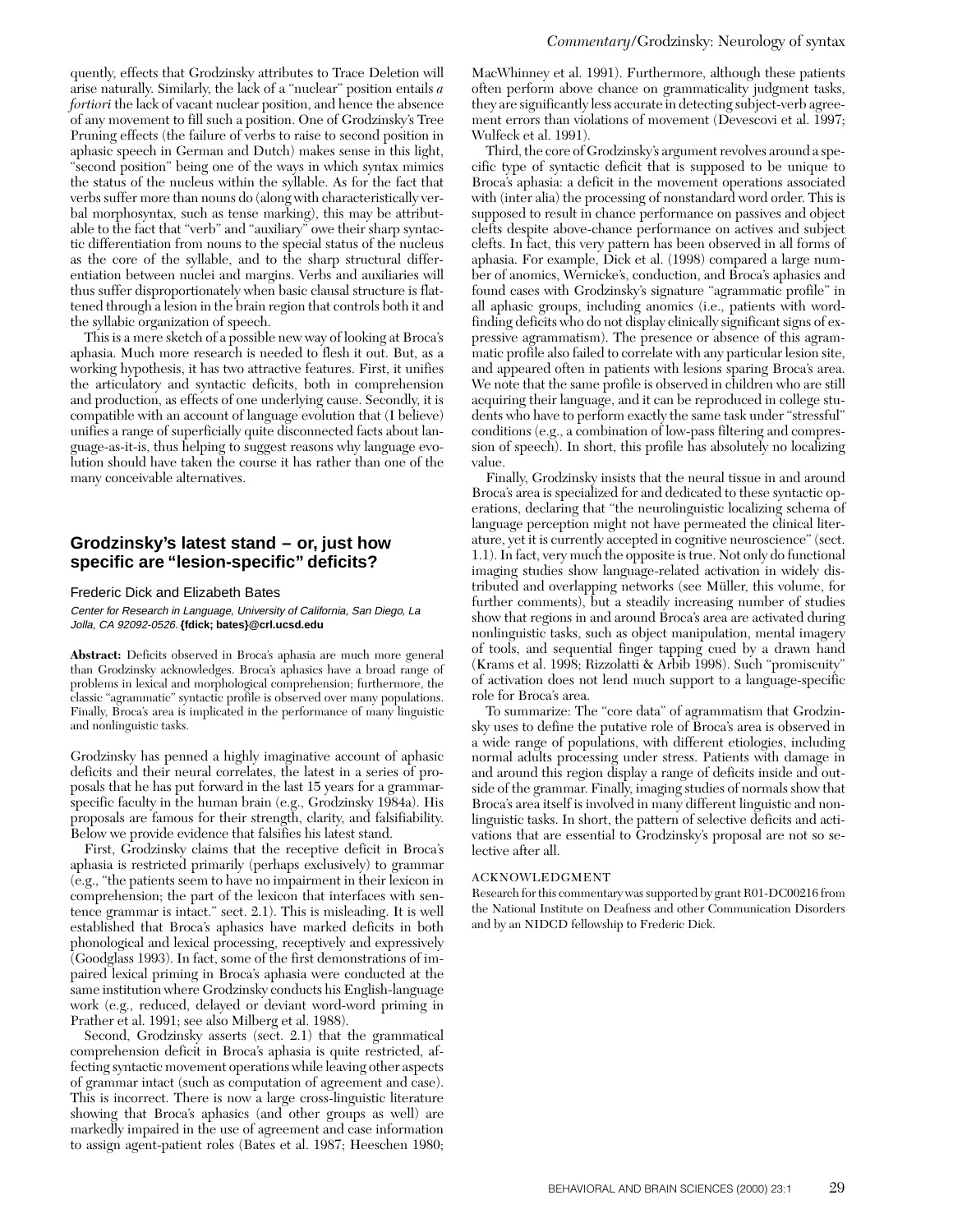### **Nonlinguistic transformation processing in agrammatic aphasia**

Peter F. Dominey and Taïssia Lelekov Institut des Sciences Cognitives, 69675 BRON Cedex, France. **dominey@isc.cnrs.fr www.isc.cnrs.fr/**

**Abstract:** Grodzinsky's characterization of the syntactic function of Broca's area is convincing, but his argument that this transformation processing capability is specific to language is less so. Based on predictions from simulation studies of sequence learning, we report a correlation between agrammatic patients' impairments in (a) syntactic comprehension, and (b) nonlinguistic sequence transformation processing, indicating the existence of a nonlinguistic correlate of agrammatic aphasia.

Grodzinsky rightly emphasizes that it has only been through the application of "a new, highly abstract and precise approach" (sect. 0, para. 5) that Broca's area, characterized initially as processing motor aspects of speech, has come to be characterized in terms of its role in the computation of transformational syntactic relations. The methodological point is that to expose precise functional processing roles, one must systematically apply experimental procedures that involve specific dissociable processes. Grodzinsky has done this in his functional characterization of Broca's area in the computation of transformational relations between moved constituents and their extraction sites.

Having established this syntactic specificity of Broca's area, Grodzinsky goes on in section 5 to argue that this transformation processing is specific to language, citing data that failed to demonstrate correlations between general linguistic capacities and general intellectual capacities. Based on his own "precise approach," however, it seems that there may be a serious methodological shortcoming in this argument. In the studies cited, the tests of language capacities did not specifically measure the target behavior of syntactic movement processing; the tests of general intellectual capacities were likewise quite nonspecific. Given the early failure of nonspecific tests to yield a proper characterization of syntactic processing in Broca's aphasia, well described in section 0, it is clear that nonspecific testing of (a) linguistic capacities and (b) general nonlinguistic intellectual capacities in these patients is also doomed to fail to reveal specific nonlinguistic deficits and their correlations with syntactic transformation processing. To determine whether this transformation processing is indeed specific to language, one should test Broca's aphasics in (a) linguistic tasks that specifically address movement transformation processing, and (b) nonlinguistic tasks that require the processing of transformations of serial order in nonlinguistic sequences.

We have developed such nonlinguistic protocols to study the dissociable processing of surface and abstract structure of nonlinguistic sequences (Dominey 1997; Dominey et al. 1998). In these protocols, the two sequences ABCBAC and DEFEDF have different serial orders or surface structures, but share the same abstract structure 123213, and are considered to be isomorphic sequences. We note two important distinctions concerning abstract structure: First, whereas knowledge of surface structure is sequence-specific, knowledge of abstract structure, once learned, can transfer to an open class of isomorphic sequences. Second, from the perspective of movement-related transformations, the abstract structure 123213 has the interesting property that the second triplet (213) is a transformation of the first (123). It can thus be considered a noncanonical abstract structure, whereas 123123 is canonical.

In simulation studies we have demonstrated that whereas surface structure can be learned by a recurrent neural network, abstract structure learning requires additional capabilities to represent transformational relations between repeating elements (Dominey 1997; Dominey et al. 1998). We now consider the possibility that such a dual process model could provide part of the basis for thematic role assignment in canonical and noncanonical sentences, with the appropriate abstract transformations for noncanonical sentences being signaled by the presence of patterns of function items in the surface structure. This suggests that impaired syntactic comprehension in agrammatic aphasia is related to an impairment in serial order transformations on noncanonical forms, and that this impairment is not restricted to natural language (Lelekov et al., submitted).

We recently tested this by studying the ability of seven agrammatic aphasic subjects to learn and process the noncanonical abstract structure of nonlinguistic sequences. Subjects were required to learn the noncanonical abstract structure 123213 (by studying a set of 10 isomorphic sequences derived from this abstract structure) and then to classify 20 new letter strings by whether they corresponded to the learned target abstract structure. Performance in this task was compared to syntactic comprehension, as evaluated by the nine-sentence type "who did what to whom" task developed by Caplan et al. (1985). Agrammatic patients demonstrated performance impairments for syntactic comprehension and letter-sequence classification tasks that are significantly correlated ( $r^2 = 0.86$ ,  $p = 0.003$ ).

To verify that the failure on the nonlinguistic task was related to an impairment in processing noncanonical forms, we also tested these patients with the same abstract structure classification task, using the canonical abstract structure 123123. We then compared canonical and noncanonical performance (in terms of percentage of correct responses) across the linguistic and nonlinguistic tasks to test whether the processing of transformations in noncanonical order would be specifically impaired both for linguistic syntax and for nonlinguistic abstract structures. For both tasks, noncanonical processing is selectively impaired with respect to canonical processing, as revealed by a Task (linguistic vs. nonlinguistic)  $\times$  Order (canonical vs. noncanonical) ANOVA. There was a significant effect for Order  $[F(1,5) = 31.7, p = 0.0025]$ , indicating that the processing of canonical order was significantly superior (83%) to the processing of noncanonical order (37%). Most important, the Order  $\times$  Task interaction was not significant [F(1,5) = 0.053, p = 0.8], indicating that this impairment for noncanonical order processing holds for both linguistic (canonical 74% vs. noncanonical 30%) and nonlinguistic (canonical 92% vs. noncanonical 45%) Tasks (Lelekov et al., submitted).

Syntactic comprehension deficits accordingly seem to result, at least in part, from an impairment in serial order transformations on noncanonical forms not restricted to natural language. More generally, through the use of "a new, highly abstract and precise approach" we now have evidence that there is a nonlinguistic correlate of the transformation processing impairment described by Grodzinsky, and that both within and outside of natural language, this transformation processing remains highly specific and dissociable from other sequence processing capabilities, as suggested by previous results from simulation (Dominey 1997; Dominey et al. 1998), experimental psychology (Dominey et al. 1998) and neuropsychology (Dominey & Georgieff 1997; Dominey et al. 1997).

### **The gratuitous relationship between Broca's aphasia and Broca's area**

#### Nina F. Dronkers

Department of Veterans Affairs, VA Northern California Health Care System, Martinez, CA 94553 and the Departments of Neurology and Linguistics, University of California, Davis, CA 94516. **dronkers@ebire.org**

**Abstract:** Many authors assume that Broca's area subserves the functions that are lost in patients with Broca's aphasia. This commentary attempts to clarify the relationship between Broca's area and Broca's aphasia and suggests that statements about the neurology of patients' specific language functions might be better supported by their individual structural neuroimaging data.

Grodzinsky argues that patients with Broca's aphasia have deficits in intrasentential dependency relations. He assumes that Broca's area subserves this relational function because of previous assumptions that all patients with Broca's aphasia have lesions in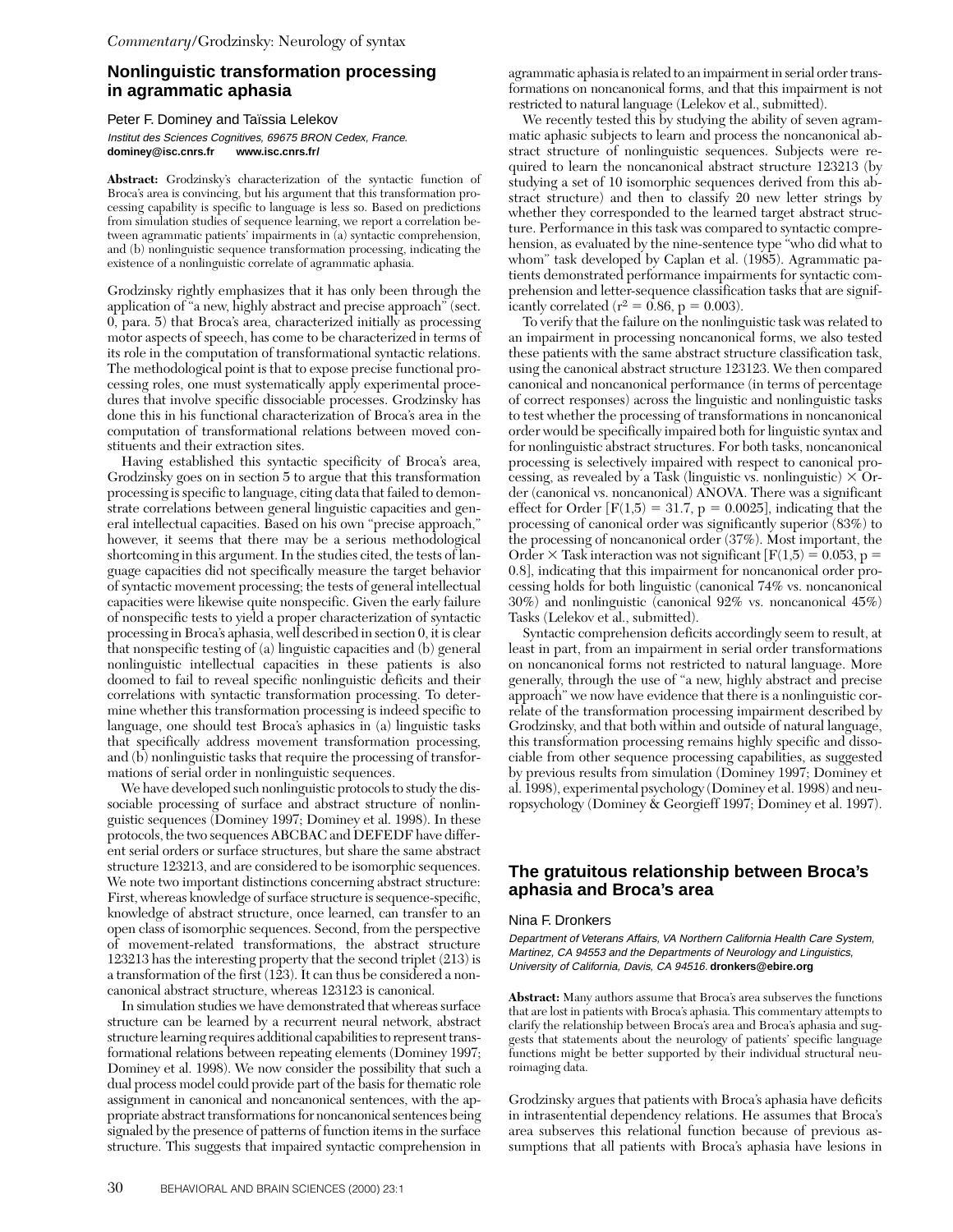Broca's area. This assumption reflects a long-standing and common misinterpretation of the role of Broca's area in Broca's aphasia and deserves to be clarified.

It is true that many neurology textbooks state that lesions to Broca's area result in Broca's aphasia, but the fact is that lesions restricted to Broca's area alone never lead to a persistent Broca's aphasia. Even surgical removal of Broca's area leads only to a transient mutism, after which the patient returns to normal. Grodzinsky correctly cites Mohr (1976), who established that persistent Broca's aphasia results only from lesions that extend beyond Broca's area and generally include surrounding frontal cortex, the insula, and underlying white matter. In our work, we have found that chronic Broca's aphasics do indeed tend to have larger lesions. However, we find that only 50 to 60% of our patients with lesions including Broca's area have persistent Broca's aphasia (Dronkers & Jovanovich, forthcoming; Dronkers et al. 1992).

In addition, we have seen several patients with chronic Broca's aphasia (as determined by the Western Aphasia Battery and the Boston Diagnostic Aphasiz Exam) whose lesions completely spare Broca's area. In fact, 15% of our right-handed chronic stroke patients with single, left hemisphere lesions and Broca's aphasia do not have lesions in Broca's area at all. If the relationship between Broca's area and Broca's aphasia is so poor, why has the idea of a perfect relationship been promoted for so long?

The persistence of this idea stems from a long history of misinterpretations. First, most people assume that Broca regarded the posterior inferior frontal gyrus as a language area. This is not the case. Broca never stated that this area supported language functions. He concluded that it had something to do with articulation, as his two patients had difficulty in speech production. He was quite convinced that they understood everything that was said to them and that their language was therefore intact. He refused to call the disorder an "aphasia," rather calling it an "aphemia," from the term "phemi," "I speak," "I pronounce" (Broca 1861b). It was Trousseau who later coined the term "aphasia," triggering a letter from Broca who felt the term was not appropriate for this articulation deficit (Broca 1864).

Second, we assume that Broca had numerous patients to support his claim. In fact, his case was based largely on two initial patients whose brains he preserved (Broca 1861a; 1861b). Other cases were presented to him as instances of a speech disorder with involvement of the posterior inferior frontal gyrus. These cases are not all documented and the extent of the lesions is often not known. The damage most likely involved neighboring frontal regions, including the underlying insula and white matter. In fact, Broca's first case is now known to have had a much larger lesion than was apparent on the surface of the brain and also involved these underlying areas, not just Broca's area (Signoret et al. 1984).

A third assumption we make is that no one ever refuted Broca's claim by presenting contradictory cases. Actually, during the century numerous cases were presented with lesions to Broca's area and no Broca's aphasia, or, Broca's aphasia with no lesion to Broca's area (Bramwell 1898; Marie 1906; Mohr 1976; Moutier 1908). These cases, like the ones discussed above, were not uncommon. Because they do not fit the traditional model and no new model has been introduced, they tend to be dismissed as exceptions. Nevertheless, they represent a significant number of cases.

A fourth assumption is that new functional neuroimaging data support the traditional model of language in Broca's area. Actually, Broca's area has been implicated in everything from speech production and episodic memory encoding to gesture recognition and mirror drawing. In truth, Broca's area is probably activated any time a task requires subvocalizing, and this does not support its role exclusively in any particular cognitive function aside from articulation. In addition, neuroimaging studies of language activate many other brain regions besides Broca's area but these are frequently ignored. Studies that focus only on regions of interest such as Broca's area minimize the importance of other integrated brain regions that also contribute to the intricacies of language.

Finally, we often forget that Broca's aphasia is not a single entity with a solitary deficit. It is a syndrome with many individual deficits. Broca's aphasics have difficulty not only with complex grammar, but with naming, articulatory planning and the execution of articulatory movements, repetition, reading, and writing. It would be foolish to assume that all these functions could be located in one brain region. Indeed, at least one of them (articulatory planning) has been shown to involve a discrete area of the precentral gyrus of the insula (Dronkers 1996), not Broca's area at all. Thus we see that localizing Broca's aphasia to one area is too simplistic; rather, several individual brain areas may subserve the different functions affected in patients with Broca's aphasia.

In short, the relationship between Broca's area and Broca's aphasia is not as straightforward as we once thought. Instead, with the contributions of linguistics and psycholinguistics our concept of Broca's aphasia has grown and become more intricate. Our knowledge about the role of Broca's area has been enhanced by technologies that allow us to view the brain areas affected by the injury *in vivo* and then make educated statements about the relationships between brain regions and functional deficits. Behavioral studies that provide structural neuroimages or reconstructions of patients' individual lesions (rather than broad general descriptions) are particularly helpful in drawing conclusions about the neurology of certain behavioral functions. Whether intrasentential computations reside in an area of frontal cortex remains to be seen, but we would be hindering our progress in understanding brain-behavior relationships if we assumed that Broca's area subserved this function merely because it might be affected in patients with Broca's aphasia.

#### ACKNOWLEDGMENT

This work was supported by the Department of Veterans Affairs Medical Research and the National Institute of Neurological Disorders and Stroke.

### **Intact grammars but intermittent access**

#### Susan Edwards<sup>a</sup> and David Lightfoot<sup>b</sup>

aDepartment of Linguistic Science, The University of Reading, Reading RG6 6AA, United Kingdom; <sup>b</sup>Department of Linguistics, University of Maryland, College Park, MD 20742. **s.i.edwards@reading.ac.uk dlight@deans. umd.edu www.inform.umd.edu/tdRes/colleges/ linguistics/people/faculty/Lightfoot.html www.linguistics.rdg.ac.uk/staff/Susan.edwards**

**Abstract:** Grodzinsky examines Broca's aphasia in terms of some specific grammatical deficits. However, his grammatical models offer no way to characterize the distinctions he observes. Rather than grammatical deficits, his patients seem to have intact grammars but defective modules of parsing and production.

It is a fact about natural languages that words and phrases may be pronounced in displaced positions. In *What did you buy?, what* functions as the direct object of *buy,* but does not occur in the usual direct object position, to the right of the verb. Some generative models have used a movement operation to characterize this phenomenon. Here, Grodzinsky claims to have shown that language is not located in Broca's area. Rather, this area is more specialized than previously thought and deals with two syntactic functions: the movement operation alluded to above insofar as it affects the understanding of language (sect. 2.1) and "the construction of higher parts of the syntactic tree in speech production" (Abstract). There are problems at two levels.

First, Grodzinsky claims (sect. 2.4.1) that the key comprehension deficit of Broca's aphasics relates to the movement of phrasal constituents, NPs and wh-phrases, but not of heads. There are difficulties in recovering the movement of phrases, but not the movement of heads: He writes that "agrammatic aphasics are capable of representing traces of [head] movement" (sect. 2.4.1). His distinction is based on a grammaticality judgment test but, because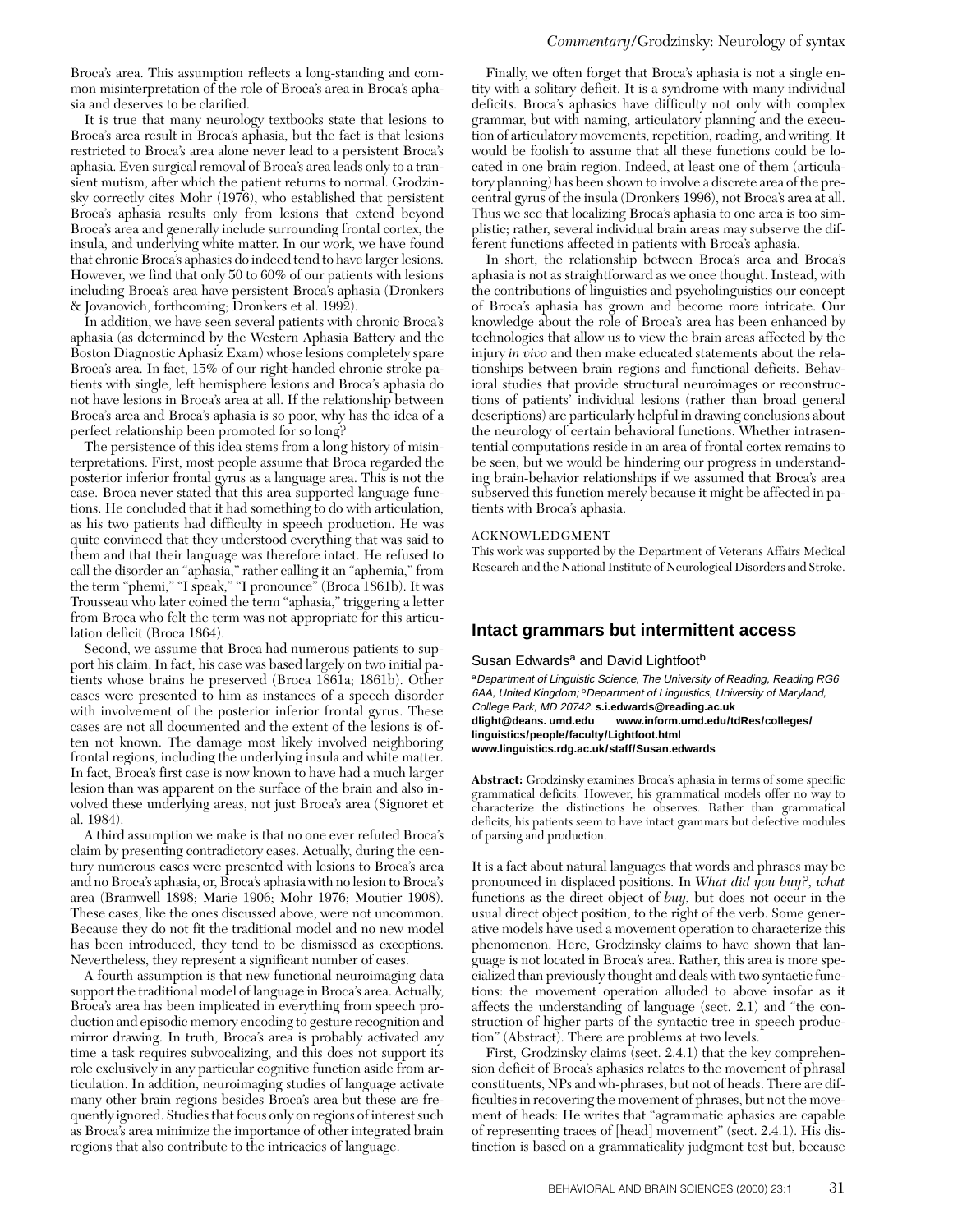strategies independent of traces may be involved (for example of the type he sketches in sect. 2.6), there could be other explanations. However, his claim taken at face value raises a problem: There is no straightforward way of isolating movement of phrases from the movement of heads in the 1980s-style Government-Binding (GB) model he uses. Such models postulate an operation Move Alpha, by which both phrases and heads move, leave traces, and are subject to the same locality restrictions.

Grodzinsky's data do not fit neatly with his GB model, which does not cut the empirical pie in the way he needs. The problem is compounded under more recent Minimalist approaches. Not only is there no ready distinction to be found here between the movement of heads and phrases – there is no movement operation at all. Minimalist analyses dispense with a distinct level of Dstructure and therefore with D-structure-to-S-structure mappings. They also dispense with familiar top-down phrase-structure rules. Instead, phrase structure is built bottom-up through the successive merger of elements from an "array" of lexical items. For a sentence like *I will visit London, visit* is merged with the NP *London* to yield a VP; then the inflectional element *will* is merged with that VP to yield an IP, and so on. One type of merger involves copying an element. For the expression *What did you buy?, what* is copied and merged with *[did you buy what],* yielding *[what [did you buy what]],* with subsequent deletion of the lower *what* (we omit structural labels). This is how "movement" phenomena are handled but Minimalist approaches involve no movement as such. There is no unitary operation corresponding to GB movement. Elements are merged successively, sometimes copied and sometimes deleted; it is hard to imagine what particular function would be compromised in the people Grodzinsky describes. He notes that functions that build phrase structure are not compromised in his subjects, but in Minimalist syntax there is little beyond structure-building functions.

Now to the second problem. If GB and Minimalist syntacticians do not have the means to capture naturally the descriptive generalizations that Grodzinsky reports, how should they revise their claims about grammars? They will surely want to know on what basis the descriptive generalizations are made. In his discussion of grammaticality judgments involving movement of phrasal constituents (sect. 2.4.1), he tells us that he "tested four nonfluent, agrammatic Broca's aphasics . . . with lesions in and around Broca's area, including white matter deep to it, ranging from the operculum, to the anterior limb of the internal capsule, to the periventricular white matter." So, even for just these four patients, the anatomical damage covers more than Broca's area and includes subcortical tissue. His patients show comprehension deficits relating to the movement of phrases and production deficits relating to the higher elements of tree structures. He does not argue that there are production deficits relating to movement, or comprehension deficits relating to the topmost parts of phrase structure. So movement needs to be there to account for production capabilities and the full tree needs to be available to characterize comprehension functions. If a grammar is a representation of an individual's linguistic knowledge, which can be used for various purposes, then Grodzinsky's results actually suggest that there is no damage to the grammar, but rather two defects in the way it is used for the purposes of parsing and production, presumably two distinct modules.

Grodzinsky's claims are based on proportions and tendencies, often just "chance" versus "above chance." For constructions involving movement of phrasal constituents, "error rates were about 40%." (that means 60% correct), as opposed to 10% in comparable constructions not involving that kind of movement (90% correct; sect. 2.4.1). Similarly, the data on agreement and tense errors (sect. 2.7.3) show a difference in frequency (3.9% versus 42.4%); the difference is not absolute, and if tense is available 57.6% of the time, despite the "pruning," it is available more often than not. There is a good deal of variation being glossed over, both linguistic and anatomical, which shows that he has not yet met his goal of "a new, highly abstract and precise approach" (sect. 0). In addition, there is much normal behavior: If subjects achieve 60% correct on relevant tasks, there is no basis for saying that they lack the relevant parts of the grammar (see Crain & Thornton 1998 for an enlightening discussion of such statistics). Grodzinsky presents two important and interesting features of agrammatism, but there are other salient features that his proposals do not address. If "most human linguistic abilities, including most syntax, are not localized in the anterior language areas" (sect. 4), why do patients who have sustained lesions in these areas have problems with verb retrieval and why is their speech typically "effortful, nonfluent, and telegraphic" (sect. 2.7.1)? Broca's aphasics generally have slow reaction times (Shapiro & Levine 1990) and it is clear from agrammatism samples in any introductory aphasia text that there is far more going on than what Grodzinsky describes. Therefore, there must be more ways to cut the empirical pie.

Grodzinsky has certainly made a healthy innovation in examining aphasias in terms of grammatical deficits, integrating work on pathologies with grammatical theory. However, what the variability suggests – both within and across individuals, both anatomically and in linguistic behavior – is not a precise grammatical deficit. His grammatical models offer no obvious way to characterize his empirical distinctions. Furthermore, if individuals often behave in accordance with a normal, intact grammar, then they must have an intact grammar, but with somewhat intermittent access to it. Perhaps the modules that use the grammar (parsing and production) are defective in some fashion. In saying this, we recognize that we assume a burden of argument that goes beyond the scope of a *BBS* commentary.

### **Syntax in the brain: Linguistic versus neuroanatomical specificity**

Angela D. Friederici and D.Yves von Cramon Department of Neuropsychology, Max Planck Institute of Cognitive Neuroscience, D-04303 Leipzig, Germany. **{angelafr; cramon}@cns.mpg.de**

**Abstract:** We criticize the lack of neuroanatomical precision in the Grodzinsky target article. We propose a more precise neuroanatomical characterization of syntactic processing and suggest that syntactic procedures are supported by the left frontal operculum in addition to the anterior part of the superior temporal gyrus, which appears to be associated with syntactic knowledge representation.

The title of Grodzinsky's target article, "The neurology of syntax: Language use without Broca's area," suggests that it provides detailed information about the functional neuroanatomy of syntactic abilities. The description he presents, however, is detailed only with respect to the psycholinguistic aspects of syntactic processing he proposes; it clearly lacks a similar precision with respect to neuroanatomy.

This is rooted in the fact that Grodzinsky's main empirical evidence for the claim that Broca's area is the "neural home to mechanisms involved in the computation of transformational relations between moved phrasal constituents and their extraction sites" (sect. 0) stems from lesion-based studies. Nature (in almost all cases) fails to offer lesions circumscribed enough to allow a precise description of the language-brain relationship. Thus the claim Grodzinsky formulates with respect to the Broca's area – as he acknowledges – can only hold for Broca's area as a large area (including surrounding left anterior neural tissue). He defines this area according to Mohr (1976) to "'encompass most of the operculum, insula, and subjacent white matter" (sect. 0). These subregions in the left frontolateral region, however, subserve a number of different linguistic and nonlinguistic functions.

The functional neuroimaging evidence Grodzinsky cites is restricted to those studies investigating syntactic aspects (Bavelier et al. 1997; Just et al. 1996; Mazoyer et al. 1993; Stromswold et al.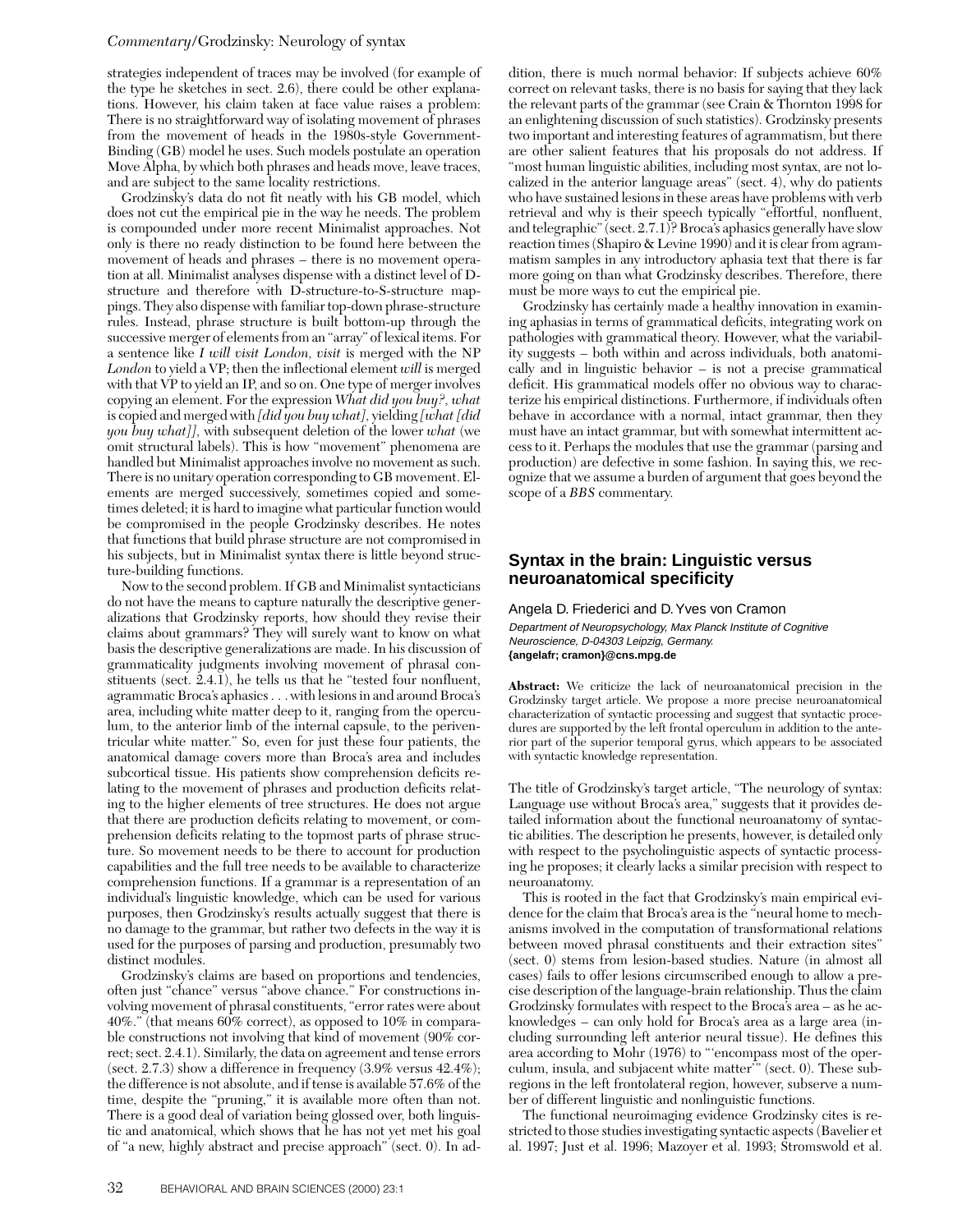1996); other studies are neglected. The language-related imaging studies Grodzinsky cites do not – as he claims – speak in favor of the Trace Deletion Hypothesis-based view of the limited role of Broca's area in language processing. The story is incomplete as he neglects language processing studies of phonological and semantic aspects; moreover, he fails to present fully the relevant data by Mazoyer et al. (1993). He reports that their data showed an involvement of the left inferior frontal regions on exposure to (a) words and (b) stories in the subject's native language. What he does not report is that no such activation was found for (c) syntactically correct sentences containing pseudowords. The full data set is not compatible with Grodzinsky's view as this view would predict conditions (b) and (c), but not (a), to show activation in the left inferior frontal gyrus.

Recent functional neuroimaging studies (fMRI) have shown that the left inferior frontal gyrus (including Broca's area) is active during semantic processing when strategic aspects are in focus (Kapur et al. 1994; Thompson-Schill et al. 1997), and that this area (in particular the region between BA 44 and BA 6) is also active during phonological processing when phoneme segmentation and sequencing, in contrast to phoneme perception, is required (Burton et al. 1999; Démonet et al. 1992; 1994; Fiez et al. 1995; Paulesu et al. 1993; Price et al. 1994; Shaywitz et al. 1995; Zatorre et al. 1992). Moreover, this area is active during working memory (Fiez et al. 1996a; Grasby et al. 1994; Paulesu et al. 1993), and is obviously involved (in addition to the basal ganglia and the cerebellum) when temporally defined sequential structures are to be processed (Penhune et al. 1998; Schubotz et al. 1999).

We are in sympathy with Grodzinsky's conclusion that Broca's area and its vicinity does not house most linguistic abilities, but only processes underlying highly structured syntactic abilities, with major parts of the human syntactic capacities residing elsewhere. We feel that this claim can be formulated more precisely, however, given the data at hand. Here we do not discuss whether the assumed highly structured syntactic abilities whose failure we observe in Broca's aphasia are correctly described by the Trace Deletion Hypothesis (as we have done elsewhere, e.g., in Friederici & Gorrell 1998; Friederici & Graetz 1987; Frisch & Friederici 2000); rather, we will discuss new and relevant data from recent fMRI studies on sentence processing, on the basis of which functional neuroanatomy of syntax can be formulated more accurately.

FMRI studies focusing on syntactic processing have shown a selective increase in the activation of the left frontal and left temporal operculum when processing syntactically well-structured but semantically empty speech (sentences containing pseudowords) was compared to word list processing (Friederici, in press; Meyer et al. 1999). In addition, the processing of sentences with moved constituents, in comparison to those with unmoved constituents, increases activation in both Broca's and Wernicke's areas (Cooke et al. 1999; Just et al. 1996). Taken together, these data suggest that parts of the left inferior frontal gyrus, as well as anterior portion of the superior temporal gyrus, support syntactic processes.

Activation in the anterior temporal lobe was found in a number of PET studies as a function of sentence compared to word-list reading in a number of studies (Bottini et al. 1994; Mazoyer et al. 1993). It is not clear that this activation is a pure reflection of syntactic processes, however, as it was found that activation in this area does not vary as a function of syntactic complexity but as a function of the presence of syntactic structure per se. Thus, the area seems to play a very basic role in syntactic processing rather than supporting the processing of complex structures in particular.

Our data (Friederici, in press; Meyer et al. 1999) in particular seem to indicate that the deep *left frontal operculum,* a cortical area in the vicinity of the anterior insula, is primarily involved in syntactic processing. Moreover, the finding that this area is active not only during syntactic processing in comprehension, but also in production (Indefrey et al. 1999a) challenges Grodzinsky's view that syntactic processes in production and comprehension are separated anatomically in the left frontolateral cortex. The evidence suggests that the distinction between production and comprehension as observed in Broca's aphasia may be better characterized as a function of the involvement of the temporal language cortex and its interaction with the inferior frontal region rather than a function of separate subregions in the left inferior frontal gyrus.

The distinction between declarative and procedural syntactic knowledge (Friederici 1990) may be relevant when it comes to functionally specifying the frontal and temporal language cortices in the left hemisphere with respect to syntactic processes during production and comprehension. The grammatical knowledge (lexicon and syntax), which is independent of any timing parameters, may be associated with the superior temporal gyrus, with syntax involving the anterior temporal operculum (in front of Heschl's gyrus) in particular, whereas the procedural knowledge, which depends on temporal parameters and sequencing constraints during processing, is associated with the left frontal operculum, located close to Broca's area.

### **Agrammatic comprehension of OVS and OSV structures in Hebrew**

#### Na'ama Friedmann

Department of Psychology, University of California, San Diego, La Jolla, CA 92093-0109; and Department of Communicative Disorders, San Diego State University, San Diego, CA 92182-1518. **naama@psy.ucsd.edu**

**Abstract:** This commentary brings further support for the Trace Deletion Hypothesis (TDH) from a new study of OVS (Object-Verb-Subject) and OSV (Object-Subject-Verb) sentences in Hebrew, which are active constructions that involve object movement but no change in morphology. The comprehension of these constructions in Broca's aphasia is impaired, and the performance is at chance level, as predicted by the TDH.

One of the impressive aspects of the Trace Deletion Hypothesis (TDH) is that it correctly predicts performance on a wide range of syntactic structures in a variety of languages. These structures were carefully selected to allow empirical testing of contradicting predictions that different theories of agrammatic comprehension make. Thus, they make comparison between competing accounts possible, and provide insight into the nature of the comprehension deficit in Broca's agrammatic aphasia.

In what follows I will describe a critical case from Hebrew that allows us to examine the TDH and compare it with other accounts. Two structures that are created by left dislocation, the active OVS and OSV, provide such a critical test case, as they distinguish syntactic movement from thematic-role ordering and morphological complexity.

The basic word order in Hebrew, like in English, is SVO. OVS and OSV are also possible, but secondary, and are formed by focalization or topicalization (Shlonsky 1997). They are created by left dislocation – moving the object (together with its accusative marker) to the beginning of the sentence (in OVS the verb also moves after the object; see Examples 1 and 2):

(1) OVS et ha-rofe ha-ze mecayer ha-xayal. ACC the-doctor this paints the-soldier. (2) OSV ha-ze ha-xayal mecayer. ACC the-doctor this the-soldier draws.

These structures form a minimal pair with simple active sentences: They are active, just like their SVO counterparts, and contain exactly the same elements without morphological change. However, unlike the simple active, their derivation requires a movement of the object, and the thematic role order is reversed.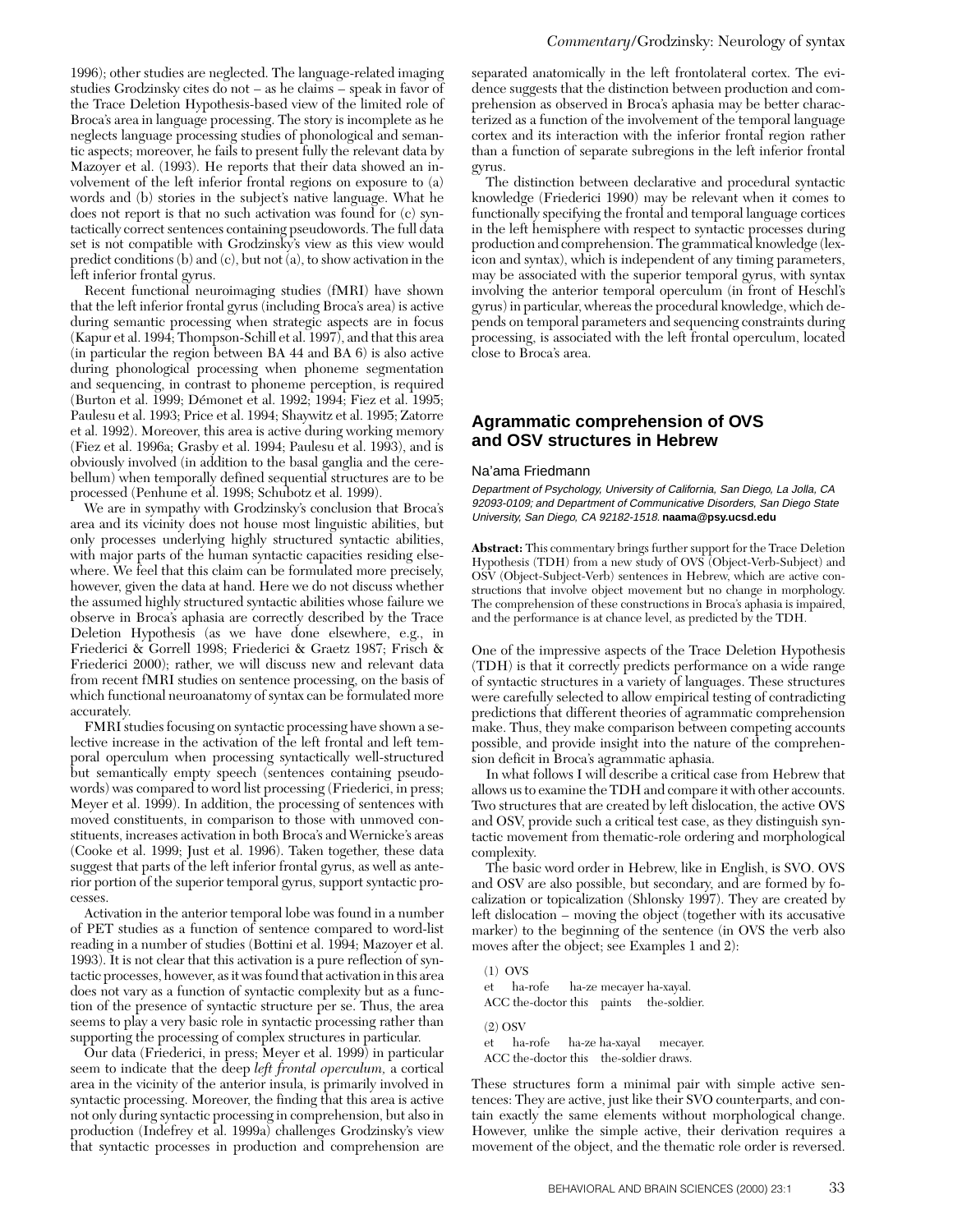These properties make OVS and OSV a good test case for comparing the predictions of the TDH with those of other theories of agrammatic comprehension.

Three theories make three different predictions regarding this construction: A theory that claims that the canonicity of thematicrole order determines agrammatic comprehension, and that agrammatics assign thematic roles by their linear position (Caplan 1983), predicts *below-chance* performance on OVS and OSV structures, because the order of the arguments is reversed, hence the object is bound to receive an agent role, and the subject, a theme role (but see Piñango, in press, for a different type of canonicity approach that predicts chance performance in these sentences).

A theory that blames the additional morphology (in passive and perhaps also in relative clauses) for the deficit in comprehension would predict *above-chance* performance on the OVS/OSV sentences that are not morphologically different from the simple active. Finally, the TDH predicts that because the object moves and cannot receive its thematic role through a chain, it receives an agent role by the strategy, and the subject retains its agent role. An agrammatic patient who is left with two agents and is forced to guess who the real agent is would perform at *chance* level.

A study I am currently conducting examines the comprehension of this construction in Hebrew-speaking agrammatic patients. The results to presented below are preliminary, taken from the one subject who has already completed the 250 test sentences. This subject suffered a massive left frontal hemorrhage five years prior to testing, and was diagnosed as a Broca's aphasic according to the Hebrew version of the Western Aphasia Battery (WAB); he had characteristic nonfluent agrammatic speech, with short, simple, and ungrammatical utterances, and tense inflection errors. He (and the other participating patients) were selected by clinical evaluation using the WAB, by imaging information, and their speech output; no preliminary selection according to comprehension pattern was made.

Comprehension was assessed using a picture-selection task. The patient heard a (semantically reversible) sentence and was asked to select the picture that correctly described the sentence, from two pictures presented. The foil was a picture in which the roles were reversed. The experiment included OVS and OSV sentences, as well as active SVO, object relatives, and subject relatives, randomly ordered. A healthy control subject matched to the patient in age, gender, and education scored 100% correct on all 5 conditions.

The results presented in Table 1 show that although OVS and OSV are active sentences, performance on both of them was not significantly different from chance (using the binomial test,  $p$  > 0.05). The active SVO, on the other hand, was significantly above chance  $(p < 0.001)$ . On subject and object relatives, the patient performed like other reported patients: Subject relatives were significantly above chance  $(p < 0.001)$ , and object relatives were at chance  $(p > 0.05)$ .

Thus, the prediction of the TDH is corroborated by the findings: The performance on these two types of active sentences was *at chance.* This result cannot be accounted for by a theory that assumes thematic-role assignment by linear order, nor can it be explained by morphological complexity. The performance differ-

Table 1 (Friedmann). *Agrammatic comprehension in different constructions*

| Structure       | % Correct (correct/total) |  |
|-----------------|---------------------------|--|
| Active-OSV      | $46\%$ (23/50)            |  |
| Active-OVS      | 52% (26/50)               |  |
| Active SVO      | $90\%$ (45/50)            |  |
| Object relative | $42\%$ (21/50)            |  |
| Suject relative | 86% (43/50)               |  |

ence between SVO and OSV actives in Hebrew is similar to the findings of Hagiwara and Caplan (1990) for Japanese, which is an SOV language, thus providing additional support for their case from an SVO language.

Another intriguing result of this study is that verb movement did not interact with the comprehension deficit: Although OVS and OSV differ in verb movement, the performance on them was the same (no significant difference using  $\chi^2$ , p > 0.05). This further supports Grodzinsky's claim that agrammatics are able to represent traces of verb movement.

Finally, the chance performance in these structures raises an interesting question regarding the integration of trace deletion in recent syntactic theories. As Grodzinsky notes, within the framework of the VP-internal subject hypothesis, together with later suggestions about NP-movement (Chomsky 1995a; Pollock 1989), the subject moves out of the VP (where it receives its theta-role) in many cases. In the case of actives and subject relatives, although the subject moves, it receives the appropriate theta-role from the strategy. However, in OVS structures a problem arises: How does the subject that moved out of the VP receive its Agent role, given that its trace has also been deleted? Without the agent role assigned to the subject, and given the R-strategy that assigns roles by linear position in the absence of a thematic-role, below-chance rather than chance performance is expected.

### **Cutting a long story (too) short**

Stefan Frisch,<sup>a</sup> Douglas Saddy,<sup>b</sup> and Angela D. Friederici<sup>a</sup> aMax Planck Institute of Cognitive Neuroscience, D-04303 Leipzig, Germany; <sup>b</sup>Department of Linguistics, University of Potsdam, D-14415 Potsdam/Golm, Germany. **{angelafr; frisch}@cns.mpg.de–saddy@ling.uni-potsdam.de**

**Abstract:** Both linguistic and empirical evidence fail to support Grodzinsky's account of Broca's aphasics' comprehension problems. We address concerns regarding Grodzinsky's referring to the *internal subject hypothesis,* the importance of case information in thematic role assignment, the processing of passives, and the adequacy of Grodzinsky's linear strategy.

**The internal subject hypothesis.** Grodzinsky has kept pace with linguistic theorizing, incorporating its recent developments into his own proposals. This is true for the *internal subject hypothesis*(ISH; cf. McCloskey 1997 for a review). ISH assumes that *all* argument NPs are base-generated VP-internally where their thematic roles are assigned, and then move up the tree.<sup>1</sup> This implies that *all* thematic roles (*including* the one for the subject) are assigned VP-internally and are then transmitted via traces to the NP arguments in their surface positions (cf. Grodzinsky 1995a, p. 35 and sect. 2.2, para. 8 of the target article). But this assumption poses a serious problem for Grodzinsky's argument because active and passive sentences are identical in this regard. Given that thematic role transmission via traces is what is impaired in Broca's aphasia, Broca's should not be able to assign any subject TH-role grammatically. The assumption that one thematic role is assigned grammatically is crucial for Grodzinsky's proposal of *thematic competition* (sect. 2.2, para. 11). This mechanism is supposed to explain chance performance and is characterized by "two Agents in the representation" (sect. 2.2, para. 11). One of these agents is assigned grammatically, whereas the second is assigned via a linear strategy to a moved NP that is thematically stranded (because of trace deletion). But if the subject always receives its TH-role indirectly (as ISH implies), it is unclear how thematic competition should evolve, particularly in object-relatives. In this case, Broca's aphasics should assign all thematic roles exclusively via a strategy. Given that the strategy alone does not lead to thematic competition, Broca's aphasics should then perform above chance in subject-before-object constructions (which they in fact do), but they should perform *below* chance in object-before-subject constructions (which they do not). Thus Grodzinsky's approach is not com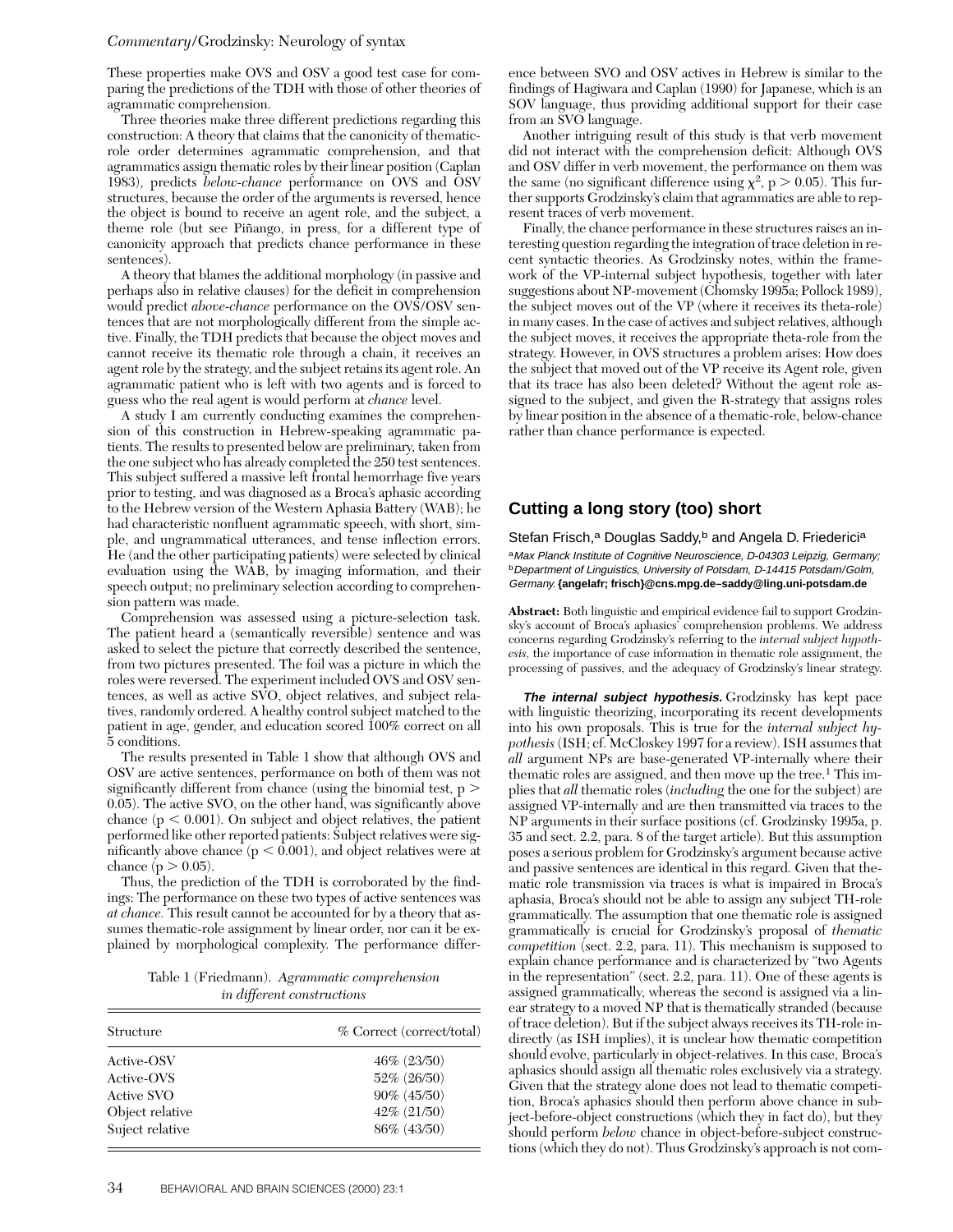patible with ISH, as it would not then predict chance performance in object-relatives.

**Processing case information.** One of Grodzinsky's claims is that the processing of syntactic information such as case (sect. 2.1, para. 5) is preserved in Broca's aphasics. In languages with overt case marking and free word order, case information is a crucial cue for thematic role assignment. What is surprising is that Grodzinsky does not comment on how Broca's aphasics make use of this information when assigning thematic roles. There is some evidence that they in fact do. Heeschen (1980), for example, found that Broca's performed *above chance* in German declarative (noncanonical) object-before-subject constructions with unambiguously case-marked NPs. That case information improves Broca's comprehension in some languages like German, seems not to be universal. Hagiwara and Caplan (1990) have shown that Japanese Broca's aphasics show no benefit from the highly case-inflected nature of their language. It is unclear how Grodzinsky would explain these results. Does case information help overcome trace deletion? Can it override the linear strategy? How can it be a language-specific effect?

**Processing passives.** Grodzinsky presents data from Broca's aphasics' performance on passive sentences in several languages to support his ideas. He neglects published evidence incompatible with his view, however. Grodzinsky explains the chance performance in English Broca's patients with a competition between two assignments of Agent, whereby one Agent role is assigned grammatically to the by-phrase and the second one is assigned via a linear strategy to the subject NP (as the first NP). Grodzinsky overlooks data by Friederici and Graetz (1987), however, indicating that thematic competition does not predict Broca's performance on Dutch passives. Contrary to Grodzinsky's prediction, Broca's patients performed *above chance* for all passive constructions, independent of the position of the by-phrase. The authors suggested that in languages with a less strict word order than English (e.g., Dutch or German), Broca's might rely more on the grammatically assigned Agent as indicated by the by-phrase than on a linear strategy  $(NPI = Agent)$ .

The case of *truncated passives* (passive constructions without a by-phrase) introduces a paradox in Grodzinsky's account. Broca's patients perform at chance on these constructions (Martin et al. 1989) but Grodzinsky's approach predicts performance above chance. The status of the verb's Agent role in such constructions is unclear. It may be suppressed, in which case thematic competition does not apply because there is only the Patient theta role to assign. Alternatively, the implicit Agent role may be assigned to the passive morphology (Baker et al. 1989). In this case there would be two theta roles that may compete. However, the implicit Agent is clearly nonreferential. Grodzinsky (sect. 2.6, para. 7) excludes nonreferential NPs from the linear strategy to account for other nonconforming examples (Hickock & Avrutin 1995; Saddy 1995). Whatever the status of the Agent in truncated passives, Grodzinsky cannot explain the data.

**Linear strategy.** Grodzinsky's linear strategy may hold for some structures in English and in some other languages, but it is certainly not universal, as shown in the previous sections. Friederici and Gorrell (1998) point out that its application also fails to account for the finding that Broca's aphasics showed a verb-objectsubject reading in English sentences like: "Is hitting the cow the pig?" (Bates et al. 1987). Here, a linear strategy would predict a verb-subject-object reading because it would assume that the first NP is assigned Agent and not the second one. Friederici and Gorrell (1998) proposed a strategy that is based on *structural prominence* of thematic assignees. Structural prominence accounts for the above data and provides a grammatically based alternative to Grodzinsky's linear strategy.

At first sight, Grodzinsky's proposal appears to be an elegant approach to explain Broca's aphasics' performance cross-linguistically. Unfortunately, the literature shows that Grodzinsky's equivalence of movement and comprehension problem (sect. 2.2, para. 6 and sect. 2.3.1, para. 6) cuts the story too short.

**NOTE** 

**1.** Note that in Minimalism (Chomsky 1995a), contra Grodzinsky (sect. 2.2, para. 2), the "movement" relation is mediated by a different mechanism (feature checking) compared to Government and Binding theory (GB). It is unclear that Minimalism is compatible at all with Grodzinsky's proposals.

### **The left frontal convolution plays no special role in syntactic comprehension**

#### Gregory Hickok

Department of Cognitive Sciences, University of California, Irvine, CA 92697. **gshickok@uci.edu**

**Abstract:** Grodzinsky's localization claim can be questioned on empirical grounds. The Trace Deletion Hypothesis fails to account for a number of comprehension facts in Broca's aphasia and conduction aphasics show similar comprehension patterns. Frontoparietal systems are recruited during sentence comprehension only under conditions of increased processing load and/or attentional demands.

Grodzinsky makes an *indirect* argument for localization of the transformational component of syntactic comprehension, which rests minimally on the following premises. (1) Broca's aphasics' comprehension disorder is adequately characterized by the Trace Deletion Hypothesis (TDH).  $(2)$  This disruption is a consistent feature of Broca's aphasia, but not of other aphasias. (3) Broca's aphasia is associated with damage to Broca's area and its vicinity. Because the last premise is generally accepted as true, if Grodzinsky could demonstrate the validity of the first two premises, then his conclusion would be warranted. Unfortunately, two classes of empirical observations seriously question their validity.

**Unexplained comprehension patterns in Broca's aphasia.** The TDH fails to account for comprehension difficulties on the following sentence types: (1) *The matrix clause of center-embedded relatives.* Comprehension of the thematic relation between the subject (dog) and predicate (is brown) in "The dog that chased the cat is brown" is poor (Hickok et al. 1993). The TDH cannot explain this fact, even assuming that this relation is mediated by a trace. (2) *Locative prepositions.* Broca's aphasics perform at chance on sentences like: "The dog is behind the cat" (Crerar et al. 1996; Kolk & van Grunsven 1985a; Schwartz et al. 1980). According to the TDH these should be comprehended on a par with actives. (3) *Simple actives.* Comprehension of actives is far from perfect (see Grodzinsky's Fig. 1). The TDH predicts that performance on passives should be variable, but makes no such prediction for actives because the correct theta-roles are assigned to both noun phrases.

**Agrammatic comprehension in posterior aphasia.** Several cases of left posterior-lesioned aphasics have been reported with a comprehension pattern like Broca's aphasics. There are at least two case studies of conduction aphasia in which prototypical agrammatic comprehension was noted (Caplan et al. 1986; Friedrich et al. 1985). And Goodglass et al. (1993) found that a group of 7 Broca's and 7 conduction aphasics showed the same degree of comprehension asymmetry between active and passive sentences. Individually, 4 out of 7 Broca's performed worse on passives, whereas 5 out of 7 conduction aphasics did so. Only one patient in each group showed the prototypical pattern (actives above chance, passives at chance); of note, the one Broca's patient had a *posterior* lesion with frontal cortex spared.

**An alternative hypothesis.** Suppose we assume that all of the basic machinery for syntactic comprehension is contained within temporal lobe systems. This is consistent with the observation that temporal lobe damage is the most reliable predictor of auditory comprehension deficits (Naeser et al. 1987), and that temporal lobe structures are the most reliably activated regions in imaging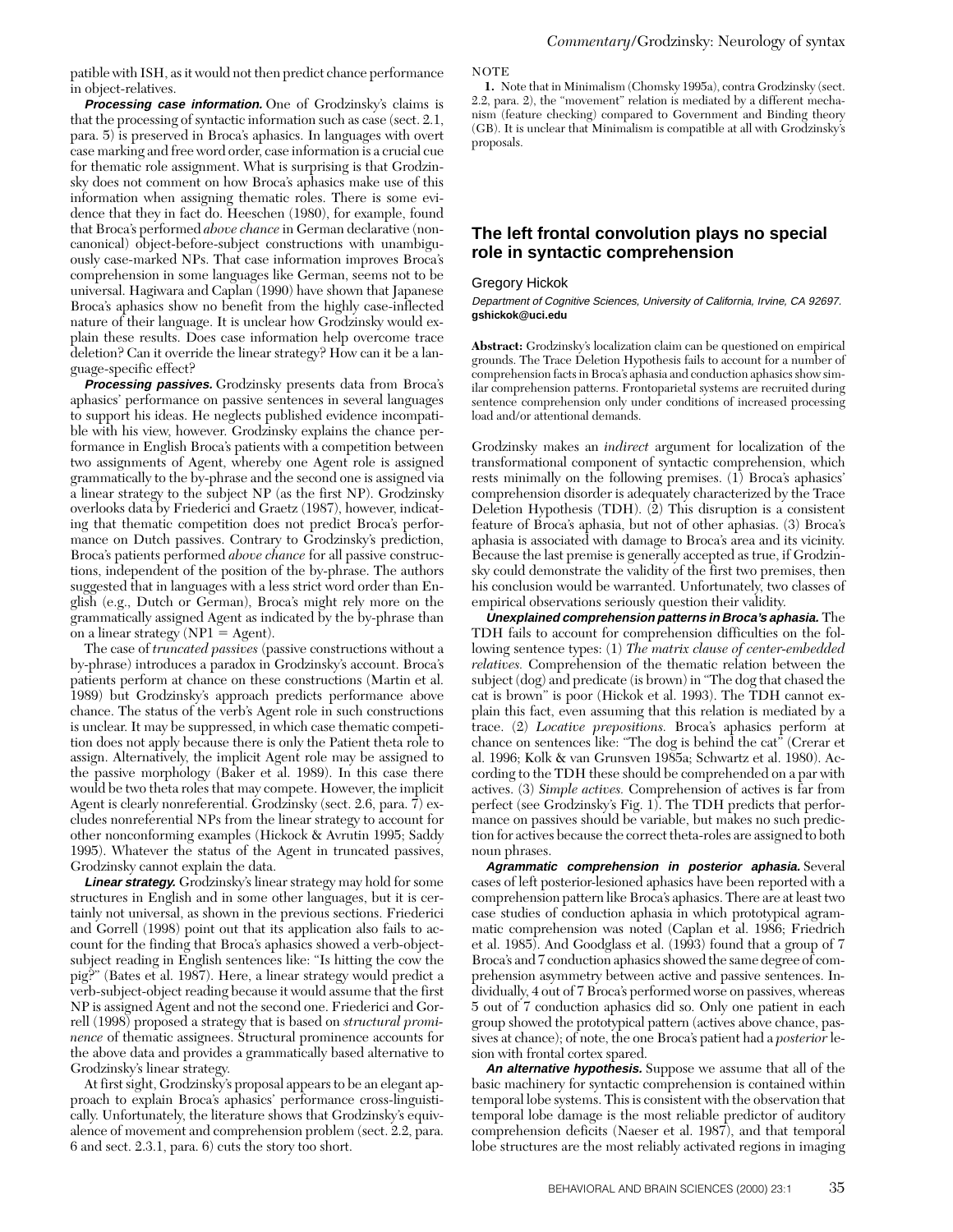#### *Commentary/*Grodzinsky: Neurology of syntax

studies of sentence comprehension (Schlosser et al. 1998). We might then hypothesize that frontal (and perhaps parietal) systems are recruited in sentence comprehension *only under conditions of increased processing load and/or attentional demands.* Such conditions could be induced by a variety of factors, such as slowed presentation rate, listening to long lists of irrelevant sentences, task demands, syntactic complexity, and so forth. Under these conditions conscious processing strategies dependent on frontoparietal systems may be recruited to augment normal sentence comprehension mechanisms. In fact, there is much evidence suggesting that left frontal cortex is recruited under nonautomatic, effortful task conditions during linguistic processing (Fiez 1997): "Verb generation" produces robust frontal activation, but only when subjects are unpracticed; difficult semantic judgments produce more activation than simpler ones; and phonemic monitoring tasks yield more frontal activation than passive listening (Zatorre et al. 1996). Of direct relevance, Cooke et al. (1999) found that object relatives activated Broca's area only when sentences were long (7 words between NP and trace), not when they were short (3 words). The linear relation between left frontal regions and working memory load (Braver et al. 1997) is also supportive of the present hypothesis. Indeed, it may not be coincidental that lesion sites associated with agrammatic comprehension overlap with regions supporting verbal working memory.

**Conclusions.** We conclude that the TDH is an inadequate characterization of the sentence comprehension facts in aphasia, and that agrammatic comprehension is not exclusively associated with frontal lesions. Grodzinsky's localization claims therefore cannot be maintained. This does not imply, however, that the TDH is useless in explaining aspects of comprehension. It works as well as it does because it captures one dimension of processing load, that associated with structural dependencies. But syntactic load is just one of many factors that contribute to processing demands in laboratory experiments. It is the processing demands *in general* that necessitate the implementation of consciously controlled comprehension strategies mediated by frontoparietal systems.

ACKNOWLEDGMENT This work was supported by NIH DC-03681.

### **The grammar of agrammatism**

#### Dieter Hillert

Department of Psychology, University of California, San Diego, La Jolla, CA 92093-0109. **dhillert@ucsd.edu www-psy.ucsd.edu/~dhillert**

**Abstract:** There are reasons for reservations with respect to the postulated function of Broca's area. Evidence for the psychological reality of the relevant traces does not exist. In addition, because the syntax of non- (or partly) configurational languages is not described in terms of empty categories, no receptive agrammatism should be observed in these languages. Aphasia should not be examined in isolation from its cognitive components.

Understanding agrammatism in typical Broca's aphasia involves methodological difficulties, as does understanding any other intact or disordered cognitive behavior. Theoretical controversies surrounding such an inquiry are often goal-driven. It is sometimes less obvious whether the goal is to describe and classify the behavioral patterns, to find evidence for a particular structural (e.g., linguistic theory) or a particular processing account (e.g., psycholinguistic model), to find a strategy to enhance mental capabilities or to improve cognitive treatment, to localize the cognitive function of a specific neurological subsystem, or a combination of these. The Grodzinsky target article appears to fall into the category of seeking evidence for a particular linguistic (sub)theory by considering (cross)linguistic patterns and a broad range of evidence. Its conclusion is that the neurological subsystem associated with Broca's area only subserves a specific property of syntactic comprehension that involves movements of syntactic constituents. The article is an excellent state-of-the-art review of syntactic research into receptive agrammatism in Broca's aphasia, but there are grounds for reservations about its appropriateness for describing, explaining, and predicting the kind of behavioral and neurological disorder examined.

Linguistic intuitions do not necessarily reflect linguistic processing issues. It might turn out that (some) syntactic traces postulated by generative linguists are mental illusions because linguistic intuitions may reflect cognitive processing reality only to a limited extent. Real-time *auditory* sentence processing evidence with healthy (English) speakers is accordingly not conclusive. For example, in (reversible) passive sentences no *re*-activation of the antecedent (object) at the NP trace position has been found, only a trend to significant priming 1,000 msec downstream from the trace position (cf. Nicol & Swinney 1989). Thus, no processing evidence supports the psychological reality of NP-traces in passive sentences. However, Grodzinsky's account is based strongly on Broca's aphasics' ability to comprehend reversible passive sentences. Their poor performance is obviously not related to their inability to realize NP-traces because these traces do not seem to exist. The failure to find evidence for NP-traces does not necessarily imply that NP-traces are not cognitively real; however, as long as there is no evidence for NP-traces it is certainly premature to postulate that this type of category exists. In addition, it should be pointed out that there is no unambiguous support for the psychological reality of other types of traces involving a syntactic movement (for example, in "raising" such as *Audrey(i) seems ti to be invited* or in "questions" such as *Whom(i) will Audrey invite t i ?*). Several *re*-access effects in English may be triggered by the verb's argument structure. For example, in SVO languages (such as English) the object may be *re*-accessed by default at the offset of the verb. Thus, much more psycholinguistic evidence is required before certain aspects of the generative program can explain the performance of typical Broca's aphasics in sentence comprehension tasks in functional terms.

Let us assume for a moment that the syntactic traces suggested for English are psychologically real. In this case it might turn out that typical Broca's aphasics whose native language is English do indeed suffer from a disorder in perceiving traces involved in syntactic movements. The question arises, however, whether Broca's aphasic patients would still show a syntactic comprehension deficit if their native language were not fully configurational (Rizzi 1985).

The trace theory describes only languages with configurational structures. "Configurationality" is defined in terms of precedence and dominance. In the hierarchical structure [S[NP1][VP[V][NP2] [PP[PP][NP3]]]] the first noun phrase (NP1) precedes the verb phrase (VP), the verb (V), the second noun phrase (NP2), and so on, and is dominated by the sentence node (S); again NP2 precedes the prepositional phrase (PP), the preposition (P), and so on, and is dominated by S and VP, and so forth. Theta-roles (e.g., Agent, Patient, Goal) are assigned by heads of phrases to NPs that bear configurationally defined syntactic relations. In non- or partly configurational languages such as Warlpiri or Hungarian this structural configuration does not provide sufficient information to differentiate syntactic roles configurationally. It is known that Broca's aphasic patients assign theta-roles by chance, and use pragmatic default strategies when they get the opportunity (the "animacy strategy" or "subject-first strategy"; Schwartz et al. 1980).

Given that these pragmatic strategies and other factors such as syntactic preference strategies (canonical word order) are controlled, it might turn out that Broca's aphasics from nonconfigurational languages assign theta-roles randomly in different kinds of sentence structures. They would be impaired in using grammatical markers to determine the syntactic role of NPs but they would not be impaired in the perception of moved constituents. For example, Hagiwara and Caplan's (1990) Japanese data on ac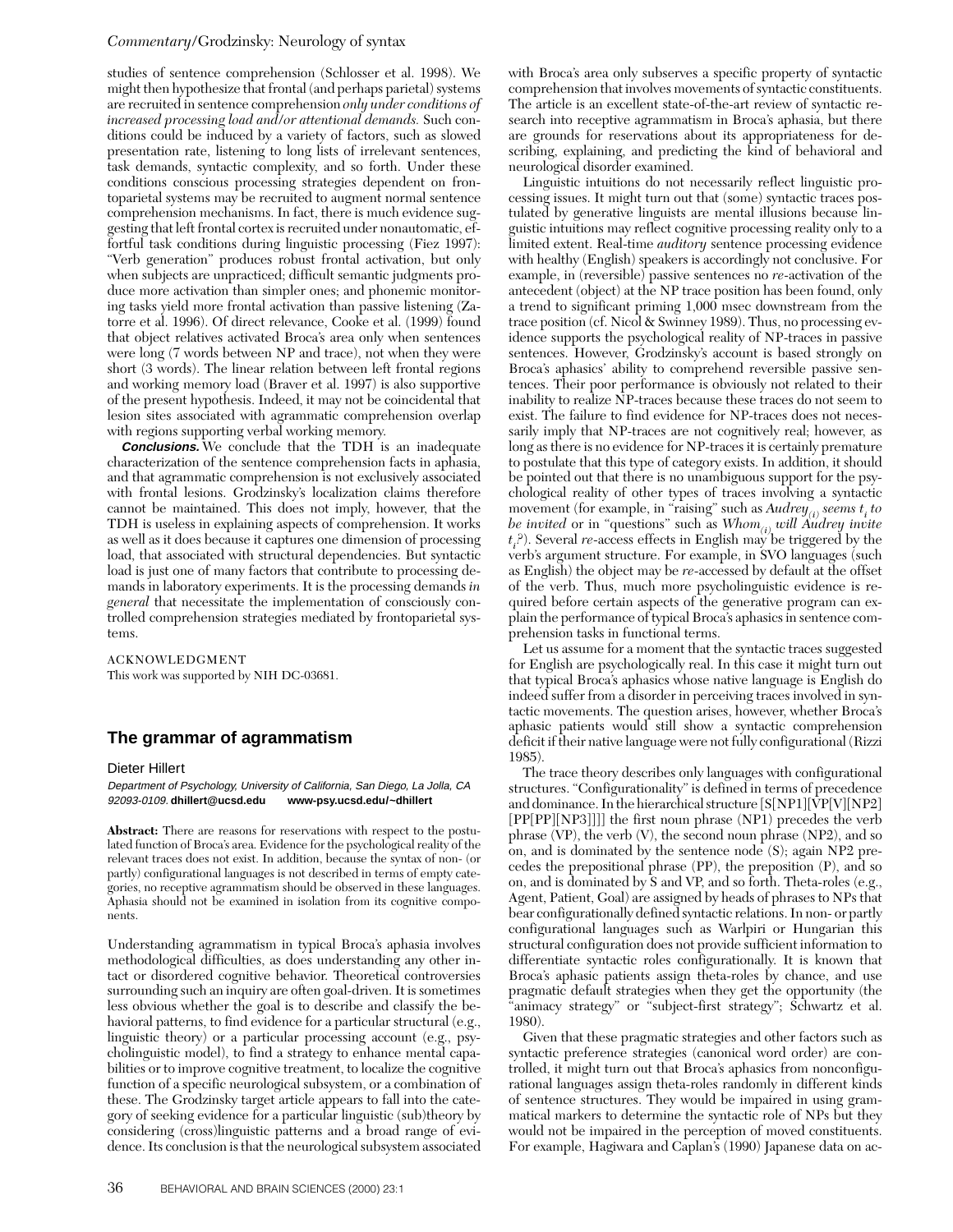tive sentences simply show that the Broca's aphasics do not compute Case particles and prefer SOV rather than OSV word order. (In addition, the patients may consider not assigning the same syntactic-semantic role twice in a sentential clause). Thus, parsing in Japanese may rely on grammatical markers, but not on a configurational strategy (as in English). Moreover, if we accept languagespecific theories of agrammatism, the neurological structure responsible for language processing would be determined by language-specific properties. According to this account, we would have a result that is contrary to the generative approach that intends to describe the language system as a biological faculty.

A number of alternative factors are crucial for the performance of Broca's aphasic patients in receptive tasks. For example, the temporal parameters for *re*-accessing lexical information seem to be impaired (e.g., Hillert 1999); a working memory deficit (e.g., impaired articulatory sequencing) might in turn be responsible for this. It is also unknown to what extent Broca's aphasic patients are sensitive to different forms of morphologically realized Case information in transitive and ditransitive structures during real-time sentence comprehension. A crosslinguistic approach is certainly the right one, but only when language-specific properties, as well as other important cognitive factors involved in sentence processing, are sufficiently considered. Until now, the theoretical account in question does not seem to have the power to account for receptive agrammatism in Broca's aphasia.

### **Comprehension deficits of Broca's aphasics provide no evidence for traces**

#### Paul Kay

Department of Linguistics, University of California, Berkeley, CA 94720. **kay@cogsci.berkeley.edu www.icsi.berkeley.edu/~kay**

**Abstract:** The data provided by Grodzinsky demonstrating a syntactic comprehension deficit in Broca's patients provide no evidence for the theoretical concepts of movement, trace or "trace deletion." The comprehension deficit data can be more economically accounted for with traditional grammatical concepts that are less theory-internal and more empirically based.

All of the comprehension data Grodzinsky presents can be accounted for without reference to movement, traces or "trace-deletion." The issue is significant because, despite the essential role of movement and traces in orthodox transformational grammar (Chomsky 1981; 1986; 1995a), there exists substantial evidence that movement and traces are linguistically unnecessary (Ades & Steedman 1982; Gazdar et al. 1984; Kaplan & Zaenen 1989; Kay & Fillmore 1999; Pollard & Sag 1994, Ch. 9; Sag 1999; Sag & Fodor 1994) and psycholinguistically unjustified (Pickering & Barry 1991; Sag & Fodor 1994). The pattern of Grodzinsky's comprehension data can be economically formulated without reference to movement or traces, let alone trace-deletion, using only the traditional notions of argument and logical subject.

The concept of logical subject is illustrated in example (1). The logical subject of the verb *drive* appears in bold type and coarguments of the logical subject appear in italics:

- (1) a. **Leslie** drove *my car.*
	- b. *My car* was driven by **Leslie.**
	- c. *My car* has been driven too much lately.
	- d. It was **Leslie** who drove *my car* that day.
	- e. It was *my car* that **Leslie** drove that day.
	- f. *My car* drives like a Model T with square wheels.
	- g. *My car,* **Leslie** drives whenever possible.

Pretheoretically, there is something uncomplicated about a simple, active, declarative clause like (1)a. The semantic argument of the verb that is realized as syntactic subject in such a clause, is traditionally called the logical subject. (Actually, "logical" is a misnomer. Logic has nothing to do with the matter.) In Chomsky's

early formulation of transformational grammar (1957), the deep structure subject was a formal incarnation of the traditional notion of logical subject. Sentences like (1)a were licensed by a set of context-free phrase structure rules augmented by a set of obligatory transformations and were called "kernel sentences." Sentences like (1)b–f were derived from kernel sentences by the application of optional transformations.1

The concept of logical subject is closely related to the predominant clause type of a language. English is considered a Subject-Verb-Object (SVO) language because of the favored status of sentences like (1)a. Chinese is also an SVO language. Japanese is an SOV language. So, by happenstance, these three languages share the property of having the subject come first in the canonical clause. Consequently, the interpretive strategy employed by the English-, Chinese- and Japanese-speaking Broca's patients may be formulated as follows, where the initials LSF stand for "Logical Subject First." (2) LSF: A logical subject precedes its coarguments.

Grodzinsky's comprehension data are tabulated in full in Table

1, where logical subjects are shown in boldface and nominal coarguments of logical subjects in italics. (The numbering is Grodzinsky's.) The words "success" and "failure" in the third column indicate whether or not Grodzinsky's subjects did better than chance at interpreting the sentence type in question.2 According to the LSF strategy, failure of comprehension by the Broca's patient should occur if and only if a NP in italics precedes a NP in boldface within a clause.

Examples 4a and b in Table 1 illustrate the active/passive alternation in English, in which only the former has the logical subject first, as required by LSF, and is successfully interpreted by the Broca's patients. In 5a and b the clause in question is the bracketed relative clause. Again, LSF makes the correct predictions.

Table 1 (Kay). *Grodzinsky's comprehension data, showing linear order of* logical subject *and* nonlogical-subject *arguments*

| $(4)$ a | The boy pushed the girl.                           | success |
|---------|----------------------------------------------------|---------|
| b       | The girl was pushed by the boy.                    | failure |
| $(5)$ a | The boy [who pushed the girl] was tall.            | success |
| b       | The boy [who the girl pushed] was tall.            | failure |
| (6)     | The girl was admired by the boy.                   | failure |
| $(1)$ c | Show me the girl [who pushed the boy].             | success |
| d       | It is the girl [who pushed the boy].               | success |
| e       | The boy was interested in the girl.                | success |
| f       | The woman was uninspired by the man.               | success |
| $(2)$ c | Show me the boy [who the girl pushed].             | failure |
| d       | It is the boy [who the girl pushed].               | failure |
| e       | The woman was unmasked by the man.                 | failure |
| $(7)$ a | Taro-ga Hanako-ni nagutta.                         |         |
|         | Hanako<br>hit<br>Taro                              | success |
|         | Taro hit Hanako.                                   |         |
| b       |                                                    | failure |
|         | Hanako-o Taro-ga nagutta.<br>Taro<br>Hanako<br>hit |         |
|         |                                                    |         |
|         | Taro hit Hanako.                                   | failure |
| $(8)$ a | Taro-ga Hanako-ni nagu-rare-ta.                    |         |
|         | Hanako<br>Taro<br>hit-pas-past                     |         |
|         | Taro was hit by Hanako.                            |         |
| b       | Okaasan-ga [ <b>musuku-ni</b> kaze-o hik-are-ta].  | success |
|         | mother-nom [son-by cold-acc catch-pas-past]        |         |
|         | A mother had her son catch a cold on her.          |         |
| (10) a  | zhuei gou de <b>mau</b> hen da                     | failure |
|         | chase dog that cat very big                        |         |
|         | A/the cat that chased a/the dog was very big.      |         |
| b       | <b>mau</b> zhuei de gou hen xiao                   | success |
|         | cat chase that dog very small                      |         |
|         | The dog that the cat chased was very small.        |         |
|         |                                                    |         |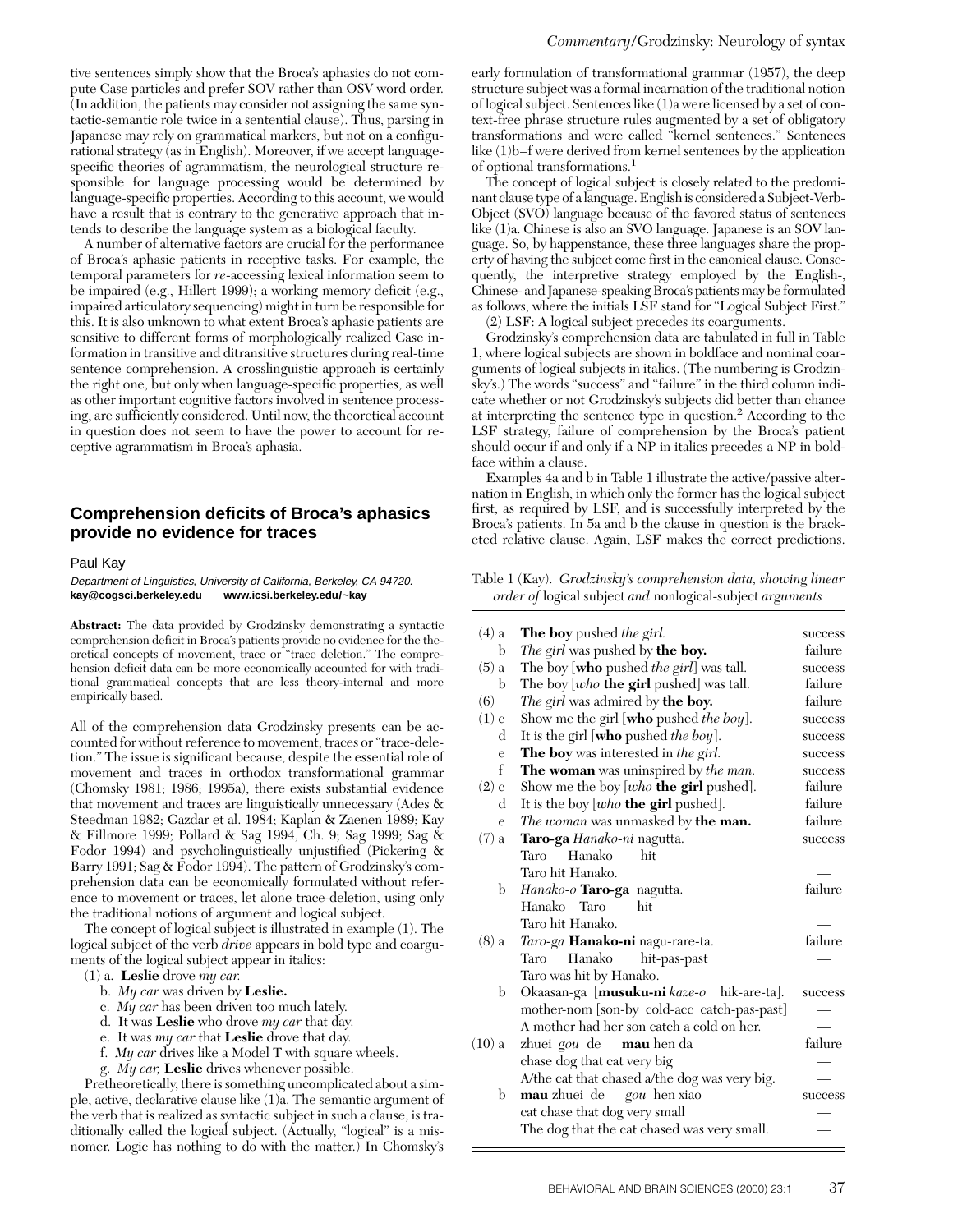#### *Commentary/*Grodzinsky: Neurology of syntax

Example 6 has the same structure as example 4b and LSF again makes the correct prediction of failure.

Examples 1c and 1d are to be contrasted with examples 2c and 2d. In the former case the relative clause has the preferred bold . italic order: Success is predicted by LSF and is observed. In the latter case, the dispreferred italic  $>$  bold order occurs in the relative clause and failure of the Broca's subjects is correctly predicted by LSF. Examples 1e and 1f illustrate adjectival predications, where the (raised) logical subjects of the adjectives *interested* and *uninspired* appear as the initial NPs of their clauses and are correctly interpreted. Despite superficial similarity to 1f, 2e represents, not a copula-plus-adjective construction, but a true passive, with the logical subject realized in a *by*-phrase. (*The man unmasked the woman* is well formed; \**The man uninspired the woman* is not.) Again in 2e, failure is correctly predicted by the LSF strategy.

Turning now to the Japanese examples, 7–8, the so-called unscrambled and scrambled examples, 7a and 7b, respectively, present an analogue to the English active/passive alternation, 4a and 4b: When the logical subject precedes its coargument(s) (7a), Broca's patients interpret successfully, as predicted by LSF. When the order is reversed in 7b, unsuccessful interpretation occurs, again predicted by LSF. The -*rare*-passive in 8a behaves like the English passive: Precedence of a nonlogical-subject argument produces unsuccessful interpretation, as predicted by LSF. The analysis of 8b is slightly more complex. *Okassan* ('mother') is not the logical subject of *hik*- 'catch,' but it is not an argument of *hik*at all. The fact that *okassan-ga* precedes the logical subject of *hikare-ta,* namely **musuku-ni** ('son-accusative'), does not therefore constitute a violation of LSF. The appearance of **musuku-ni** to the left of *kaze-o* 'cold-accusative' correctly predicts the observed absence of difficulty for Broca's patients in interpreting sentences of this type.3

The Chinese examples in 10a and b are intransitive sentences containing transitive relative clauses. The relative clause has a cat chasing a dog and the main clause describes the size of one of these animals. The facts of relevance are the relative orders of the logical subject **mau** 'cat' (of *zhuei* 'chase') and its coargument (*gou* 'dog'). In (10)a *gou* precedes **mau** and LSF correctly predicts failure. In (10)b **mau** precedes *gou* and LSF correctly predicts success.

Grodzinsky's comprehension data show a pattern of syntactic deficit in Broca's aphasics, but they do not furnish evidence for the reality of movement or traces.<sup>4</sup> More generally, the data presented in Grodzinsky's target article suggest that Broca's aphasics may rely on a small number of parsing strategies based on the most frequent construction types of their languages.

#### NOTES

1. Without, however, leaving traces, which did not exist in early TG. It is possible that early transformational grammar, lacking traces, would have been capable of describing Grodzinsky's comprehension facts in terms of the degree to which a clause fit the pattern of "kernel" sentences.

2. To simplify the discussion and because Grodzinsky's examples 1a and b and 2a and b are repeated (with trivial interchange of *girl* and *boy*) in his 4a and b and 5a and b, I have listed examples 4, 5, and 6 before 1 and 2 in Table 1 and eliminated examples 1a and b and 2a and b. Similarly, Grodzinsky's examples (11)a and b have been eliminated from Table 1 because they are structurally identical to his examples (5)a and b and yield the same results.

3. To be sure, the Japanese Broca's aphasia patient is going to need something beyond the LSF strategy to process this type of sentence successfully. Limitation of space prohibits further discussion of this point.

4. Grodzinsky states that "the presentation here is compatible with . . . the Minimalist Program (Chomsky 1995a)" (sect. 2.2). This is not obvious. According to the Minimalist Program, all NPs and all verbs must move from their original location to the neighborhood of an appropriate functional head to get their features "checked." Hence every sentence contains traces. The Trace Deletion Hypothesis for Broca's aphasics combined with a Minimalist grammar would appear to predict that Broca's aphasics would not have intact syntactic comprehension for any sentence.

### **Could grammatical encoding and grammatical decoding be subserved by the same processing module?**

#### Gerard Kempen

Experimental and Theoretical Psychology Unit, Leiden University, 2300 RB Leiden, The Netherlands. **kempen@fsw.leidenuniv.nl**

**Abstract:** Grodzinsky interprets linguistic differences between agrammatic comprehension and production symptoms as supporting the hypothesis that the mechanisms underlying grammatical encoding (sentence formulation) and grammatical decoding (syntactic parsing) are at least partially distinct. This inference is shown to be premature. A range of experimentally established similarities between the encoding and decoding processes is highlighted, testifying to the viability of the hypothesis that receptive and productive syntactic tasks are performed by the same syntactic processor.

One of the issues addressed in the target article concerns the cognitive architecture of human syntactic processing. Grodzinsky argues that the sentence production deficit in agrammatic patients should be characterized in different linguistic terms than their sentence comprehension deficit: Tree Pruning versus Trace Deletion. From this, he infers that "mechanisms for the planning and construction of sentences must diverge at some point from those dedicated to the analysis of incoming strings" (sect. 2.7.4). In other words, he interprets linguistic differences between agrammatic comprehension and production symptoms as support for the hypothesis that the modules underlying grammatical encoding (sentence construction) and grammatical decoding (parsing) "are at least partially distinct" (sect. 4). In this commentary, I do not wish to take issue with Grodzinsky's characterizations of the basic disorder in the two grammatical processing modalities, or with the assumption that these modalities share "one grammatical resource" (sect. 2.7.4). My aim is to show that the inference from differential symptomatology to distinct processing modules is premature.

To prevent misunderstandings, I assume that the mechanisms "for the planning and construction of sentences" and for "the analysis of incoming strings" in the above quotations refer to *syntactic* processors and do not include other mechanisms involved in language production (e.g., planning of the conceptual content or the phonological and phonetic shape of utterances) and language comprehension (such as auditory or visual word recognition or semantic interpretation). Otherwise, the assertion of (partially) distinct mechanisms underlying language production and comprehension would be trivially true.

The problem inherent in the above-mentioned questionable inference is that the *ceteris paribus* condition has been overlooked. Suppose that, contrary to what Grodzinsky is arguing, our cognitive system has a single processing mechanism for syntax assembly that is used for *constructing* syntactic structures (grammatical encoding in sentence production), as well as for *reconstructing* syntactic structures (parsing, grammatical decoding in sentence comprehension). When functioning as encoder, this processor operates on the basis of lexico-syntactic information associated with conceptual structures ("messages"). When in decoding mode, such information derives from word strings recognized in the input. These and possibly further differences between the two modalities of syntactic processing may be said to constitute different processing contexts. The differential linguistic symptomatology Grodzinsky observed in the two modalities thus may be a consequence of differences between the processing contexts in which the single syntactic processor is deployed. Therefore, the conclusion that "mechanisms that underlie language production are at least partially distinct from the comprehension device" (sect. 4) does not necessarily follow.

One could object that this line of reasoning has no practical consequences because the single-processor assumption for grammatical encoding and decoding is highly unlikely *a priori* and at vari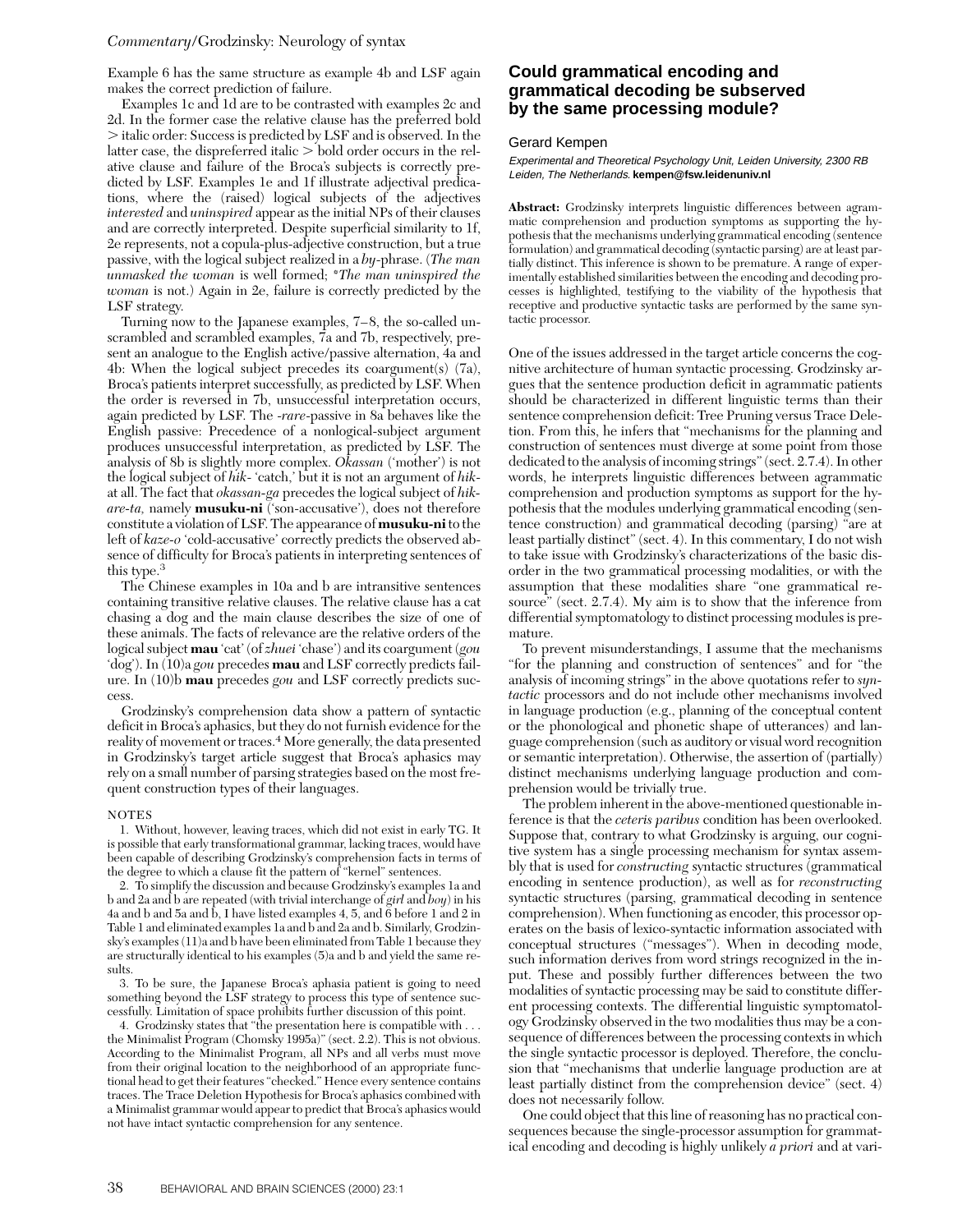ance with empirical data. A popular argument in support of this view is based on the phenomenon of self-monitoring of overt or covert speech, which seems to involve the simultaneous operation of grammatical encoder and decoder, that is, of two syntactic processors. However, a single syntactic processor can accomplish self-monitoring by switching between encoding and decoding modes ("timesharing"). Various additional empirical and theoretical arguments have been advanced in favor of dual-processor architectures for syntactic processing but they are dubitable at best (Kempen 1999).

More important, a comparison of empirical data on grammatical encoding (formulating) and decoding (parsing) suggests that these processes operate on very similar principles. Consider the following commonalities (for details and references, see Kempen 1999):

**1. Sensitivity to conceptual factors.** The formulator takes conceptual structures as input. The syntactic parser interacts with the conceptual interpretation process concerning the plausibility of the conceptual message implied by the current parse tree.

**2. Direct mapping between conceptual (thematic) and syntactic relations.** The formulator assigns conceptual-to-syntactic relationships directly, without intermediate steps that reshuffle the mappings, such as active-to-passive transformations. Similarly, the parser maps syntactic-to-thematic relationships in one step.

**3. Incremental processing.** Syntactic trees grow from left to right, in tandem with the unfolding of a conceptual message (in formulating) or a string of words (in parsing).

**4. Determinism.** When analyzing a sentence, the parser comes up with one analysis; likewise, the formulator delivers one sentence expressing a given conceptual message.

**5. Similar empirical profiles.** Parsing and formulating have been found to react similarly to experimental manipulations such as the following:

a. Lexical frame preferences. Words often have more than one lexical frame (subcategorization frame) associated with them; for example, many verbs can be used transitively or intransitively. In such cases speakers may prefer one frame to another. Lexical frame preferences have been shown to affect sentence production and sentence comprehension in similar ways.

b. Syntactic priming. Speakers tend to repeat a syntactic construction in consecutive utterances when the conceptual message and the lexical material afford them the opportunity. Structural similarity of consecutive sentences also facilitates comprehension.

c. Agreement errors. Speakers sometimes violate rules of grammatical agreement, for example, number agreement between subject and verb of finite clauses. The factors controlling the incidence of such errors have been studied in much detail. Sentence comprehension appears to include an agreementchecking component that is sensitive to the same factors.

d. Structural complexity effects. Structurally more complex sentences are harder to understand and, all other things being equal, occur less frequently in spoken or written text corpora. This list of similarities testifies to the viability of the hypothesis that in human language users receptive and productive syntactic tasks are performed by the same syntactic processor. In conjunction with the foregoing this implies that the differential linguistic symptomatology Grodzinsky observed in agrammatic sentence production and sentence comprehension does not undermine the position that in human language users grammatical encoding and grammatical decoding are subserved by the same processing mechanism. In Kempen (1999), I propose an account of the differential symptomatology within a single-processor framework.

### **Agrammatic sentence processing: Severity, complexity, and priming**

Herman H. J. Kolk and Robert J. Hartsuiker Nijmegen Institute for Cognition and Information, University of Nijmegen, 6500 HE Nijmegen, The Netherlands. **{kolk; hartsuiker}@nici.kun.nl/ www.socsci.kun.nl/~nici/**

**Abstract:** Grodzinsky's theory of agrammatic sentence processing fails to account for crucial empirical facts. In contrast to his predictions, the data show that there are (1) degrees of severity and (2) problems with sentences that do not require movement, and that (3) under the right task circumstances, full-fledged syntactic trees are constructed.

**1. Only one degree of severity? No!** With respect to comprehension, Grodzinsky claims that the ability to represent or process traces is completely gone in Broca's aphasia. The a priori likelihood of this claim is very low. Is there any aphasic deficit that is all-or-none? With respect to agrammatic comprehension, there is direct evidence to the contrary. In Kolk and van Grunsven (1985a) we demonstrated that our group of Dutch-speaking agrammatics had a performance profile that exactly matched the profile of an English-speaking group of patients, studied by Saffran et al. (1980) and Schwartz et al. (1980). This profile was defined over three different sentence types and two different tasks (sentence picture matching and sentence order tasks). The only difference between the two groups was in their absolute level of performance: The first group performed about 25% better. It seems hard to escape the conclusion that the two groups had the same underlying impairment but a different degree of severity. What is Grodzinsky's response to this evidence? In a recent meta analysis (Grodzinsky et al. 1999), he excluded 9 out of the 11 patients described in the Kolk and van Grunsven study, despite the fact that they all presented with high rates of function word omission, which is generally taken as the central grammatical symptom of Broca's aphasia. The deviations from the classical Broca pattern that motivated this exclusion had to do with the fact that these patients were somewhat less impaired with respect to prosody, articulation, and/or phrase length (see Berndt & Caramazza, 1999, for a comment on this selection procedure).

Severity variation is also apparent in production. Hofstede and Kolk (1994), for example, report large amounts of individual variation in the omission of determiners and prepositions. In this area Grodzinsky – surprisingly – does acknowledge the existence of severity variation (see Friedmann & Grodzinsky 1997). Severity variation is assumed to arise from variation in the syntactic location of the defective node in the phrase marker. According to these authors, however, damage to a particular node is still an all-ornone affair. Although this is a much more defensible claim than the one for comprehension, it is not supported by empirical fact. If the Tense node is damaged, then the agrammatic aphasics should invariably present with an excessive use of the infinitival form in languages like German and Dutch. However, this aspect is found to show substantial variation, as well. Hofstede and Kolk (1994) computed a parameter called "finiteness omission," which includes (over)use of the infinitive. In their group of 19 Broca's aphasics, this parameter varied from about 10% up to more than 90%.

**2. Just a movement deficit? No!** Besides difficulties with noncanonical structures, agrammatic aphasics also exhibit problems with embedding. In particular, when presented with sentences with center-embedded clauses, they make many errors in interpreting the matrix clause, which has canonical word order (cf. Hickok et al. 1993; Kolk & Weijts 1996). In the latter study, performance on the matrix clause was as impaired as performance with noncanonical sentences. Grodzinsky comments on these findings by claiming that "such difficulties have little to do with structure, but rather with some general processing difficulty these patients may be suffering from" (Grodzinsky 1995b, p. 475). What is the empirical evidence for this claim? Or could it be that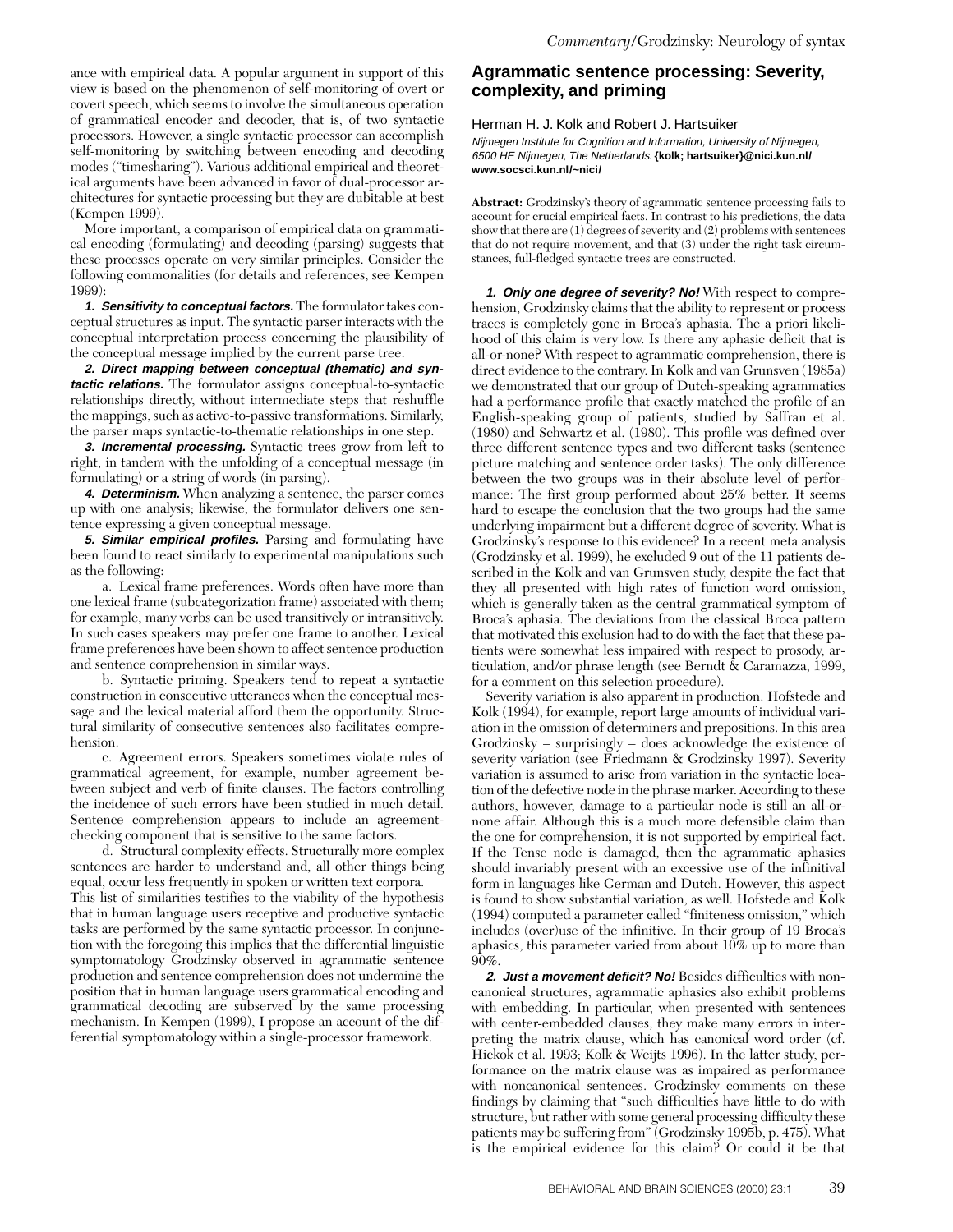#### *Commentary/*Grodzinsky: Neurology of syntax

Grodzinsky believes that a problem with traces cannot derive from a processing disorder? In fact, both the difficulty with noncanonicity and the one with embedding can in principle be accounted for by a processing model that incorporates trace formation as a processing component (c.f. Haarmann et al. 1997). It is even possible that trace formation does not constitute an independent source of processing load and that the canonicity effect arises as the consequence of word-order strategies (c.f. Kolk & Hartsuiker 1999; Kolk & Weijts 1996). If this sounds too farfetched, it is important to realize that for Grodzinsky as well the difference between canonical and noncanonical sentences results from strategy use and not from the presence or absence of traces.

**3. Just tree truncation? No!** For agrammatic production, Grodzinsky puts forward the hypothesis that the agrammatic syntactic trees are truncated at the level of a particular node, typically the tense node. As support for this hypothesis, Grodzinsky points out that in Dutch agrammatic speech, verbs in main clauses not only appear uninflected, but are also in sentence-final position. He says this has to do with the fact that Dutch is an SOV-language, meaning that the base-generated position of the verb is after the object. To produce an inflected verb in a main clause (which has the SVO-order), the verb has to move and this movement is prohibited by the truncation. The result is an absence of inflection and no change in verb position. As supporting evidence, Grodzinsky refers to the study of Kolk and Heeschen (1992), which would show the predicted pattern. And indeed, the right side of Table 5 in Kolk and Heeschen (1992) does show the required pattern: uninflected verbs in final position. The table also has a left side, however. This left side demonstrates that these same patients produced an even larger set of utterances with inflected verbs in SVO position. Similar findings are reported in de Roo (1999). This means that although the patients make excessive use of root infinitives, they are – on the whole – by no means unable to produce inflected verbs in medial position (contrary to the claim made by Bastiaanse & van Zonneveld 1998). This is also demonstrated in the study by Hofstede and Kolk (1994), who showed that finiteness omission strongly decreased in a picture description task as compared to spontaneous speech. Parenthetically, Grodzinsky dismisses utterances with clause-final uninflected verbs as "ungrammatical." Yet such utterances are certainly part of the elliptical register in normal speech (Kolk & Heeschen 1992).

There is another recent finding that seems hard to reconcile with the truncation hypothesis. This finding concerns the production of the passive, which is notoriously hard for aphasics. The truncation hypothesis would explain this difficulty as a consequence of an inability to perform movements to a position in the tree higher than the affected node. This account predicts that agrammatics cannot be induced to produce passives. However, Hartsuiker and Kolk (1998) elicited passives from agrammatic patients in a sentence priming task. They showed that repetition of an unrelated passive consistently led the patients to produce considerable numbers of passive picture descriptions, which they did not in spontaneous speech.

### **The brain does not serve linguistic theory so easily**

#### Willem J. M. Levelt

Max Planck Institute for Psycholinguistics, 6500 AH, Nijmegen, The Netherlands. **pim@mpi.nl www.mpi.nl**

**Abstract:** It is a major move from the claim that the core linguistic problem in Broca's aphasia is the inability to deal with traces, to the claim that this is the syntactic operation only and that it is exclusively supported by Broca's region. Three arguments plead against this move. First, many Broca patients have no damage to Broca's area. Second, it is not only passive, but also active jabberwocky sentences that activate the frontal operculum in a judgment task. Third, the same area is involved in a phrasebuilding production task that does not require tense processing.

Most of the evidence Grodzinsky marshals in support of his Trace Deletion Hypothesis (TDH) is aphasiological, the more or less carefully tested linguistic performance of Broca's patients. For the sake of argument I will accept both the evidence and Grodzinsky's linguistic analysis thereof. It is, however, a major additional step to attribute the core linguistic problem in Broca's aphasia, the inability to deal with traces, to damage in Broca's area and/or its immediate vicinity. Damage to that region is neither a necessary nor a sufficient condition for the syndrome of Broca's aphasia to arise (Willmes & Poeck 1993). TDH predicts that Broca's patients without damage to that region should be perfectly all right as far as dealing with traces is concerned. And damage to just that region, even if it does not result in Broca's aphasia, should be sufficient to create the processing problems predicted by TDH. Is that really intended? If so, does the author have any evidence to support these strong claims?

Probably, only functional neuroimaging can provide the critical test, but the available studies are too few and not specific enough to test TDH. The only conclusion they allow Grodzinsky to draw is that the evidence does not speak against the hypothesis. Two comments are in place here, both concerning recent neuroimaging studies. First, there is the follow-up study to Stromswold et al. (1996) by Caplan et al. (1998). In this PET subtraction study, subjects read sentences that contained a center-embedded or rightbranching relative clause and judged them for their plausibility. As in the Stromswold et al. study, the center-embedded condition triggered more activation in the pars opercularis of Broca's area than the easier right-branching condition did. Clearly, because these sentence types differ in the distance between phrase and extraction site, the additional activation of Broca's area in handling center-embedding structures is supportive for TDH. It should be added, though, that there are also straightforward phrase structural differences between the two types of sentence. If the specific expertise of Broca's area is phrase structural (contrary to TDH), then these differential activations were still to be expected.

Second, two even more recent studies do test a critical aspect of TDH, namely, that Broca's region does *not* support any other syntactic operations than the specific ones formulated in TDH ("only these," target article, sect. 4). These two tests violate TDH. One study, an event-related fMRI experiment by Meyer et al. (1999) compared (among other things) a syntactic jabberwocky condition (in German) to a rest condition. Subjects judged the test sentences on "being syntactic" and on "containing pseudowords." Broca's region, in particular, the left frontal operculum (i.e., the small region directly caudal to Broca's area), was activated by both active SVO sentences and by their passive equivalents. There was no statistical difference between the two conditions. The activation by passive jabberwocky is predicted by TDH, the activation by active SVO jabberwocky violates the "only" clause of TDH.

The other study, by Indefrey et al. (1999b), is a PET study of syntactic production. Here, subjects saw Michotte-type launching events. In condition 1 they provided full-sentence responses (such as the German equivalent of *the red square launches the blue ellipse*). In condition 3 they provided word list responses (such as *square red ellipse blue launch*). A single, highly specific difference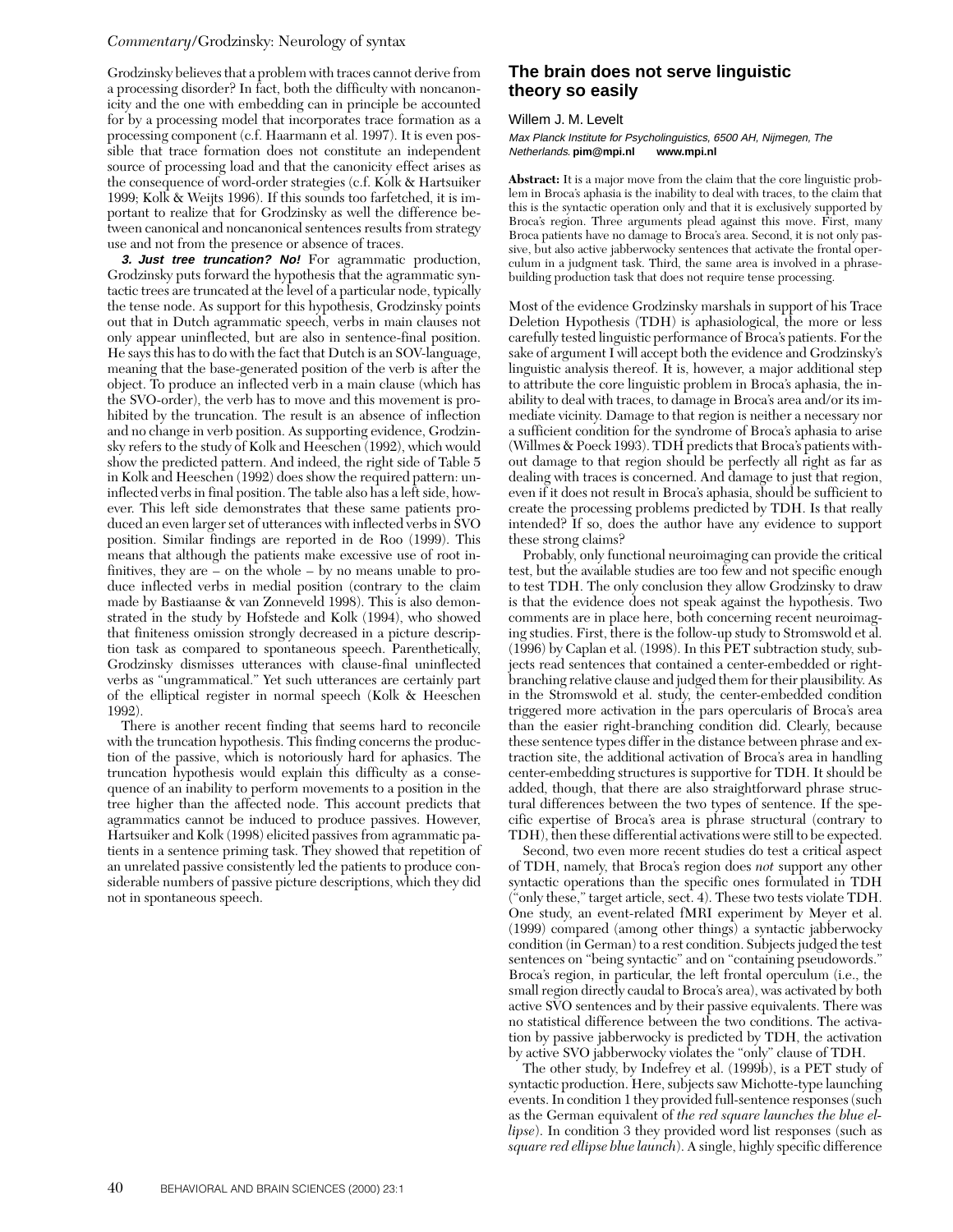activation was obtained for the full syntactic response – in the frontal operculum. The major syntactic difference between the two response types is phrase-structural, not transformational. Still, Grodzinsky could argue that in a production task TDH predicts involvement of Broca's region in tense processing, moving the German clause-final verb to its tensed second position. But here condition 2 of the experiment gets in the way. The subjects' task was restricted to NP building, producing responses of the type *red square, blue ellipse, launch* (notice that in German, this involves establishing gender agreement between noun and adjective). This condition also evoked significantly stronger activation of the frontal operculum (and of no other area) than the word list condition did (though less so than the full sentence condition). I see no way of reconciling these results with TDH.

#### ACKNOWLEDGMENT

I thank Peter Indefrey for his comments.

### **Agrammatism, syntactic theory, and the lexicon: Broca's area and the development of linguistic ability in the human brain**

Claudio Luzzatti<sup>a</sup> and Maria Teresa Guasti<sup>b</sup>

aDepartment of Psychology, University of Milan-Bicocca, 20126 Milan, Italy; <sup>b</sup>University of Siena, 53100 Siena, Italy. **luzz@unimib.it guasti@mailserver.unimi.it**

**Abstract:** Grodzinsky's Tree-Pruning Hypothesis can be extended to explain agrammatic comprehension disorders. Although agrammatism is evidence for syntactic modularity, there is no evidence for its anatomical modularity or for its localization in the frontal lobe. Agrammatism results from diffuse left hemisphere damage – allowing the emergence of the limited right hemisphere linguistic competence – rather than from damage to an anatomic module in the left hemisphere.

Using the Principles and Parameters framework, Grodzinsky tries to show that agrammatism is the result of damage either to a primary linguistic processor devoted to syntactic transformational operations or to a nonlinguistic slave system critical for running specific syntactic routines (e.g., phonological short-term memory). He further argues that Broca's area (or a topographically extended "grand Broca" anterior perisylvian area) would be the crucial site for this functional processor. On the one hand we would like to push further the implication of his Tree-Pruning Hypothesis; on the other, we wish to discuss his historical premises, and to reconsider his sharp assumptions in favor of a left frontal localization of the syntactic processor.

**1. Linguistic perspectives on agrammatism.** Grodzinsky's Trace Deletion Hypothesis (TDH) explains the failure of agrammatic patients to comprehend constructions involving transformations such as reversible passives and SO reversible relative clauses. However, it falls short of explaining the nonmandatory character of this failure (Berndt et al. 1996; Luzzatti et al. 1999; Miceli et al. 1983). Agrammatism is a condition in which production is also severely affected. In spontaneous speech and in reading (phonological dyslexia), agrammatic patients often omit unbound functional morphemes (e.g., articles, prepositions) or substitute inflectional affixes so as to produce less marked lexical forms. Although Grodzinsky does not focus on this, he tackles the production weaknesses from a particular perspective that has proven very fruitful in accounting for language acquisition (Wexler 1994) and specific language impairment (SLI) in childhood (see Clahsen et al. 1997; Rice & Wexler 1996).

Basing his position on linguistic theory Grodzinsky claims that agrammatic patients are selectively impaired in the use of tense but not of agreement morphemes. This selective impairment has a structural implementation that is expressed by the tree-pruning hypothesis, according to which the tense node that dominates the

Agreement node is pruned (see his Fig. in Ex. 28). Consequently, every projection above tense phrase, TP (for example, complementizer phrase, CP) is deemed to be absent from an agrammatic grammar. Whether or not the tree-pruning hypothesis is correct and generalizable to other aspects of the agrammatic disorder (see above), it paves the way for a whole range of interesting questions and falsifiable predictions.

One can attempt a unification of the comprehension and production disorders by exploiting the consequences of the treepruning hypothesis. Assuming the correctness of Grodzinsky's assumptions about the clausal architecture (but see Belletti 1990; Guasti & Rizzi 1999), the tree-pruning hypothesis offers an immediate explanation for the difficulties that agrammatic patients have in comprehending relative clauses. The syntactic representation of agrammatic patients cannot include the tense node or any higher one; specifically, it cannot include the CP, a node that is required to accommodate relative clauses. If agrammatics cannot assign the appropriate structure to relative clauses, they can hardly interpret them correctly, regardless of their ability to handle traces. An explanation along similar lines can be devised for passives. The subject of a sentence must move to the specifier of TP (see the tree in Ex. 28 in Grodzinsky's target article). Again, if TP cannot be projected, subjects cannot be moved there. Whatever representation agrammatic patients assign to a passive sentence, it is not the correct representation, and this suffices to explain their failure to interpret reversible passives. This perspective raises different theoretical and empirical questions, but it is a natural development of Grodzinsky's approach.

**2. Historical background and coda.** Paul Broca was neither a connectionist nor a diagram maker but a surgeon with rough psychological knowledge who had the opportunity to make the postmortem observation of Monsieur Tan-Tan's cerebral lesion and tried to support Gall's and Bouillaud's functional localization of the speech faculty in the frontal lobes. He also was the first in demonstrating the left-right functional asymmetry of language processing in the brain.

A decade later, Wernicke drew his famous diagram in which he introduced the dichotomy between auditory and motor images of words. Since Wernicke, and during the next 30 years, Broca's area was for the German scholars the site of what we now call the phonological output lexicon, and for most French scholars (e.g., Lecours & Lhermitte 1976; Marie 1906) it was a center for articulatory motor control. This characterization of Broca's area as a center for the motor control of articulation is extremely reasonable, because Broca's area is right in the middle of the associative cortex for the bucco-pharyngeal and laryngeal praxic motor control. The association between morpho-syntactic disorders and frontal lesions was first made at the beginning of this century after Bonhoeffer's (1902) description of agrammatism.

**3. Agrammatism and syntactic modularity.** Grodzinsky claims, and we fully agree, that agrammatism is evidence for a modular organization of language in the left hemisphere. We doubt, however, that agrammatism provides clear support for functionally localizing a single linguistic processor in the left frontal lobe that is devoted to specific syntactic computations. A century of anatomyfunction correlations in aphasia and more recent brain imaging (PET, fNMR) studies have provided scant evidence for the localization of single aphasic features or of clusters of symptoms (e.g. Caplan et al. 1996; Vanier & Caplan 1990).

Agrammatism seems to reflect extensive damage to the left hemisphere (LH) linguistic representations (functionally – but not necessarily anatomically – modular), which causes the emergence of less developed right hemisphere (RH) linguistic abilities. These are evident (1) at the lexical level in word class (nouns  $>$  verbs  $>$  function words), word frequency and imageability effects, (2) at the morphological level in a limited ability to process bound morphemes, (3) at the syntactic level (TDH, etc.), and (4) at the level of shortterm memory in reduced short-term phonological capacity.

In this perspective the variability observed among aphasic (and agrammatic) patients is not the result of the isolated involvement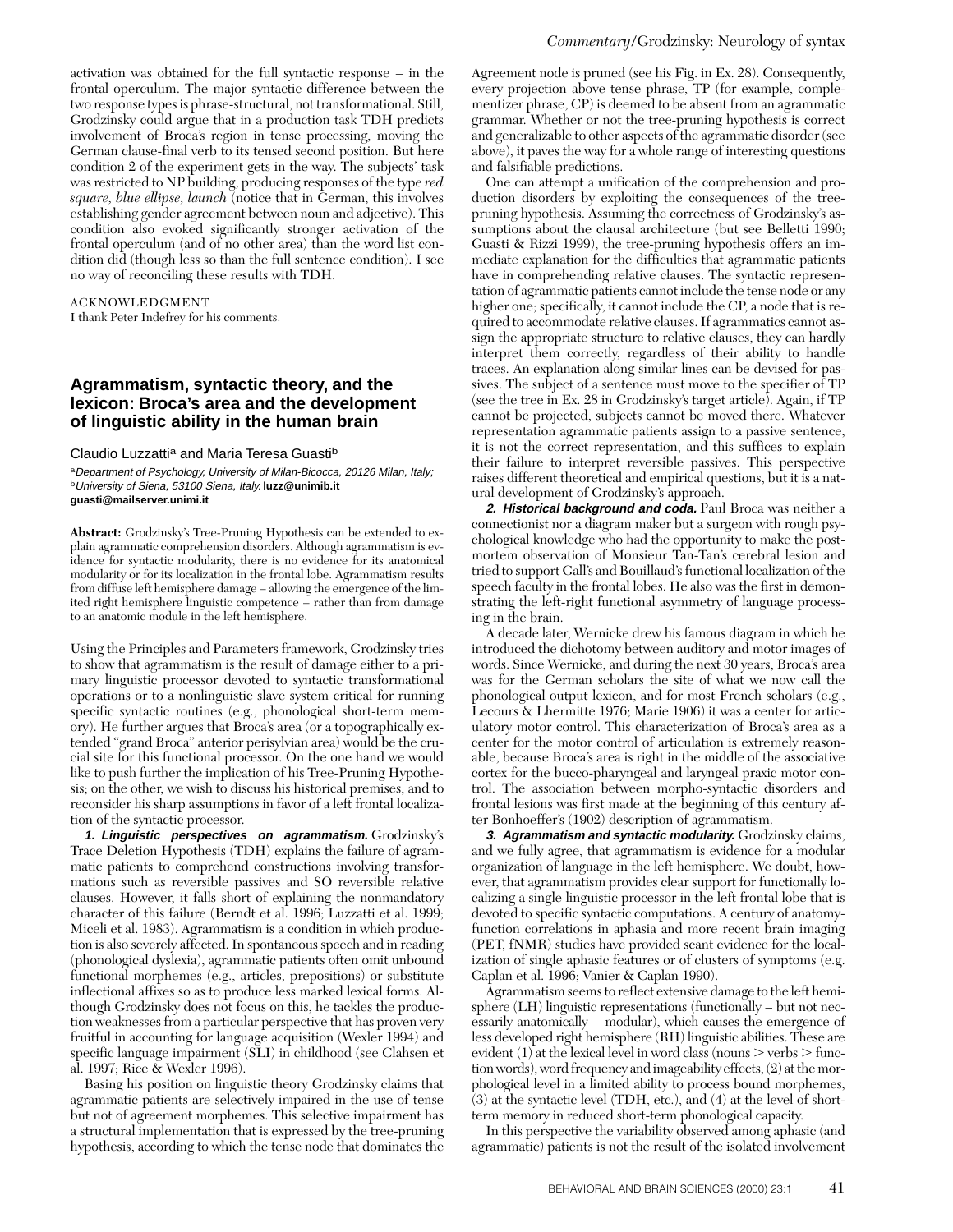#### *Commentary/*Grodzinsky: Neurology of syntax

of anatomically independent processors, as suggested by Grodzinsky; it arises as a consequence of the variable degree of linguistic competence that the RH displays after a lesion of the LH.

### **A big "housing" problem and a trace of neuroimaging: Broca's area is more than a transformation center**

#### Ralph-Axel Müller

Department of Cognitive Science, University of California, San Diego, CA 92093-0515. **amueller@ucsd.edu**

**Abstract:** Grodzinsky presents interesting data on Broca's aphasia, but because of obsolete ideas about neurofunctional organization and an inadequate review of the neuroimaging literature, he fails to put these data into perspective. Rather than supporting a specific linguistic function of Broca's area, the findings should be viewed in terms of working memory functions of the inferior frontal cortex.

Grodzinsky's attempt to characterize Broca's aphasia as a highly specific deficit defined in terms of abstract linguistic principles yields some interesting results. Anyone who is familiar with the principles of functional organization in the brain will agree with him that most linguistic and indeed syntactic functions are not "localized" in Broca's area.

Apart from this, Grodzinsky's target article is reminiscent of Fodor's (1983; 1985) "modularity of mind" and the way Fodor drew inspiration from Gall's phrenology (Gall & Spurzheim 1810) and from classical localizationist neurology. Grodzinsky promises to discuss the *neurology* of syntax and shows why linguistic sophistication is insufficient when accompanied by neuroscientific views that are not state-of-the-art. He critically reviews the nineteenth century localizationist notion of language "centers," but his own objectives appear to be informed by the very same obsolete metaphor (albeit adapted to the conceptual framework of generative grammar). Thus, Grodzinsky tells us that Broca's area does not "house" syntax as a whole, presupposing that issues of neurofunctional organization can be dealt with in "residential" terms. He even suggests that "language *resides* in the left hemisphere" (my emphasis; sect. 5.2). The latter statement is probably not meaningful enough to be true or false, but it is clearly misleading. The same applies to Grodzinsky's claim that Broca's area exclusively "handles" intrasentential dependency relations.

Contrary to Grodzinsky's assertion, the neuroimaging literature is inconsistent with his views. Caplan and colleagues (Caplan et al. 1998; 1999; Stromswold et al. 1996), to whose work he refers, have indeed presented their PET studies as support for a special role of the left inferior frontal cortex in syntactic processing. Unfortunately, this conclusion is based entirely on a privileged statistical treatment of Broca's area (to which lower significance thresholds are applied than to other brain regions), motivated by the *a priori assumption* of this regions' syntactic specialization. Grodzinsky accepts this somewhat circular procedure and states that in the study by Stromswold et al. (1996) the comparison of center-embedded versus right-branching sentences resulted in activation in Broca's area and *nowhere else.* In truth, in the studies by the Caplan group that compared comprehension of sentences of differential syntactic complexity, the most robust activations occurred in regions *outside* Broca's area.

Admittedly, this is not incompatible with Grodzinsky's position, for processing unrelated to transformations involving moved constituents could account for activations in other brain regions. However, his claim that Broca's area deals *exclusively* with such transformations is clearly at odds with the neuroimaging literature. The vast majority of language imaging studies have used lexicosemantic tasks that did not involve transformational computations – and yet the left inferior frontal cortex is among the most consistent sites of activation in these studies (but for some examples, see Cuenod et al. 1995; Grabowski et al. 1998; Herholz et al. 1996; Martin et al. 1995; McCarthy et al. 1993; Ojemann et al. 1998; Petersen et al. 1989; Vendenberghe et al. 1996; Warburton et al. 1996). The claim that Broca's area is not involved in lexicosemantic functions is therefore unwarranted.

Grodzinsky's assertion that language "is" in the left hemisphere goes along with his apodictic statement that no combinatorial language abilities "reside" in the nondominant cerebral hemisphere. As he concedes, the "dominant" hemisphere is not always the left. Yet he seems to suggest that there is always a distinctly dominant hemisphere, that is, one that "houses" the entirety of combinatorial language abilities (the other hemisphere doing something completely different). Grodzinsky discusses split-brain and adult lesion patients for supportive evidence. Of greater relevance, however, are patients with left-hemisphere lesions occurring *before* functional hemispheric asymmetries are established. Behavioral (Mariotti et al. 1998; Vargha-Khadem et al. 1997; Vargha-Khadem & Mishkin 1997) and neuroimaging studies (Müller et al. 1999) document the brain's developmental potential to allocate language processing to the contralesional right hemisphere. Furthermore, early left lesions are often associated with *bilateral* organization of language (Helmstaedter et al. 1997; Rasmussen & Milner 1977; Rey et al. 1988). Whereas the left hemisphere typically has a competitive edge over the right in linguistic (including syntactic) processing, hemispheric asymmetries cannot be captured by all-or-none distinctions, contrary to Grodzinsky's assertion (Dean 1986).1

Grodzinsky uses the terms "Broca's area" and "Broca's aphasia" as if these terms had established definitions. He suggests that some findings that are inconsistent with his Trace Deletion Hypothesis (TDH) may result from the inclusion of patients other than "Broca's aphasics." Rather than understanding individual variation as a phenomenon from which we can learn about neurofunctional organization, Grodzinsky considers variation to be noise. Because his objective is to identify the functional specialization of Broca's area, criteria for "Broca's aphasia" should be lesion site and size. Precise information about lesion location is accordingly crucial – but mostly not provided.

Although Grodzinsky's proposal is thus misleading for many reasons, the findings he reviews remain quite interesting. Unfortunately, his modularist zeal prevents him from putting these findings into a context in which they actually make sense. In numerous functional imaging studies, the dorsolateral prefrontal cortex of the left hemisphere, including "Broca's area," has been found to activate during working memory tasks (Cabeza & Nyberg 1997; Callicott et al. 1999), especially for verbal materials (Braver et al. 1997; Fiez et al. 1996b; Paulesu et al. 1993). Grodzinsky briefly mentions a corresponding study by Jonides et al. (1997), rejecting the conclusion of Broca's area supporting a "memory cell." I agree: There is no such thing as a "memory cell" in the brain, so it cannot be in Broca's area. Apart from this, the working memory imaging studies falsify Grodzinsky's postulate of a narrow functional specialization of Broca's area (transformational computations only). Moreover, they suggest that trace deletion may occur in patients with left anterior lesions because of reduced working memory capacity, especially in the comprehension of verbal sentential material.

#### NOTE

**1.** For example, Tzourio et al. (1998) found relative symmetry of temporal and frontal activations in left-handers (compared to right-handers) during story comprehension.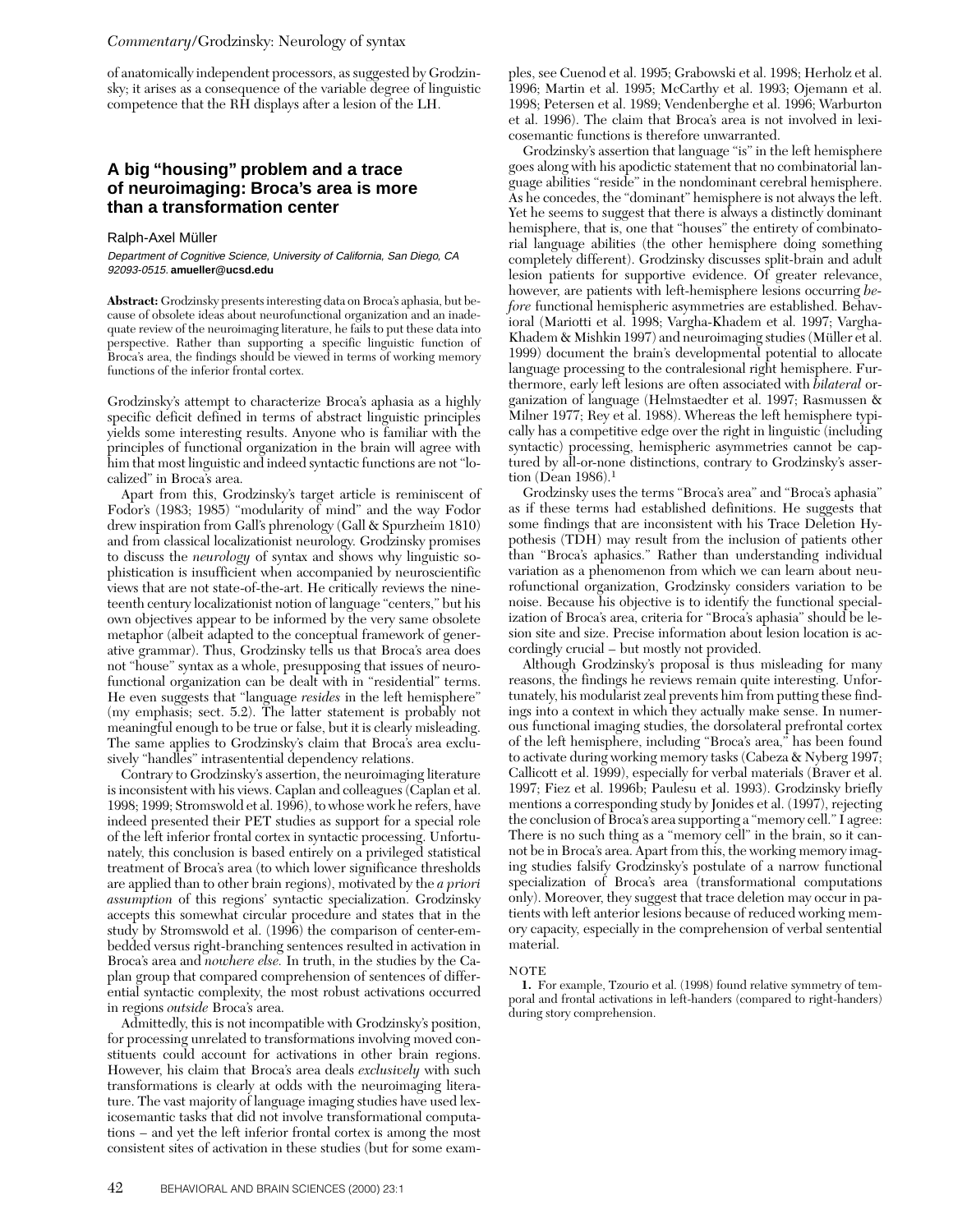### **The Trace Deletion Hypothesis in relation to partial matching theory**

#### David J. Murray

Department of Psychology, Queen's University, Kingston, Ontario, Canada K7L 3N6. **murrayd@psyc.queensu.ca**

**Abstract:** Grodzinsky has argued that the traces deleted in Broca's aphasia are "phonetically silent but syntactically active" (sect. 2.). If we assume such traces to be visuospatial in nature, and adopt the term "overwriting" from the author's partial matching theory (1998), we can account for the errors made by Broca's aphasics in comprehending Grodzinsky's Examples (5a), (5b), and (6).

I wish to suggest that Grodzinsky's analysis of certain comprehension errors associated with Broca's aphasia is also consistent with the view that Broca's aphasics compensate for a deficit in phonetic encoding by using visuospatial encoding.

I shall concentrate only on Grodzinsky's Examples (5) and (6) from section 2.2 of his target article. Example (6) was used to demonstrate that when Broca's aphasics were given the sentence "The girl was admired by the boy" and were then asked to choose between a picture of a girl and a picture of a boy in answer to the experimenter's question "Who was admired?" these patients erroneously chose the picture of the boy. But given Example (5b), the sentence "The boy who the girl pushed was tall" and asked "Who was pushed?" Broca's aphasics chose the picture of the boy and the picture of the girl about equally often (chance performance). And, given example (5a), the sentence "The boy who pushed the girl was tall" and asked "Who did the pushing?" Broca's aphasics correctly chose the picture of the boy.

Broadbent (1958) introduced late twentieth-century views on short-term memory by hypothesizing that, following multiple simultaneous sensory inputs (for example, two nonidentical messages heard simultaneously, one by each ear, or heard and seen simultaneously), one or more of the inputs could be held temporarily in a short-term store for a few seconds while the most dominant message was being processed by the subject. Unfortunately, this model is insufficient to explain why Broca's aphasics should perform above chance on Example (5a), "The boy who pushed the girl was tall" but only at chance on Example (5b), "The boy who the girl pushed was tall." In both examples, exactly four words intervene between the words "the boy" and the words "was tall"; if forgetting of "the boy" was caused by a failure of temporary short-term storage of "the boy" while the patient was processing "who pushed the girl" (5a) or "who the girl pushed" (5b), both examples should have yielded chance performance.

However, this dilemma arose from our assuming that the contents of temporary storage in the cases of both Examples (5a) and (5b) consisted of four words encoded phonetically. If the two examples were encoded in such a way that the contents of temporary storage were not identical, we might come closer to an explanation of why Broca's aphasics performed differently on the two examples. I shall suggest here that in Example (5a) the words "the boy who pushed the girl" are encoded by subjects as one visuospatial event, namely, a visualization of a boy's pushing a girl. But in Example (5b) the words "the boy who the girl pushed" are encoded as two visuospatial events, namely: (1) a boy's continuing to exist (in a visual representation), while (2) a girl is pushing that boy, who is continuing to exist (in a visual representation). If there are interactions between the two visuospatially encoded memory representations in Example (5b) that are absent from Example (5a), which consists of a single visuospatially encoded memory representation, then the dilemma might be resolved.

The 1958 version of Broadbent's model had stressed that there might be a decaylike automatic forgetting of the information being held temporarily in the short-term store. The model said little about how new information coming into that store might destroy or erase older information already in that store. Experimental evidence (obtained by Waugh & Norman, 1965, among others) led

to Broadbent's model's being adjusted by others to include forgetting in store determined by the contents of the store themselves. Adding new contents could lead to a "reduction of trace strength" of items already in store (Wickelgren & Norman 1966) or to their being "knocked out" of the store (Atkinson & Shiffrin 1968).

But it was Broadbent himself who, in a later article, suggested that the word "overwriting" best described the process whereby an item X that was being held in short-term store was rendered difficult to retrieve if an item Y, similar or even identical in sensory content to X, entered the store a few seconds later (Broadbent & Broadbent 1981). These authors carried out a short-term recognition task in which a sequence of seven drawings was displayed, each drawing consisting of an assemblage of three nonsense shapes. Participants had to judge whether an eighth drawing was old or new with respect to that sequence. Data obtained by Broadbent and Broadbent suggested that, if a particular nonsense shape Y occurred twice in the sequence, the later occurrence of Y "overwrote" the memory trace of the earlier occurrence of Y.

Nairne (1990) then extended the notion of overwriting to the auditory modality, and Neath and Nairne (1995) were able to develop this idea into a model that could account for such wellknown phenomena as the forgetting of letter sequences because the letters rhymed with each other (for example, GTBVP is harder to recall than is GFQKR), and the disrupting effects on memorization caused by concurrent articulatory suppression, where the participant has to say not-to-be-memorized sounds aloud while seeing or hearing to-be-memorized letter sequences (Penney 1989). In particular, Neath and Nairne showed that, in short-term memory tasks using alphanumeric material, letter or digit sequences presented to the auditory sense usually had a strong advantage over material presented to the visual sense insofar as the auditory material yielded serial recall performance superior in accuracy to that associated with the visual material.

More recently still, Murray et al. (1999), studying short-term recognition for digit triples such as 384 or 792, demonstrated that the auditory superiority effect obtained in their investigation arose mainly because auditorially presented digit triples were easier to encode phonetically as unified groups (Gestalten) than were visually presented digit triples. Murray et al. (1998) were able to make this observation the starting point for the development of a theory of short-term forgetting they called "partial matching theory." This theory included an overwriting assumption, namely, that if a triple such as 384 had appeared early in a to-be-remembered sequence, and a triple such as 367 had appeared later in that same sequence, and if 384 had been only partially encoded as 3 –, then the triple 367 could overwrite the partial triple 3– because the two triples shared the same initial digit, 3. This would mean that the shortterm memory trace representing the triple 384 had been effectively deleted.

We now apply partial matching theory to the comprehension errors associated with Broca's aphasia with respect to Examples (5a), (5b), and (6), assuming visuospatial encoding throughout.

In Example (5a), we suggested that the words "the boy who pushed the girl" is encoded by the subject as a single (wellgrouped) visuospatial event of which the boy is one component. Hence, there is little phonetic or visuospatial overwriting of the words "the boy" by the words "who pushed the girl," any more than there is overwriting of the 3 by the 8 and the 4 in a wellgrouped trace of the triple 384.

In Example (5b), the words "who the girl pushed" were hypothesized to be represented by two visuospatial events, a boy's continuing to exist, and a girl's pushing that boy who continues to exist. Because "the boy's continuing to exist" comprises all of the visuospatial mental representation of the first event and most of the visuospatial mental representation of the second event, the trace of the first "the boy's continuing to exist" event is overwritten by "the boy's continuing to exist" component of the second event. This claim is made by analogy with the way in which 3– can be overwritten by 367, where 3– is a partial encoding of 384, and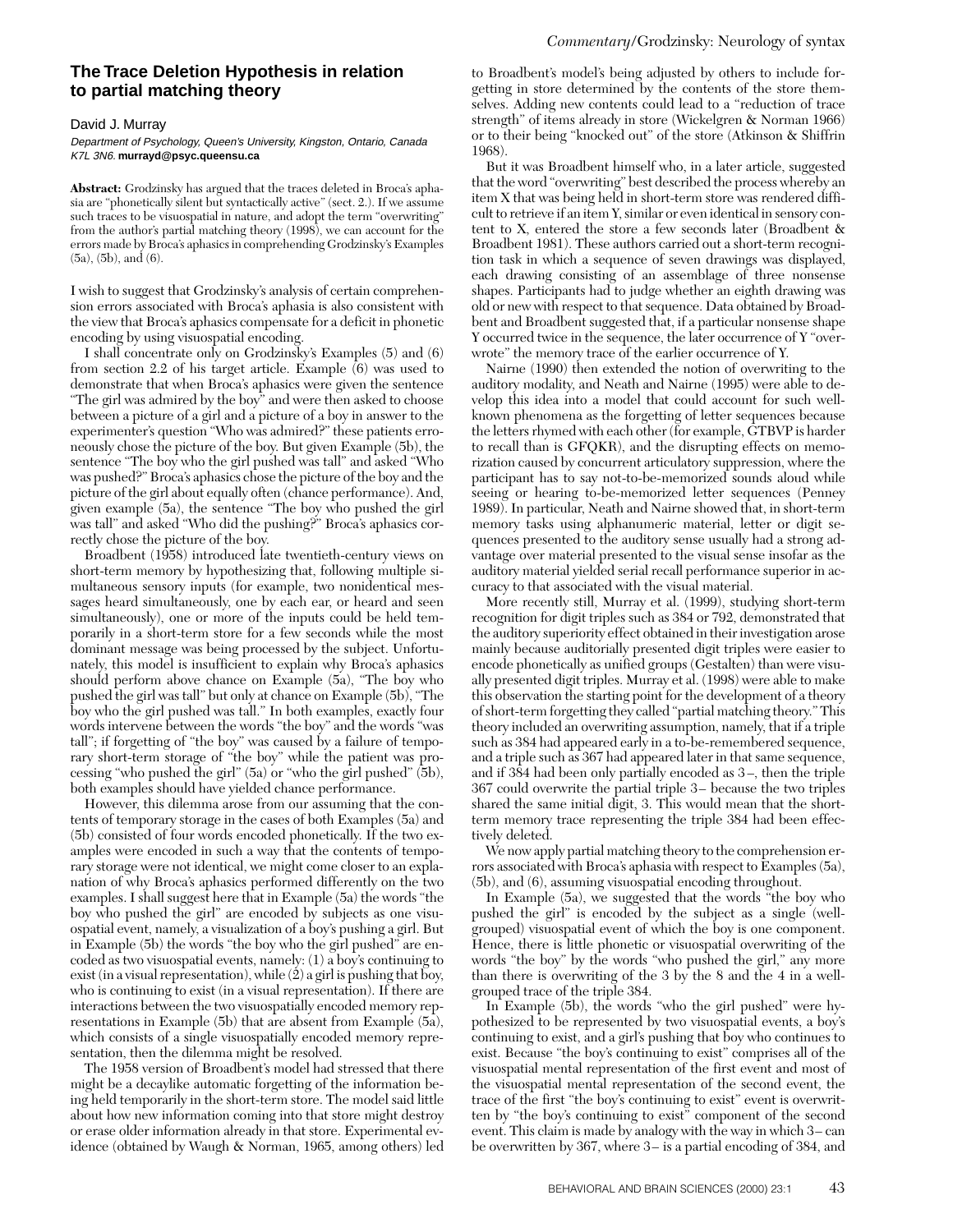384 entered short-term store a few seconds before 367. Hence, for a patient with Broca's aphasia, Example (5b):

#### The boy who the girl pushed was tall.

would be encoded in memory, following overwriting, as:

#### ——— the girl pushed was tall.

In response to the question "who was pushed?" such a patient would have to guess and therefore choose a picture of a boy with the same probability as a picture of a girl (that is, the patient would respond at chance level).

In Example (6), the mode of argument applied to Example (5b) yields exactly the same prediction, namely, chance performance. But Grodzinsky has pointed out that the words "the boy" plays a role in Example (6) of Experiencer rather than of Agent. We begin by letting Example (6) be represented by two events that parallel those used in Example (5b), namely, (1) the girl's continuing to exist, and (2) the boy's admiring the girl who is continuing to exist. As in Example (5b), (2) overwrites (1), leaving a visuospatial representation of "a boy's admiring." But a psychological verb like "admiring" has as an object a content that is inseparably associated with the admiring itself; on the other hand, a movement verb like "pushing" has as an object another object that is easily dissociable from the pushing itself, especially in a mental visuospatial image. It is suggested that, when "the girl" is no longer present in the visuospatial representation of (Example (6), the concept of "admiring" is also absent from that representation because of the inseparability of "the girl" from "the admiring." This had not been the case in Example (5b); when "the girl" was no longer present in the visuospatial representation of Example (5b), the concept of "pushing" still remained in that representation because of the easy separability of "the girl" from "the pushing."

For Broca's aphasics, then, the final representation of Example (6) is just:

#### "---- the boy"

When asked "who was admired?", such patients would erroneously choose a picture of a boy because all that they retain of Example (6) is "the boy."

Grodzinsky maintains that a trace in the context of linguistic utterances is "a phonetically silent, yet syntactically active category" (sect. 2.2, para. 1). The above remarks are consistent with Grodzinsky's assertion.

#### ACKNOWLEDGMENT

This work was supported by a grant from the Social Sciences and Humanities Research Council of Canada.

### **Agent-assignment, tree-pruning, and Broca's aphasia**

Frederick J. Newmeyer

Department of Linguistics, University of Washington, Seattle, WA 98195- 4340. **fjn@washington.edu**

**Abstract:** I wholeheartedly endorse Grodzinsky's program of attempting to tie the particular deficits observed in Broca's aphasics' comprehension and production to changes in their mentally represented model of grammar. At the level of detail, however, I see problems with two specific changes that Grodzinsky posits. One is a default Agent-assignment strategy in comprehension. The other is the hypothesis that production involves pruning all functional projections above Agreement Phrase.

The correct, that is, psychologically real, theory of grammar is severely underdetermined by the standard means of collecting linguistic data, namely, judgments of acceptability by native-speaker linguists. As a result, frameworks for grammatical analysis proliferate, each providing descriptive generalizations that account for the data in question. Many grammarians would agree that this problem can be resolved only by expanding the sort of data that might bear on the correct theory. For this reason, papers like the present target article are very welcome. Grodzinsky argues that comprehension by Broca's aphasics is impaired as a result of the deletion of traces from their syntactic representations, accompanied by their having recourse to a default Agent-assigning strategy. Furthermore, their production is impaired by the loss ("pruning") of levels of phrase structure higher than that of the Agreement and negation Phrases. If he is right, then recent models of grammar in the principles-and-parameters tradition receive support over more surface-oriented lexicalist models. It is only in the former that all movements are posited to leave traces and, again, only in the former that a hierarchy of functional projections is posited that is rich enough to derive the presumed consequences for production.

I am not convinced, however, that the data cited in the target article allow these conclusions to be drawn with any degree of certainty. Part of my skepticism arises from the suggested comprehension strategy that "always assigns an Agent label to clauseinitial NPs" (sect. 2.2), leading in some cases to two Agents within the same simple clause. But because we are told that Broca's aphasics are able to detect violations of argument structure (sect. 2.1), "never violate constraints on thematic structure" (sect. 2.1), and "never violate the theta-criterion" (Grodzinsky 1995a, p. 32; see also Lapointe 1985), their grammars should prohibit a double Agent-assignment in a sentence like Example 4b (sect. 2.2). Perhaps the following is what is going on instead. The deletion of all traces results in their not knowing that the sentence is a passive. They would therefore have no reason to consider an analysis in which the surface subject is a Theme. This sentence, however, does have two potential Agents: the subject of *push* and the object of *by.* Chance performance arises from their sometimes opting for one analysis and sometimes for the other. Hence it is not necessary to assume that they have a single representation of this sentence with two Agents.

Psychological verbs such as *admire* do not take Agents at all. Hence it seems unlikely that Broca's aphasics would posit one in sentences like Example 6 (sect. 2.2). I offer the following as perhaps a more plausible account. Because the aphasics do not know that the sentence is a passive and because *admire* does not take a Theme subject, they reject the correct analysis, leading them to guess incorrectly that the subject is an Experiencer. Such an analysis is more faithful to Grodzinsky's statement that "they reversed q-roles roles systematically" than is his own analysis, in which *the boy* is labeled "Experiencer" in both the active and the passive.

A host of analytical problems arise with (5a) and (5b). The head of the trace in these sentences is actually *who,* not *the boy,* though Grodzinsky portrays the latter as the head in his derivations. The NP *the boy* is the subject of *was tall* and is therefore a Theme. (It is generally assumed that the head NP of a relative clause is linked to the relative by a rule of predication, not by trace binding.) So in (5a) if the Agent-assigning strategy were to turn *the boy* into an Agent (implausibly, as noted above) and did the same to *who,* given that it is the initial NP in the embedded clause, then it, too, should become an Agent. But that should not impair comprehension, because the Agents are associated with different predicates. So above-chance performance would be predicted, though not for the reasons put forward by Grodzinsky. On the other hand, perhaps "clause-initial NP" is meant to be restricted to those in the subject position or to those in matrix clauses, leading to no thematic assignment to *who* at all. The various interpretations of the strategy thus need to be clarified. The lack of clarity is more acute in (5b). Chance interpretation cannot be the result of *the boy* and *the girl* both being assigned the Agent role, because they belong to different clauses. Rather, given Grodzinsky's assumptions, it would have to be a consequence of *who* and *the girl* both being Agents. Perhaps he did not adopt this alternative because, having exempted the question word *who* from the Agent-assigning strat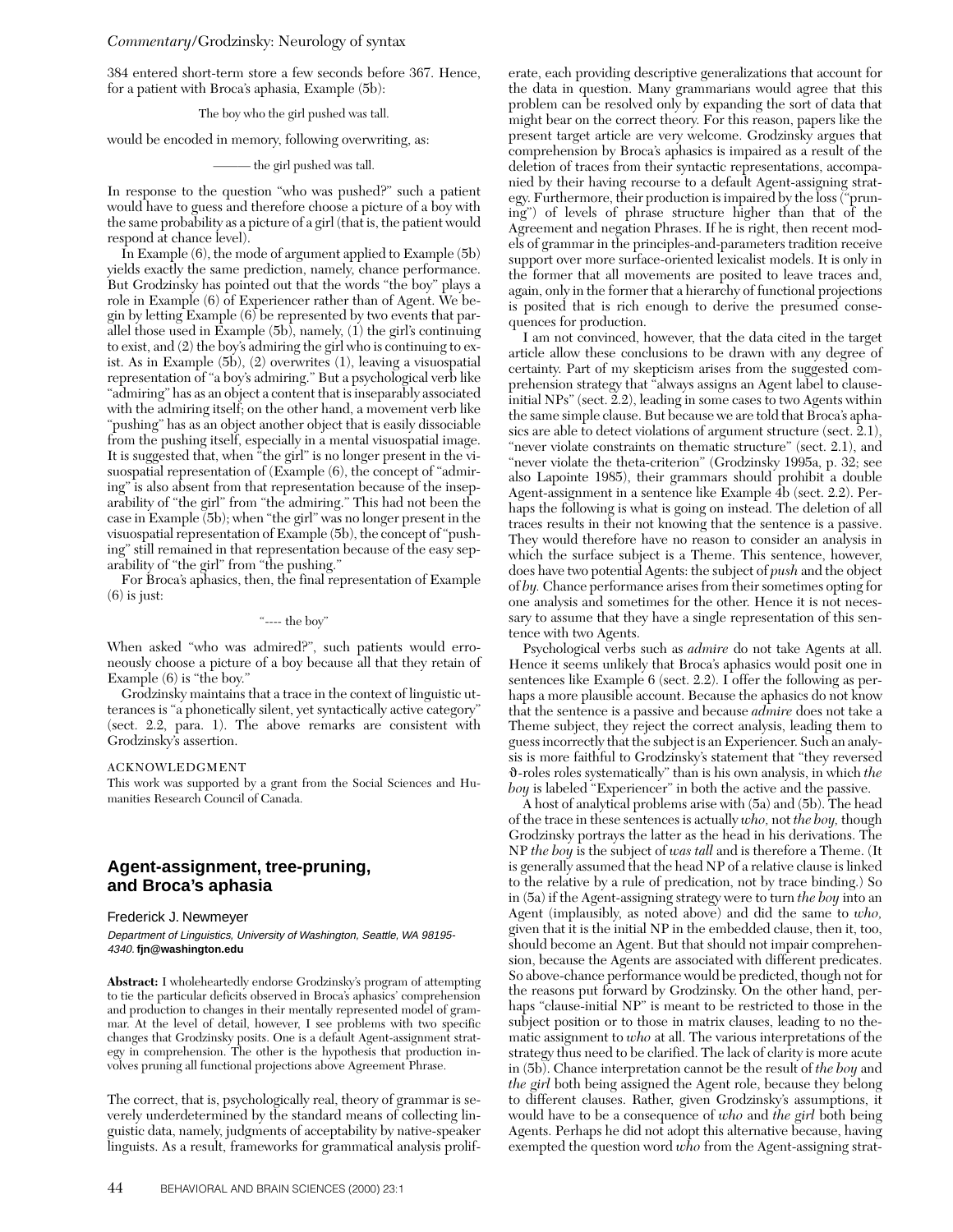egy on the basis of its being a nonreferential quantifier (Grodzinsky 1995a; see also the target article, sect. 2.6), he is opting for the same treatment of the relative pronoun *who.* In any event, unclarities abound in the treatment of these sentences.

The Tree-Pruning Hypothesis (sect. 2.7.4) is also far from problem-free. Let us begin with the question of subjects. Grodzinsky appears to be assuming the original version of the "Split INFL" hypothesis (Pollock 1989), in which the subject raises to Specifier of TP. We are told that aphasic production involves "subject omissions" (sect. 2.7.3), but also that "the speech output of Broca's aphasics contains verbs . . . located in their proper position in the sentence – always after the subject" (sect.  $2.7.\overline{4}$ ). Now which situation is the Tree-Pruning Hypothesis designed to explain – the former with omitted subjects or the latter with subjects present? It is not clear. I would have guessed the former, because the pruned TP would deprive the subject of its final landing site. But Grodzinsky seems to be assuming the latter, because the Hypothesis is invoked to explain subject-bare verb ordering. I do not understand how, given "minimalist" assumptions, an uncrashed derivation can arise if the subject NP is prevented from raising to its final landing site.

An important question revolves around the inability of Broca's aphasics to produce sentences with complex embedding (sect. 2.7.3). Because pruning any CP would prune any sentence(s) dominating that CP as an automatic consequence, an odd prediction follows, namely, that only the most deeply embedded sentence could be produced. An aphasic who wanted to produce a complex sentence like, say, *I really doubt that Mary would be willing to give John a hand* would end up saying something like *Give John a hand.* Everything dominating that clause would have been pruned. Could that be right?

Finally, it is worth pointing out that Grodzinsky's analysis of the embedding hierarchy is incompatible with that in more recent "minimalist" models, in which AgrP is higher than TP, not lower (see, for example, Chomsky 1995a, p. 173). Such a circumstance would vitiate his predictions for aphasic production. Now that, in and of itself, is not a damning criticism of the target article. Perhaps the original proposed order of embedding was right (as is still maintained in Pollock 1997) and Grodzinsky has provided additional evidence why it *must* be right. Nevertheless, it is disconcerting to see majority opinion about clause structure move away from the view argued for on the basis of aphasic speech.

To conclude, at the level of theory, the target article is a welcome step forward. If only more neurolinguists and psycholinguists would follow Grodzinsky in his attempt to provide independent evidence confirming (or refuting) proposals that were put forward on the basis of introspective data. However, at the level of detail it does not fulfill its mission. Given what the reader is presented, the particular claims do not follow directly from the evidence.

### **Language, mathematics, and cerebral distinctness**

William O'Grady

Department of Linguistics, University of Hawaii at Manoa, Honolulu, HI 96822. **ogrady@hawaii.edu**

**Abstract:** The cerebral distinctness of the linguistic and mathematical faculties does not entail their functional independence. Approaches to language that posit a common foundation for the two make claims about design features, not location, and are thus not affected by the finding that one ability can be spared by a neurological accident that compromises the other.

Based on evidence for the "cerebral distinctness" of language and mathematics, Grodzinsky argues for the independence of the two capacities (sect.  $5.2$ ) – a conclusion that might be taken to undermine approaches to language that propose a common cognitive

foundation for the two.

One such approach, categorial grammar (see Wood, 1993, for an introduction), has its roots in mathematics. One of its key claims is that various operations employed in mathematical logic (functional application, functional composition, and type-raising in particular) are directly reflected in the syntax of natural language (e.g., Steedman 1993, p. 227) and may even be primitive operations of cognition (Steedman 1993, p. 253).

It has also been suggested (e.g., O'Grady 1997, pp. 307 ff) that a basic architectural feature of syntactic representations – binary branching – is derived from a computational constraint shared with the mathematical faculty that forces combinatorial operations to apply to pairs of elements. Thus, we are no more able to combine the words *Harry, ran,* and *quickly* in a single step than we are to add simultaneously the numbers 5, 3, and 9. In each case we must proceed in a pair-wise fashion, a limitation that helps explain the existence of syntactic representations with a binary architecture (e.g., [Harry [ran quickly]]) in language.

If proposals such as these are right, then the language faculty and the mathematical faculty are alike in significant ways. Crucially, nothing in the results reported by Grodzinsky challenges this conclusion. This is because the types of claims that are at stake here pertain to the *composition* of the language faculty, not to its *location:* The key point is that the language faculty shares design features with the mathematical faculty, not that they are located in the same place. It is thus perfectly possible for one faculty to be compromised as the result of brain damage while the other functions normally, just as it is possible for one hand to be injured while the other is spared, despite its similar design.

Grodzinsky's findings do, however, provide a challenge of a different sort, namely, that of explaining why and how two separate mental faculties happen to share important design features. It seems clear that we must rule out at least one explanation (if it ever was entertained): The similarity cannot be attributed to a common location in the brain.

#### ACKNOWLEDGMENT

I thank Kevin Gregg for his remarks on an earlier version of this commentary.

### **Scrambling, indirect passives, and wanna contraction**

#### Yukio Otsu

Institute of Cultural and Linguistic Studies, Keio University, Tokyo, Japan 108- 8345 **oyukio@sfc.keio.ac.jp www.otsu.icl.keio.ac.jp**

**Abstract:** Grodzinsky's general approach to the neuroscience of language is interesting, but the evidence currently available has problems with pragmatic infelicity in experiments involving Japanese scrambling and the interpretation of experimental results on Japanese indirect passives. I will suggest a more direct way of testing the Trace-Deletion Hypothesis (TDH).

I am in full agreement with Grodzinsky's claim that "[l]inguistic theory is the best tool currently available" (sect. 6) for investigating the language centers in the brain. I cannot imagine any serious neuroscientific study of language without a consideration of the vast recent advances in linguistic theory. This commentary will concentrate on some specific linguistic points made by Grodzinsky.

**1. Scrambling in Japanese.** Grodzinsky refers to Hagiwara (1993) in his discussion of the crosslinguistic validity of the Trace-Deletion Hypothesis (TDH). One of Hagiwara's experimental findings is that although Japanese-speaking Broca's aphasics can handle SOV sentences with canonical word order such as (1a)  $(=\text{Grodzinsky's } 7a)$ , they cannot handle OSV sentences with "scrambled" word order such as (1b) (=Grodzinsky's 7b).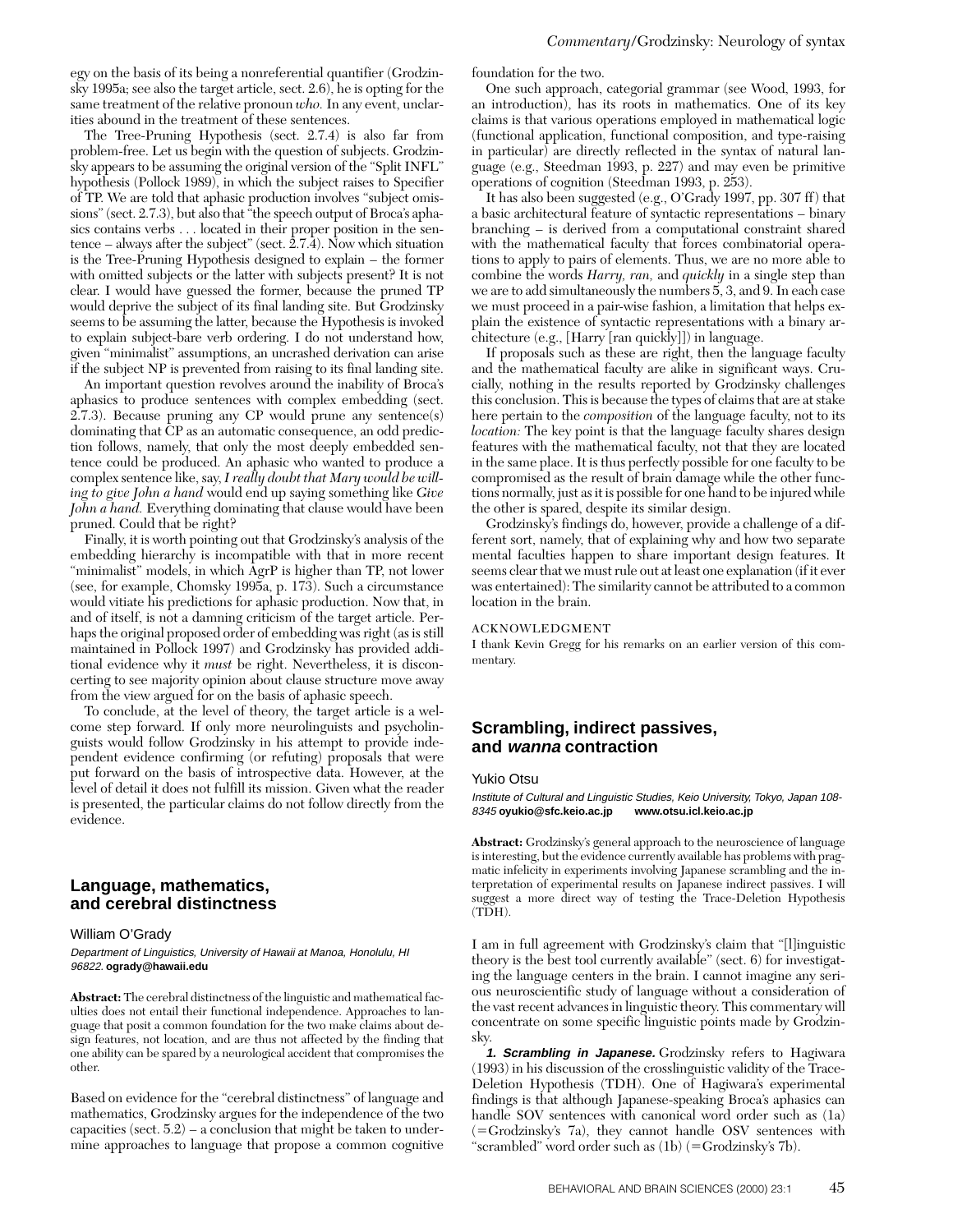#### *Commentary/*Grodzinsky: Neurology of syntax

| $(1)$ a.         |          |          |
|------------------|----------|----------|
| Taro-ga          | Hanako-o | nagutta. |
| $-NOM$           | -ACC     | hit      |
| Taro hit Hanako. |          |          |
|                  |          |          |
| h                |          |          |

Hanako<sub>*i*</sub>-o  $Taro-ga$   $t_i$ *<sup>i</sup>* nagutta. The same kinds of findings have been reported in the Japanese acquisition literature (e.g., Hayashibe 1975; Sano 1977); it had long been thought that these reflect properties of young children's grammar. However, it was shown by Otsu (1993) that children's failure to handle scrambled word order in earlier experiments is caused by pragmatic infelicity rather than children's grammatical incompetence. Specifically, the use of scrambled sentences is pragmatically acceptable only when the scrambled element, for example, *Hanako* in (1b), has already been established as a discourse topic. To test this, Otsu conducted experiments using the methodology of previous studies and simply added a contextual sentence before each test sentence, thereby establishing the scrambled element as the discourse topic. The result was quite straightforward. Whereas many 3- and 4-year-olds in the control group who were given scrambled sentences without a discourse context (as in previous experiments) failed to comprehend them,

the children in the experimental group who were given scrambled sentences with the above-mentioned discourse context had virtually no difficulty understanding them. Thus, although I agree with Grodzinsky and Hagiwara that we

need an explanation for the failure of Broca's aphasic patients to comprehend scrambled sentences, the evidence currently available does not preclude the alternative pragmatic account. Notice that the same observation also applies to English and Japanese passives as discussed in the target article.

**2. Indirect passives in Japanese.** Turning to Japanese passives, Grodzinsky refers to Hagiwara's (1993), results of an experiment with direct passives, which she claims involve movement, and indirect passives, which she claims do not. The finding was that Broca's aphasic patients can comprehend indirect passives correctly, whereas they cannot comprehend direct passives.

Grodzinsky attempts to account for this difference with TDH. Patients are not able to comprehend direct passives because these involve movement (and hence correct comprehension must involve the trace). On the other hand, Grodzinsky claims that indirect passives are comprehensible to patients because they do not involve movement. The latter analysis is incorrect, however, if we adopt the VP-internal subject hypothesis as Grodzinsky does in the target article (sect. 2.2). Thus, in  $(2)$  (=Grodzinsky's 8b), *okaasan* is initially located within the VP, and later moved outside of the VP (to the subject position).

(2)

| Okaasan-ga                               | musuko-ni | kaze-o     | hik-are-ta      |
|------------------------------------------|-----------|------------|-----------------|
| mother-NOM                               | a son-by  | a cold-ACC | catch-PASS-PAST |
| Mother had (her) son catch a cold on her |           |            |                 |

The nonlinguistic linear-default strategy that assigns the Agent role to traceless clause-initial NPs (sect. 2.2) does not account for the patients' apparent success, because the clause-initial NP in this case (e.g., *okaasan* in 1) bears the Experiencer role, not the Agent role.

Notice also that in indirect passives in Japanese the surface subject is almost always adversely affected by the event denoted by the sentence. For this reason they are sometimes called "adversative" passives. It is not clear from Hagiwara's experiment, which uses a picture identification task, whether Broca's aphasic patients are able to grasp this semantic aspect of indirect passives.

**3. More direct testing of TDH.** Finally, I would like to suggest that there is a more direct test for TDH than the various experiments referred to in the target article – namely, a test involving the *wanna* contraction in English. It is well known that (3) is ungrammatical if it is syntactically related to (4); it is grammatical if it is related to (5). The standard explanation for this is that in (4) the trace that intervenes between *want* and *to* blocks the contraction just as the lexical NP *John* intervening between *want* and *to* blocks the *wanna*-contraction in (6; cf. (7). Notice that the trace in (5), in contrast, does not intervene between the two words.

- (3) Who do you wanna visit?
- (4) Who*<sup>i</sup>* do you want ti visit?
- (5) Who*<sup>i</sup>* do you want to visit t*<sup>i</sup>* ?
- (6) You want John to visit.
- (7) \*You wanna John visit.

TDH, if correct, predicts that Broca's aphasic patients are not able to make these judgments. It would be worthwhile to test this prediction.

#### **Unpruned trees in German Broca's aphasia**

#### Martina Penke

Seminar für Allgemeine Sprachwissenschaft, Universitaet Duesseldorf, D-40225 Duesseldorf, Germany. **penke@phil-fak.uni-duesseldorf.de web.phil-fak.uni-duesseldorf.de/~penke/**

**Abstract:** Grodzinsky proposes that agrammatism leads to a "pruning" of the syntactic tree in speech production. For German, this assumption predicts that syntactic processes related to functional projections AgrP and CP should be impaired. An analysis of spontaneous-speech data from four Broca's aphasics with respect to subject-verb agreement and verb placement, however, indicates that phrase-structure representations in agrammatism are intact.

Grodzinsky advocates an account of agrammatic speech production referred to as the Tree-Pruning Hypothesis (Friedmann & Grodzinsky 1997), according to which syntactic structures in agrammatic aphasics are "pruned" at the tense node. This account implies that all those syntactic operations that necessarily rely on the functional projection TP and up can no longer be performed. In the following, I will summarize results from an investigation of speechproduction data from four Broca's aphasics with agrammatic speech production who were diagnosed by the standard Aachen aphasia test-battery (Huber et al. 1983). The results will show that this prediction is not borne out for German agrammatism (Penke 1998).

For German, Figure 1 shows the phrase-structure representation that is assumed in standard GB-analyses (cf. Haegeman 1991; 1994). In main clauses, the verb starts out in the VP-final  $V^0$ -position and then successively moves over the tense node (T<sup>0</sup>) and the agreement node  $(Agr^0)$  – which ensures correct subject-verb agreement – to the COMP-position. Note that in contrast to Hebrew, the Agr<sup>0</sup>-node in German is placed above T<sup>o</sup>, reflecting affix-order in German verbs. The subject has to move to SpecAgrP



Figure 1 (Penke). Phrase-structure representation for German. Arch represents assumed site of agrammatic deficit.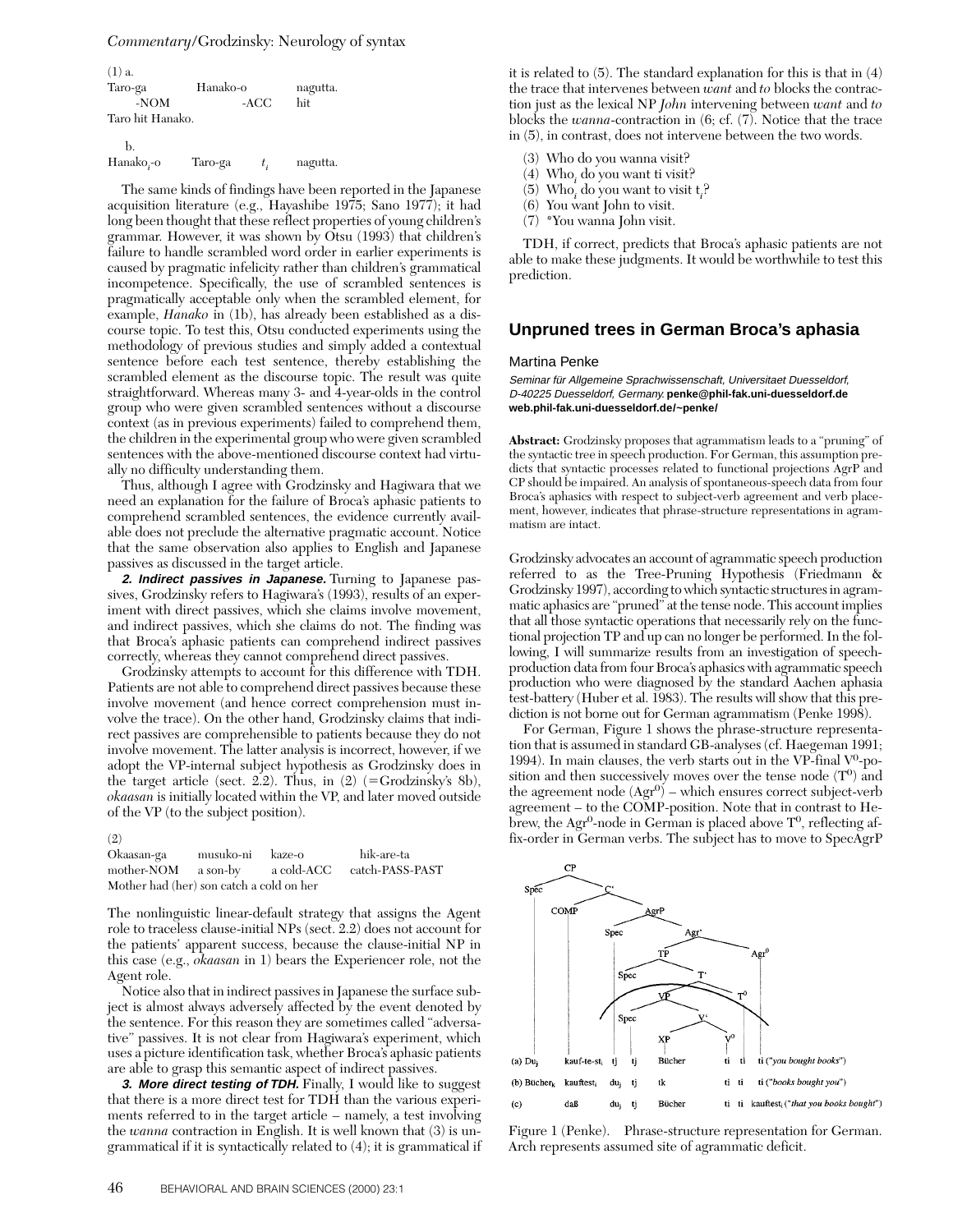to enter into an agreement relation with the verb. In addition, the subject or any other constituent has to move to SpecCP, giving rise to SVX- (see a), or XVS-word order (see b) in main clauses. In subordinate clauses, the COMP-position is filled with a lexical complementizer. Therefore, the finite verb cannot move to COMP but stays in the clause-final Agr<sup>0</sup>-position. This explains the sentencefinal position of finite verbs in subordinate clauses (see c).

Under the assumptions sketched above, pruning of German phrase structure at the T<sup>o</sup>-node would cause the loss of the functional projections T<sup>0</sup>, Agr<sup>0</sup>, and COMP. Therefore, grammatical processes that depend on these functional categories should be impaired in German Broca's aphasics.

To ensure agreement between subject and verb, both constituents have to move to AgrP. A loss of AgrP would result in the inability to mark subject-verb agreement systematically. However, of the 914 inflected verbs produced by the 4 agrammatic subjects analyzed in Penke (1998), 811 (89%) were correctly marked for subject-verb agreement (correctness values for the 4 subjects: 79%, 92%, 94%, and 94%). These correctness values are significantly better than those that would be expected if the five German agreement affixes were applied randomly. They show that subjectverb agreement is systematically marked in German agrammatism.

As German is a V2-language, the finite verb has to move to the COMP-position in main clauses. If the syntactic tree is "pruned" the finite verb will fail to raise and will show up in sentence-final position. However, a look at the verb-placement data in main clauses for the 4 subjects reveals that of 615 verbs with correct subject-verb agreement and for which verb placement could be unambiguously determined, 607 (99%) were correctly placed in V2 position (range 96% to 100%). Thus, in accordance with the target grammar, finite verbs show V2-placement in main clauses in agrammatism. Further evidence for the preservation of the CP-layer in agrammatism is provided by data on verb placement in subordinate clauses. In contrast to main clauses, the finite verb cannot raise to COMP in subordinate clauses because the complementizer is basegenerated in COMP. Therefore, the finite verb remains clause-finally in the Agr<sup>0</sup>-position. The speech production data of the 4 subjects contained 96 subordinate clauses with a finite verb. In 95 of these clauses, the finite verb was correctly placed clause-finally. Moreover, subordinate clauses were regularly introduced by a complementizer that is base-generated in COMP (only 2 of the 103 relevant subordinate clauses lacked a complementizer).

In summary, (1) the high correctness values for subject-verb agreement, (2) the preservation of verb-placement patterns in main and subordinate clauses, and (3) the regular occurrence of complementizers in subordinate clauses suggest that both the Agr<sup>0</sup>-projection and the COMP-projection are left intact in German agrammatism.

Further cross-linguistic evidence for the preservation of phrase-structure representations in agrammatism comes from studies on verb movement in Dutch, Italian, and French agrammatic aphasics. Kolk and Heeschen (1992) analyzed verb-placement patterns in short interviews conducted with eight Dutch Broca's aphasics. They report that 99% of the produced finite verbs were correctly placed in COMP (V2). Lonzi and Luzzatti (1993) studied spontaneous speech data of Italian and French agrammatic aphasics. Both in French and in Italian, the Agr<sup>0</sup>-node is placed above the tense-node, mirroring the order of verbal affixes (cf. Haegeman 1994). A "pruning" at  $T<sup>0</sup>$  would render verb movement out of VP impossible. Note that movement of finite verbs in French and Italian can be traced by the relative order of verbs and adverbs: A verb preceding an adverb that is at the left boundary of VP has moved to  $T^0$  or Agr<sup>0</sup>. Of the 50 relevant utterances in their data sample, finite verbs were correctly moved out of VP in 49 cases, which indicates that at least the functional projection TP is still intact in agrammatism. The data on German, Dutch, French, and Italian aphasics accordingly imply that functional projections from  $T^0$  up are present in agrammatic speech production and provide evidence against Grodzinsky's Tree-Pruning Hypothesis.

### **No evidence for traces in sentence comprehension**

#### Martin J. Pickering

Human Communication Research Centre, Department of Psychology, University of Glasgow, Glasgow, G12 8QF, Scotland. **martin@psy.gla.ac.uk**

**Abstract:** Grodzinsky claims that "normal language users demonstrate trace-antecedent relations in real-time tasks." However, the cited evidence is equally compatible with a traceless account of processing. Moreover, Pickering and Barry (1991) and Traxler and Pickering (1996) have demonstrated that the processor does not wait until the purported trace location before forming the dependency. Grodzinsky's claims about Broca's area should be interpreted in terms of a transformation-free account.

Grodzinsky claims that "normal language users demonstrate trace-antecedent relations in real-time tasks." (sect. 2.4.2), and cites experiments that suggest that antecedents are reactivated at the point in the sentence where the trace occurs in transformational accounts (e.g., Nicol & Swinney 1989). However, Pickering and Barry (1991) and Pickering (1993) have pointed out that the purported trace is adjacent to the verb in such experiments, and hence that the results are equally compatible with a "direct association" between antecedent and verb. They argued that these accounts can be distinguished by extracting an element that is not adjacent to the verb, such as the second post-verbal argument of a ditransitive (e.g., *on the saucer* in *Mary put the cup on the saucer*). If *on the saucer* is extracted, then trace-based accounts assume that its trace occurs after *cup.* It is therefore possible to separate the verb and the trace by an arbitrarily large amount of material. Most interestingly, it is possible to construct sentences that involve multiple extractions, as in (1):

 $(1)$  John found the saucer [on which], Mary put the cup [into which] $_{\rm j}$  I poured the tea t $_{\rm j}$  t $_{\rm i}$ .

In this sentence, the trace-based account assumes nested antecedent-trace dependencies. Such nested dependencies should cause great processing difficulty (e.g., Chomsky 1965), but in fact do not (and including further extractions does not make the sentence impossible to process). In contrast, the trace-free account predicts disjoint dependencies, where one dependency is formed before the antecedent for the next occurs:

 $(2)$  John found the saucer [on which], Mary [put], the cup [into] which] $I$  [poured] $I$ , the tea.

Clearly, this account accords with the lack of processing difficulty with this sentence.

Experimental evidence provides stronger support for this account. Traxler and Pickering (1996) monitored eye movements while participants read implausible sentences like (2), along with plausible control sentences:

(3) That's the pistol in which the heartless killer shot the hapless man yesterday afternoon.

All accounts predict difficulty when readers discover that a sentence is implausible. According to the trace-based account, this should occur at the trace-location, after *man.* But if traces do not mediate the processing of such sentences, the association should occur as soon as the verb *shot* is read. The data supported this account: Processing difficulty, measured in terms of first-pass reading time, occurred at *shot* (and therefore well before the trace location).

Hence, comprehenders do not understand sentences containing unbounded dependencies by applying procedures that can be associated with transformations or traces (see also Boland et al. 1995). Work on syntactic priming in language production also provides evidence against the psychological reality of transformations (Bock & Loebell 1990; Bock et al. 1992; see Pickering & Branigan 1999). The implication is that the grammatical component of the language processor is best described by a theory that eschews the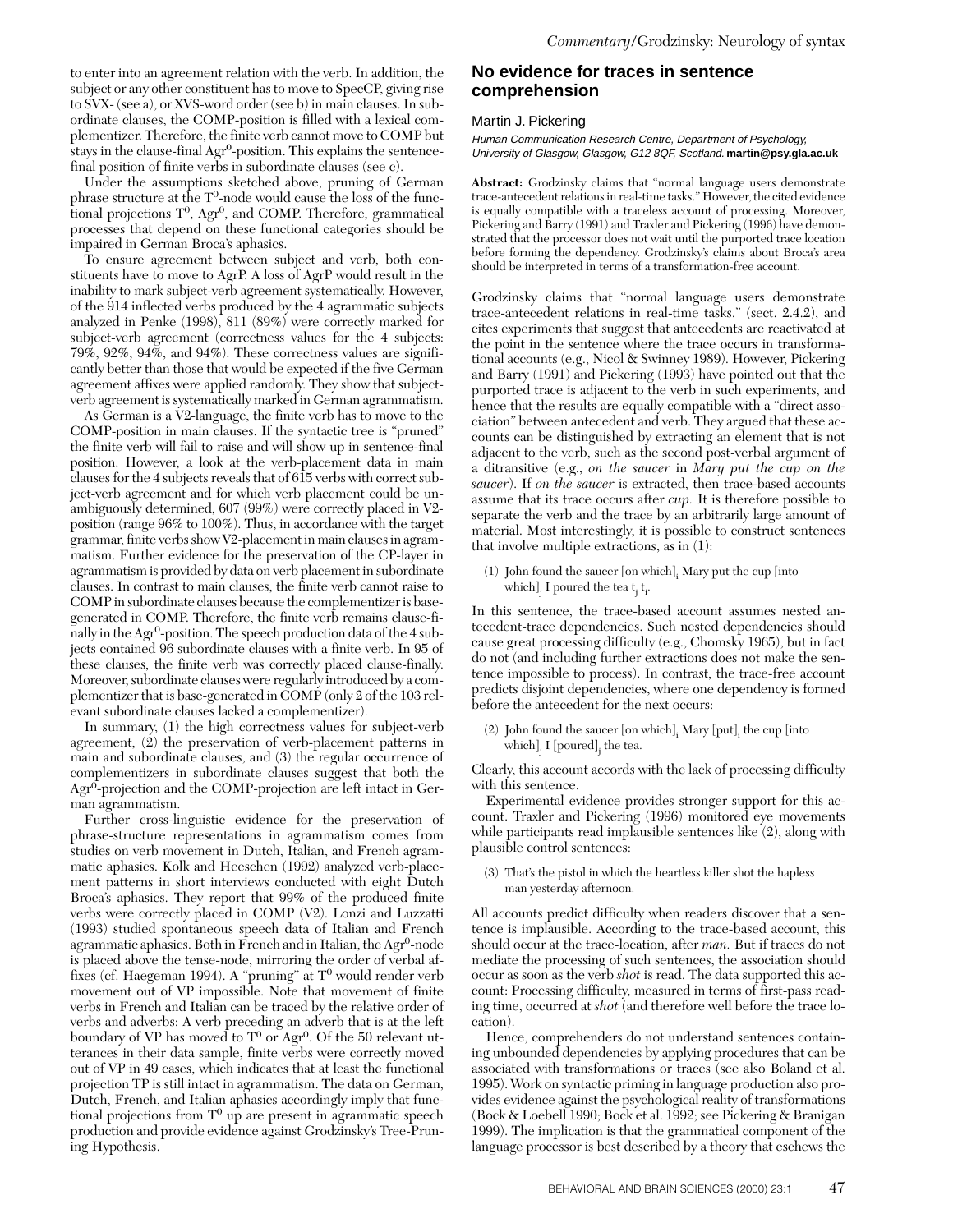#### *Commentary/*Grodzinsky: Neurology of syntax

use of transformations, for example, versions of Head-Driven Phrase Structure Grammar (Pollard & Sag 1993, Ch. 9) and Lexical-Functional Grammar, Kaplan & Zaenen 1988.

To accommodate these data, Grodzinsky needs to reformulate his account so that the linguistic operations that take place in Broca's area are compatible with a trace-free account of syntax. This may be possible. He claims (sect. 2.3.2) that "the performance of Broca's aphasics is predicted only by the location of the trace and its interaction with the strategy [of assigning an agent label to clause-initial NPs]." But this is not correct – after the trace is deleted, according to his account, its location is necessarily irrelevant. So any account that eschews transformations and traces but treats passives, unbounded dependencies, and so on, as a class may be able to account for the data. In my opinion, it would be necessary to obtain a much wider range of data, from a large number of languages, to see what constructions make up this class that Grodzinsky argues are dealt with in Broca's area.

### **On the proper generalization for Broca's aphasia comprehension pattern: Why argument movement may not be at the source of the Broca's deficit**

Maria Mercedes Piñango

Department of Linguistics, Yale University, New Haven, CT 06520-8236. **maria.pinango@yale.edu**

**Abstract:** The comprehension problem in Broca's patients does not stem from an inability to represent argument traces. There can be good comprehension in the presence of (object) traces and impaired comprehension can result in constructions where there are no (object) argument traces. This leads to an alternative understanding of Broca's comprehension, one that places the locus of the impairment in an inability to construct syntactic representation on time.

The Trace Deletion Hypothesis (TDH) represents the right kind of generalization because (a) it tells us that the damage in Broca's patients is minimal and this makes lesion studies relevant for the study of brain-language relations; and (b) it allows an understanding of brain-language relations where functional localization is governed by independently motivated theoretical models (i.e., linguistic theory). Building on these two important points I argue that there is a better linguistically based generalization that does not require traces and for which there is clear empirical evidence.

Grodzinsky discusses evidence from off-line comprehension from several sentential contrasts that vary with respect to the presence of argument movement. Presence of movement, which creates an argument trace, is predicted by the TDH to create problems in Broca's comprehension. However, and as Grodzinsky himself notes, not all types of argument displacement result in *chance* performance (sect. 2.2). This is what motivates the incorporation of an extra-linguistic element in the generalization: the *agent*-first strategy. So, there is argument movement in both subject relatives (*The girl<sub>i</sub>* who<sub>i</sub>  $t_i$  *pushed the boy is smart*) and object relatives (*The boy<sub>i</sub> who<sub>i</sub> the girl pushed*  $t_i$  *<i>is big*); however, chance performance results only for object relatives. The same goes for actives (*The girl pushed the boy*) and passives (*The boyi was*  $p$ ushed  $t_i$  *by the girl*) and for subject (*It was the girl<sub>i</sub> who*  $_i$   $t_i$   $p$ ushed  $t$ *he boy*) and object clefts (*It was the boy<sub>i</sub> who<sub>i</sub> the girl pushed t<sub>i</sub>),* where chance performance occurs only for object clefts and passives, even though all four constructions are taken to involve some kind of argument displacement.

As it happens, in the set of constructions described above, whenever chance performance is observed (object relatives/object clefts and passives), argument displacement takes place in the form of movement from object position:  $NP_i$ ....  $V$   $t_i$ . Moreover, this kind of syntactic displacement has the consequence of reversing the canonical order of thematic roles licensed by the verb: When performance is reported as above-chance either the agent or the experiencer argument (as the case may be) precedes the theme argument in surface representation of the given constructions. In constructions where performance is reported as chance the reverse is true: The theme argument always precedes the agent/experiencer argument in syntactic representation. This holds for all the constructions Grodzinsky reports, including the evidence from Chinese and Japanese. It suggests that even though the evidence for Broca's comprehension allows a movementbased characterization, it does not distinguish movement itself from one of its consequences – deviation from canonical order of thematic roles in surface representation.

One way to distinguish between these two views – one that appeals to argument displacement (i.e., object movement), and another that appeals to order of thematic roles in syntactic representation – is by showing (a) that object movement that does not reverse the order of thematic roles in syntactic representation does not cause unimpaired performance, and (b) that absence of (object) movement can result in impaired performance if the order of thematic roles in syntactic representation has been reversed.

Both cases have been reported. In Piñango (1999) I present evidence for the first case by capitalizing on a linguistic phenomenon known as unaccusativity (Levine & Rappaport-Hovav 1995). The unaccusativity hypothesis proposes that verbs of certain semantic classes base-generate their arguments in object position. This argument then moves to subject position, leaving behind an argument (object) trace. An example of an unaccusative verb is *spin,* which has both a transitive and an intransitive version: *The man*<sup>i</sup> *spun* t i , versus *The woman spun the man.* Sentences such as *The man<sub>i</sub> spun* **t**<sub>i</sub> *because of the woman* were tested; these are analogous in syntax and meaning to the passive version *The man*<sub>i</sub> was spun t<sub>i</sub> by the woman (however, only in the passive does the verb license two arguments). Results show that whereas Broca's patients have problems with reversible passives, they performed at above-chance levels in sentences with the unaccusatives. However, in both types of sentence the linguistic analysis dictates that the correct interpretation can only be obtained through the representation of an antecedent-trace relation that, by the TDH, should result in impaired performance. Crucially, the main factor that differs in the two conditions is whether thematic roles have been reversed. In the unaccusatives, there is no reversal. The intransitive verb licenses only one argument: spin (theme).

Piñango (1998) presents evidence for (b), the second case, by testing psychological verbs of the *frighten* type. In the active construction, these verbs have the peculiarity of showing a reversal of thematic roles (theme, experiencer) as in the sentence: *the woman frightened the man.* Predictably, the verbs exhibit canonical order  $\langle$  experiencer, theme) in the passive: *The man<sub>t</sub> was frightened t<sub>t</sub> by the woman* (e.g., Pesetsky 1995). Results from testing four Broca's patients using a picture-matching task reveal an effect only for canonicity: chance for actives and above-chance for passives. This evidence, in addition to that presented by Grodzinsky, clearly supports a canonicity account over a movement account: Chance performance can result in the absence of movement as in *frighten*actives, and above-chance performance can result in the presence of (object) movement actives with unaccusatives and *frighten*passives.

The notion that canonicity in syntactic representation, not syntactic displacement, is central to the problem of Broca's comprehension is, of course, not new. It can be found throughout the literature in different guises (e.g., Caplan & Futter 1986; Caramazza & Zurif 1976; Grodzinsky [this issue]; Hagiwara & Caplan 1990; Linebarger et al. 1983). However, those proposals differ from the present instantiation of that insight, in that they consistently attribute sensitivity to canonical order to a heuristic, and in doing so, they fail to see the import that such regularity has for the linguistic system. That is, they fail to see that rather than being just a reflection of extra-linguistic knowledge, sensitivity to canonical or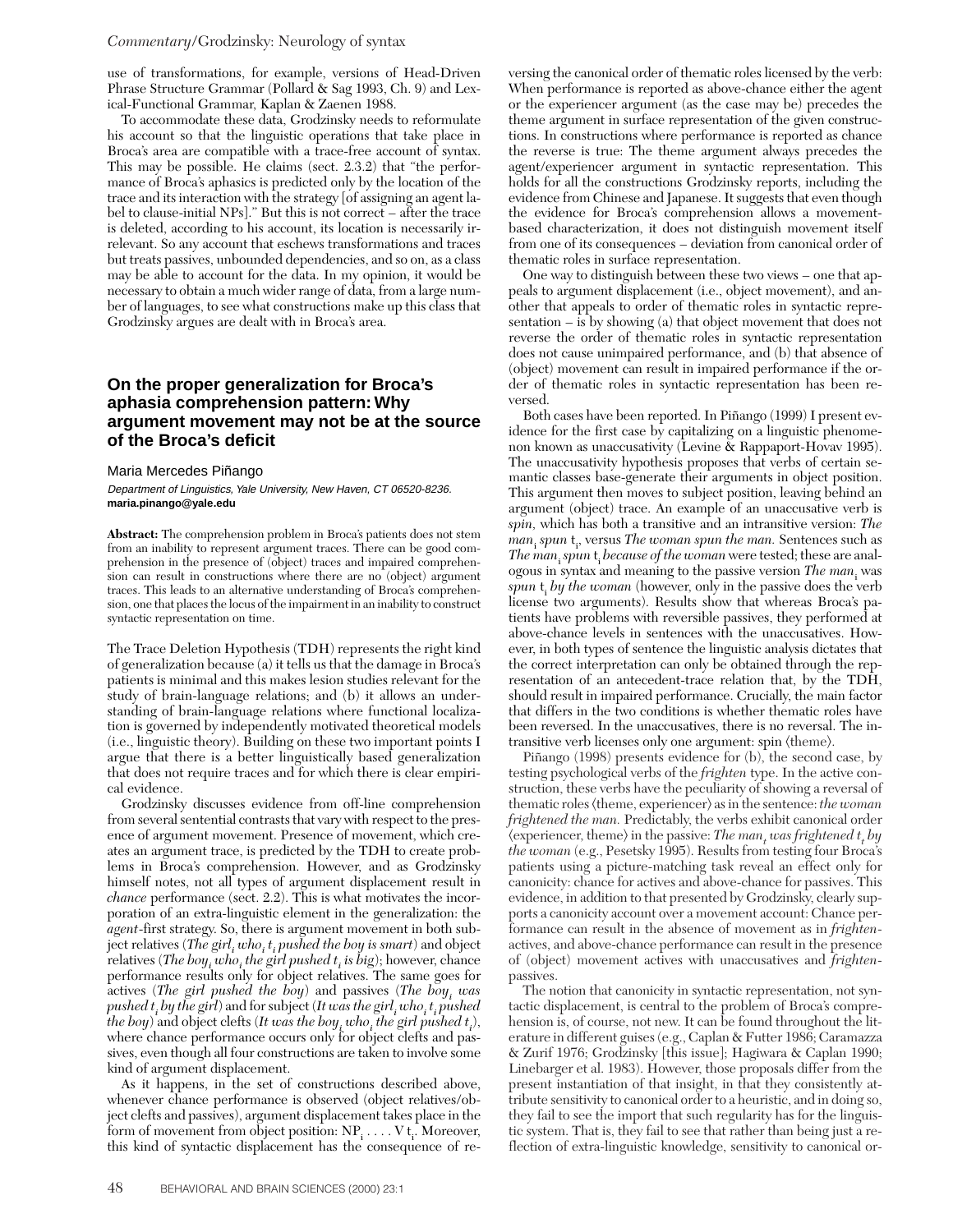der of thematic roles by Broca's patients is a reflection of a preserved linguistic construct.

That linguistic construct is argument structure. For present purposes, argument structure can be defined as a level of semantic representation where the thematic roles licensed by a predicate in a sentential structure are expressed. It constitutes the default principle of linking between semantic representation and syntactic structure. This linking principle reflects an organization of thematic roles that is based on semantic priority observed across languages of the world via linear order in syntactic representation: agent and experiencer arguments precede patients and recipients (e.g., Bresnan & Kanerva 1989; Jackendoff 1990; Piñango 1998).

The question to ask now is: If Broca's patients are sensitive to canonical order of arguments, why do they not perform belowchance in sentences that violate this order? The answer to this question lies in the observation that these patients show a slowness in speed of lexical activation so that they are unable to build syntactic structure quickly enough to prevent semantic linking from emerging (e.g., Piñango 1999; Prather et al. 1997). Nevertheless, once their system finishes building the representation, including forming all antecedent-trace relations, a problem arises if the product of the default linking is in conflict with the product of syntactic linking. This happens precisely in the cases where syntactic representation violates canonical order of arguments. Chance performance results because in these constructions (e.g., agentive passive in English), sometimes semantic linking will prevail, and sometimes syntactic linking will. It is the competition between these two possible systems of correspondence that results in chance performance (Piñango 1999).

This way of understanding Broca's comprehension maintains that the impairment is minimal, and a processing, not a knowledge limitation. It is also more forgiving of specific linguistic theoretical assumptions, because not all theoretical approaches invoke argument movement as a way to deal with syntactic displacement, as it capitalizes on relations (argument structure-syntax correspondence) for which all linguistic frameworks must account.

#### ACKNOWLEDGMENT

The preparation of the manuscript was supported by NIH grants DC02984 and DC00081. I wish to thank Ray Jackendoff for his advice in preparation of this manuscript.

### **From Broca's aphasia to the language module: A transformation too large?**

#### Fred H. Previc

Flight Motion Effects Branch, Biodynamics and Protection Division, Crew Systems Directorate, Air Force Research Laboratory, Brooks Air Force Base, TX 78235-5104. **fred.previc@afrlars.brooks.af.mil**

**Abstract:** This commentary focuses on the larger implications of Grodzinsky's hypothesis. Although Grodzinsky argues persuasively that the syntactic comprehension deficits in Broca's aphasia involve mainly an inability to comprehend sentences requiring a transformational movement of phrasal constituents, his larger claim for a distinct and dedicated "language organ" in the left hemisphere is much less tenable.

Grodzinsky has written a thorough and insightful review of the syntactic comprehension deficit in Broca's aphasia, emphasizing the cross-cultural linguistic literature, as well as functional imaging data and other sources. He has put forth a fairly convincing argument that the syntactic processing deficits in Broca's disorders are real but confined mainly to transformational syntactic movements. Grodzinsky provides much less evidence for the intriguing notion that a selective syntactic production deficit exists in Broca's involving only tense construction, and the lack of parallelism between the comprehension and production deficits is obviously troubling.

To ascribe to Broca's aphasics a relatively specific syntactic deficit does not, however, directly translate into proof of a "distinct and dedicated 'language organ'" (sect. 6, para.  $1$ ) – that is, a language "module." Indeed, on-line phrasal transformations would seem impossible without the general multiplexing capability provided by working memory, which has been convincingly shown to play a role in sentence comprehension. Parsing of sentences is related to memory constraints (Abney & Johnson 1991), and sentence comprehension ability in normals correlates very well with working memory capacity (Daneman & Merikle 1996). As Grodzinsky acknowledges (sect. 2.4.2), short-term verbal memory tasks activate the inferior frontal convexity (Smith & Jonides 1997), which may explain why Broca's aphasics generally have more problems with *longer* sentences when they deviate from the active (Berndt 1997). Grodzinsky's hypothesis also fails to account for the finding of Grossman (1980) that Broca's aphasics have a general problem of hierarchical memory organization that is not limited to language (see also Greenfield 1991).

The fact that Broca's aphasics may retain mathematical skills, nonsyntactic linguistic abilities, and an overall high degree of intellectual functioning cannot be used to infer the existence of a distinct, left-hemispheric syntax module. For example, mathematical skills are more dependent than speech production and comprehension on visual and even tactile skills. Indeed, eye movement biases are more likely to occur during a mental arithmetic task than during a sentence comprehension task (Previc & Murphy 1997), which indicates the greater use of visual imaging in the former situation. Moreover, the tendency for young children to learn to count using their fingers (usually of their dominant right hand) helps to explain the linkage of finger agnosia with acalculia in the left-parietal Gerstmann syndrome (Benton 1992) and the generally greater posterior left-hemispheric involvement in mathematical skills (Boller & Grafman 1983). The fact that other linguistic processes are not as dependent as syntax on the left anterior frontal lobe is also easily understood in that they may be more closely tied to visual object recognition (e.g., naming) and housed posteriorly, or tied to emotional responses (e.g., proverb interpretation), and therefore more dependent on the right hemisphere (Bryan 1988). Were we to sing our sentences, grammatical constructions would presumably be better understood by the right hemisphere; indeed, recovery of sentence comprehension in aphasia can be aided by adding melodic intonation to sentences (Albert et al. 1973). Finally, how can general intellectual functioning – which is usually measured visually, includes a large amount of nonverbal visuospatial tasks, and is only modestly affected even by large lesions of the prefrontal cortex (Hebb 1939) – be seriously degraded by damage only to Broca's area, which essentially represents only orofacial association cortex on the left side?

In searching for the origins of the language module, one also faces great obstacles. Although Grodzinsky does not explicitly argue that the language module is hard-wired, such a claim is implicit if one claims that language is not built on or derived from more basic mental functions that may also be at least partly housed in Broca's area. Yet language largely survives a drastic reduction of the cerebral cortical mantle (as in hydrocephalus) and even elimination of its favored hemisphere (as in left-hemispherectomy), *if these insults are sustained early in life* (Bishop 1988; LeBeer 1998; Ogden 1988). This is because primordial language processing enters largely virgin brain tissue during development (e.g., the unique myeloarchitecture of Broca's area develops only after the first year of life – Simonds & Scheibel 1989) and requires various cultural experiences to be fully lateralized (e.g., illiterates rarely become severely aphasic following left-sided lesions – Lecours et al. 1988). Even following damage in adulthood, recovery from aphasia occurs in a substantial percentage of cases, presumably because of the residual linguistic (including syntactic) capability of the right hemisphere (Papanicolaou et al. 1988), which is normally suppressed by the left hemisphere.

It would seem more appropriate to view Broca's area as the confluence of higher order orofacial control, auditory processing,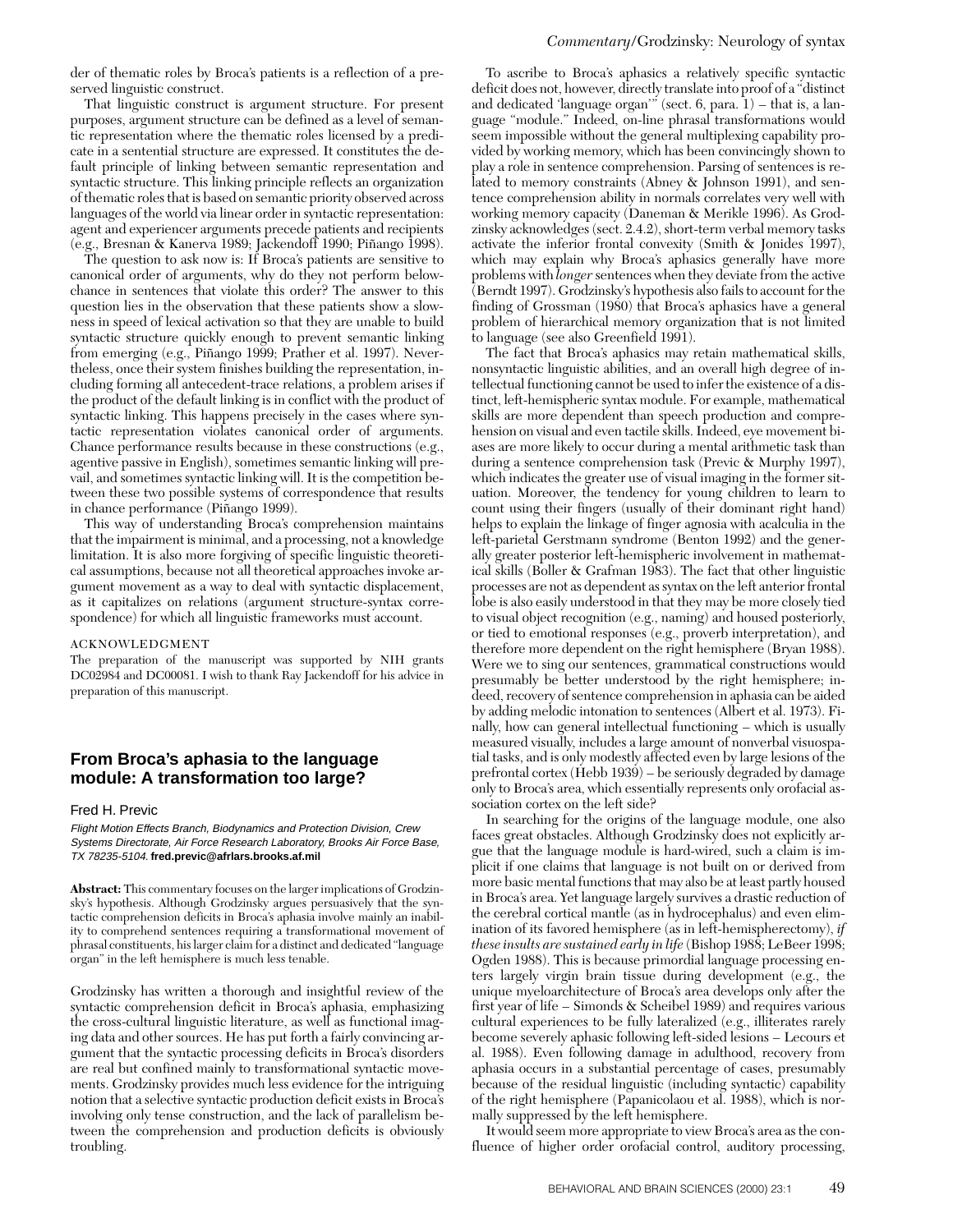#### *Commentary/*Grodzinsky: Neurology of syntax

working memory, and sequential programming and analysis. Why the speech area (as well as areas for other propositional mental activity) resides on the *left* side of the brain may have more to do with primordial auditory asymmetries and neurochemical lateralizations than forces specific to language per se (see Previc 1991; Previc, in press). The critical issue is: Can nonlinguistic tasks be designed to produce deficits in Broca's patients that resemble the transformational grammar failures that Grodzinsky notes? What if patients are presented with a pattern of high-frequency tones (in the speech range) and they have to reproduce them in one order if the final tone is identical to that of the previous one or reproduce them in a different order if the final tone is not? Or, what if patients are required to change the order of an arithmetic operation depending on the relationship between the final digit and the preceding one? (For example, the number sequence x, y, z would require the operation  $[(x + y) * z]$  if  $z > y$  and  $[z + (x * y)]$  if  $y >$ *z*). Would Broca's aphasics have trouble with these tasks, which would involve auditory presentations in the speech range, working memory demands, serial transformations and dependencies, and hierarchical organization? If they would not, then perhaps Grodzinsky is justified in claiming Broca's area as a brain area dedicated exclusively to specific language functions. But, the existence of a separate language or syntax module cannot be claimed merely because Broca's aphasics do not regularly suffer from acalculia, prosodic or semantic language disturbances, or general intellectual loss.

### **Aphasia research and theoretical linguistics guiding each other**

#### Jeannette Schaeffer

Department of Foreign Literatures and Linguistics, Ben-Gurion University of the Negev, Be'er Sheva 84105, Israel. **jschaef@bgumail.bgu.ac.il**

**Abstract:** An elaboration on some loose ends in Grodzinsky's analysis shows that data from the field of aphasia contribute to the formulation of theoretical linguistic principles, and provides extra arguments in favor of Grodzinsky's claim that linguistic theory is the best tool for the investigation of aphasia. This illustrates and emphasizes the importance of communication between researchers in the field of (Broca's) aphasia and of theoretical linguistics.

Linguistic theory divides language into subcomponents, or modules, such as the lexicon and the computational system (grammar and the parser; cf. Chomsky 1993). The grammar, in turn, consists of phonology, morphology, semantics, and syntax. This modular distinction allows us to isolate and explain language deficits precisely and without confusion. As Grodzinsky argues, Broca's aphasics have a deficit in their syntax, namely, they delete traces, but they try to avoid this problem, sometimes successfully, by using other linguistic modules (such as semantics) or even general cognitive principles (such as linearity). This explains why Broca's aphasics do not perform poorly overall on syntactic texts. On the other hand, the investigation of language deficits in general, and Broca's aphasia in particular, can provide us with new insights in linguistic theory. Thus, communication between the two fields is crucial, and works both ways. In the following I will concentrate on two issues that illustrate how linguistic theory and research on Broca's aphasia benefit from each other. The first issue concerns subject theta-roles, the second, object theta-roles.

As Grodzinsky mentions in section 2.2, recent linguistic theory posits that subjects are base-generated in VP-internal position, and subsequently move to the specifier of IP to check Case and phi-features. If this is true, the Trace Deletion Hypothesis (TDH) predicts that even subjects in ordinary declarative active sentences leave traces, which are deleted by Broca's aphasics, with the consequence that the subject has no theta-role. However, as Grodzinsky states: "Such sentences pose no comprehension problems to the aphasics, however. Trace deletion, then, is an insufficient account of the data. Something must be done to remedy this." (sect. 2.2). I argue that the solution of this problem must be sought in an adaptation of linguistic theory, rather than in an adjustment of the TDH. The fact that Broca's aphasics display problems with respect to object traces and theta-roles, but not to subject traces and theta-roles in active sentences, might tell us that the VP-internal Subject Hypothesis is not valid. Additional evidence against the VP-internal Subject Hypothesis comes from recent work in the field of First Language Acquisition. Stromswold (1996) shows that several well-known child language phenomena, which have been explained by means of the VP-internal Subject Hypothesis, and are therefore used as support for this Hypothesis, can in fact be better analyzed in alternative ways. For example, Pierce (1989) and Deprez and Pierce (1993) claim that sentence-external negation in child language, such as *no I see truck* ("I do not see a truck"), result from the lack of subject-raising out of the VP (to spec AgrP), as is schematized in (1):

(1)  $\left[\frac{}{\text{Cp}}\right]\left[\frac{}{\text{Negr}}\right]$  no  $\left[\frac{}{\text{TP}}\left[\frac{}{\text{VP}}\right]$  see truck]]]]]

However, Stromswold shows that Deprez and Pierce's percentages of early negation-initial sentences drastically decrease and stay constant throughout acquisition if negative sentences with null subjects are eliminated. The rationale for excluding null subject negatives is the fact that in these cases one cannot tell whether negation is to the left or to the right of the subject. This suggests that sentence-external negation in early grammar might not be a robust phenomenon at all. Thus, findings in the field of first language acquisition, as well as of Broca's aphasia, suggest that the VP-internal Subject Hypothesis should be adjusted or perhaps eliminated from linguistic theory altogether.

My second point concerns objects, their traces, and their thetaroles in Broca's aphasia. As Grodzinsky discusses, Japanese Broca's aphasics perform at chance on sentences in which the object has scrambled over the subject. This is in line with the strategy that Broca's aphasics assign a default Agent theta-role to the first argument in the sentence if this argument does not have a theta-role caused by trace-deletion. As a result, both the object and the subject bear an Agent theta-role and the patients guess which one is the Agent. How would this work regarding object scrambling in Dutch? In Dutch, the object can be scrambled over an adverb, or over negation, but crucially, not over the subject. Thus, object scrambling in Dutch renders the order subject-object-adverb/ negation, as illustrated in (2):

| (2) dat Ian |           |          | het meisje, voorzichtig t. | kust   |
|-------------|-----------|----------|----------------------------|--------|
| that        | - Jan     | the girl | carefully                  | kisses |
|             |           |          | adverb                     |        |
|             | agent ??? |          |                            |        |

As the structure in (2) shows, the subject *Jan* is in its canonical position, receiving an Agent theta-role without any problems (modulo the problem regarding subjects discussed above). However, the object *het meisje* has been scrambled over the adverb *voorzichtig,* thus leaving a trace. This implies that Broca's aphasics are incapable of grammatically assigning a (Theme) theta role to *het meisje.* The question is whether, and if so, how this object receives a theta role. Grodzinsky's analysis does not explain such constructions. However, linguistic theory offers some guidance in the sense that it requires every argument to have a theta role (Theta-Criterion; Chomsky 1981). Two hypotheses come to mind. First, analogous to the strategy of Agent theta role assignment to the first argument (if it does not have a theta role yet), Broca's aphasics might employ a strategy that assigns a default Theme theta role to the second argument in the sentence if it has not received a theta role by grammatical means. If this is true, we predict that Broca's aphasics should not make any errors in the interpretation of Dutch sentences with scrambled objects. Alternatively, we could make a slight change in Grodzinsky's original formulation of the strategy and hypothesize that the first theta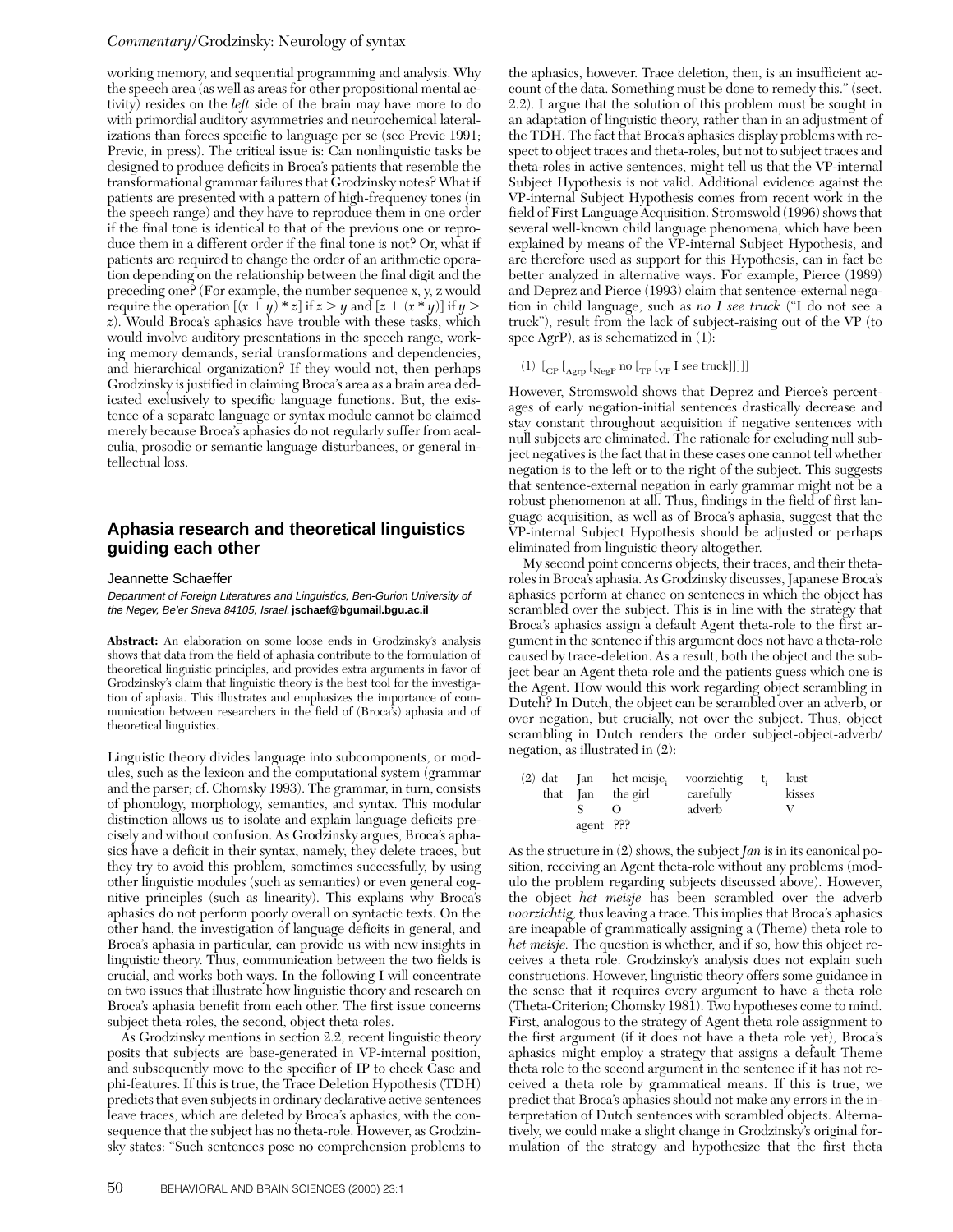role-less argument in the sentence receives an Agent role. This predicts that Broca's aphasics will perform at chance on sentences such as in (2), because there will be two arguments with an Agent theta-role. We can test these hypotheses by showing the patient two pictures: one in which John is kissing a girl carefully and one in which a girl is kissing John carefully. Above-chance performance would provide support for our first hypothesis; chance performance would support the second one. The question raised above shows that an analysis such as proposed by Grodzinsky for the assignment of theta roles in Broca's aphasics is not complete (yet), but that linguistic theory can guide us in formulating testable hypotheses.

### **Sentence comprehension and the left inferior frontal gyrus: Storage, not computation**

#### Laurie A. Stowe

Department of Linguistics, University of Groningen, 9700 AS Groningen, The Netherlands. **l.a.stowe@let.rug.nl www.let.rug.nl/~stowe**

**Abstract:** Neuroimaging evidence suggests that the left inferior frontal gyrus (LIFG) supports temporary storage of linguistic material during linguistic tasks rather than computing a syntactic representation. The LIFG is not activated by simple sentences but by complex sentences and maintenance of word lists. Under this hypothesis, agrammatism should only disturb comprehension for constructions in which storage is essential.

The neurolinguistic model of language developed in the 1970s suggests that syntactic processing occurs in the left inferior frontal gyrus (LIFG), whereas semantic processing occurs in the left posterior temporal lobe. Recent neuroimaging evidence suggests that this model is incorrect. First, processing simple sentences does not activate the LIFG relative to a passive fixation condition; activation is only seen for complex sentences (Stowe et al. 1994). This is very odd if syntactic processing occurs in the LIFG. Evidence from aphasia supports this conclusion, as well. Agrammatic aphasics recognize ungrammaticality and typically produce phrases that are locally grammatical, although they do not form complete sentences (Bastiaanse & van Zonneveld 1998). Agrammatics' syntactic deficits are thus more limited than would be expected if the "syntax" area had been significantly damaged.

Nevertheless, the LIFG is clearly active in sentence comprehension, because PET and fMRI studies have found activation here during the processing of more complex sentences containing incomplete structures (Caplan et al. 1998; 1999; Just et al. 1996; Stowe et al. 1994; 1998; Stromswold et al. 1996). The question is what function it carries out. Grodzinsky points out that the constructions that lead to the greatest difficulty for agrammatic aphasics contain syntactic dependencies between a moved XP and a trace (e.g., wh-questions, relative clauses, and passives). Grodzinsky hypothesizes that agrammatic aphasics have a deficit in a specific type of syntactic computation, the establishment of an XP/ trace dependency.

However, Grodzinsky's reinterpretation of the LIFG's function does not mesh with other neuroimaging results. It predicts that the LIFG should be activated only by XP/trace dependencies. Stowe et al. (1998) showed that blood flow was lowest for simple sentences, increased for complex sentences, and was highest for syntactically ambiguous sentences that contained only as many XP/trace dependencies as the simple condition. Thus the LIFG does not appear to be limited to establishing XP/trace dependencies.

Another problem for both the standard view, that syntactic computation occurs in the frontal lobe, and Grodzinsky's reinterpretation is that reading word lists activates the LIFG more than simple sentences (Mazoyer et al. 1993; Stowe et al. 1998), although word lists do not invoke syntactic computation or contain XP/trace dependencies. The LIFT is also activated:

(1) when subjects memorize a list during the scan (e.g., Grasby et al. 1994);

(2) when subjects maintain a short list presented before the scan (e.g., Fiez et al. 1996);

(3) when subjects continuously update a short list for comparison with input (n-back task; e.g., Awh et al. 1996; Smith et al. 1996);

(4) when subjects recall or recognize words out of a short study list presented before the scan (e.g., Awh et al. 1996; Buckner et al. 1996; Paulesu et al. 1993; Smith et al. 1996).

In the set of studies just cited, the mean location of the maximal voxel within the activation is  $x = -41$ ,  $y = 14$ ,  $z = 17$  in a stereotactic coordinate system (Talairach & Tournoux 1988; coordinates represent distance in mm. from the anterior commissure). This is comparable to the mean location for the syntactic complexity studies cited above  $(x = -40, y = 18, z = 14)$ .

The overlap between activations for verbal storage and for sentential complexity seems unlikely to be accidental; it suggests that the LIFG also supports storage during sentence comprehension. However, the most important sort of information that needs to be stored during sentence comprehension concerns incomplete structure (Gibson 1998) and a purely lexical store is not likely to be useful. Stowe et al. (1998) discussed several hypotheses about the forms of information that may be stored in the LIFG. Our argument was that if phrasal information is stored as well as lexical information, blood flow in the LIFG should be predicted by the combination of phrasal memory load and lexical load associated with a condition. It appears that words are maintained until a phrase is created. Thus word lists have a low phrasal load and a high lexical load and should exhibit more blood flow than simple sentences (which have low loads for both), but less than complex sentences (which are high in both phrasal load and lexical load because of long, incomplete phrases). The LIFG exhibited this pattern. On the other hand, if only lexical items are temporarily stored in the LIFG, word lists would typically be associated with a higher load than even the most complex sentences. This pattern was not found.

Another possibility is that two functionally separate networks (lexical memory and phrasal memory or computation) are located in the same anatomical structure. Any hypothesis postulating separate networks predicts that syntactic complexity and an independent verbal memory load should be relatively independent. The single storage function hypothesis predicts an interaction: As storage demands increase during sentence processing, the amount of resources available for a verbal memory task should decrease. A PET study that investigated this prediction was reported by Stowe et al. (in press). We asked subjects to read one- and two-clause sentences while monitoring for words out of a list containing one or five words. We found a highly significant interaction between the two variables in the LIFG. Such a result is difficult for any hypothesis postulating separate networks to explain.

Taken together, these neuroimaging experiments support the hypothesis that a single cognitive function in the LIFG supports temporary storage of verbal information, including structural information, during sentence processing (Kaan & Stowe, forthcoming). This contradicts the hypothesis that the LIFG carries out (aspects of) syntactic computation, as proposed by both the classic model and Grodzinsky's reinterpretation of it. The alternative Storage Hypothesis is capable of explaining the agrammatic data presented by Grodzinsky, as well. The mechanism used for storage in comprehension is clearly related to that used for storing longer term production plans. Under the Storage Hypothesis, it is also not coincidental that XP/trace dependencies, the paradigmatic case of storage of unintegrated structural information, are problematic for these patients. The syntactic computation hypotheses, on the other hand, cannot readily explain the neuroimaging data summarized here.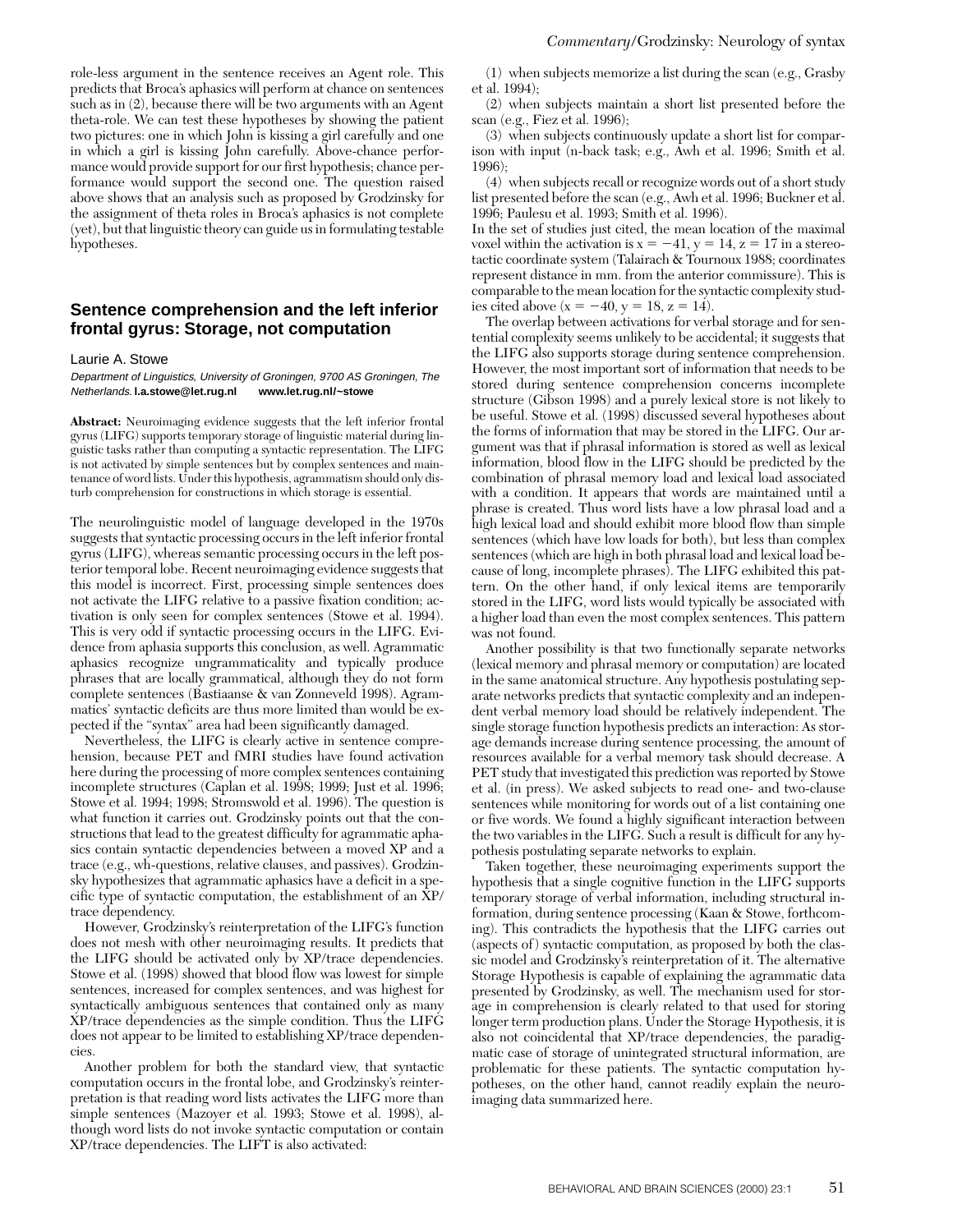### **Temporal perception: A key to understanding language**

#### Elzbieta Szelag<sup>a</sup> and Ernst Pöppel<sup>b</sup>

aDepartment of Neurophysiology, Nencki Institute of Experimental Biology, 02-093 Warsaw, Poland; <sup>b</sup>Institute of Medical Psychology, D-80336 Munich, Germany. **szeleg@nencki.gov.pl www.nencki.gov.pl ep@tango.imp.med.uni-muenchen.de**

**Abstract:** Although Grodzinsky's target article has merit, it neglects the importance of neural mechanisms underlying language functions. We present results from our clinical studies on different levels of temporal information processing in aphasic patients and briefly review the existing data on neurobiology of language to cast new light on the main thesis of the target article.

Grodzinsky's target article provides a fresh approach to the cerebral representation of language. He argues that most human linguistic abilities are not located in the Broca's area, which for more than a century was believed to be a major centre associated with lenguage production and syntactic processing. His hypothesis originates from a linguistic perspective only, however, and neglects neuronal processes. An important question arising from this article is: What neuronal mechanisms underlie the described functions?

A growing body of evidence suggests that temporal information processing controls many aspects of human behaviour, including language. Experimental studies using a variety of techniques and subject populations (e.g., Fitch et al. 1997) have consistently demonstrated that the superiority of the left hemisphere for the processing of verbal information may reflect a more primary specialisation for processing temporal cues, of which human speech is one example. Moreover, some language disorders in children and adults are associated with timing impairments.

On the basis of a hierarchical model of time perception (Pöppel 1994; 1997) we reinterpret the merits of this target article. Three different temporal ranges seem to be crucial for language, namely, about 2–3 sec, 200–300 msec, and 30–40 msec, corresponding respectively to the duration of phrases, syllables, and phonemes in fluent speech. In our clinical studies we found that temporal perception in aphasics is selectively affected at these three levels, depending on the localisation of lesion and existing disfluency patterns (van Steinbüchel et al. 1999).

The level of approximately 3 seconds was assessed by measuring temporal integration (TI). Experimental evidence (Pöppel 1978) suggests that sequences of events are automatically linked together into a perceptual gestalt. This binding process is presemantic (thus, independent of concrete events) and defines a "working platform" for mental activity. Using the subjective accentuation paradigm (Szelag 1997), we tested the extent of such TI in patients with precentral or postcentral lesions, either to the left hemisphere (resulting in nonfluent or fluent aphasia), or to the right hemisphere (without aphasia). While listening to metronome beats, patients were asked to accentuate mentally every x-th beat and create an individual rhythmic pattern. The extent of temporal integration was defined as the duration of the perceptual units comprised of such subjectively grouped beats. Broca's aphasics behaved differently from all other patient groups and acquired a new strategy because of the lesion, that is, they relied less on automatic TI and more on mental counting (Szelag et al. 1997). They had deficits in the binding operations that probably underlie not only the ability to construct full-fledged tree structures in production (i.e., effortful, nonfluent speech) but also their antecedents in comprehension, which need to integrate and hold the information for up to a few seconds. This hypothesis is supported by section 4 of the target article, which implies that some highly structured syntactic abilities are located in the anterior language area.

Grodzinsky also reports prominent failures on structures containing transformational operations and the deletion of all traces of movement from syntactic representation in Broca's aphasics (sects. 2.1 and 2.2). It also seems that timing disorders in the domain of about 200–300 msec, corresponding to syllable processing, may be crucial for these comprehensional deficits. We observed these disorders in self-paced (personal) finger tapping tasks. Patients with left hemisphere injury and Broca's or Wernicke's aphasia had significantly slower tapping fluency then other brain-damaged patient groups (von Steinbüchel et al. 1999).

On the other hand, a level of approximately 30 msec was assessed by measuring the auditory order threshold (OT), defined as the minimum time interval required to identify the temporal order of two successively presented clicks. This temporal range is associated with the perception of succession and phonemic hearing; and has been demonstrated to be basic in reaction time tasks and other high-speed temporal demands (Pöppel 1970; 1997). Patients with left hemisphere postcentral lesions, suffering from Wernicke's aphasia, showed prolonged OT, demonstrating important deficits in temporal processing at this high-frequency level, with impaired detection of single phonemes and lexicon in comprehension; Broca's aphasics were unaffected. These relationships are in agreement with Grodzinsky's thesis that semantic abilities are unaffected following lesions to Broca's area because phonemic hearing is preserved (sects. 1.1 and 1.2).

These observations support the conclusion that specific left hemisphere lesions selectively damage temporal mechanisms critical to the processing of both verbal and nonverbal information within a time frame of approximately 2 to 3 sec, 300 msec or 30 to 40 msec. Moreover, some areas of the left hemisphere play a more important role in temporal processing than others. We postulate that a disruption of timing mechanisms leads to the phonological and/or syntactic disorders commonly observed in aphasic patients. From the evidence briefly reviewed here, it can be seen that the linguistic abilities considered in Grodzinsky's article are governed by the central timing processor. With this in mind, we think that the target article's focus on the patients' linguistic skill in isolation, without any analysis of its neural substrate, cannot give a complete image of language organisation in the brain. Timing is essential to language use and different "neural clocks" underlie the machinery of comprehension and production.

### **What is special about Broca's area?**

Michael T. Ullman and Roumyana Izvorski

Georgetown Institute for Cognitive and Computational Sciences, Georgetown University, Washington, DC, 20007.

**{michael; izvorski}@gics.georgetown.edu www.giccs.georgetown.edu/labs/ullman**

**Abstract:** We discuss problematic theoretical and empirical issues and consider alternative explanations for Grodzinsky's hypotheses regarding receptive and expressive syntactic mechanisms in agrammatic aphasia. We also explore his claims pertaining to domain-specificity and neuroanatomical localization.

Grodzinsky has presented an impressive range of evidence from aphasia in support of the view that Broca's area and surrounding structures (hereafter referred to as "Broca's region") underlie receptive and expressive syntactic mechanisms. His endeavor to ground his hypotheses in linguistic theory is particularly valuable. Here we discuss a number of problematic theoretical and empirical issues related to his claims.

**A syntactic role for Broca's region? Receptive mechanisms.** First we address theoretical issues. In the syntactic framework assumed by Grodzinsky, certain constraints apply to all traces (the Empty Category Principle), whereas others distinguish not only between X0- and XP-traces, but also between two types of XP traces (Chomsky 1981; 1986; Rizzi 1990). Grodzinsky's theoretical motivation for implicating Broca's region in the former dis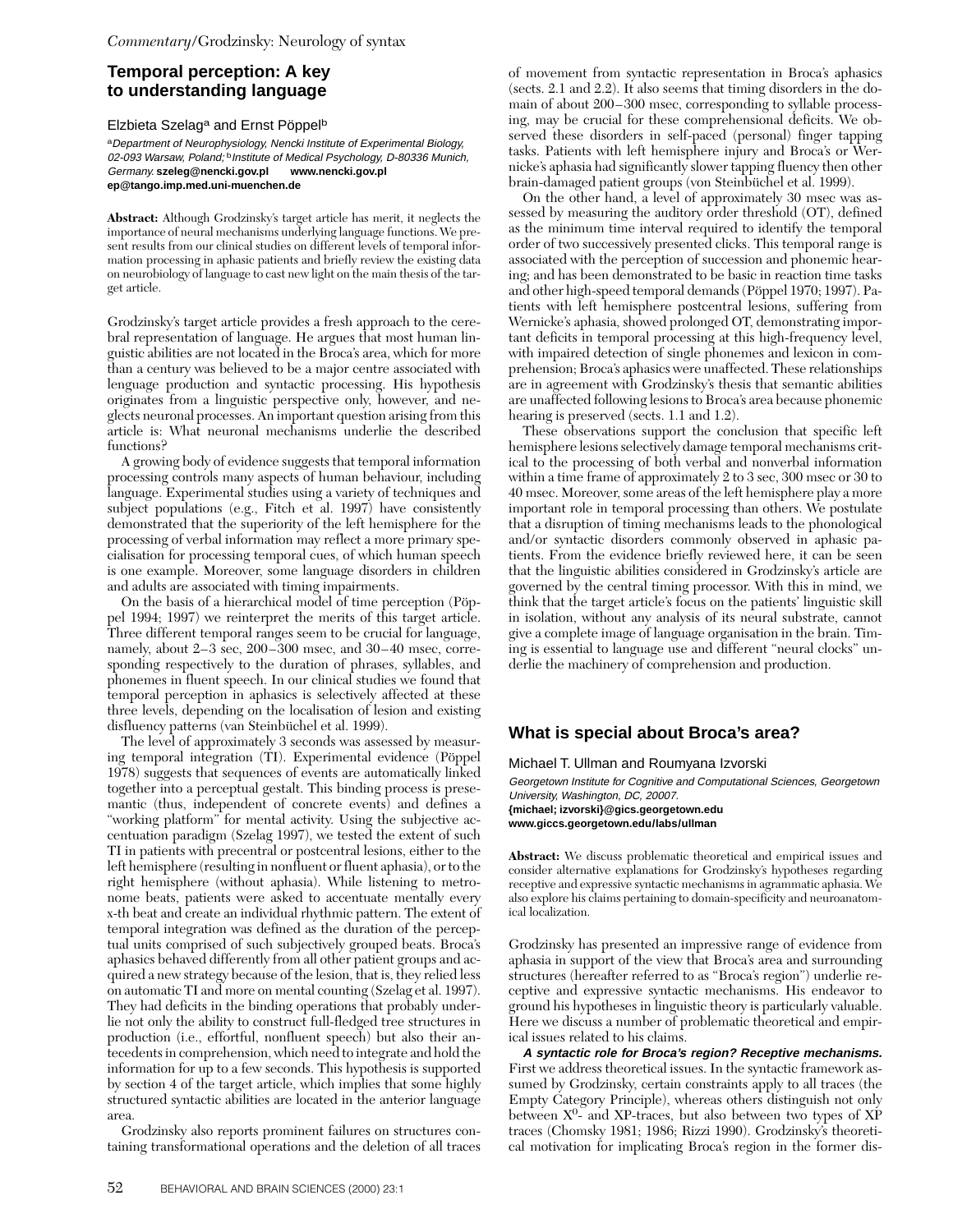tinction, but not the latter, is unclear. One principled difference is that  $XP$  but not  $X^0$  traces are assigned thematic roles. However, Grodzinsky rejects the view that the receptive impairment concerns the mediating function of traces in thematic-role assignment (also see Grodzinsky & Finkel 1998). More generally, syntactic theory has shifted away from the concept of traces as syntactic objects in their own right or even as notational devices (Chomsky 1995a), further undermining the theoretical basis of positing a neurological deficit specific to traces.

Second, we turn to empirical issues. The arguments that Grodzinsky presents in support of the Trace Deletion Hypothesis (TDH) rely crucially on a three-way distinction between aphasics' performance at, below, or above chance. However, in a number of cases the level at which aphasics perform is not the one predicted by the TDH. English object-gap relative clauses and Japanese object scrambling are two examples. If subjects are assigned a thematic role through the mediation of a trace (the VP-Internal Subject hypothesis assumed by Grodzinsky), the grammatical assignment of an Agent role to the subject should be precluded in such structures. Thus the subject should not enter into thematic competition with the object (which should get the Agent role by the default strategy), resulting in below-chance performance and not the reported chance performance. Chinese subject-gap relatives are another example. Here, the object gets the grammatically assigned role of Theme. The subject should not compete for this role (unless the default strategy is modified so that non-first NPs get the Theme role), so the observed chance performance would be unexpected. If thematic-role assignment to objects is also trace-mediated (Chomsky 1995a), the object could not be assigned a thematic role grammatically, and should be assigned an Agent role by default, given its linear position as the first NP. This would result in below-chance performance in Chinese object-relatives. Additional sentence types problematic for the TDH are discussed by Beretta et al. (1999), Berndt and Caramazza (1999), and others.

Third, there may be alternative explanations. Grodzinsky discusses only briefly working memory and speed of processing deficits, both of which have been proposed to explain receptive agrammatism (see Kolk 1998). Both explanations warrant further examination: Broca's area has been linked strongly to working memory (Fiez et al. 1996b; Smith & Jonides 1997), and also to fast temporal processing (Fiez et al. 1995). Importantly, reports of dissociations between receptive syntax and working memory (Caplan & Waters 1999) are consistent with the view that different frontal regions may subserve different types of working memory (Smith & Jonides 1997).

**Expressive mechanisms.** We address theoretical issues first. Unlike the dichotomies between lexical versus functional, or Comp(lementizer)-related versus Infl(ection)-related projections, there is no clear theoretical basis to Grodzinsky's proposed categorical distinction between Tense and Agreement. Moreover, it has been argued that the relative order of Tense and Agreement is crosslinguistically parameterized (e.g., Ouhalla 1991); the order in English is posited to be opposite to that which Grodzinsky adopts for Hebrew, with AgrS (the projection licensing subjectverb agreement) higher than Tense (Chomsky 1993). Thus, impaired Tense and intact Agreement would not be expected in both English and Hebrew, contrary to Grodzinsky's claims.

Empirical issues are also problematic. The data are not consistent with a Tense/Agreement categorical distinction. First, Tense itself can be spared in agrammatism, whereas higher projections are impaired (see Hagiwara 1995). Second, agrammatics can show a graded impairment, with increasingly worse performance at higher projections. For example, Ullman et al. (in press) report decreasing production rates of verbal inflection at increasingly higher levels in the syntactic hierarchy (see also data presented in Hagiwara 1995).

Finally, there appear to be alternative explanations. Hagiwara (1995) has proposed that agrammatics' grammar allows convergence (i.e., successful computation) at lower functional projec-

tions, because such structures are less costly from a global economy perspective (i.e., comparing different syntactic derivations; Chomsky 1993). Ullman et al. (in press) argue that graded impairments of functional projections can be explained by deficits of concatenation and/or movement. Because functional categories are assumed to be concatenated and to trigger verb movement stepwise into hierarchical structures, from lower to higher categories (Chomsky 1993), such deficits should yield a greater likelihood of successful computation of lower than higher categories.

Relation between receptive and expressive mechanisms. We have two concerns with the receptive and expressive deficits posited to underlie agrammatism: the lack of an independent factor, linguistic or neuropsychological, unifying the two, and the highly specific nature of the deficits. Impaired computation could arise from deficits of linguistic knowledge (competence) or processing (performance). Although linguistic knowledge is often thought of as highly modular (Chomsky 1981; 1995a), it is generally thought to underlie the computation of structures in both the receptive and expressive modalities (e.g., Crain & Fodor 1989). Thus if linguistic *knowledge* is affected, the deficit should similarly affect both modalities, contrary to Grodzinsky's claims. Indeed, greater deficits in higher than lower functional categories are found in *receptive* as well as expressive agrammatism (Hagiwara 1995). In contrast, although different *processing* mechanisms may be posited for receptive and expressive modalities, they do not normally employ highly specific components, such as a module whose only function is to construct solely those parts of the syntactic tree at and above Tense.

**Is Broca's region domain-specific?** It is not clear whether Grodzinsky is suggesting that all of Broca's region is dedicated to language, or whether, within this region, there exist specific structures dedicated to language. The first case is clearly false: Evidence suggests that Broca's area underlies motor functions (see Rizzolatti & Arbib 1998). The second case is also problematic. To demonstrate domain-specificity, one must show that *no* nonlanguage functions are subserved by the neural material or cognitive component in question. At the very least it should be demonstrated that those nonlanguage functions most likely to explain a set of linguistic impairments do not co-occur with those impairments. It is therefore puzzling that Grodzinsky concentrates on mathematical combinatorial skills, given that he explicitly posits that Broca's region does not subserve the "basic combinatorial capacities necessary for language processing" (Abstract).

Grodzinsky also claims that Broca's region plays a restricted role within language, subserving only the two hypothesized syntactic functions. However, Broca's aphasics are more impaired at producing, reading, and even judging regularly inflected than irregularly inflected forms (Badecker & Caramazza 1987; Marin et al. 1976; Ullman et al. 1997; in press). This morphological affixation deficit in both expression and reception cannot be explained by Grodzinsky's hypothesized syntactic dysfunctions. Finally, there is also substantial evidence that Broca's area plays a role in phonology (see Demonet et al. 1996) and in lexical search or retrieval (see Buckner & Tulving 1995).

**Anatomical localization.** Grodzinsky's effort to implicate Broca's region alone in the hypothesized syntactic functions is hampered by problems of patient selection. Conclusions regarding the function of Broca's region would be less problematic if patients were selected *solely* on the basis of their lesions, which should be limited to those structures. However, many of the Broca's aphasics on which Grodzinsky bases his claims also have lesions outside Broca's region, or, even worse, have no reported lesions to this region at all (e.g., Friedmann & Grodzinsky 1997; Grodzinsky 1989; Grodzinsky & Finkel 1998. For additional discussion on patient selection, see Berndt & Caramazza 1999; Grodzinsky et al. 1999.) More generally, chronic Broca's aphasia is also associated with damage to left parietal regions (Alexander 1997). Grodzinsky points out that Wernicke's aphasics' failures in syntactic comprehension are inconsistent and varied. Perhaps this variability of impairments correlates with Wernicke's aphasics'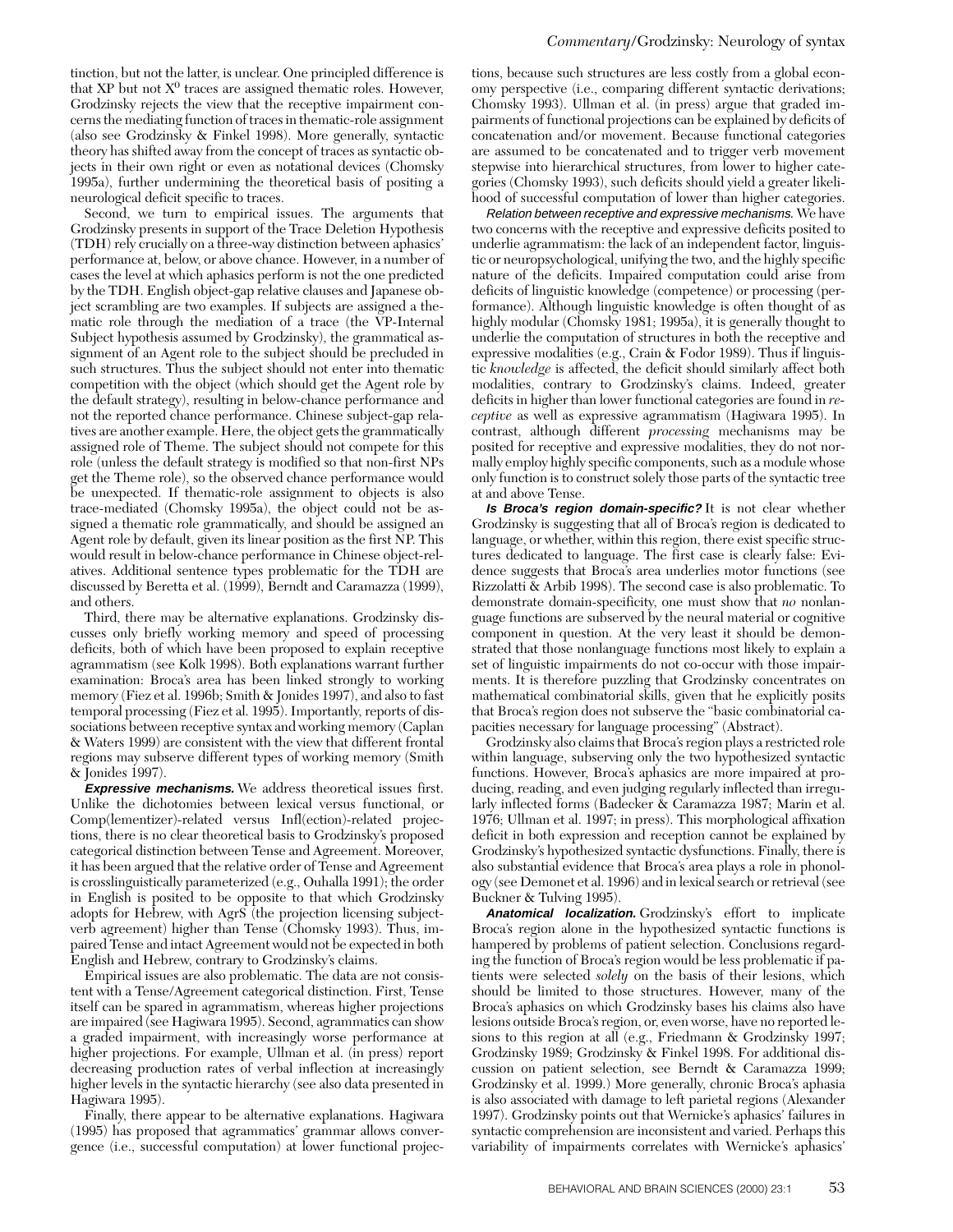#### *Commentary/*Grodzinsky: Neurology of syntax

variability in damage to inferior parietal regions (Alexander 1997). Indeed, conduction aphasia is associated with both left inferior parietal damage (Alexander 1997) and syntactic processing deficits (see Caramazza et al. 1981). It may be that left inferior parietal regions, in concert with left frontal structures, underlie grammatical processing, in a working memory role (Smith & Jonides 1997), or perhaps as a repository of grammatical knowledge.

**Conclusion.** We have argued that a number of Grodzinsky's specific claims are problematic, and should therefore be weakened or modified. Nevertheless, we strongly support his program relating language deficits to linguistic theory, and believe that such an approach will prove crucial to our understanding of both the neurobiology and structure of language.

#### ACKNOWLEDGMENT

Supported by DAMD17-93-V-3018 and a McDonnell-Pew grant in Cognitive Neuroscience.

### **The need to consider additional variables when summarizing agrammatism research**

M. Cherilyn Young and Judith A. Hutchinson

Department of Communication Sciences and Disorders, The University of Texas at Austin, Austin, TX 78712. **cherilyn@ccwf.cc.utexas.edu jhutchi603@aol.com uts.cc.utexas.edu/~cyoung**

**Abstract:** Throughout the history of aphasiology, researchers have identified important premorbid and stroke-related predictors of linguistic performance. Although Grodzinsky discusses some of these variables, exclusion of other variables could lead to unnecessary experimental error and erroneous conclusions. Aspects to consider include sources of experimental bias, premorbid differences, nonlinguistic roles of the frontal regions, and comparison of normal and aphasic performance.

Grodzinsky identifies common factors of linguistic performance across languages and tasks, reviewing data from various studies. He considers the variables of diagnostic label and lesion source when collecting results of studies, and his analysis of spoken output takes into account differences among languages' canonical sentence order and morphosyntax. Important aspects of how the studies' original data were obtained have not been taken into account, however. These aspects can be categorized as sources of nonsampling and sampling bias, premorbid differences, nonlinguistic roles of the frontal cortical regions, and comparative data about neurologically normal performance. A brief review of these variables not considered in Grodzinsky's article suggests that combining the results of agrammatism studies could lead to erroneous conclusions.

In applied social research methods, there are three components that comprise experimental error, or the difference between the results of a sample and the truth about a population. Nonsampling bias includes errors in defining the population of interest. Sampling bias consists of inequalities caused by unequal or disproportionate sampling from subgroups of the population under consideration. Sampling error is the expected set of differences between the sample and the population, creating the need for inferential statistical methods (Henry 1998). In agrammatism research, only sampling error has been addressed fully (Bates et al. 1991).

Nonsampling bias, specifically errors in defining the population, can result from problems with subject classification (Henry 1998). It has been noted that classification systems within standard aphasia batteries have imperfect classification and diagnostic abilities, leading to overlap among categories (Clark et al. 1979; Rao 1994). Also, different aphasia batteries can give different labels for the same subject's performance (Caplan 1987b). As a result, selecting subjects only according to a diagnosis of Broca's aphasia from various batteries could lead to possible differences in subject selection criteria across studies (Bates et al. 1991).

An unknown degree of sampling bias could result from three problems with subject selection methods used in agrammatism research. First, we know little about the nature and prevalence of documented subgroups of Broca's aphasia, described by either lesion site or performance (Love & Webb 1992; Sundet & Engvik 1985). Second, we do not know how subjects were selected out of the available pool of Broca's aphasics for each study (Bates et al. 1991). Third, we do not know much about the relationship of lesion site and diagnostic label to the naturally occurring category or population of impairment underlying diagnoses of Broca's aphasia, anterior aphasia, nonfluent aphasia, or agrammatism, making it difficult currently to sample equally or proportionately (Anderson 1991; Bates et al. 1991; Menn et al. 1995).

In addition, premorbid differences may contribute in unknown ways to differences in patient performance. Interpersonal sociological factors such as age, educational level, number of languages spoken, and socioeconomic background, in addition to their interactions and relationships with performance variables, are considered increasingly important to modern aphasia research (Bates et al. 1991; Coffey et al. 1998; Menn et al. 1995). Also, various unknown or inadequately researched cohort effects are thought to result from generational or historical changes within the population of interest (Glenn 1977). These changes may be significantly associated with subtle but important changes in the epidemiology of stroke and its clinical profile in the population. Furthermore, aspects of hemispheric specialization and aspects of memory are two areas of research that have contributed greatly to understanding individual, normal neurolinguistic, and psycholinguistic differences (Dean 1985; Engle 1996).

Also, focusing almost exclusively on grammatical performance and comprehension may lead to a disregard of interactions with nonlinguistic roles of the frontal lobe. In addition to the syntacticsemantic aspects of frontal lesions, deficits in oral-motor abilities and working memory also result from lesions to frontal regions (Brookshire 1997; Damasio & Anderson 1993; Darley et al. 1975). Likewise, direct effects of brain damage may be confounded by the concurrent use of compensatory abilities and strategies (Blackwell & Bates 1995; Menn et al. 1995).

Furthermore, Grodzinsky's approach has de-emphasized comparative information on how neurologically normal control subjects perform on similar tasks. Various studies using neurologically normal speakers of a language have demonstrated the existence of occasional discrepancies between grammatical competence and performance and the existence of normal performance errors on neurolinguistic measures (Cook & Newson 1996; Lezak 1995). Consequently, there is no assurance that the tasks given to subjects with aphasia are ones that all neurologically normal, competent speakers would always perform "perfectly" or ideally. As a result, overall experimental error may result from comparing aphasics' performance with ideal syntactic-semantic output, rather than comparing normal and aphasic performance to determine their similarities and differences.

In summary, the type of impairment variously labeled and diagnosed as Broca's aphasia, anterior aphasia, nonfluent aphasia, or agrammatism is apparently a natural category of impairment with unique qualities, but the multidisciplinary field of aphasiology is far from discovering its nature. Grodzinsky's research and that of others have been invaluable in determining aspects of the nature of this type of aphasia and the differences between its syntacticsemantic performance pattern and ideal performance. However, the inclusion of additional, previously identified variables and results of other lines of research would improve the knowledge about this category of aphasia.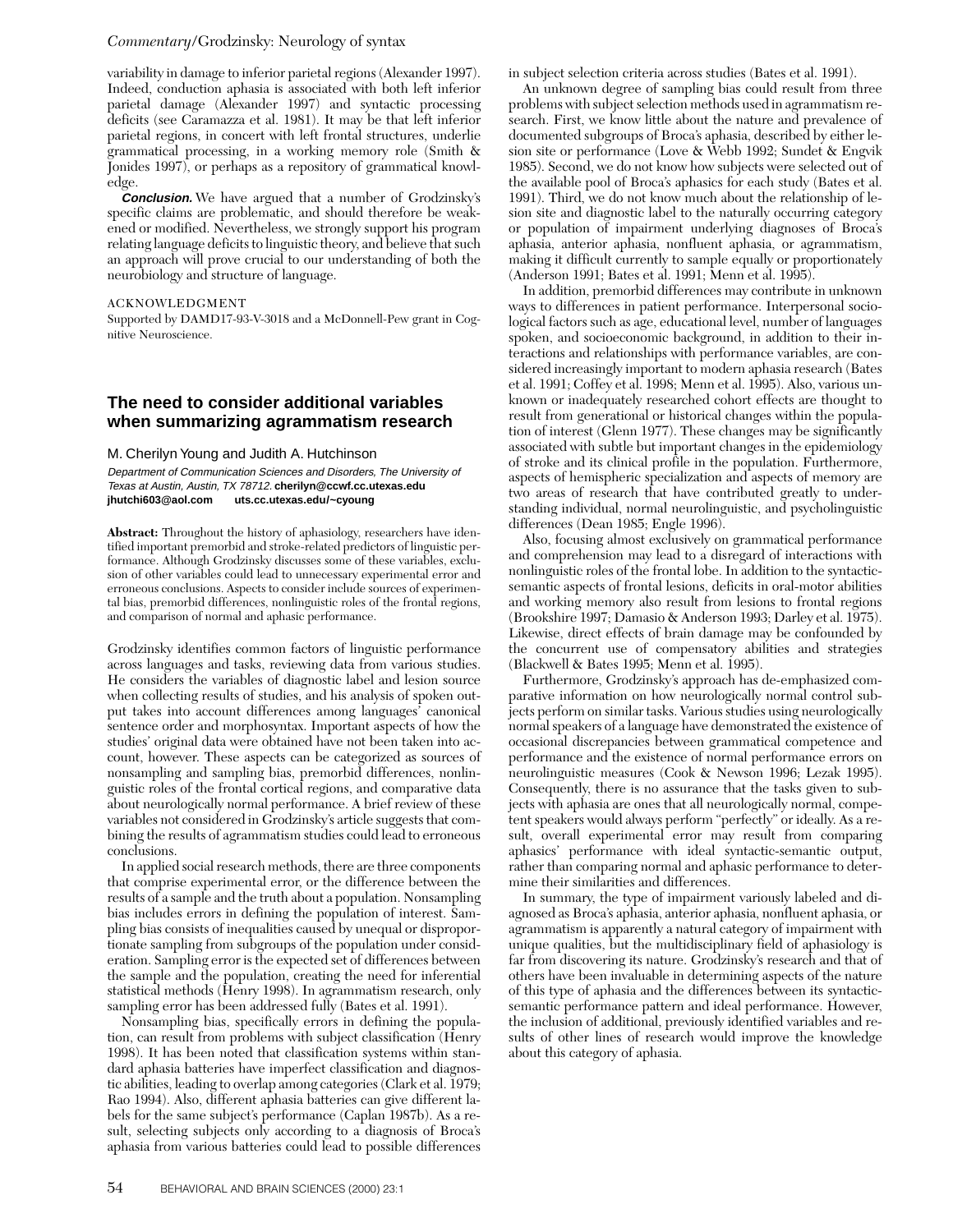# Author's Response

### **The Trace Deletion Hypothesis and the Tree-Pruning Hypothesis: Still valid characterizations of Broca's aphasia**

#### Yosef Grodzinsky

Department of Psychology, Tel Aviv University, Tel Aviv 69978; Israel and Department of Neurology, Aphasia Research Center, Boston University School of Medicine, Boston, MA 02130. **yosef1@ccsg.tau.ac.il yosef1@acs2.bu.edu**

**Abstract:** I begin with a characterization of neurolinguistic theories, trying to pinpoint some general properties that an account of brain/language relations should have. I then address specific criticisms made in the commentaries regarding the syntactic theory assumed in the target article, properties of the Trace Deletion Hypothesis (TDH) and the Tree-Pruning Hyothesis (TPH), other experimental results from aphasia, and findings from functional neuroimaging. Despite the criticism, the picture of the limited role of Broca's area remains unchanged.

### **R1. Working in the syntax/neuroscience interface is hard**

What do neurolinguists do? What makes their intellectual life interesting? A serious investigation of the functional neuroanatomy of language currently involves a rich and complex array of data, both behavioral and anatomical. A learned discussion of these, in turn, presupposes deep knowledge of brain research techniques and formal linguistics, as well as sophisticated methods of experimental design and data analysis. Language is a complex mental function, and studying it is hard.

The process of discovery and understanding in this domain is complex and consists of a series of steps that the neurolinguist must take. First, a question of interest Q must be formulated, dictating the focus of inquiry. This must be followed by the introduction of the theoretical apparatus T in both the behavioral and the neural domains. Next, one must establish an explicit mapping M from the theory onto the measured behavior. The choice of T, Q, and M then dictates a set of experiments E, which, if carried out properly, produce reliable results R. Finally, an interpretation I brings R to bear on T modulo M.

Articles published in *Behavioral and Brain Sciences* often provide a unique opportunity for a passer-by to get a glimpse of a scientific field. Sometimes, they also allow an observation into the sociology and intellectual norms of a research area, as multiple backgrounds, positions, and points of view are rolled into one treatment. In this context it is interesting to note that although my critics made many important points regarding the choice of T, criticized certain members of E, added scores into the pool R, and disagreed with me on I, not one commentary challenged Q or M. Is this because of a very broad consensus on these issues, or a collective oversight?

In my response, I try to address this and other questions, to consider alternatives, and to propose solutions to other problems and issues that were raised in the commentaries. As explicitly as possible I lay out the assumptions underlying the approach espoused in the target article. First, I dis-

cuss a host of conceptual issues that arise regarding theoretical choices, mapping and method. Then, I consider certain empirical problems. I address as many criticisms as I can, and try to organize the response so as to make the reader's life easier. Issues are thus addressed from general to specific, making it possible to focus on things one cares about, and skip the rest.

The target article ended with a glance into the past – a tribute to Paul Broca, a founder of my field. The response will conclude with an attempt to look forward: I will consider what a final theory of brain/language relations will eventually look like.

#### **R2. Properties of the best theory**

An adequate theory of the functional neuroanatomy of language must have certain properties; these are laid out below with examples that come from the commentaries.

#### **R2.1. Generality and exclusiveness**

All and only the relevant data must be accommodated. There are three different aspects to this property in the present context: cross-structural (spanning data from all the relevant syntactic constructions), cross-linguistic (encompassing data from different languages, especially where languages diverge), and cross-task and method (accounting for principled variation across experiments). The Trace Deletion Hypothesis (TDH) with its two parts (trace-deletion and default strategy) was designed to satisfy this property. Consider, by contrast, one family of theories that purport to offer an alternative to the TDH, and attribute the syntactic deficit in Broca's aphasia to a disability with structures that deviate from canonicity (**Kay, Piñango**). On this view, Broca's aphasics are said to do well on canonical structures yet to be unable to represent, and hence to guess at, "noncanonical" ones. Canonicity is determined by the order of arguments in lexical representation. This account fails to be general in all three respects.

**R2.1.1. Cross-structural failure.** The patients' performance pattern reveals surprising comprehension asymmetries between sentences that differ in certain respects, but not in the order of arguments. These are agentive versus experiencer predicates in passives (1a-b), and referential versus nonreferential subjects in questions (2a-b) and passive (3a-b). Critically, in each comparison the positions of arguments relative to the predicate (which determine canonicity) remain fixed:

| $(1)$ a. The woman was pushed by the man<br>b. The woman was loved by the man   | chance<br>below chance |
|---------------------------------------------------------------------------------|------------------------|
| $(2)$ a. Which elephant did the giraffe sniff?<br>b. Who did the giraffe sniff? | chance<br>above chance |
| (3) a. The woman was pushed by the man<br>b. Every woman was pushed by a man    | chance<br>above chance |
| Such contrasts, which the TDH accommodates (as                                  |                        |

shown in the target article), cannot in principle be couched in a theory that is based exclusively on the relationship between canonical and actual positions on NPs in a sentence.

**R2.1.2. Cross-linguistic differences.** These accounts cannot accommodate the striking cross-linguistic contrast in which there is complete reversal in performance patterns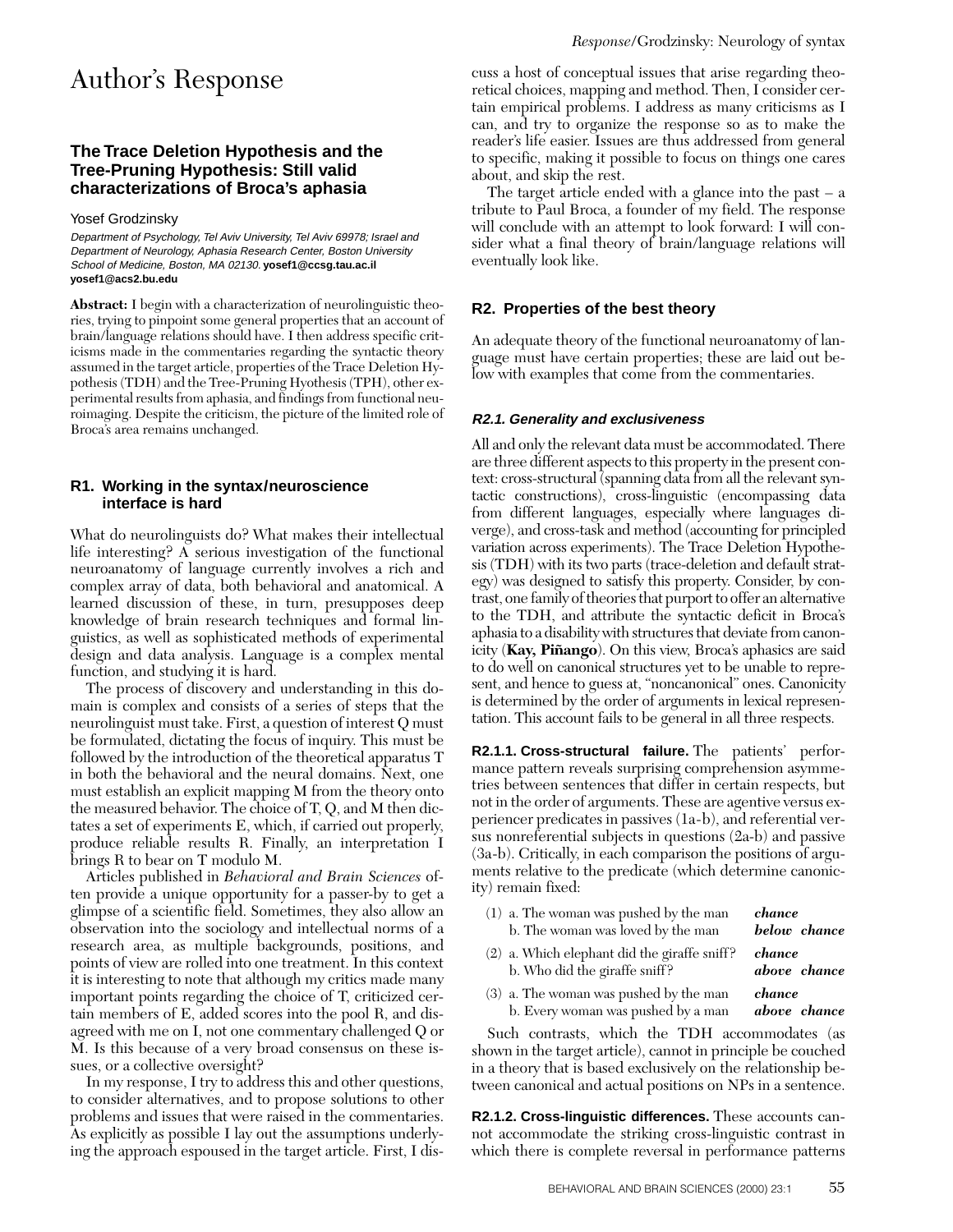*Response/*Grodzinsky: Neurology of syntax

on relative clauses in Chinese and English, both SVO languages with identical canonical structure (and identical  $\vartheta$ structure). This contrast, which follows directly from the TDH, is reiterated in  $(4)$ – $(5)$ :

| (4) Chinese relative clauses                                           |
|------------------------------------------------------------------------|
| a. Subject: $[t,$ zhuei gou] <b>de</b> , <b>mau</b> , hen da<br>chance |
| chase dog COMP cat very big                                            |
| the cat that chased a dog was very big                                 |
| b. Object: [mau zhuei $t_i$ ] de, gou, hen xiao above chance           |
| cat chase <b>COMP</b> dog very small                                   |
| the dog that the cat chased was very small                             |
| (5) English relative clauses                                           |

a. Subject:  $[\text{The man}]_i \text{ who}_i [t_i]$  pushed the woman] was tall  $\boldsymbol{a}$ above *chance* b. Object:  $[\text{The man}]_i$  who<sub>i</sub> [the woman pushed  $t_i$ ] was tall *chance*

**R2.1.3. Tasks.** Accounts claiming that aphasics have trouble comprehending sentences with deviations from canonicity have little to say about other tasks. In particular, they have no prediction regarding the patients' selective failure in judging the acceptability of certain sequences, or in their failure to prime normally in a position of a gap. The TDH, by contrast, is designed to explain such results.

### **R2.2. Deductive structure**

The mapping M must be explicit, leading to clear predictions regarding (past and future) experimental results. This is perhaps the most salient and important property of the TDH. Its bipartite structure (trace-deletion, strategy) provides two premises that are taken as part of the mapping M from normal to deficient linguistic ability. These two premises, once applied to a sentence with a given structure and a given task, provide the machinery from which results can be deduced directly.

### **R2.3. Transparency**

Performance levels for each structure in each task must follow directly and independently from the theory. This requirement is strict: The TDH makes no statements of the form "performance on A is better (or worse) than on B." That is, it has a prediction for each data point, not only in terms of its relation to others (e.g., passive vs. active), but also in terms of its own value relative to chance. The latter type of measure is extremely important for the interpretation of performance levels in experiments where the dependent variable is discrete, namely those with binarychoice decisn (as is in most comprehension tests). So, in syntactic constructions like the passive, trace-deletion blocks  $\vartheta$ -transmission to the moved subject, which in turn is assigned an agent role by the strategy. The result is a representation with two agents, and chance performance is derived deductively, independent of the performance on other structures. Performances are very carefully measured, and detailed (group and individual) statistics are reported in each of the experimental papers on which the analysis relies (contrary to **Bickerton**'s claim on this matter). As performance is examined in terms of its relation to chance, a distinction between types of erroneous performances (chance level vs. below-chance) emerges. This distinction corresponds to the contrast between the Broca's

performances on passives with psychological and agentive predicates, as shown in the target article. I know of no other account that has this property. Take complexity-based accounts (**Kolk & Hartsuiker, Pickering, Stowe,** and others), for example. Here, the idea is to establish a nonarbitrary metric for complexity, one that makes reference to structure. These metrics are rarely spelled out explicitly or motivated theoretically. To take one example, Pickering expects nested dependencies to be more complex than consecutive ones, yet gives no reason for this expectation. More important, complexity-based predictions are inherently weaker than the TDH. This is so because performance on any construction can be deduced from the TDH directly (i.e., structure S yields performance level L), yet complexity-based accounts can only make comparative statements (i.e., structure S is easier/harder than T). So, even if a complexity metric in syntax can be established, specifying an order of difficulty among structures, additional assumptions are necessary to turn it into a theory about the "order of breakdown" in aphasia. By contrast, the TDH provides a stronger and more precise prediction for each stimulus type.

### **R2.4. Falsifiability**

It is common, especially in the social sciences, to say that a theory must be accompanied by a clear procedure for falsification. Somehow, as physicist Daniel Amit (1996, p. 653) pointed out so eloquently in this journal, this requirement is overemphasized and misconstrued in biology (and the social sciences). It is important to note that a theory is at best "refuted" not by data, as some commentators (**Beretta, Berndt, Dick & Bates, Dronkers, Müller**) erroneously contend, but, rather, by an alternative proposal. Thus, a finding that runs contrary to the predictions of the theory may indeed be worrisome and should be considered very seriously, but is itself hardly sufficient for refutation.

The proposals made in the target article satisfy these properties. Alternatives should be considered according to the principle that a theory cannot be replaced by another that is more vague or has narrower data coverage. I will argue that the proposals made in the commentaries are not viable competitors.

### **R3. The mapping – structure and task specificity**

A claim regarding the functional neuroanatomy of language (or any other piece of cognition) usually relates some putative underlying mechanism(s) to a brain part. The goal is to break represented knowledge and processes that underlie language behavior into their component parts, and relate them to brain regions. Sources for experimental results divide into two groups: measures of cerebral activity (ERP, fMRI, SPECT, PET, MEG, etc.), and behavioral measures (RT and error rates). Our discussion in this section focuses on behavioral measures. Although knowledge recruited for language use presumably comes from a single source, different tasks potentially tap different combinations of processes. Thus each experimental method may require its own function  $M$  that maps knowledge  $+$  processes onto measured behavior. It is thus possible, in principle, for stimuli bearing the same linguistic structure to generate very different results, because of different task characteristics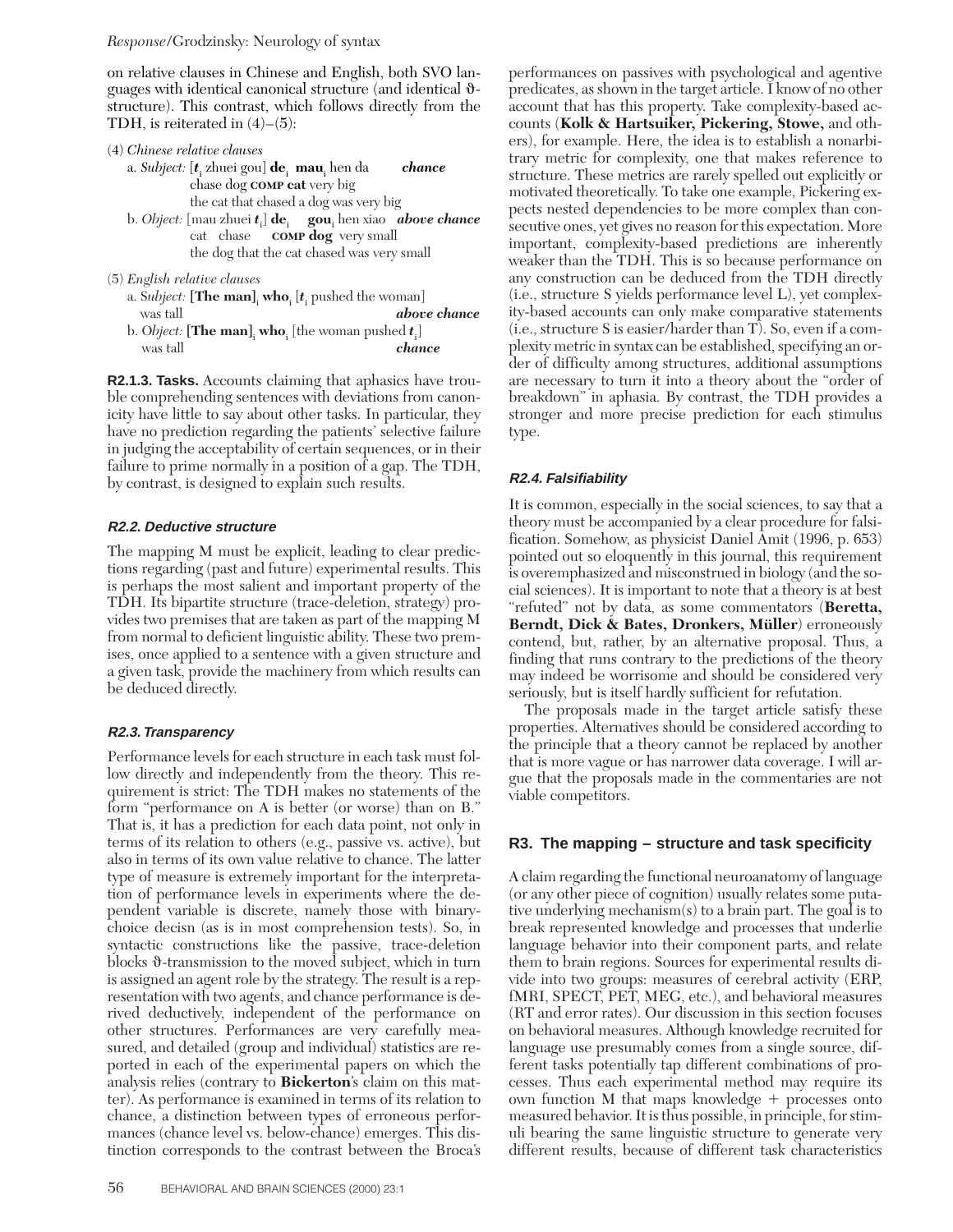(cf. Grodzinsky, 1988, for a demonstration that although Broca's aphasics comprehend actives at near-normal levels, and passives at chance, their performance is reversed when they are required to detect violations of grammaticality in these structures, which involve substitution of a preposition). Conversely, different structures may lead to similar results if appropriate tasks are selected. This makes crosstask comparisons difficult, but it also makes theoretical generalizations that are upheld across tasks more compelling than arguments that are based on findings from one task only.

It is perhaps a curiosity that no issue concerning M (Mapping of Theory onto Behavior) was noted in the commentaries, although many critics were rather detailed in pointing out potential empirical problems for the TDH. Moreover, although many commentators criticized this or that piece of comprehension data, or brought additional comprehension results to bear on the debate, little attention was paid to the fact that the TDH successfully accounts for data ranging from error analysis in comprehension to aberrations in grammaticality judgment and real-time contrasts between normal and aphasic sentence processing. Of the alternatives sketched in the commentary, none can be said to have data coverage that cuts across tasks and method. Some examples will make this point clear. Consider complexity-based accounts first (e.g., **Pickering, Stowe,** and others). Broca's aphasics are expected to do well on "simple," hence "easy" structures, but fail on "complex" ones. Coherent complexity metrics – a must for such accounts to get off the ground – are hard to come by. Still, on most psycholinguistic views, subject-gap relative clauses are less complex than object-gaps because only the latter deviates from canonicity (e.g., Just et al. 1996). If complexity acted as the source of difficulty in Broca's aphasia, we would expect it to manifest equally across tasks. Yet the data tell us a different, more intricate and interesting story. When tested in Cross-Modal priming tasks, Broca's aphasics cannot prime for antecedent NPs in their respective gaps (i.e., point *3* in 6a and point *2* in 6b), failing in both subject- and object-gap center-embedded relatives (despite putative differences in complexity between them). However, their comprehension performance differentiates between the two constructions (7):

- (6) a. The priest enjoyed **the drink**<sup>1</sup> that [the caterer was  $^2$ serving  $t^3$  to the guests]
	- b. The professor liked **the waitress**<sup>1</sup> who **[***t*<sup>2</sup> was serving drinks to the guests**]**
- (7) a. *Subject*: **[The man]**, **who**,  $[t$ , pushed the woman] was tall *above chance* b. *Object:* **[The man]**<sub>i</sub> **who**<sub>i</sub> [the woman pushed  $t_i$ ] was tall *chance*

Moreover, when tested for comprehension on rightbranching structures (8), Broca's aphasics give the same pattern of results as they do for the center-embedded ones in (7), indicating that they suffer a movement, rather than complexity, failure:

(8) a. *Subject:* Show me  $[\text{The man}]_i$  who<sub>i</sub>  $[t_i$  pushed the woman] *above chance* b. *Object:* Show me [**The man**], **who**, [the woman pushed  $t_i$ ] *chance*

It is hard to imagine how this intricate array of results can be accommodated with a complexity-based account, yet it follows directly from the TDH, as I showed in the target article (see Grodzinsky, 1989, for further discussion of complexity in the context of relative clauses). The data presented in **Friedmann**'s commentary likewise resist a generalization that is not dependent on syntactic movement.

Moving on to results from grammaticality judgment, we note that the violations in (9) fall under one linguistic generalization (Relativized Minimality, Rizzi 1990), yet the performance impairment is selective precisely in a way that the TDH is designed to accommodate. It is difficult to see how a complexity-based deficit analysis could account for this pattern:

| $(9)$ a. *John seems that it is likely to win | high error rate |
|-----------------------------------------------|-----------------|
| b. *I don't know what who saw                 | high error rate |
| c. *Have they could leave town?               | Low error rate  |

Next, we take a look at proposals that build on canonical ordering of constituents (**Kay, Piñango**). Recall that the claim is that Broca's aphasics fail whenever a structure contains an overt ordering that deviates from canonicity (as determined by lexical representation). Yet, because no mapping function is provided for any task, it is hard to make predictions about tasks other than comprehension. But even if such a mapping were to be devised, it would not account for the data in (6), in which both canonical and noncanonical orderings of constituents produced performance aberrations. Moreover, when the data in (7) is juxtaposed to (6), the irrelevance of canonical ordering becomes even more apparent. As for the deficit in (9), I am aware of no reason to believe that it is related to canonicity.

Finally, consider accounts that attribute the deficit to a general failure in cognitive ability, whether caused by timing in general cognitive representations (**Szelag & Pöppel**), sequencing, (**Dominey & Lelekov, Murray**), computation (**O'Grady**) or memory failures (**Previc**). Some of these are genuinely sophisticated proposals, that should be explored seriously, through wide-ranging research programs. I therefore feel that I am giving them an unjustifiable short shrift. Yet, in the present context I cannot go much beyond noting my own limitations. I find it hard to imagine how general failures of these types could lead to task- and structure-specificity of the types presented in the target article. The complex array of data that is available calls for a specific account, which then leads to the conclusion that Broca's area is highly specialized. Still, some authors (Swinney & Zurif 1995) have attempted to argue for a timing failure, yet one that is apparent only in the context of tasks that force the construction of specific linguistic representations (as some commentators – **Hickok, Piñango, Ullman & Izvorski** – have also proposed). I have little to say about this issue. A timing failure that underlies the structural deficit in Broca's aphasia is a logical possibility, but compelling data are yet to be presented.

### **R4. Syntax**

Any attempt to state a generalization over a wide range of linguistic data that purports to be both precise and general must make theoretical choices of various sorts. The single most important intuition underlying the TDH/TPH is that a lesion in Broca's aphasia affects only part of syntax, leading to the conclusion that the lesioned cerebral area is the locus of certain subsystems of syntax. In formulating these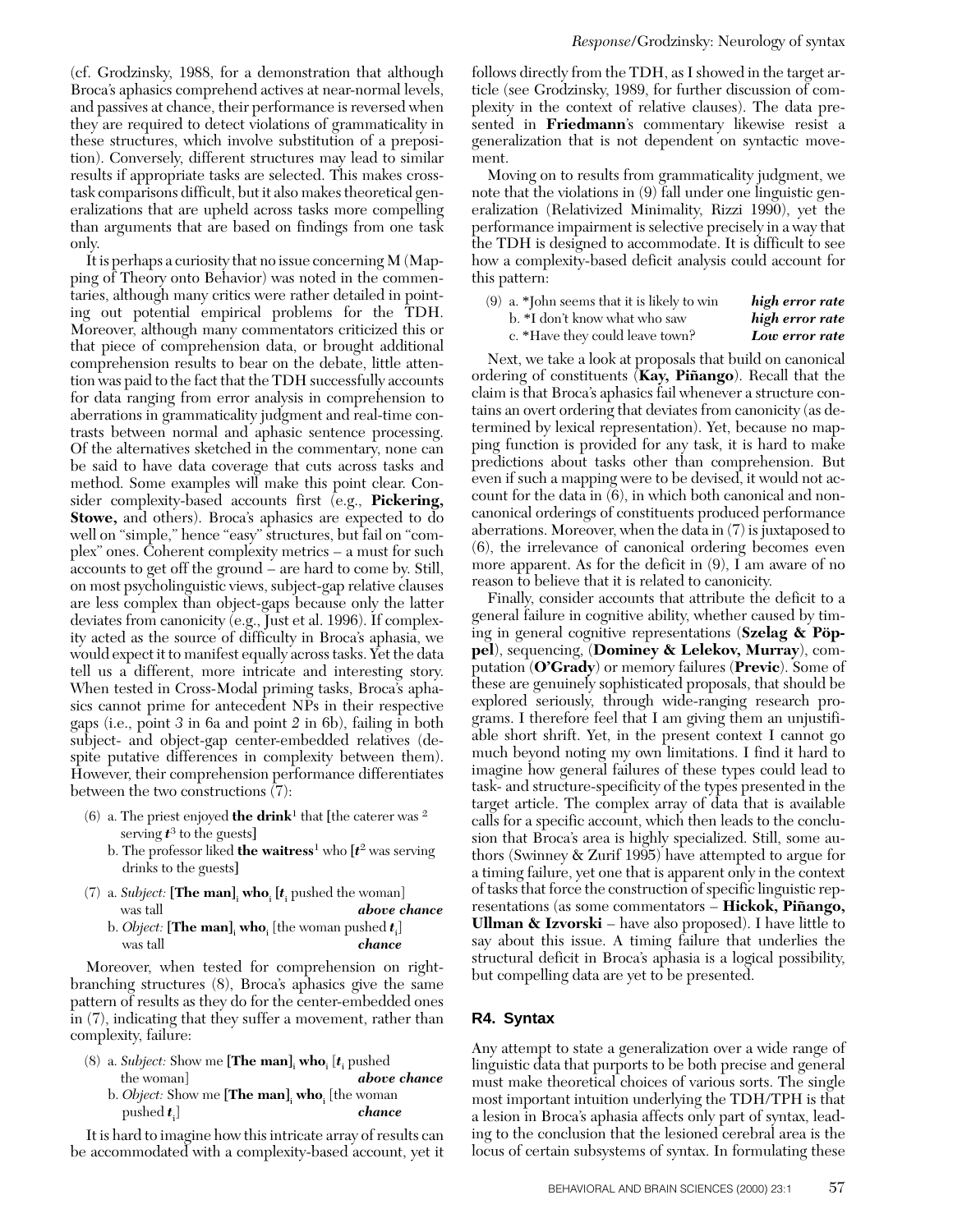### *Response/*Grodzinsky: Neurology of syntax

hypotheses such choices were made, generating critical commentary. In this section I will address these points, which I divide into two parts: (1) Criticisms of choice of the general descriptive framework, and (2) more specific linguistic problems that arise in the context of the TDH. These are addressed from general to specific.

### **R4.1. Movement and traces**

**R4.1.1. Minimalist issues.** The TDH/TPH were formulated in the descriptive language of generative grammar, which raised a number of objections and queries, including whether the formulation is generally compatible with recent versions, specifically, with the Minimalist Program (MP, **Bánréti, Bickerton, Edwards & Lightfoot** and **Frisch et al.**) Positions vary. Edwards & Lightfoot correctly note that in the MP, the process that merges categories constructs a tree while taking movement into account "on the fly" as it were, that is, during the derivation itself. Yet, this observation does not lead to their conclusion that this model cannot accommodate the distinction between operations that are structure-building and those that establish dependencies among constituents. It is questionable whether a rule like Merge should be taken as a concrete claim about sentence processing, as Edwards & Lightfoot would have it. But even so, viewing it as they do obfuscates important issues: Changes in theoretical conception do not change the facts. The formulation of the MP has not dispensed with the need for certain independent constraints on movement (like Relativized Minimality), distinguishing it from other types of syntactic relations. Similarly, whether movement is formulated over features (Frisch et al.), or copies (Bickerton), the need for such a relation is there, and it is this relation that serves as the basis for the TDH.

**R4.1.2. Movement and case.** In the MP, **Bánréti** points out, the interpretation of noun phrases (DPs) is dependent on case assignment, which requires feature checking, and hence movement into an appropriate position. As a consequence, both subject and object NPs move. Bánréti is thus concerned that the MP posits more traces than the TDH can handle. Again, this is a position that adheres too literally to the details of one formulation. First, Bánréti's presentation of the theoretical mechanism itself shows that the feature-checking model has no consequences for the TDH coverage of data in comprehension, because the assignment of  $\vartheta$ -roles takes place prior to movement to check features. The critical cases for comprehension, then, are those DPs that depend on the trace for  $\vartheta$ -role assignment. The TDH picks them out correctly, regardless of other movements. Note that even if movement to a feature-checking position leaves a trace, its deletion would not result in an inability to detect case violations, because this detection does not depend on the trace. It is interesting that this distinction receives empirical support from an unexpected direction. As I pointed out in the target article, Broca's aphasics have virtually intact abilities in the domain of case, as evidenced by experiments in languages with overt case marking, for example, Serbo-Croat (Crain et al. 1989; Lukatela et al. 1988) and also in English (Linebarger et al. 1983). Their performance, then, distinguishes between checkingmotivated, and thematic, "real" movement; their syntactic capacity, therefore, is intact when a dependency relation

does not involve a trace. Further evidence comes from Japanese. As **Hillert** and **Frisch et al.** point out, Japanese patients are unable to make use of overt case marking. However, this observation leads to a conclusion that is opposite to theirs: The patients' inability to use case argues for a dissociation between case and movement, rather than against the TDH. Therefore, the distinctions made by this hypothesis are fine, but allow for very wide data coverage.

**R4.1.3. LF-movement.** Is the TDH not too strong? **Cappa et al.** wonder. They, too, point out that movement operations feature in other domains of syntax, mainly in cases where they are covert (LF movement). In such instances, constituents appear *in situ,* although their interpretation can be shown to require syntactic movement. Cappa et al. are right: The status of these cases in Broca's aphasia is unclear. The appropriate experiments have not yet been done, and whether or not LF-movement is implicated in the deficit is an open empirical question that calls for sophisticated experimentation.

**R4.1.4. Traces.** In a different vein, some commentators express doubts regarding the validity of the arguments for representations that contain traces (**Ben Shalom, Hillert, Kay, Pickering**). This issue is independent of the TDH. One could imagine the TDH stated in a theory that has no traces. All critics agree that the existence of traces is an entirely empirical matter. Indeed, some have questioned the validity of the experimental evidence from normal realtime processing. In this context it is important to note that arguments for or against traces do not necessarily come from psycholinguistics. There has been a long debate about it in the linguistic literature (ignored in the commentary), and neurolinguistic evidence from aphasia strongly supports the need for traces (or at least of generalizations over different movement types) in the theory of grammar (Grodzinsky et al. 1991). Moreover, no commentary offered an account for the selective impairment Broca's aphasics have in grammaticality judgment in violations that depend on traces (whose deletion, incidentally, does not imply deletion of their structural positions, contrary to Pickering's suggestion). One can safely conclude that the TDH is compatible with the general linguistic principles on which it is based.

### **R4.2. Compatibility of theory with results**

**R4.2.1. Traces in [Spec,VP] and the TDH.** Many commentators (**Friedmann, Frisch et al., Hickok, Otsu, Schaeffer, Ullmann & Izvorski**) worry about empirical problems that may arise if the TDH is coupled with a syntactic theory that assumes subjects start out in the Specifier of VP position (the VP-Internal Subject Hypothesis, henceforth ISH, Kitagawa 1986; Koopman & Sportiche 1988; Kuroda 1986). This concern may, in fact, be a specific instance of a more general problem raised by **Bánréti** regarding the movement of subjects. A serious examination of this problem presupposes a precise characterization of potentially problematic places in the comprehension data. The TDH accounts for deficient performance on structures containing two NPs, in which only one is moved. The standard case for chance performance is one in which the object moves and crosses the verb, and the subject stays in its base position. Recall that in such a case, the (unmoved) subject re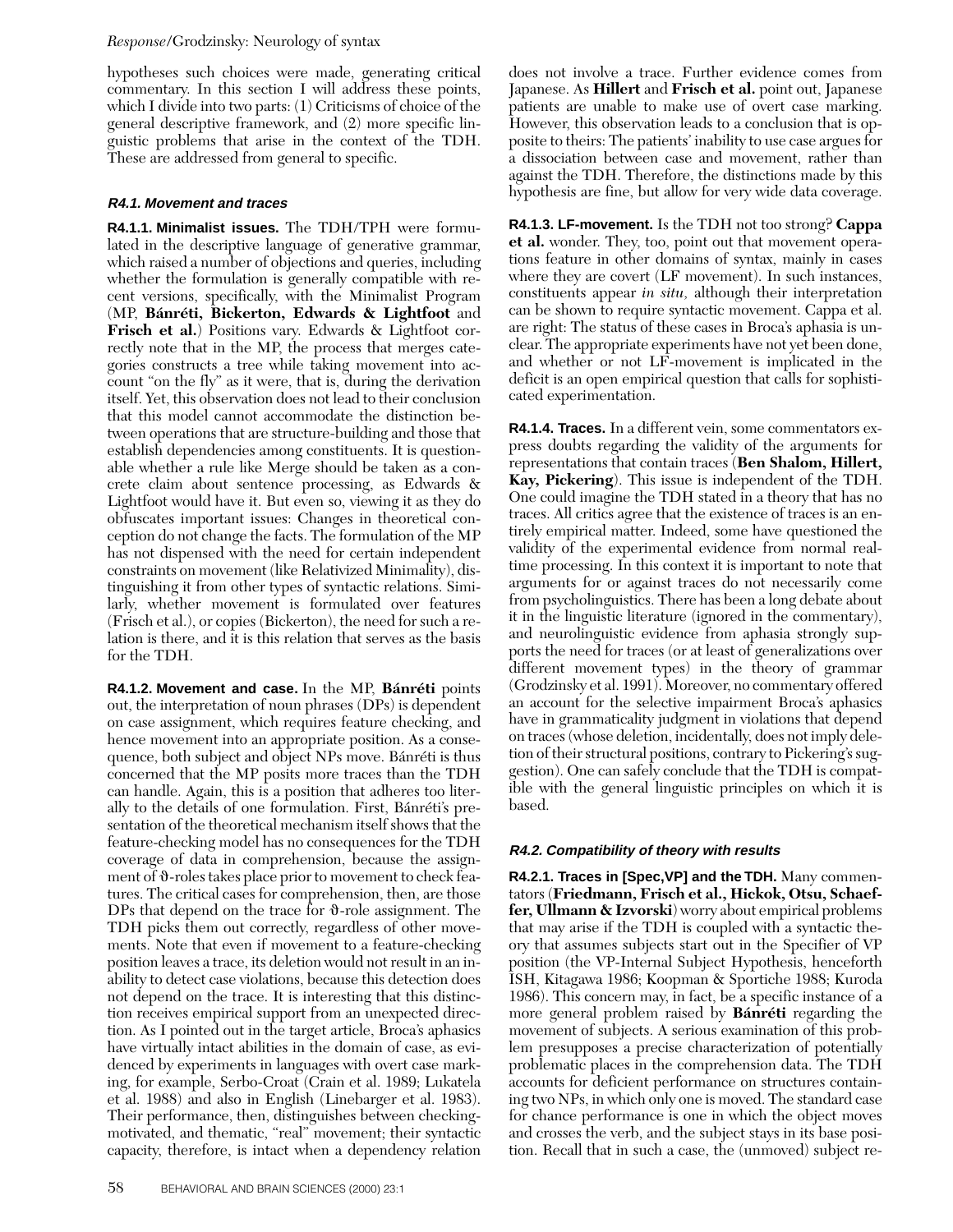ceives the external (mostly agent)  $\vartheta$ -role, whereas the moved NP receives a role by strategy (mostly agent, as well). That is how chance performance is derived. But what if both NPs move? Adopting the ISH creates such a case, as it assumes that subjects move up from the Specifier position of VP, to the "traditional" subject position [Spec,IP]:



If a result postulated by the TDH crucially depends on this NP's staying *in situ,* problems may arise. Example cases are scrambled actives in Japanese and English object-gap relative clauses, presented here according to their ISH-compatible analysis, and with their TDH-assigned roles – grammatically  $(G)$  and by strategy  $(S)$ :

| (11) a. <b>Hanako</b> <sub>i</sub> - <b>o Taro</b> <sub>i</sub> -ga $[t, t]$ nagutta] | chance |
|---------------------------------------------------------------------------------------|--------|
| Agent $(S)$ Agent $(G)$                                                               |        |
| "Taro hit Hanako"                                                                     |        |
| b. [The man], who, [the woman $[t,$ pushed $t,$ ]] was tall                           |        |
| Agent $(S)$<br>Agent $(G)$                                                            | chance |

(Note that the assignment in [11b] is done directly. **Newmeyer** points out that the assignee of the  $\vartheta$ -role should not be the head of the relative, but rather the [overt or silent] relativizer (*who*). This may be true, although some analyses consider direct  $\vartheta$ -role assignment from the predicate of the relative to the head. Be it as it may, both views have identical consequences. The concern in these cases is that because the trace of movement from VP to IP is deleted, the grammatically assigned  $\vartheta$ -role cannot reach its destination. This leaves the subject in both (11a) and (11b)  $\vartheta$ -less, and the analysis falls apart.

This problem is potentially serious, but there are some solutions. One creative solution is to take this presumed incompatibility between linguistic analysis and aphasia results and turn it on its head, namely, to *take it as evidence against the ISH.* This is what **Schaeffer** proposes. She cites results from language acquisition that presumably point in the same direction, and concludes that the ISH may be invalidated on psycholinguistic grounds.

**Schaeffer**'s is an interesting proposal, but it leaves the linguistic data that originally motivated the ISH unexplained. It is therefore wise to look for ways to reconcile this hypothesis with the TDH. Several ideas come to mind. One is to assume that if a  $\vartheta$ -role cannot be assigned to a position because a trace is absent, an adjacent position is capable of inheriting this role. This idea is very much in the spirit of  $\vartheta$ theory, which in general operates under conditions of sisterhood and adjacency. Alternatively, we can reformulate the strategy so that it can apply in a more restricted manner. If two moved NPs in the same string do not have  $\vartheta$ roles, both would presumably be under the scope of the strategy. Such cases arise in sentences that have more than one clause. Thus, if the strategy applies once per clause, it could assign the role of agent twice by default: once to a first

NP in the main clause, and another to the first NP in the subordinate clause. It is important to note that imaginable solutions exist, and that each of these has different empirical consequences that can be formulated precisely and then tested. It is hoped that more relevant test results will become available as research proceeds, but currently, the interaction between the TDH and ISH does not lead to inconsistencies or problems with the data.

Another potential concern regrading  $\vartheta$ -role assignment in Broca's aphasia is pointed out by **Newmeyer,** who wonders why patients allow for thematic representations that run against their thematic knowledge, which I claimed to be intact. Specifically, he wonders how the patients allow for  $\vartheta$ -representations with two agents, and how agentless predicates may end up with an agent (as is the case in the TDH account of passives with psychological verbs). Incompatibilities between the normal  $\vartheta$ -representation of a sentence and that of a Broca's aphasic may indeed arise. Yet reflect for a moment on the nature of the strategically assigned  $\vartheta$ -role. It is, by definition, nonlinguistic. As I have argued elsewhere (Grodzinsky 1990, Ch. 5) there are good reasons to believe that the strategy snaps into action after thematic representations become output. Only after the  $\vartheta$ assignment is finished can incomplete thematic representations be detected and augmented by the strategy. Therefore, incompatibilities of the sort Newmeyer highlights indeed occur, yet at a stage where the  $\vartheta$ -criterion, as well as other linguistic principles, are no longer operative. The above-cited discussion of this issue, in fact, takes these considerations as an argument for strict modularity of the sentence processing device.

**R4.2.2. Is AgrP higher than TP?** The production aspect of the linguistic description of Broca's aphasia (hence of the function of the associated neural tissue) makes use of a grammatical distinction between Tense and Agreement features (Tree-Pruning Hypothesis-TPH). The main point is not just the new observation that such a distinction exists in the aphasia data, but more importantly, that grammatical properties that form a natural class with tense (placement of negation, copulas, nominative case, complementizers, and verb movement to C) are all deficient, as opposed to those clustering with agreement, which are not. The available evidence comes from an impressive array of languages (see Friedmann 1998). Commentators have taken issue with this claim on various grounds. Many criticize the TPH on the grounds that it gets things backwards (**Bánréti, Bickerton, Newmeyer, Ullman & Izvorski**). For us, Tns is higher than AGR, yet the MP has the Tense node higher in the tree than AGR (i.e., TP contains AGRP). I find this criticism strange for three reasons:

(1) The split inflection hypothesis has provided good reasons to believe that there is more than one inflectional node. However, the number, as well as the internal ordering of the nodes, is far from being a closed matter. Some authors have proposed other inflectional categories (e.g., Koizumi 1995; Siloni & Friedemann 1994). Heavy linguistic arguments in favor of  $AGR \geq T$ ns would indeed give rise to concerns. As things stand, the issue is unresolved, and thus the conclusion is opposite to the one suggested by the critics. Rather than being questionable, the TPH analysis of the production findings from aphasia provides a powerful, neurologically based argument for  $\text{Trs} \geqslant \text{AGR}$  (cf. Friedmann, 1998, for further discussion).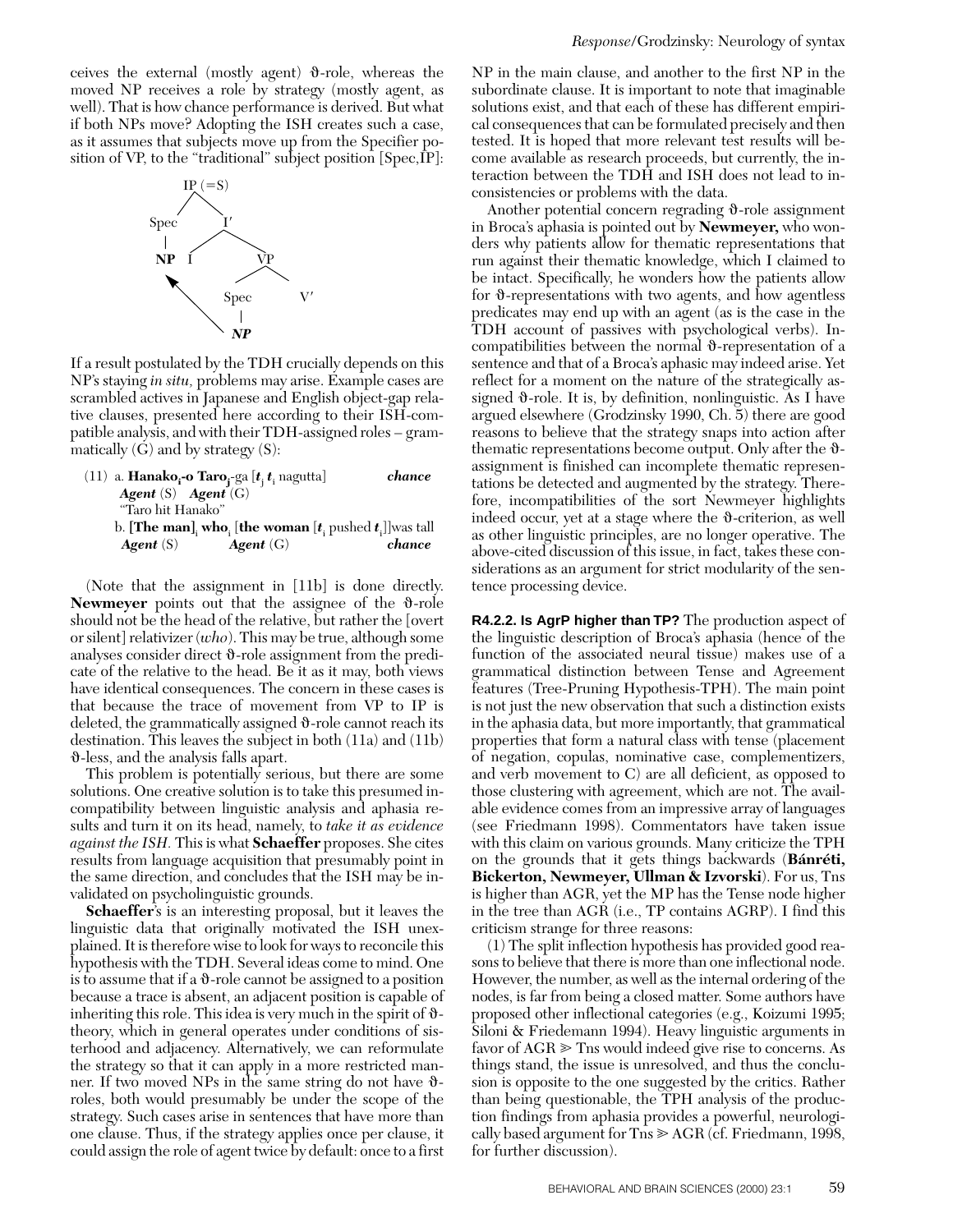#### *Response/*Grodzinsky: Neurology of syntax

(2) It is interesting to note that although critics hasten to dismiss the TPH on these grounds, the interesting clustering of aphasic production phenomena has not been taken seriously in any of the commentaries, nor has an alternative been proposed.

(3) In production, there is clearly an issue of severity as **Kolk & Hartsuiker, Penke,** and **Ullman & Izvorski** correctly point out. Disagreement begins when one considers possible accounts. Everyone notes that the production deficit is graded. The question is whether this gradation is principled, and in particular, whether it goes along syntactic lines.

This is an issue considered in detail in Friedmann and Grodzinsky (1997). We analyzed a wide range of data from English, Italian, French, and Hebrew (further extended in Friedmann [1998] to additional languages, as well as to larger numbers of patients and large size corpora, and supported in Bastiaanse & van Zonneveld's [1998] Dutch study). Against this context, counterexamples such as those of Penke, who found a set of cases with no such production deficit, are indeed puzzling. Still, the weight of the evidence (including French and Italian for which there is plenty of data that attest to selectivity, contrary to Penke's claim) points to the selectivity-based view.

We observed that when a functional category is impaired it affects not only its phrasal projection, but also anything above the functional category in the tree that is pruned. We further noted a qualitative gradation of the deficit: The most severe cases are those in which all functional categories are impaired; less severe cases are those that distinguish Tns from AGR; and finally, there are cases in which only CP is pruned (Hagiwara, 1995, for example, which, contrary to **Newmeyer**'s and **Ullman & Izvorski**'s claim, fits well into our account). We thus observed a hierarchy that can be depicted graphically as shown in Figure R1.

On the basis of this typology, we proposed the first formal severity metric for the production deficit in agrammatic Broca's aphasia:

(12) *Severity metric for agrammatism* (Friedmann & Grodzinsky 1997)

For  $P_1, P_2, \ldots, P_n$  different variants of the syndrome,  $P_i$ are more severe than  $P_{i-1}$  if and only if  $N_i$ , the node



Figure R1. Degrees of severity of the production deficit in Broca's aphasia according to the TPH.

impaired in  $P_p$  is contained in the c-command domain of  $N_{i-1}$ , the node impaired in  $P_{i-1}$ .

**R4.2.3. Comprehension-production parallelism.** Some commentators have questioned the relation between language production and comprehension mechanisms as they emerge from the TDH/TPH. Their different descriptions force the conclusion that the mechanisms supporting the two modalities are different, at least to some degree. **Bickerton, Kempen,** and **Ullman & Izvorski** see it as a flaw. I fail to see why, for two reasons. First, it is clear that normal mechanisms for the planning and analysis of sentences are not exactly two sides of the very same coin. Second, whether or not the deficit descriptions of both modalities are the same is a matter of contingent truth, not of principle. The only acceptable proposal regarding parallelism is a unified account that derives both the TDH and the TPH, which is what **Luzzatti & Guasti** have attempted to devise. They propose that the TDH in fact follows from the TPH. Modifying their proposal a bit, the idea is that subject positions are above the pruned Tense Phrase (by the TPH), and thus movement to subject (which is true of all the cases that have been tested for comprehension) leads to the comprehension deficit, as characterized by the TDH. This proposal is appealing, but I believe that it fails at least on empirical grounds. The comprehension asymmetries that the TDH accounts for (agentive vs. psychological passives; quantified vs. referential subjects in passive; *who*- vs. *which*-questions) do not follow from it in any obvious way. The same is true for the grammaticality judgment results (see Grodzinsky 2000, for a reappraisal of Zurif's "overarching agrammatism" hypothesis). Still, Luzzatti & Guasti's thinking is in just the right direction (see Friedmann, 1998, for discussion along the same lines).

#### **R5. Broca's area and Broca's aphasia**

#### **R5.1. Understanding versus documenting natural phenomena**

Working in the linguistics/neuroscience interface puts one in double jeopardy. In this response, I have thus far dealt with linguistic problems. It is now time to address neurologically motivated criticisms. There are important differences between the two approaches. Linguists are mostly concerned with understanding, which means that they attempt to construct a coherent picture of the data. It is universally accepted that the right way to go about research is to seek reason, commonality, and precision, that is, theoretically based, motivated generalizations. The discussion thus centers around the nature of the picture of the language faculty, not on the need to construct it, nor on how to go about it.

By contrast, more than a few of the neuropsychologists among the commentators focus on documenting "effects," such as demonstrating differences among patients, "falsifying" theoretical claims, and pointing to data points that would put creases on an otherwise elegant picture. Thus, with few exceptions, the commentaries are mostly concerned with debunking the TDH/TPH approach, and offer few, if any alternatives. This activity is very useful, as it keeps a theoretician honest. It may also be disruptive, however, in that on occasion, apparent differences divert attention from true similarities. Section R5.2 will give two illus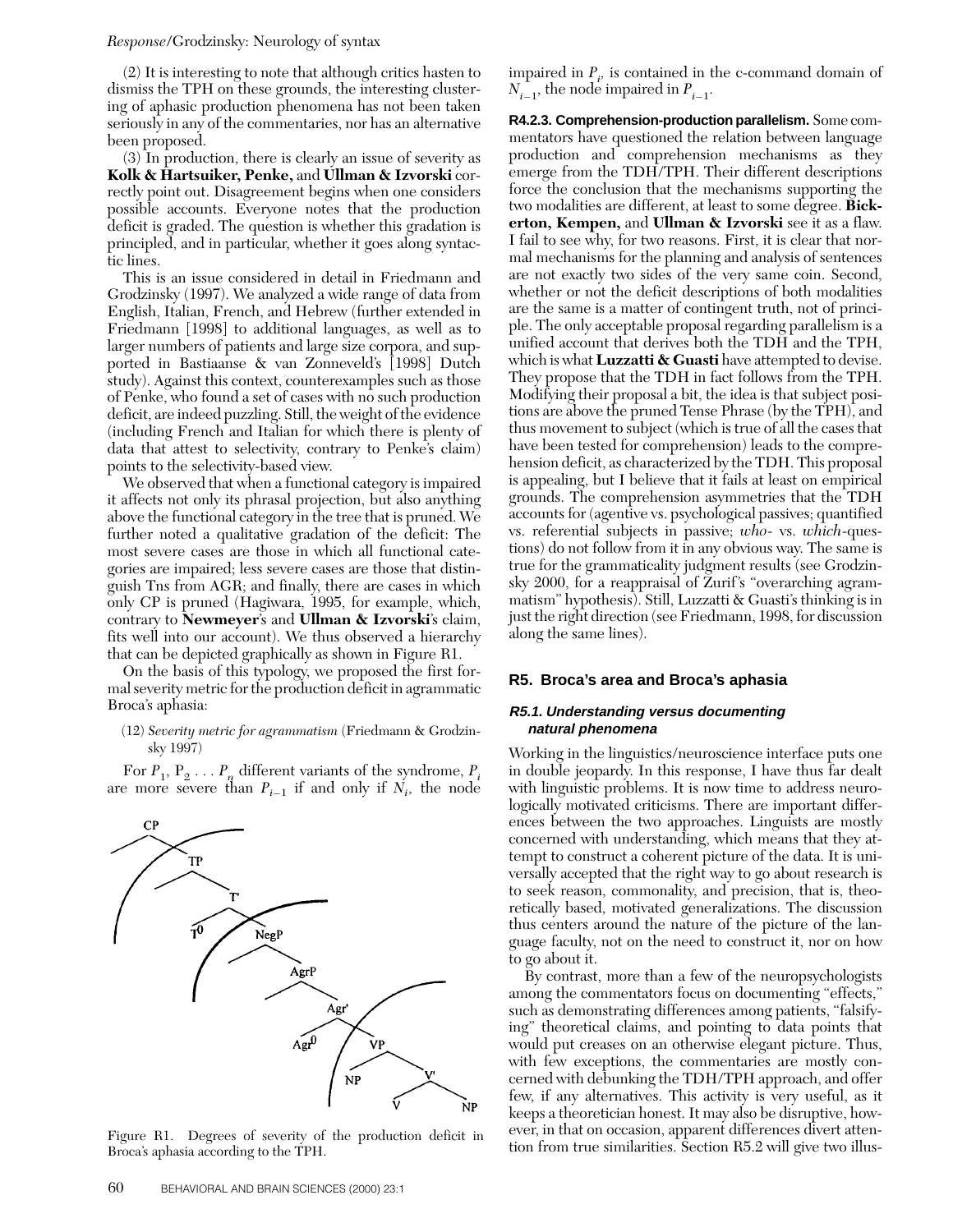trations of this contingency, one from speech production, the other from comprehension.

I will discuss three types of criticisms: methodology, neuroimaging, and some other, more minor, residual problems.

#### **R5.2. Methodology – intrasyndromic variation**

The centrality of individual differences in aphasia concerns many commentators (**Berndt, Caplan, Cappa et al., Dick & Bates, Edwards & Lightfoot, Hickok, Luzzatti & Guasti, Young & Hutchinson**). Some of these commentators even see irreconcilable differences among patients, to a point where they resist generalization. This issue has featured rather centrally in the recent debate on Broca's aphasia and is recurring here as well.

Consider first an argument made by **Cappa et al.** who bring up Miceli et al.'s (1989) study as a demonstration of variation in error rates among agrammatic Broca's aphasics. Seeking "to consider the range of production deficits involving the omission or substitution of grammatical morphemes in patients clinically classified as agrammatic" (p. 449), Miceli et al. analyzed speech samples of 20 Broca's aphasics along 5 dimensions, and found apparently vast variation. On free-standing morphemes the overall percent of errors ranged from 9.1%–52.0%, omissions ranged from 5.3%–50.0%, and substitutions ranged from 0.6%–19.8%. On bound morphemes substitutions ranged from 0.8%– 24.2%. Similar variation was observed in other analytic categories established by Miceli et al., who conclude that "the patterns of variation are so large that it is difficult to imagine what could be gained by considering the patients included in the sample as all having a common functional lesion at some level of language processing" (p. 471).

I tend to think that Miceli's (and **Cappa et al.**'s) conclusions are quite hasty. As pointed out elsewhere (Grodzinsky 1991), the variation on the measures taken leads to one of two possible conclusions: either the group was not homogeneous or the scores that were compared were unrelated to the principles that group the patients. Miceli et al. choose the first possibility, and ignore the second. Not a single sentence in their article discusses the relevance of error rates to the issue of patient classification (nor is there justification for the choice of analytic categories). Yet to be convinced that the group is indeed heterogeneous, the diagnostic and theoretical relevance of the measures used must be demonstrated. This is where the argument falls apart. In all probability, numerical values of proportions of errors in speech production reflect variation in severity of the disorder, but in no way bear on the description of agrammatism in Broca's aphasia – whether clinical or theory-based. Moreover, there are very good reasons to think that the group in Miceli et al.'s study *is* homogeneous. All the patients made errors along the same grammatical dimensions, varying only in rates. These striking similarities thus lead to the opposite conclusion: the group is homogeneous; the syndrome is uniform, although it manifests at different degrees of severity.

A careful analysis of Miceli et al.'s data yields another important nugget. As was later found, their paper shows that the focus on differences among the patients diverted the authors' attention from an additional important commonality; their patients made many errors in tense, but hardly any in agreement, which was one of the cross-linguistic clues that motivated the TPH (Friedmann 1994; Friedmann & Grodzinsky 1997). So **Young & Hutchinson** are right: we

should approach a patient as a whole and not ignore individual differences. This should certainly be the case in the context of potential therapeutic measures. A scientific theory of brain/language relations, however, tries to state precise, yet abstract generalizations over a broad range of carefully selected results.

Criticism of a somewhat similar nature comes from **Berndt** and **Caplan.** In this case, variation in comprehension is the issue. Sadly, the focus is on the active/passive contrast. This is far from being the first imaginable contrast one should study, yet the history of this field almost forces us to dwell on it, as there are more data on it than on any other structural contrast. This has enabled Berndt and her colleagues to carry out a retrospective survey in which differences were found.

Berndt et al.'s (1996) survey was not based on a careful selection of studies; included among others, was Goodglass et al.'s (1993) study, in which all seven Broca's aphasics are at 100% level on passives. This study is also cited by several other commentators here (**Caplan, Hickok,** and others), as a counterexample to the TDH. A more careful reading of this study undertaken to get at the source of variation, reveals the reason for this remarkable result. This sentenceto-picture matching test asked the patients to select one of two pictures per sentence. Yet, unlike most studies of this type, in which the "foil," or mismatch, picture reverses the q-roles, Goodglass et al. presented a set of foils that was not related to  $\vartheta$ -roles at all. Not surprisingly, then, the task did not interact with the patients' deficit, and perfect performance followed. As Grodzinsky et al. (1999) show, and as I repeat in the target article, once the studies are more carefully selected, some of these differences disappear. Other differences are understood once the results are reanalyzed. Performance on actives – as gleaned through an examination of 42 patients – is well above chance, whereas the passives yield a binomial distribution with a mean around 50%, to match the expectation of chance performance precisely.

This is not the end of the story, however. We are also accused of doctoring the data by preselecting just those patients who fit our pattern. **Berndt**'s commentary reiterates the points made in Berndt and Caramazza (1999), who argue that there is no regularity in the data, and that the regularities Grodzinsky et al. (1999) discovered are the result of having a selection of patients that was tailor-made to obtain our results. Berndt and Caramazza's critique of our diagnostic methods is shown to be unwarranted by Zurif and Piñango (1999). Yet, because Berndt and Caramazza claim (offering no empirical demonstration) that statistical regularity does not exist in "real," "un-doctored" data sets, Drai and Grodzinsky (1999) took their claim seriously and examined the data set that they themselves relied on, namely, that presented in Berndt et al. (1996). What was found should come as no big surprise: The original data set gives rise to the same distinctions that the cleaned-up data set shows, as can be seen through a comparison between the two graphs that contrast actives and passives (Fig. R2).

Moreover, the data in both graphs have several regularities that can be expressed in familiar statistical language – convexity of passive curve versus concave active; different means for the two sentence types; vastly different likelihood of giving a correct answer (2:1 for actives in Berndt et al., 4:1 in ours); reversed likelihood of being at chance in active versus passive (2:1 in Berndt et al., 3:1 in ours, see Drai & Grodzinsky, 1999, for detailed analyses).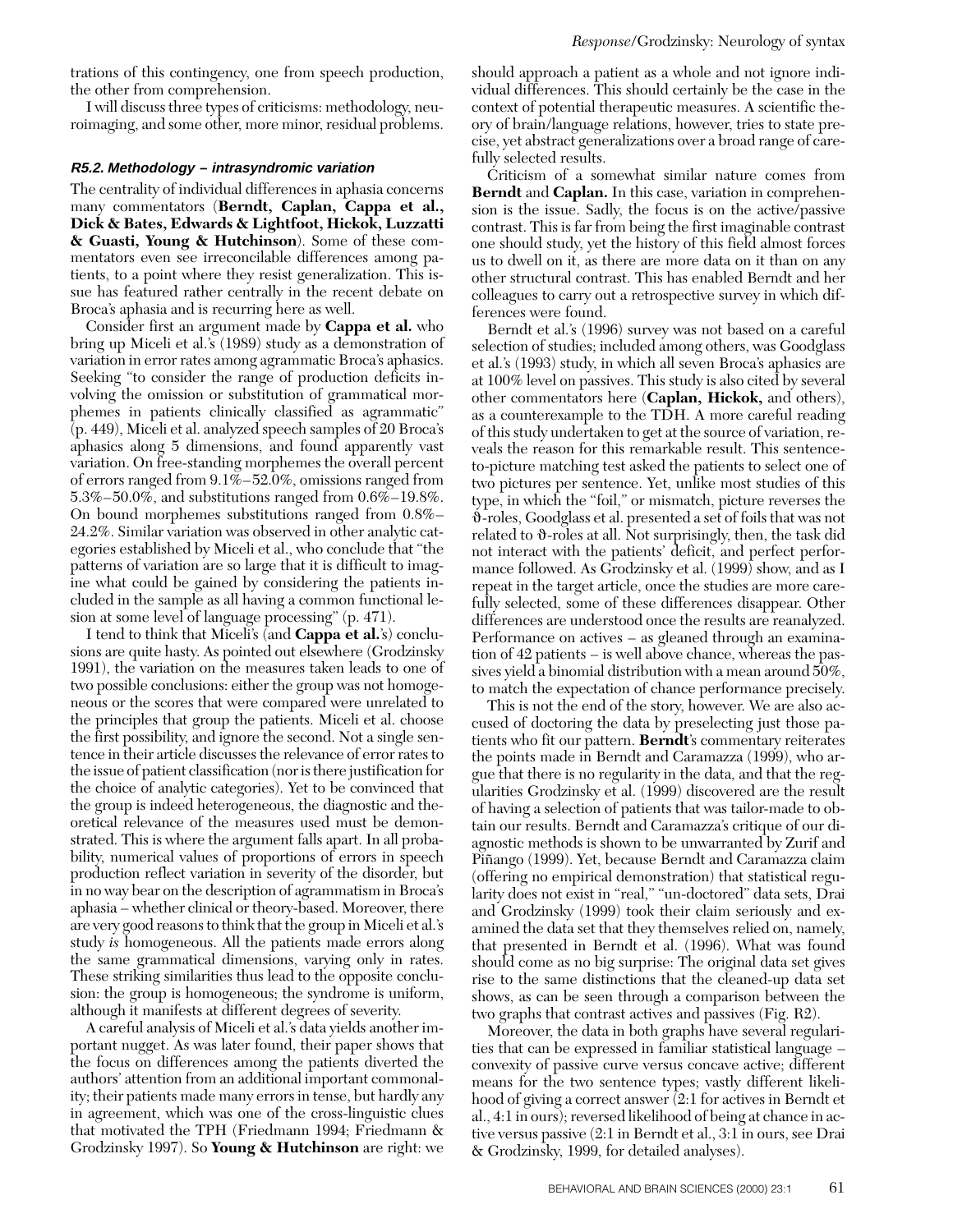Active (full line) versus passive (dashed), from Berndt et al.'s 1996



Active (full line) versus passive (dashed), from Grodzinsky et al., 1999



Figure R2. Comparison between two graphs that contrast actives and passives.

Careful scrutiny of the two data sets again reveals a striking similarity that seems to have eluded Berndt's examination. If your main focus is differences, you are very likely to let important similarities go unnoticed, and to miss important generalizations. These are apparent in both data sets. Yet Grodzinsky et al.'s (1999) analysis is based on more rigorous clinical diagnostic procedures, whose lesion localizing value is higher. It presents a more focused picture, indicating once more that properly diagnosed Broca's aphasia correlates strongly with a syntactically selective comprehension deficit. Even an inaccurate selection and arrangement of data, such as Berndt et al.'s, has most of the relevant properties, however, because it contains enough Broca's aphasics exhibiting a reasonably clear picture; Berndt and her colleagues deny this without providing empirical support. Thus there is no more unexplained individual variation in aphasia than in other fields of neuroscience (cf. Friston, 1999, for an interesting discussion of variation in fMRI results, and of the way this variation should be treated).

#### **R5.3. More on localization: Aphasia and neuroimaging**

Several commentators point out that Broca's area is involved in more than syntax, with empirical arguments based mostly on functional neuroimaging. Here, evidence must be examined most carefully. As Stefano Cappa (personal communication) has pointed out, we must distinguish between *critical involvement* and *mere participation* of a cerebral region in the processing of information types. A localizing claim therefore needs more than just an observation that an area is activated during a task, as many investigators realize (e.g., Thompson-Schill et al. 1998) and contrary to **Levelt**'s optimistic opinion that only functional imaging will provide a "critical test." By contrast, error analysis on the basis of lesion studies, despite all is problems allows (if done carefully) for localizing claims (gross as these may be) to be made more readily, because it identifies areas whose involvement is a precondition to normal functioning.

Some commentators suggest that Broca's area is involved not only in syntax, but also in phonological processing (**Cappa et al., Friederici & von Cramon, Ullman & Izvorski**). It is likely that many areas take part in phonological analysis, yet when the tasks used in these studies are examined, it appears likely that they probed working memory, rather than phonological representations (as some have acknowledged, cf. Demonet et al. 1996). If true, this can be made consistent with claims regarding working memory and the left frontal lobe (cf. Smith & Jonides, 1997, for a recent review). Again, a lot remains to be shown, but if working memory indeed depends critically on the same parts of the left frontal lobe that are involved in syntactic transformations, this region might have more than one role. But as tempting as a single generalization over the phonological, syntactic, and memory-related findings might be, it is hard to imagine how the processing of intrasentential dependencies (and the constraints involved) could be derived from working memory alone. Syntax, then, remains the sole combinatorial process housed in Broca's area and its vicinity.

Some commentaries (**Cappa et al., Dick & Bates, Dronkers, Müller**) mention the lexicon as another cognitive function related to Broca's area. This is correct, yet here, too, a localizing claim is hard to establish solely on the basis of functional imaging in nonbrain-damaged populations. A combined look at lesion studies and normal functional imaging may provide a larger body of evidence for detailed scrutiny. Commentaries cite Fiez et al. (1996b), Martin et al. (1995), Perani et al. (1999), and others for lexical representation in this region. Cappa et al. are careful, claiming only that BA 45 (pars triangularis) "seems to be related to semantic access both from words and pictures." Others rush to ascribe many functions – linguistic as well as motor – to this area. The data, however, present an interestingly complicated picture, one that eludes simple generalizations. The scope of this response makes a complete review impossible, but one example will make my point clear.

Consider the lexical domain, whose underlying mechanisms are claimed by some commentators to be housed in Broca's area. Findings from neuroimaging (e.g., Fiez et al. 1996b; Perani et al. 1999) indicate left frontal involvement in lexically related tasks (although even this statement is a vast oversimplification). In aphasia, however, the picture is reversed: Posterior lesions affect lexical abilities much more than anterior ones (cf. Shapiro et al. 1993 and Shapiro & Levine 1990, for evidence regarding the intactness of the lexicon in Broca's aphasia). In naming and identification tasks, as well, Broca's aphasics are superior to Wernicke's and Anomic aphasics. Once the findings from both domains are juxtaposed, the complexity of the data becomes apparent, and calls for delicate handling.

Finally, there has been a recent surge in neuroimaging studies of sentences, which were not available at the time the target article was written, and were cited by some (e.g., **Friederici & von Cramon, Hickok, Stowe**). My personal involvement with fMRI has forced me to grapple with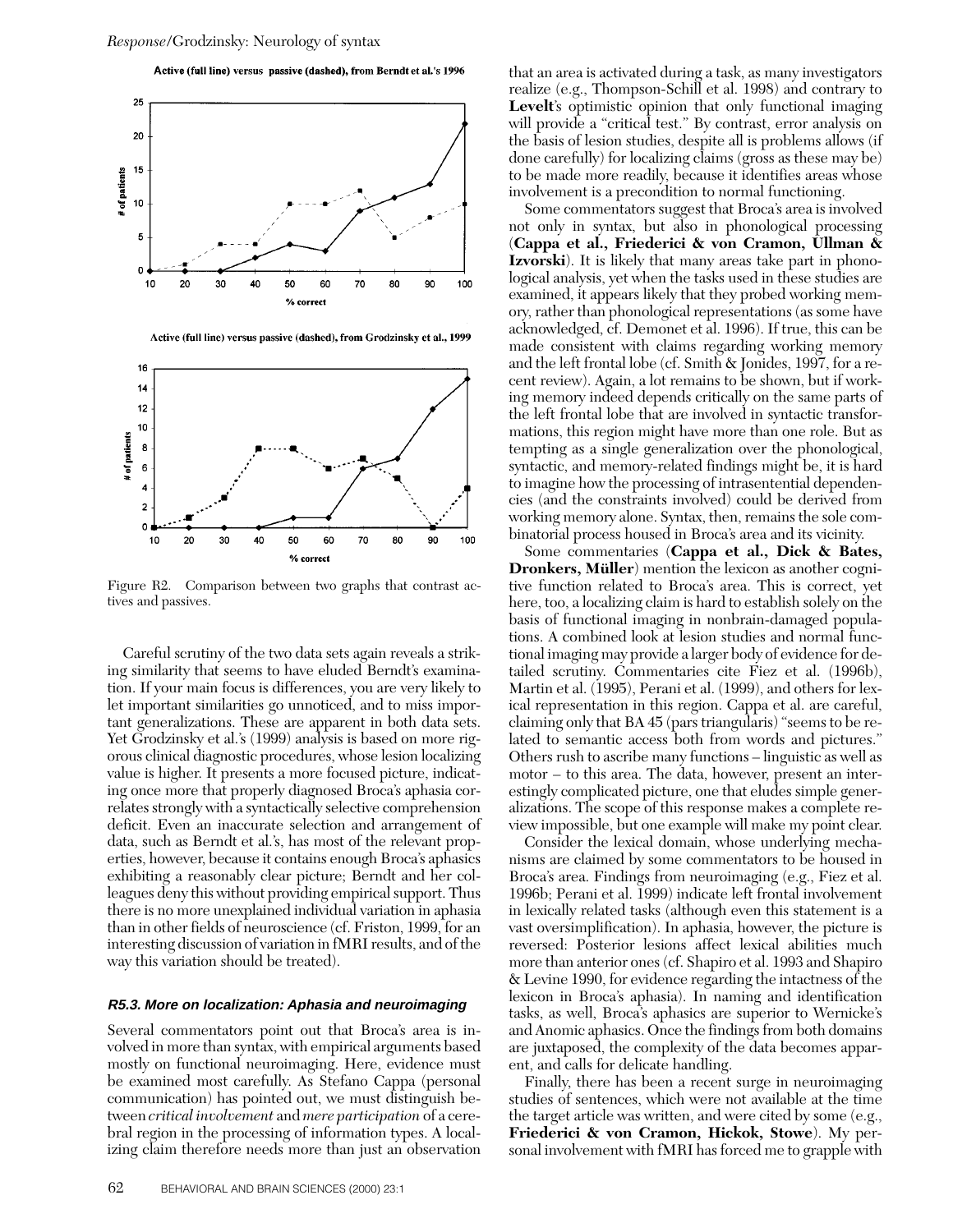new questions regarding the design and interpretation of experiments carried out with this technology. Specifically, I have been looking into the most recent studies of language, which divide into two groups: unstructured and structured analyses of sentence processing. The former involve investigations of stories or "connected prose" with gross contrasts, whereas the latter contrast syntactic properties. The two types of studies indeed diverge, when areas of activation are studied: The picture that emerges from imaging during exposure to stories is vague, as different regions are activated in different studies. In structured studies of sentence processing, however, the frontal operculum is centrally involved in every study, despite varied methodological and design problems from which each may suffer. The difference between the two types of study is not surprising. Consider the story-type paradigm (e.g., Nakai et al. 1999; Schlosser et al. 1998). In these experiments, short texts that contrast known with unknown languages are presented to the subjects. The localizing information in these studies comes from subtractions of activations during exposure to stimuli in a known language (e.g., English) from those in an unknown one (e.g., Hungarian). Because the unit of analysis is so gross (i.e., native vs. unknown language), potential interpretations of such contrasts are not easily made. Indeed, a perspective that analyzes sentences into their component parts finds such designs uninterpretable. As for the sentence-level experiments, **Levelt** mentions two recent studies, which in his opinion speak against the TDH. He cites Caplan et al. (1998) as one of these, yet this study used the same materials as the Stromswold et al. (1996) study, and is hence subject to the same critique (cf. sect. 2.5 in the target article). Another study Levelt cites (Meyer et al. 1999) contrasted actives and passives that contained nonsense words. It is not clear how this study can be evaluated, especially because structure building in this case depends so strongly on lexical properties. Some other new work (e.g., Caplan et al. 1999) has compared activation during listening to sentences of different types. The contrasts in this case are similar to the Stromswold study cited in the target article. The authors (as well as **Müller** who echoes the same point) have viewed their stimuli as ordered by complexity, for which no metric is given. A perusal of the stimuli (for this plausibility-judgment experiment) shows that they are subject- and object-cleft sentences:

(13) a. It was the child that enjoyed the juice b. It was the child that the juice enjoyed

These sentences do not fall within any known complexity metric, but they do provide a structural contrast similar to that found in subject- and object-relative clauses, for which data from aphasia are available, consistent with the TDH. As I already noted, a clear mapping is necessary for this (and any other) hypothesis to make a precise prediction for neuroimaging, but I cannot imagine how these findings would be inconsistent with the TDH.

Concluding, then, it is true that many aspects of language (and other cognitive abilities, like memory) may occasionally involve the frontal language areas. It is important to note, though, that only studies of syntactic processing give a stable and consistent picture in which the central area to light up during the processing of syntactic movement is Broca's area. In other tasks (phonological, lexical, semantic) this area may be involved, but the lack of consistency and stability within studies, and the fact that this region is one

among several to be activated, provide further support for the claim that the critical role of Broca's area and its vicinity is the processing of movement.

#### **R5.4. Some residual issues**

Commentators have raised some additional points, mostly regarding additional experimental results. I discuss these briefly.

**R5.4.1. The R-strategy.** In an experiment conducted by **Beretta,** patients presumably did not follow what he takes to be a prediction of the TDH: As passives are said to have two agents, he expected patients to point to pictures that corresponded to such an interpretation, rather than to the standard set. Patients failed to meet this expectation, leading Beretta to conclude that the TDH is false. This could be true, with three reservations: (1) The test materials were flawed – there was always a third actor in the pictures; indeed, scores for actives in this condition, expected to be normal, were unusually low. (2) The truth of Beretta's prediction is contingent on the nature of M, the mapping function, which Beretta failed to provide. Therefore, an evaluation of his claims awaits a specific claim. (3) Even if the requirement in (2) is satisfied, a falsification of the TDH is still far off, pending an alternative interpretation of the available data set (which includes, among many other things, Beretta et al.'s [1996] data from Spanish, which support the TDH).

**R5.4.2. Japanese adversative passive.** The experiment in Japanese that tested adversative ("indirect") passive is questioned by **Otsu,** who suspects that they were "giveaways," because the materials were not chosen correctly. An examination of this issue was made, indicating that Otsu is right (Hiroko Hagiwara, personal communication), and the materials for this condition were chosen incorrectly. A new, improved experiment is currently under way. This small error does not, however, undermine the overall picture of the Japanese data. Most important, the contrast between scrambled and unscrambled activities is still valid.

**R5.4.3. Failures in main clauses.** Broca's aphasics fail to compute the proper relationship between a predicate adjective and its subject. **Kolk & Hartsuiker** and **Hickok** take this as evidence against the TDH. Linguistic considerations point precisely to the opposite conclusion, however: If the ISH is correct, then subjects move out of VPs to receive an agent  $\vartheta$ -role by the strategy. Sentences with predicate adjectives, however, can never take agents. The discrepancy leads to chance performance.

**R5.4.4. The best control.** Conduction aphasia is the right control case for Broca's aphasia, **Berndt** proposes, rather than the standardly used Wernicke's. She may be right, and if so, it would once again be a case where our current scientific practice falls victim to our own history. However, a claim like that needs to be demonstrated, not merely asserted.

#### **R6. Fantasies on the final theory**

For years now the study of brain/language relations has witnessed a split between neuroscientists, neurologists, and neuropsychologists who engage in brain talk, and linguists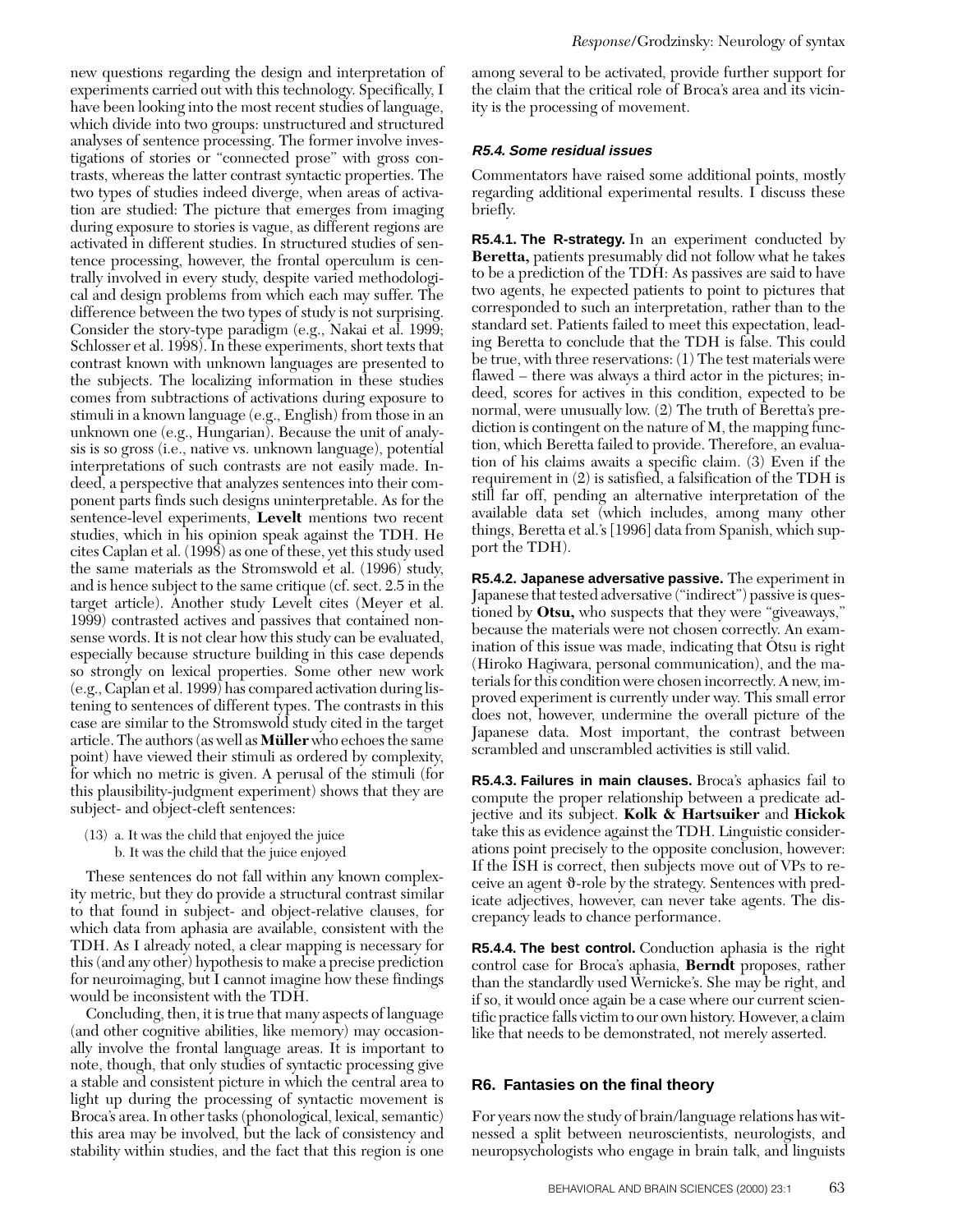who do language talk. Sadly, there has been insufficient cross-talk. Future neurolinguistic theory will close the gap, and will transcend the current distinction between neuroscience and cognition. It will keep generalizations that linguistics offers, but specify how these are implemented in neural tissue. Mutual constraints will be formulated, to regulate the complex relations between language knowledge and the working brain. Currently tenuous connections will become strong, explicit, and clear, as will our understanding of what it means to be a living language user.

#### ACKNOWLEDGMENTS

Support for this paper was given by NIH grant 00081 and DC 02984 to the Aphasia Research Center, Boston University School of Medicine, and Israel-U.S. Bi-national Science Foundation grant 97-00451 to Tel Aviv University. I would like to thank Michal Ben-Shachar for her invaluable comments and help and Danny Fox for saving me from several pitfalls.

### References

**Letters "a" and "r" before authors' initials refer to target article and response, respectively.**

- Abney, S. P. & Johnson, M. (1991) Memory requirements and local ambiguities of parsing strategies. *Journal of Psycholinguistic Research* 20:233–50. [FHP]
- Adams, R. D. & Victor, P. (1993) *Principles of neurology, 5th edition.* McGraw-Hill. [aYG]
- Ades, A. & Steedman, M. (1982) On the order of words. *Linguistics and Philosophy* 4:517–58. [PK]
- Albert, M. L., Sparks, R. W. & Helm, N. A. (1973) Melodic intonation therapy for aphasia. *Archives of Neurology* 29:130–31. [FHP]
- Alexander, M. P. (1997) Aphasia: Clinical and anatomic aspects. In: *Behavioral neurology and neuropsychology,* ed. T. E. Feinberg & M. J. Farah. McGraw-Hill. [MTU]
- Alexander, M., Naeser, M. & Palummbo, C. (1990) Broca's area aphasias: Aphasia after lesions including the frontal operculum. *Neurology* 40:353–62. [aYG]
- Amit, D. (1996) The Hebbian paradigm reintegrated: Local reverberations as internal representations. *Behavioral and Brain Sciences* 18:626–58. [rYG]
- Anderson, J. R. (1991) The adaptive nature of human categorization. *Psychological Review* 98:409–29. [MCY]
- Ansell, B. & Flowers, C. (1982) Aphasic adults' use of heuristic and structural linguistic cues for analysis. *Brain and Language* 16:61–72. [aYG]
- Atkinson, R. C. & Shiffrin, R. M. (1968) Human memory: A proposed system and its control processes. In: *Advances in the psychology of learning and motivation: Research and theory,* ed. K. W. Spence & J. T. Spence. Academic Press. [DIM]
- Awh, E., Jonides, J., Smith, E. E., Schumacher, E. H., Koeppe, R. A. & Katz, S. (1996) Dissociation of storage and rehearsal in verbal working memory: Evidence from positron emission tomography. *Psychological Science* 7:25–31. [LAS]

Badecker, W. & Caramazza, A. (1985) On considerations of method and theory governing the use of clinical categories in neurolinguistics and cognitive neuropsychology: The case against agrammatism. *Cognition* 20:97–126. [aYG]

(1987) The analysis and morphological errors in a case of acquired dyslexia. *Brain and Language* 32:278–305. [MTU]

- Bailey, S., Powell, G. & Clark, E. (1981) A note on intelligence and recovery from aphasia: The relationship between Raven's Matrices scores and change on the Schuell Aphasia Test. *British Journal of Disorders of Communication* 16:193– 203. [aYG]
- Baker, M., Johnson, K. & Roberts, I. (1989) Passive arguments raised. *Linguistic Inquiry* 20:219–51. [SF]
- Balogh, J. & Grodzinsky, Y. (1999) Levels of linguistic representation in Broca's aphasia: Implicitness and referentiality of arguments. In: *Grammatical disorders in aphasia: A neurological perspective,* ed. R. Bastiaanse & Y. Grodzinsky. Whurr. [DC, aYG]
- Barwise, J. & Cooper, R. (1981) Generalized quantifiers and natural language. *Linguistics and Philosophy* 4:159–219.
- Bastiaanse, R. & van Zonneveld, R. (1998) On the relation between verb inflection and verb position in Dutch agrammatic aphasics. *Brain and Language* 64:165–81. [aYG, HHJK, LAS]
- Bates, E., Applebaum, M. & Allard, L. (1991) Statistical constraints on the use of single cases in neuropsychological research. *Brain and Language* 40:295–329. [MCY]
- Bates, E., Friederici, A. D. & Wulfeck, B. (1987) Comprehension in aphasia: A cross- linguistic study. *Brain and Language* 32(1):19–67. [FD, SF]
- Bavalier, D., Corina, D., Jezzard, P., Padmanabhan, S., Clark, V. P., Karni, A., Prinster, A., Braun, A., Lalwant, A., Rauschecker, J. P., Turner, R. & Neville, H. (1997) Sentence reading: A functional MRI at 4 Tesla. *Journal of Cognitive Neuroscience* 9:664–86. [ADF, aYG]
- Baynes, K. & Gazzaniga, M. S. (1988) Right hemisphere language: Insights into normal language mechanisms? In: *Language, communication, and the brain,* ed. F. Plum. Raven Press. [aYG]
- Baynes, K., Tramo, M. J. & Gazzaniga, M. S. (1992) Reading with a limited lexicon in the right hemisphere of a callosotomy patient. *Neuropsychologia* 30(2):187–200. [aYG]
- Belletti, A. (1990) *Generalized verb movement.* Rosenberg and Sellier. [CL]
- Belletti, A. & Rizzi, L. (1988) Psych-verbs and Th-theory. *Natural Language and Linguistic Theory* 6:291–352. [aYG]
- Benson, D. F. & Weir, W. F. (1972) Acalculia: Acquired anarithmetia. *Cortex* 8:465–72. [aYG]
- Benton, A. L. (1992) Gerstmann's syndrome. *Archives of Neurology* 49:445–47. [FHP]
- Beretta, A., Hurford, C., Patterson, J. & Pinango, M. (1996) The derivation of postverbal subjects: Evidence from aphasia. *Natural Language and Linguistic Theory* 14:725–48. [aYG]
- Beretta, A. & Munn, A. (1998) Double-agents and trace-deletion in agrammatism. *Brain and Language* 65:404–21. [AB, RSB]
- Beretta, A., Piñango, M., Patterson, J. & Harford, C. (1999) Recruiting comparative crosslinguistic evidence to address competing accounts of agrammatic aphasia. *Brain and Language* 67:149–68. [AB, MTU]
- Berndt, R. S. & Caramazza, A. (1980) A redefinition of the syndrome of Broca's aphasia: Implications for a neuropsychological model of language. *Applied Psycholinguistics* 1:225–78. [aYG]
- (1999) How "regular" is sentence comprehension in Broca's aphasia? It depends on how you select the patients. *Brain and Language* 67:242–47. [RSB, DC, rYG, HHJK]
- Berndt, R. S., Mitchum, C. C. & Haendiges, A. N. (1996) Comprehension of reversible sentences in "agrammatism": A meta-analysis. *Cognition* 58:289– 308. [RSB, DC, arYG, CL, MTU]
- Berndt, R. S., Mitchum, C. C. & Wayland, S. (1997) Patterns of sentence comprehension in aphasia: A consideration of three hypotheses. *Brain and Language* 60:197–221. [RSB, aYG, FHP]
- Berndt, R. S. & Zingeser, L. B. (1990) Retrieval of nouns and verbs in agrammatism and anomia. *Brain and Language* 39:14–32. [aYG]
- Bever, T. G. (1970) The cognitive basis of linguistic structures. In: *Cognition and the development of language,* ed. J. R. Hayes. Wiley. [aYG]
- Bever, T. G. & McElree, B. (1988) Empty categories access their antecedents during comprehension. *Linguistic Inquiry* 19:35–45. [aYG]
- Bishop, D. V. M. (1988) Can the right hemisphere mediate language as well as the left? A critical review of recent research. *Cognitive Neuropsychology* 5:353– 67. [FHP]
- Blackwell, A. & Bates, E. (1995) Inducing agrammatic profiles in normals: Evidence for the selective vulnerability of morphology under cognitive resource limitation. *Journal of Cognitive Neuroscience* 7:228–57. [MCY]
- Blasi, V., Paulesu, E., Mantovani, F., Menoncello, L., Perani, D. & Fazio, F. (in press) A ventral premotor area specialized for lipreading: A PET activation study. 46th International Conference on Functional Mapping of the Human Brain, Dusseldorf, Germany. *NeuroImage.* [MP-P]
- Blumstein, S. (1972) *A phonological investigation of aphasic speech.* Mouton.  $|aYG|$
- Blumstein, S. E., Byma, G., Hurowski, K., Huunhen, J., Brown, T. & Hutchison, S. (1998) On-line processing of filler-sap construction in aphasia. *Brain and Language* 61:149–68. [DC]
- Bock, J. K. & Loebell, H. (1990) Framing sentences. *Cognition* 35:1–39. [MJP]
- Bock, J. K., Loebell, H. & Morey, R. (1992) From conceptual roles to structural relations: Bridging the syntactic cleft. *Psychological Review* 99:150–71. [MJP]
- Boland, J. E., Tanenhaus, M. K., Garnsey, S. M. & Carlson, G. N. (1995) Verb argument structure in parsing and interpretation: Evidence from whquestions. *Journal of Memory and Language* 34:774–806. [MJP]
- Boller, F. & Grafman, J. (1983) Acalculia: Historical development and current significance. *Brain and Cognition* 2:205–23. [aYG, FHP]
- Bonda, E., Petrides, M., Ostry, D. & Evans, A. (1996) Specific involvement of human parietal systems and the amygdala in the perception of biological motion. *Journal of Neuroscience* 16:3737–44. [MP-P]
- Bonhoeffer, K. (1902) Zur Kenntnis der Rueckbildung motorischen Aphasien. *Mitteilungen aus der Grenzgebieten der Medizin und Chirurgie* 10:203–24.  $|CL|$
- Bookheimer, S., Zefiro, T., Gallard, W. & Theodore, W. (1993) Regional cerebral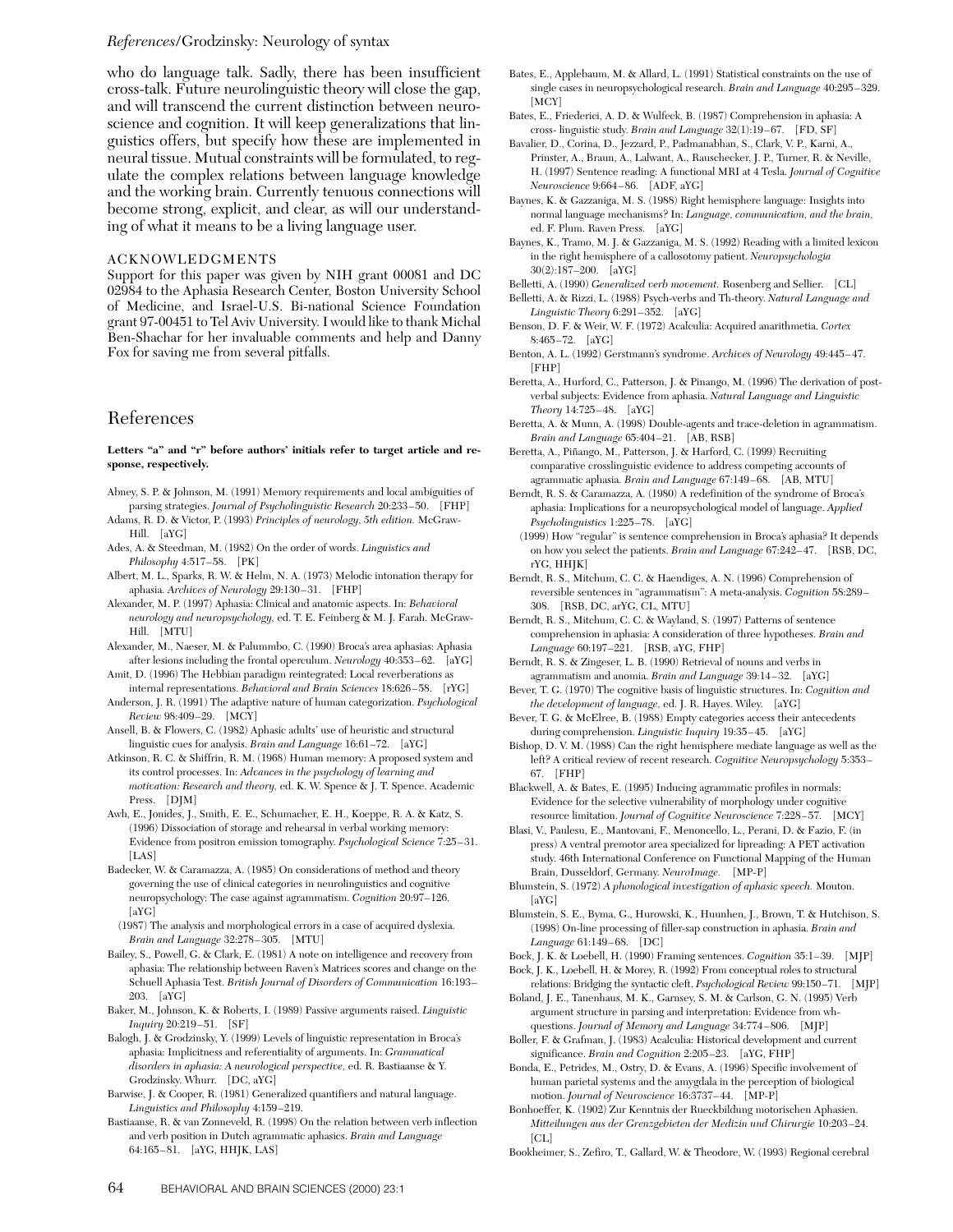blood flow changes during the comprehension of syntactically varying sentences. *Neuroscience Society Abstracts* 347:843. [aYG]

- Borod, J. C., Carper, M. & Goodglass, H. (1982) WAIS Performance IQ in aphasia as a function of auditory comprehension and constructional apraxia. *Cortex* 18:199–210. [aYG]
- Bottini, G., Corcoran, R., Sterzi, R., Paulesu, E., Schenone, P., Scarpa, P., Frackowiak, R. S. J. & Frith, C. D. (1994) The role of the right hemisphere in the interpretation of figurative aspects of language: A positron emission tomography activation study. *Brain* 117:1241–53. [ADF, aYG]
- Bradley, D. C., Garrett, M. F. & Zurif, E. B. (1980) Syntactic deficits in Broca's aphasia. In: *Biological studies of mental processes,* ed. D. Caplan. MIT Press. [aYG]
- Bradley, W. G., Daroff, R. B., Fenichel, G. M. & Marsden, C. D. (1996) *Neurology in clinical practice, 2nd edition.* Butterwirth-Heinemann. [aYG]
- Bramwell, B. (1898) A remarkable case of aphasia. *Brain* 21:343–73. [NFD]
- Braver, T. S., Cohen, J. D., Nystrom, L. E., Jonides, J., Smith, E. E. & Noll, D. C. (1997) A parametric study of prefrontal cortex involvement in human working memory. *NeuroImage* 5:49–62. [GH, R-AM]
- Bresnan, J. & Kanerva, J. M. (1989) The thematic hierarchy and locative inversion in UG. A reply to Paul Schachter's comments. In: *Syntax and semantics 26: Syntax and the lexicon,* ed. E. Wehrli & T. Stowell. Academic Press. [MMP]
- Broadbent, D. E. (1958) *Perception and communication.* Pergamon Press. [DJM] Broadbent, D. E. & Broadbent, M. H. P. (1981) Recency effects in visual memory.
- *Quarterly Journal of Experimental Psychology* 33A:1–15. [DJM] Broca, P. (1861a) Nouvelle observation d'aphemie produite par une lesion de la troisieme circonvolution frontale. *Bulletins de la Societe d'anatomie (Paris)* 2e serie 6:398–407. [NFD]
- (1861b) Remarques sur le siege de la faculte du langage articule, suivies d'une observation d'aphemie (perte de la parole). *Bulletins de la Societe anatomique* (Paris) 2e series 6:330–57. [NFD]
- (1864) Sur les mots aphemie, aphasie et aphrasie; Lettre a M. le Professeur Trousseau. *Gazette des hopitaux* 23 (janvier). [NFD]
- Brookshire, R. H. (1997) *Introduction to neurogenic communication disorders.* Mosby. [MCY]
- Brownell, H. H., Carroll, J. J., Rehak, A. & Wingfield, A. (1992) The use of anaphora and speaker mood in the interpretation of conversational utterances by right hemisphere brain-damaged patients. *Brain and Language* 43:121–47. [aYG]
- Brownell, H. H., Pincus, D., Blum, A., Rehak, A. & Winner, E. (1997) The effects of right-hemisphere brain damage on patients' use of terms of personal reference. *Brain and Language* 52:60–79. [aYG]
- Bryan, K. L. (1988) Assessment of language disorders after right hemisphere damage. *British Journal of Disorders of Communication* 23:111–25. [FHP]
- Buckner, R. L., Raichle, M. E., Miezin, F. M. & Peterson, S. E. (1996) Functional anatomic studies of memory retrieval for auditory words and visual pictures. *Journal of Neuroscience* 16:6219–35. [LAS]
- Buckner, R. L. & Tulving, E. (1995) Neuroimaging studies of memory: Theory and recent PET results. In: *Handbook of neuropsychology,* vol. 10, ed. F. Boller & J. Grafman. Elsevier. [MTU]
- Burton, M. W., Blumstein, S. E. & Small, S. L. (1999) Speech discrimination with fMRI. *Journal of Cognitive Neuroscience, Suppl.*:53. [ADF]
- Burton, S. & Grimshaw, J. (1992) Coordination and VP-internal subjects. *Linguistic Inquiry* 23:305–13. [aYG]
- Cabeza, R. & Nyberg, L. (1997) Imaging cognition: An empirical review of PET studies with normal subjects. *Journal of Cognitive Neuroscience* 9:1–26. [R-AM]
- Callicott, J. H., Mattay, V. S., Bertolino, A., Finn, K., Coppola, R., Frank, J. A., Goldberg, T. E. & Weinberger, D. R. (1999) Physiological characteristics of capacity constraints in working memory as revealed by functional MRI. *Cerebral Cortex* 9(1):20–26. [R-AM]
- Caplan, D. (1983) Syntactic competence in agrammatism a lexical hypothesis. In: *Psychobiology of language,* ed. M. Studdert-Kennedy. MIT Press. [NF]
- (1985) Syntactic and semantic structures in agrammatism. In: *Agrammatism,* ed. M. L. Kean. Academic Press. [aYG]
- (1986) In defence of agrammatism. *Cognition* 24:273–76. [aYG]
- (1987a) Agrammatism and the coindexation of traces: Comments on Grodzinsky's reply. *Brain and Language* 30:191–93. [DC] (1987b) *Neurolinguistics and linguistic aphasiology: An introduction.*
- Cambridge University Press. [MCY] (1995) Issues arising in contemporary studies of disorders of syntactic processing in sentence comprehension in agrammatic patients. *Brain and Language* 50:325–38. [DC]
- Caplan, D., Alpert, N. & Waters, G. (1998) Effects of syntactic structure and propositional number on patterns of regional cerebral blood flow. *Journal of Cognitive Neuroscience* 10:541–52. [WJML, R-AM, LAS]
- (1999) PET studies of syntactic processing with auditory sentence presentation. *NeuroImage* 9:343–51. [R-AM, LAS]
- Caplan, D., Baker, C. & Dehaut, F. (1985) Syntactic determinants of sentence comprehension in aphasia. *Cognition* 21:117–75. [DC, PFD]
- Caplan, D. & Futter, C. (1986) Assignment of thematic roles to nouns in sentence comprehension by an agrammatic aphasic patient. *Brain and Language* 27:117–35. [aYG, MMP]
- Caplan, D. & Hildebrandt, N. (1986) Language deficits and the theory of syntax: A reply to Grodzinsky. *Brain and Language* 27:168–77. [DC]
- (1988a) *Disorders of syntactic comprehension.* MIT Press (Bradford Books). [DC]
- (1988b) Disorders affecting comprehension of syntactic form. Preliminary results and their implications for theories of syntax and parsing. *Canadian Journal of Linguistics* 33:477–505. [DC]
- (1988c) Specific deficits in syntactic comprehension. *Aphasiology* 2:255–58. [DC]
- Caplan, D., Hildebrandt, H. & Makris, N. (1996) Location of lesions in stroke patients with deficits in syntactic processing in sentence comprehension. *Brain* 119:993–49. [DC, CL]
- Caplan, D., Vanier, M. & Baker, C. (1986) A case study of reproduction conduction aphasia: II. Sentence comprehension. *Cognitive Neuropsychology* 3:129–46.  $[GH]$
- Caplan, D. & Waters, G. S. (1997) On-line measures of syntactic processing in aphasic patients. Paper presented at the Annual Meeting of the Psychonomics Society, Philadelphia, PA. [DC]
- (1999) Verbal working memory and sentence comprehension. *Behavioral and Brain Sciences* 22(1):77–126. [MTU]
- Caplan, D., Waters, G. S. & Hildebrandt, N. (1997) Syntactic determinants of sentence comprehension in aphasic patients in sentence-picture matching and enactment tasks. *Journal of Speech and Hearing Research* 40:542–55. [DC]
- Caramazza, A. & Berndt, R. S. (1985) A multi-important deficit view of agrammatic Broca's aphasia. In: *Agrammatism,* ed. M. L. Kean. Academic Press. [aYG]
- Caramazza, A., Berndt, R. S., Basili, A. G. & Koller, J. J. (1981) Syntactic processing deficits in aphasia. *Cortex* 17:333–48. [MTU]
- Caramazza, A. & McCloskey, M. (1985) Cognitive mechanisms in number processing and calculation: Evidence from dyscalculia. *Brain and Cognition* 4:171–96. [aYG]
- Caramazza, A. & Zurif, E. B. (1976) Dissociation of algorithmic and heuristic processes in sentence comprehension: Evidence from aphasia. *Brain and Language* 3:572–82. [RSB, aYG, MMP]
- Carstairs-McCarthy, A. (1999) *The origins of complex language: An inquiry into the evolutionary beginnings of sentences, syllables and truth.* Oxford University Press. [AC-M]
- Chomsky, N. (1957) *Syntactic structures.* Mouton. [PK]
- (1965) *Aspects of the theory of syntax.* MIT Press. [MJP]
- (1981) *Lectures on government and binding.* Foris. [aYG, PK, JS, MTU]
- (1986) *Barriers, vol. 13.* MIT Press. [PK, MTU]
- (1991) Some notes on the economy of derivation and representation. In: *The Chomskyan turn,* ed. A. Kasher. Blackwell. [aYG]
- (1993) A minimalist program for linguistic theory. In: *The view from building 20: Essays in honor of Sylvain Bromberger,* ed. K. Hale & S. J. Keyser. MIT Press. [rYG, JS, MTU]
- (1995a) *The minimalist program.* MIT Press. [NF, SF, aYG, PK, FJN, MTU]
- (1995b) Language and nature. *Mind* 104:413. [aYG]
- (1995c) Bare phrase structure. In: *Government and binding theory and the minimalist program,* ed. G. Webelhuth. Blackwell. [DB]
- (1997a) Language and mind: Current thoughts on ancient problems. *Pesquisa Linguistica* 3(4):1–27. [ZB]
- (1997b) Generative linguistics: Development and perspectives. *Revista de Documentacao de Estudios em Linguistica Teorica e Aplicada* 13, No. Especia: 159–93. [DB]
- Cinque, G. (1990) *Types of A'-dependencies.* MIT Press. [aYG]
- Clahsen, H., Bartke, S. & Goellner, S. (1997) Formal features in impaired grammars: A comparison of English and German SLI children. *Journal of Neurolinguistics* 10:151–71. [CL]
- Clark, C., Crockett, D. J. & Klonoff, H. (1979) Empirically derived groups in the assessment of recovery from aphasia. *Brain and Language* 7:240– 51. [MCY]
- Coffey, C. E., Lucke, J. F., Saxton, J. A., Ratcliff, G., Unitas, L. J., Billig, B. & Bryan, R. N. (1998) Sex differences in brain aging: A quantitative magnetic resonance imaging study. *Archives of Neurology* 55:169–79. [MCY]
- Cook, V. J. & Newson, M. (1996) *Chomsky's universal grammar: An introduction.* Blackwell. [MCY]
- Cooke, A., Zurif, E., DeVita, C., McSorley, C., Alsop, D., Gee, J., Detre, J., Koenig, P., Glosser, G., Balogh, J., Piñango, M., Gupta, H. & Grossman, M. (1999) Functional neuroimaging of sentence comprehension. *Journal of Cognitive Neuroscience, Suppl.*:51. [ADF, GH]
- Crain, S. & Fodor, J. D. (1989) Competence and performance in child language. *Haskins Laboratories Status Report on Speech Research,* SR-99/100:118–36. [MTU]
- Crain, S. & Shankweiler, D. (1985) Comprehension of relative clauses and reflexive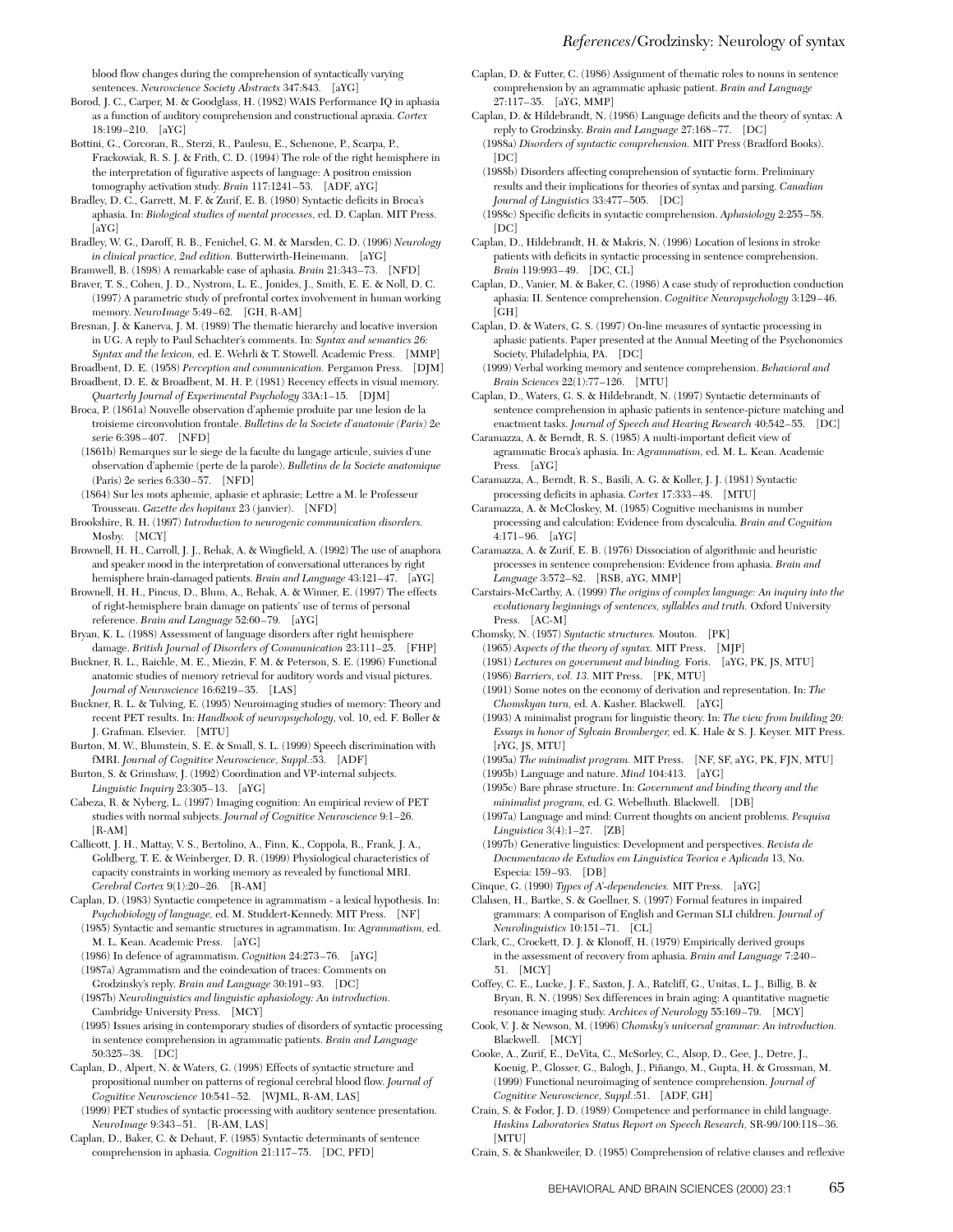pronouns by agrammatic aphasics. Paper presented at the Academy of Aphasia, Pittsburgh. [aYG]

- Crain, S., Shankweiler, D., Gorrell, P. & Tuller, B. (1989) Reception of language in Broca's aphasia. *Language and Cognitive Processes* 4:1–33. [arYG]
- Crain, S. & Thornton, R. (1998) *Investigations in Universal Grammar: A guide to experiments on the acquisition of syntax and semantics.* MIT Press. [SE]
- Crerar, M. A., Ellis, A. W. & Dean, E. C. (1996) Remediation of sentence processing deficits in aphasia using a computer-based microworld. *Brain and Language* 52:229–75. [GH]

Cuenod, C. A., Bookheimer, S. Y., Hertz-Pannier, L., Zeffiro, T. A., Theodore, W. H. & Le Bihan, D. (1995) Functional MRI during word generation, using conventional equipment: A potential tool for language localization in the clinical environment. *Neurology* 45(10):1821–27. [R-AM]

Dahmen, W., Hartje, W., Bussing, A. & Strum, W. (1982) Disorders of calculation in aphasic patients - spatial and verbal components. *Neuropsychologia* 20:145–53. [aYG]

Damasio, A. R. (1992) Aphasia. *New England Journal of Medicine* 323:531–39.  $[a<sub>YG</sub>]$ 

Damasio, A. R. & Anderson, S. W. (1993) The frontal lobes. In: *Clinical neuropsychology,* ed. K. M. Heilman & E. Valenstein. Oxford University Press. [MCY]

Damasio, A. R. & Damasio, H. (1989) *Lesion analysis in neuropsychology.* Oxford University Press. [aYG]

(1992) Language and the brain. *Scientific American,* September:88–110. [aYG]

Daneman, M. & Merikle, P. M. (1996) Working memory and language comprehension: A meta-analysis. *Psychonomic Bulletin and Review* 3:422–33. [FHP]

Darley, F., Aronson, A. & Brown, J. (1975) *Motor speech disorders.* W. B. Saunders. [MCY]

Dean, R. S. (1985) Foundation and rationale for neuropsychological bases of individual differences. In: *The neuropsychology of individual differences: A developmental perspective,* ed. L. C. Hartlage & C. F. Telzrow. Plenum Press. [MCY]

Dean, R. S. (1986) Lateralization of cerebral function. In: *The neuropsychology handbook,* ed. D. Wedding, A. MacNeill & J. Webster. Springer. [R-AM]

Decety, J., Grözes, J., Costes, N., Perani, D., Jeannerod, M., Procyk, E., Grassi, F. & Fazio, F. (1997) Brain activity during observation of actions. Influence of action content and subject's strategy. *Brain* 120:1763–77. [MP-P]

Decety, J., Perani, D., Jeannerod, M., Bettinardi, V., Tadary, B., Woods, R., Mazziotta, J. C. & Fazio, F. (1994) Mapping motor representation with PET. *Nature* 371:600–602. [MP-P]

Démonet, J. F., Chollet, F., Ramsay, S., Cardebat, D., Nespoulous, J. L., Wise, R., Rascol, A. & Frackowiak, R. S. J. (1994) Differential activation of right and left sylvian regions by semantic and phonological tasks: A positron-emission tomography study in normal human subjects. *Neuroscience Letters* 182:25– 28. [ADF]

Demonet, J. F., Fiez, J., Paulesu, E., Petersen, S. E. & Zatorre, R. (1996) PET studies of phonological processing: A critical reply to Poeppel. *Brain and Language* 55:352–79. [rYG, MP-P, MTU]

Den Besten, H. (1983) On the interaction of root transformations and lexical deletive rules. In: *On the formal status syntax of Westgermania,* ed. W. Abraham. Amsterdam. [aYG]

Deprez, V. & Pierce, A. (1993) Negation and functional projections in early grammar. *Linguistic Inquiry* 24(1):25–67. [JS]

De Renzi, E. & Faglioni, P. (1967) Normative data and screening power of a shortened version of the token test. *Cortex* 14:41–49. [aYG]

De Roo, E. (1999) *Agrammatic grammar.* Doctoral dissertation, University of Leiden. [HHJK]

Devescovi, A., Bates, E., D'Amico, S., Hernandez, A., Marangolo, P., Pizzamiglio, L. & Razzano, C. (1997) An on-line study of grammaticality judgements in normal and aphasic speakers of Italian. *Aphasiology* 11(6):543–79. [EB]

Devine Smith, M. (1980) Memory and problem-solving in aphasia. *Cortex* 16:51– 66. [aYG]

Dick, F., Bates, E., Wulfeck, B. & Dronkers, N. (1998) Simulating deficits in the interpretation of complex sentences in normals under adverse processing conditions. *Brain and Language* 65(1):57–59. [EB]

Dominey, P. F. (1997) An anatomically structured sensory-motor sequence learning system displays some general linguistic capacities. *Brain and Language* 59:50– 75. [PFD]

Dominey, P. F. & Georgieff, N. (1997) Schizophrenics learn surface but not abstract structure in a serial reaction time task. *NeuroReport* 8(13):2877–82. [PFD]

Dominey, P. F., Lelekov, T., Ventre-Dominey, J. & Jeannerod, M. (1998) Dissociable processes for learning the surface structure and abstract structure of sensorimotor sequences. *Journal of Cognitive Neuroscience* 10(6):734–51. [PFD]

Dominey, P. F., Ventre-Dominey, J., Broussolle, E. & Jeannerod, M. (1997)

Analogical transfer is effective in a serial reaction time task in Parkinson's disease: Evidence for a dissociable sequence learning mechanism. *Neuropsychologia* 35:1–9. [PFD]

- Drai, D. & Grodzinsky, Y. (1999) Comprehension regularity in Broca's aphasia: There's more of it than you ever imagined. *Brain and Language* 70:139–43. [rYG]
- Dronkers, N. F. (1996) A new brain region for coordinating speech articulation. *Nature* 384:159–61. [NFD]

Dronkers, N. F. Jovanovich, J. (forthcoming) Broca's area revisited. [NFD]

Dronkers, N. F., Shapiro, J. K., Redfern, B. & Knight, R. T. (1992) The role of Broca's area in Broca's aphasia. *Journal of Clinical and Experimental Neuropsychology* 14:52–53. [NFD]

Druks, J. & Marshall, J. C. (1995) When passives are easier than actives: Two case studies in aphasic comprehension. *Cognition* 55:311–31. [aYG]

Engle, R. W. (1996) Working memory and retrieval: An inhibition-resource approach. In: *Working memory and human cognition,* ed. J. T. E. Richardson, R. W. Engle, L. Hasher, R. H. Logie, E. R. Stoltzfus & R. T. Zacks. Oxford University Press. [MCY]

Fiez, J. A. (1997) Phonology, semantics, and the role of the left inferior prefrontal cortex. *Human Brain Mapping* 5:79–83. [GH]

Fiez, J. A., Raichle, M. E., Balota, D. A., Tallal, P. & Petersen, S. E. (1996a) PET activation of posterior temporal regions during auditory word presentation and verb generation. *Cerebral Cortex* 6:1–10. [ADF]

Fiez, J. A., Raichle, M. E., Miezin, M. F., Peterson, S. E., Tallal, P. & Katz, W. F. (1995) PET studies of auditory and phonological processing: Effects of stimulus characteristics and task demands. *Journal of Cognitive Neuroscience* 7:357–75. [ADF]

Fiez, J. A., Raife, E. A., Balota, D. A., Schwartz, J. P., Raichle, M. E. & Petersen, S. E. (1996b) A positron emission tomography study of the short-term maintenance of verbal information. *Journal of Neuroscience* 16(2):808–22. [rYG, R-AM, MTU]

Fiez, J. A., Tallal, P., Raichle, M. E., Miezin, F. M., Katz, W. F., Dobmeyer, S. & Petersen, S. E. (1995) PET studies of auditory and phonological processing: Effects of stimulus characteristics and task demands. *Journal of Cognitive Neuroscience* 7(3):357–75. [MTU]

Fitch, H. R., Miller, S. & Tallal, P. (1997) Neurobiology of speech. *Annual Review of Neuroscience* 20:331–53. [ES] Fodor, J. A. (1983) *The modularity of mind.* MIT Press. [R-AM]

(1985) Précis of *The modularity of mind. Behavioral and Brain Sciences* 8:1–42.  $[R-AM]$ 

Friederici, A. D. (1982) Syntactic and semantic processes in aphasic deficits: The availability of prepositions. *Brain and Language* 15:249–58. [aYG] (1985) Levels of processing and vocabulary types: Evidence from on-line

processing in normals and agrammatics. *Cognition* 19:133–66. [aYG] (1990) On the properties of cognitive modules. *Psychological Research* 52:175– 80. [ADF]

(1995) The time course of syntactic activation during language processing: A model based on neuropsychological and neurophysiological data. *Brain and Language* 51:259–81. [DBS, aYG]

Friederici, A. D. & Gorrell, P. (1998) Structural prominence and agrammatic theta-role assignment: A reconsideration of linear strategies. *Brain and Language* 65:253–75. [ADF, SF]

Friederici, A. D. & Graetz, P. (1987) Processing passive sentences in aphasia: Deficits and strategies. *Brain and Language* 30:93–105. [ADF, SF]

Friedmann, N. (1994) Morphology in agrammatism: A dissociation between tense and agreement. M. A. thesis, Tel Aviv University. [arYG]

(1998) *Functional categories in agrammatism: A cross linguistic study.* Doctoral dissertation, Tel Aviv University. [arYG]

Friedmann, N. & Grodzinsky, Y. (1997) Tense and agreement in agrammatic production: Pruning the syntactic tree. *Brain and Language* 56:397–425. [arYG, HHJK, MP, MTU]

(in press) Neurolinguistic evidence for split inflection. In: *The acquisition of syntax: Issues in comparative developmental linguistics,* ed. M. A. Friedemann & L. Rizzi. Blackwell. [aYG]

Friedrich, F. J., Martin, R. & Kemper, S. J. (1985) Consequences of a phonological coding deficit on sentence processing. *Cognitive Neuropsychology* 2:385–412.  $\lceil$ GH $\rceil$ 

Friston, K. (1999) How many subjects constitute a study? *Neuroimage* 10:1–5.  $[r<sub>YG</sub>]$ 

Fukui, N. (1993) Parameters and optionality. *Linguistic Inquiry* 24:399–420. [aYG]

Fukui, N. & Speas, M. (1986) Specifiers and projections. *MIT Working Papers in Linguistics* 8:128–72. [aYG]

Galaburda, A. M., Sherman, G. F., Rosen, G. D., Aboitiz, F. & Geschwind, N. (1985) Developmental dyslexia: Four consecutive patients with cortical anomalies. *Annals of Neurology* 18:222–33. [aYG]

Gall, F. J. S. & Spurzheim, K. (1810) *Anatomie und Physiologie des Nervensystems im allgemeinen, und des Gehirnes insbesondere.* Schoell. [R-AM]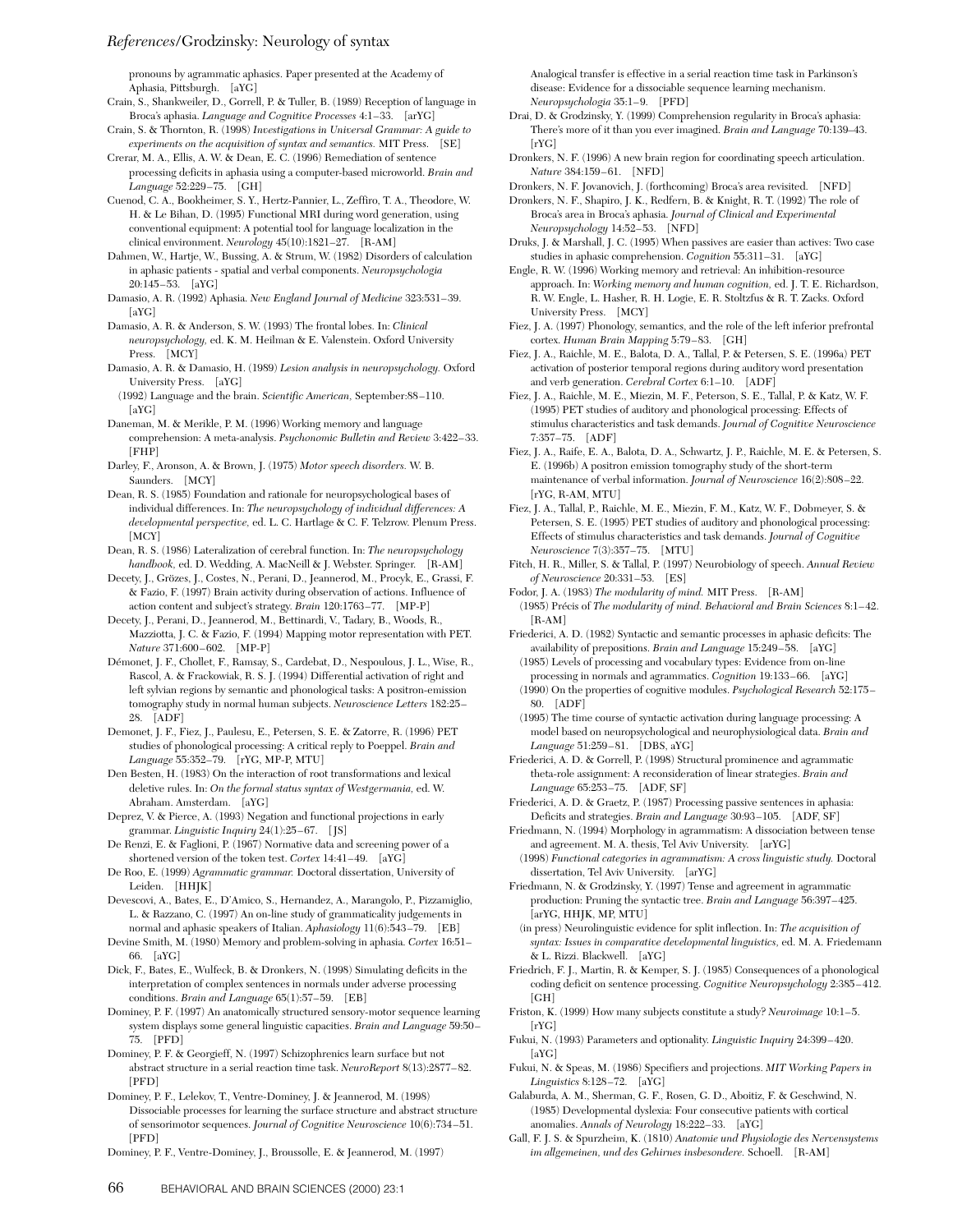- Gardner, H. & Zurif, E. B. (1975) Critical reading at the sentence level in aphasia. *Cortex* 11:60–72. [aYG]
- Gazdar, G., Klein, E., Pullum, G. & Sag, I. (1984) Foot features and parasitic gaps. In: *Sentential complementation,* ed. W. de Geest & Y. Putseys. Foris. [PK]
- Gazzaniga, M. S. & Hillyard, S. A. (1971) Language and speech capacity of the right hemisphere. *Neuropsychologia* 9:273–80. [aYG]
- Gazzaniga, M. S., Smylie, C. S. & Baynes, K. (1984) Profiles of right hemisphere language and speech following brain bisection. *Brain and Language* 22:206– 20. [aYG]
- Geschwind, N. (1970) The organization of language and the brain. *Science* 170:940–44. [aYG]
- (1979) Specializations of the human brain. *Scientific American,* September. [aYG] Gibson, E. (1998) Linguistic complexity: Locality of syntactic dependencies.
- *Cognition* 68:1–76. [LAS]
- Glenn, N. D. (1977) *Cohort analysis.* Sage. [MCY]
- Goodenough, C., Zurif, E. B. & Weintraub, S. (1977) Aphasics' attention to grammatical morphemes. *Language and Speech* 20:11–19. [aYG]
- Goodglass, H. (1968) Studies in the grammar of aphasics. In: *Developments in applied psycholinguistics research,* ed. S. Rosenberg & J. Koplin. Macmillan. [aYG]
- (1973) Studies on the grammar of aphasics. In: *Psycholinguistics and aphasia,* ed. H. Goodglass & S. Blumstein. Johns Hopkins University Press. [DB] (1976) Agrammatism. In: *Studies in neurolinguistics, vol. 2,* ed. H. Whitaker & H. H. Whitaker. Academic Press. [aYG]
- (1993) *Understanding aphasia.* Academic Press. [EB, aYG]
- Goodglass, H. & Berko, J. (1960) Agrammatism and inflectional morphology in English. *Journal of Speech and Hearing Research* 257–67. [aYG]
- Goodglass, H., Christiansen, J. & Gallagher, R. (1993) Comparison of morphology and syntax in free narrative and structured tests: Fluent vs. non-fluent aphasics. *Cortex* 29:377–407. [RSB, rYG, GH]
- Goodglass, H. & Kaplan, E. (1972) *The assessment of aphasia and related disorders.* Lea and Febiger. [aYG]
- (1983) *The assessment of aphasia and related disorders, 2nd edition.* Lea and Febiger. [aYG]
- Grabowski, T. J., Damasio, H. & Damasio, A. R. (1998) Premotor and prefrontal correlates of category-related lexical retrieval. *Neuroimage* 7(3):232–43. [R-AM]
- Grafman, J., Passafiume, D., Faglioni, P. & Boller, F. (1982) Calculation disturbances in adults with focal hemispheric damage. *Cortex* 18:37–50.  $[a<sub>YG</sub>]$
- Grasby, P. M., Frith, C. D., Friston, K. J., Simpson, J., Fletcher, P. C. & Frackowiak, R. S. J. (1994) A graded approach to the functional mapping of brain areas implicated in auditory-verbal memory. *Brain* 117:1271–82. [ADF, LAS]
- Greenfield, P. M. (1991) Language, tools and brain: The ontogeny and phylogeny of hierarchically organized sequential behavior. *Behavioral and Brain Sciences* 14:531–95. [FHP]
- Grodzinsky, Y. (1984a) The syntactic characterization of agrammatism. *Cognition* 16:99–120. [EB, aYG]
- (1984b) *Language deficits and linguistic theory.* Doctoral dissertation, Brandeis University. [aYG]
- (1986) Language deficits and the theory of syntax. *Brain and Language* 27:135– 59. [aYG]
- (1988) Syntactic representations in agrammatism: The case of prepositions. *Language and Speech* 32(2):115–34. [rYG]
- (1989) Agrammatic comprehension of relative clauses. *Brain and Language* 31:480–99. [arYG, MTU]
- (1990) *Theoretical perspectives on language deficits.* MIT Press. [AB, arYG]
- (1991) There is an entity called agrammatic aphasia. *Brain and Language* 50:27– 51. [arYG]
- (1995a) A restrictive theory of trace deletion in agrammatism. *Brain and Language* 51:26–51. [SF, aYG, FJN]
- (1995b) Trace-deletion, I-roles, and cognitive strategies. *Brain and Language* 51:469–97. [aYG, HHJK]
- (1998) Comparative aphasiology: Some preliminary notes. In: *Levels of representation in aphasia,* ed. R. Bastiaanse & E. Visch-Brink. Singular Press. [aYG, DJM]
- (2000) Overarching agrammatism. In: *Language and the brain,* ed. Y. Grodzinsky, L. P. Shapiro & D. Swinney. Academic Press. [aYg]
- Grodzinsky, Y. & Finkel, L. (1998) The neurology of empty categories: Aphasics' failure to detect ungrammaticality. *Journal of Cognitive Neuroscience* 10(2):281–92. [aYG, MTU]
- Grodzinsky, Y., Pierce, A. & Marakovitz, S. (1991) Neuropsychological reasons for a transformational analysis of verbal passive. *Natural Language and Linguistic Theory* 9:431–53. [arYG]
- Grodzinsky, Y., Piñango, M. M., Zurif, E. & Drai, D. (1999) The critical role of group studies in neuropsychology: Comprehension regularities in Broca's aphasia. *Brain and Language* 67:134–47. [RSB, DC, arYG, HHJK, MTU]
- Grodzinsky, Y. & Reinhart, T. (1993) The innateness of binding and coreference. *Linguistic Inquiry* 24(1):69–102. [aYG]
- Grodzinsky, Y., Wexler, K., Chien, Y. C., Marakovits, S. & Solomon, J. (1993) The breakdown of binding relations. *Brain and Language* 45(3):396–422. [aYG] Grossman, M. (1980) A central processor for hierarchically-structured material:
- Evidence from Broca's aphasia. *Neuropsychologia* 18:299–308. [FHP] Grossman, M. & Haberman, S. (1982) Aphasics' selective deficits in appreciating
- grammatical agreements. *Brain and Language* 16:109–20. [aYG]
- Guasti, M. T. & Rizzi, L. (1999) Agreement and tense as distinct syntactic positions: Evidence from acquisition. Unpublished manuscript. [CL]
- Haarmann, H. J., Just, M. A. & Carpenter, P. A. (1997) Aphasic sentence comprehension as a resource deficit: A computational approach. *Brain and Language* 59:76–120. [HHJK]
- Haegeman, L. (1991) *An introduction to Government and Binding syntax.* Blackwell. (2nd edition 1994). [aYG, MP]
- Hagiwara, H. (1993) The breakdown of Japanese passives and I-role assignment principle in Broca's aphasics. *Brain and Language* 45(3):318–39. [aYG, YO] (1995) The breakdown of functional categories and the economy of derivation. *Brain and Language* 50:92–116. [arYG, MTU]
- Hagiwara, H. & Caplan, D. (1990) Syntactic comprehension in Japanese aphasics: Effects of category and thematic role order. *Brain and Language* 38:159–70. [NF, SF, aYG, DH, MMP]
- Hale, K. (1983) Warlpiri and the grammar of non-configurational languages. *Natural Language and Linguistic Theory* 1:5–47. [aYG]
- Hartsuiker, R. J. & Kolk, H. H. J. (1998) Syntactic facilitation in agrammatic sentence production. *Brain and Language* 62:221–54. [HHJK]
- Hayashibe, H. (1975) Word order and particles: A developmental study in Japanese. *Descriptive and Applied Linguistics* 8:1–18. [YO]
- Hebb, D. O. (1939) Intelligence in man after large removals of cerebral tissue: Report of four left frontal cases. *Journal of General Psychology* 21:73–87. [FHP]
- Hecaen, H., Angelergues, R. & Houillier, S. (1961) Les varietes cliniques des acalculies au cours des lesions retrorolandiques: Approche statistique du probleme. *Revue Neurologique* 105:103. [YG]
- Heeschen, C. (1980) Strategies of decoding actor-object-relations by aphasic patients. *Cortex* 16(1):5–19. [EB, SF]
- Heilman, K. & Scholes, R. (1976) The nature of comprehension errors in Broca's, conduction, and Wernicke's aphasics. *Cortex* 12:258–65. [RSB, aYG]
- Helmstaedter, C., Kurthen, M., Linke, D. B. & Elger, C. E. (1997) Patterns of language dominance in focal left and right hemisphere epilepsies: Relation to MRI findings, EEG, sex, and age at onset of epilepsy. *Brain and Cognition* 33(2):135–50. [R-AM]
- Henry, G. T. (1998) Practical sampling. In: *Handbook of applied social research methods,* ed. L. Bickman & D. J. Rog. Sage. [MCY]
- Henschen, S. E. (1920) *Klinische und Anatomische Beitrage zur Pathologie des Gehirns.* Nordiska Bokhandler. [Translated by W. F. Schaller, published in English in *Archives of Neurological Psychiatry,* 1925]. [aYG]
- Herholz, K., Thiel, A., Wienhard, K., Pietrzyk, U., von Stockhausen, H.-M., Karbe, H., Kessler, J., Bruckbauer, T., Halber, M. & Heiss, W. D. (1996) Individual functional anatomy of verb generation. *Neuroimage* 3:185–94. [R-AM]
- Hickok, G. & Avrutin, S. (1995) Comprehension of wh-questions by two agrammatic Broca's aphasics. *Brain and Language* 51:10–26. [SF, aYG]
- Hickok, G., Zurif, E. B. & Canseco-Gonzales, E. (1993) Structural description of agrammatic comprehension. *Brain and Language* 45:371–95. [aYG, GH, HHJK]
- Hildebrandt, N., Caplan, D. & Evans, K. (1987) The man<sub>i</sub> left t<sub>i</sub> without a trace: A case study of aphasic processing of empty categories. *Cognitive Neuropsychology* 4:257–302. [DC]
- Hillert, D. (1999) On processing lexical concepts in aphasia and in Alzheimer's disease. *Brain and Language* 69:95–118. [DH]
- Hofstede, B. T. M. & Kolk, H. H. J. (1994) The effect of task variation on the production of grammatical morphology in Broca's aphasia: A multiple case study. *Brain and Language* 46:278–328. [HHJK]
- Huang, J. (1982) Logical relations in Chinese and the theory of grammar. Doctoral dissertation, MIT. [aYG]
- Huber, W., Poeck, K., Weniger, D. & Willmes, K. (1983) *Der Aachener Aphasie Test.* Hogrefe. [MP]
- Hyams, N. (1992) The genesis of clausal structure. In: *The acquisition of verb placement,* ed. J. Meisel. Kluwer. [aYG]
- Iatridou, S. (1990) About Agr(P). *Linguistic Inquiry* 21:551–77. [DB]
- Indefrey, P., Brown, C., Hagoort, P., Hellwig, F. & Herzog, H. (1999a) The neuronal architecture of syntactic production. In: *Annual report of the Max Planck Institute of Psycholinguistics,* ed. P. Hagoort, C. Brown, P. Indefrey & W. Levelt. Nijmegen. [ADF]
- Indefrey, P., Brown, C., Hagoort, P., Hellwig, F., Herzog, H. & Seitz, R. (1999b) The left frontal operculum is sensitive to local and sentence-level syntactic encoding: A 150-butanol PET study. Poster presented at the CUNY Conference on Human Sentence Processing, New York. [WJML]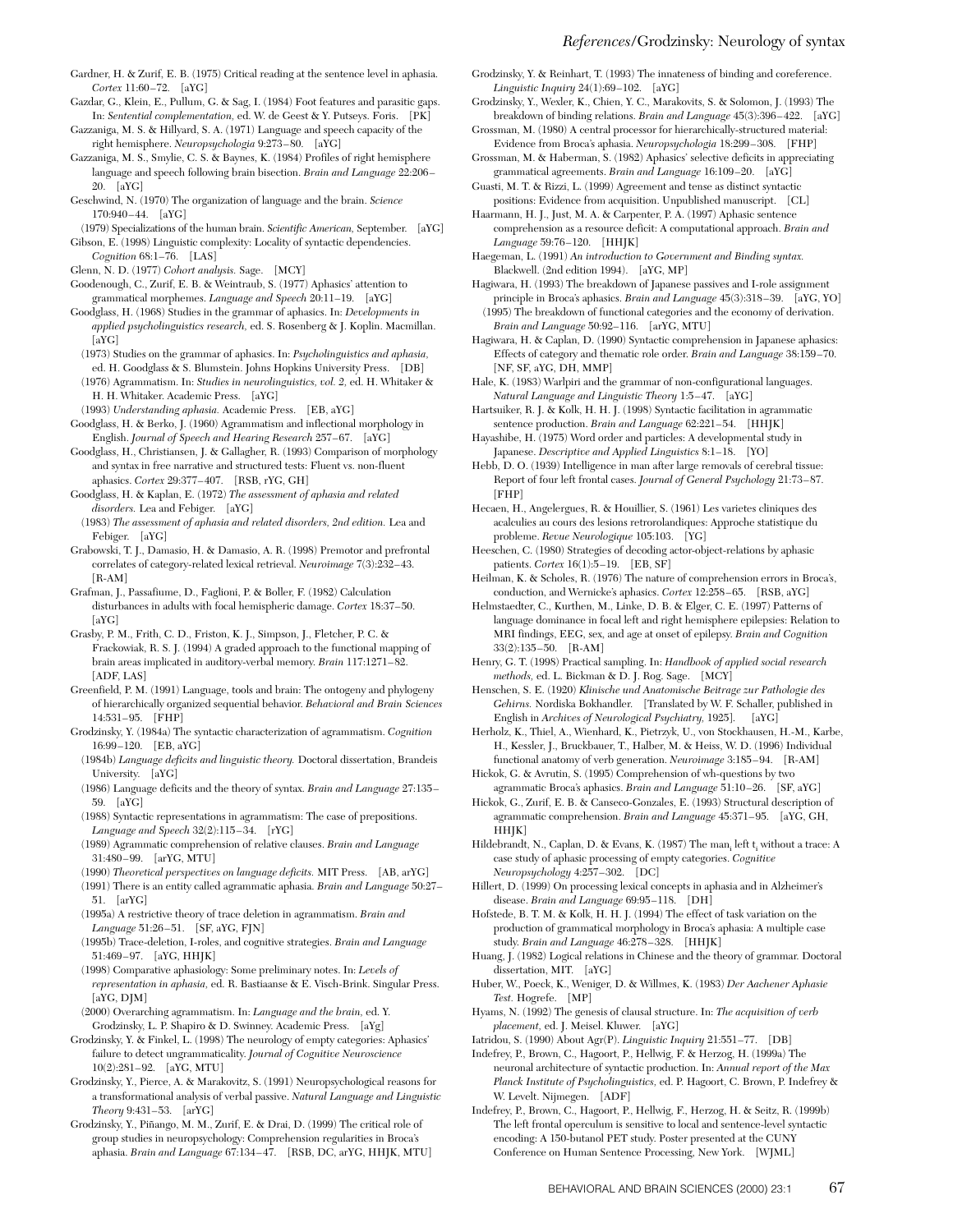Jackendoff, R. (1990) *Semantic structures.* MIT Press. [MMP]

Jaeggli, O. (1986) Passive. *Linguistic Inquiry* 17:587–622. [aYG]

Joanette, Y. & Brownell, H. H., eds. (1990) *Discourse abilities and brain damage.* Springer. [aYG]

- Jonides, J., Schumacher, E. H., Smith, E. E., Lauber, E. J., Awh, E., Satosy, M. & Koeppe, R. A. (1997) Verbal working memory load effect regional brain activation as measured by PET. *Journal of Cognitive Neuroscience* 9:462–75. [aYG, R-AM]
- Just, M. A., Carpenter, P. A., Keller, T. A., Eddy, W. F. & Thulborn, K. R. (1996) Brain activation modulated by sentence comprehension. *Science* 274:114–16. [ADF, aYG, LAS]
- Kaan, E. & Stowe, L. A. (forthcoming) Storage and computation in sentence processing: A neuro-imaging perspective. In: *Storage and computation in the language faculty,* ed. S. G. Noteboom, F. Weerman & F. Wijnen. [LAS]
- Kahn, H. J. & Whitaker, H. A. (1991) Acalculia: An historical review of localization. *Brain and Cognition* 17:102–15. [aYG]
- Kaplan, R. M. & Zaenan, A. (1988) Long-distance dependencies as a case of functional uncertainty. In: Alternative conceptions of phrase structure, ed. M. Baltin & A. Kroch. University of Chicago Press. [MJP]
- (1989) Long-distance dependencies, constituent structure and functional uncertainty. In: *Alternative conceptions of phrase structure,* ed. M. R. Baltin & A. S. Kroch. University of Chicago Press. [PK]
- Kapur, S., Rose, R., Liddle, P. F., Zipursky, R. B., Brown, G. M., Stuss, D., Houle, S. & Tulving, E. (1994) The role of left prefrontal cortex in verbal processing: Semantic processing or willed action? *NeuroReport* 5:2193–96. [ADF]
- Kay, P. & Fillmore, C. J. (1999) Grammatical constructions and linguistic generalizations: The *What's X doing Y?* construction. *Language* 75:1–33. [PK]
- Kayne, R. S. (1994) *The antisymmetry of syntax.* MIT Press. [aYG]
- Kean, M. L. (1980) Grammatical representations and the description of language processing. In: *Biological studies of language,* ed. D. Caplan. MIT Press. [aYG]
- Kempen, G. (1999) Human grammatical coding. Book manuscript. (submitted). [GK]
- Kertesz, A. & McCabe, P. (1975) Intelligence and aphasia: Performance of aphasics on Raven's Colored Progressive Matrices (RCPM). *Brain and Language* 2:387–95. [aYG]
- Kiss, K. É. (1994) Sentence structure and word order: The syntactic structure of Hungarian. In: *Syntax and semantics, vol. 27,* ed. F. Kiefer & K. É. Kiss. Academic Press. [ZB]
- Kitagawa, Y. (1986) Subjects in English and Japanese. Doctoral dissertation, University of Massachusetts at Amherst. [arYG]
- Kluender, R. & Kutas, M. (1993) Bridging the gap: Evidence from ERPs on the processing of unbounded dependencies. *Journal of Cognitive Neuroscience* 5(2):196–214. [aYG]
- Koizumi, M. (1995) Phrase structure in minimalist syntax. MIT dissertation, distributed by MITWPL. [rYG]
- Kolk, H. H. J. (1998) Disorders of syntax in aphasia: Linguistic-descriptive and processing approaches. In: *Handbook of neurolinguistics,* ed. B. Stemmer & H. A. Whitaker. Academic Press. [MTU]
- Kolk, H. H. J. & Hartsuiker, R. J. (1999) Aphasia, prefrontal dysfunction, and the use of word-order. *Behavioral and Brain Sciences* [HHJK]
- Kolk, H. H. J. & Heeschen, C. (1992) Agrammatism, paragrammatism and the management of language. *Language and Cognitive Processes* 7:89–129. [aYG, HHJK, MP]
- Kolk, H. H. J. & van Grunsven, M. M. F. (1985a) Agrammatism as a variable phenomenon. *Cognitive Neuropsychology* 2:347–84. [GH, HHJK]
- (1985b) On parallelism in agrammatism. In: *Agrammatism,* ed. M. L. Kean. Academic Press. [aYG]
- Kolk, H. H. J. & Weijts, M. (1996) Judgments of semantic anomaly in agrammatic patients: Argument movement, syntactic complexity, and the use of heuristics. *Brain and Language* 54:86–135. [HHJK]
- Koopman, H. & Sportiche, D. (1988) The position of subjects. *Lingua* 85:211–58. [arYG]
- Koster, J. (1975) Dutch as an SOV language. *Linguistic Analysis* 1:111–36. [aYG]
- Krams, M., Rushworth, M. F., Deiber, M. P., Frackowiak, R. S. & Passingham, R. E. (1998) The preparation, execution and suppression of copied movements in the human brain. *Experimental Brain Research* 120(3):386–98. [EB]
- Kubo, M. (1990) Japanese passives. Unpublished manuscript, MIT. [aYG]
- Kuroda, S. Y. (1986) Whether we agree or not. *Linguisticae Investigationes* 12:1– 47. [arYG]
- Lapointe, S. G. (1985) A theory of verb form use in agrammatism. *Brain and Language* 24:100–55. [aYG, FJN]
- LeBeer, J. (1998) How much brain does a mind need? Scientific, clinical, and educational implications of ecological plasticity. *Developmental Medicine and Child Neurology* 40:352–57. [FHP]

LeCours, A. R., Mehler, J., Parente, M. A., et al. (1988) Illiteracy and brain damage

3: A contribution to the study of speech and language disorders in illiterates with unilateral brain damage (initial testing). *Neuropsychologia* 26:575–89. [FHP]

- Lecours, R. & Lhermitte, F. (1976) The pure form of phonetic disintegration syndrome (pure anarthia): Anatomo-clinical report of an historical case. *Brain and Language* 3:88–113. [CL]
- Lelekov, T., Dominey, P. F., Chosson-Tiraboschi, C., Ventre-Dominey, J., Labourel, D., Michel, F. & Croisile, B. (submitted) A non-linguistic expression of agrammatic aphasia. [PFD]
- Levine, B. & Rappaport-Hovav, M. (1995) Unaccusativity at the syntax-lexical semantics interface. *Linguistic Inquiry Monograph 26.* MIT Press. [MMP]
- Levine, H. S., Goldstein, F. C. & Spiers, P. A. (1993) Acalculia. In: *Clinical neuropsychology,* ed. K. M. Heilman & E. Valenstein. Oxford University Press. [aYG]
- Lezak, M. D. (1995) *Neuropsychological assessment.* Oxford University Press. [MCY]
- Lichtheim, K. (1885) On aphasia. *Brain* 7:433–84. [aYG]
- Lieberman, P. (1998) *Eve spoke: Human language and human evolution.* W. W. Norton. [DB]
- Linebarger, M. C., Schwartz, M. & Saffran, E. (1983) Sensitivity to grammatical structure in so-called agrammatic aphasics. *Cognition* 13:361–93. [arYG, MMP]
- Lonzi, L. & Luzzatti, C. (1993) Relevance of adverb distribution for the analysis of sentence representation in agrammatic patients. *Brain and Language* 45:306– 17. [aYG, MP]
- Love, R. J. & Webb, W. G. (1992) *Neurology for the speech-language pathologist.* Butterworth-Heinemann. [MCY]
- Love, T. & Swinney, D. (1996) Coreference processing and levels of analysis in object relative construction: Demonstration of antecedent reactivation with the cross modal paradigm. *Journal of Psycholinguistic Research* 25:5–24. [aYG]
- Luchelli, F. & De Renzi, E. (1993) Primary dyscalculia after a medial frontal lesion of the left hemisphere. *Journal of Neurology, Neurosurgery, and Psychiatry* 56:304–307. [aYG]
- Lukatela, K. S., Crain, S. & Shankweiler, D. (1988) Sensitivity to closed-class items in Serbo-Croat agrammatics. *Brain and Language* 13:1–15. [arYG]
- Lukatela, K. S., Shankweiler, D. & Crain, S. (1995) Syntactic processing in agrammatic aphasia by speakers of a Slavic language. *Brain and Language* 49:50–76. [aYG]
- Lutsep, H. L., Wessinger, C. M. & Gazzaniga, M. S. (1995) Cerebral and callosal organisation in a right hemisphere dominant "split brain" patient. *Journal of Neurology, Neurosurgery, and Psychiatry* 59:50–54. [aYG]
- Luzzatti, C., Toraldo, A., Ghirardi, G., Lorenzi, L. & Guarnaschelli, C. (1999) Syntactic comprehension deficits in agrammatism. Theoretical and Experimental Neuropsychology, Montreal, Canada, June 17–19, 1999. [CL]
- MacWhinney, B., Osmán-Sági, J. & Slobin, D. I. (1991) Sentence comprehension in aphasia in two clear case-marking languages. *Brain and Language* 41(2):234–49. [EB]
- Marantz, A. (1995) The minimalist program. In: *Government and binding theory and the minimalist program,* ed. G. Webelhuth. Blackwell. [DB]
- Marie, P. (1906) Révision de la question de l'aphasie: La troisième circonvolution frontale gauche ne joue aucun rôle spécial dans la fonction du langage. *Semain Médicale* 26:241–47. [NFD, CL]
- Marin, O. S. M., Saffran, E. M. & Schwartz, M. F. (1976) Dissociations of language in aphasia: Implications for normal function. *Annals of the New York Academy of Sciences* :868–84. [MTU]
- Mariotti, P., Iuvone, L., Torrioli, M. G. & Silveri, M. C. (1998) Linguistic and nonlinguistic abilities in a patient with early left hemispherectomy. *Neuropsychologia* 36(12):1303–12. [R-AM]
- Marshall, J. C. (1986) The description and interpretation of aphasic language disorder. *Neuropsychologia* 24:5–24. [aYG]
- Martin, A., Haxby, J. V., Lalonde, F. M., Wiggs, C. L. & Ungerleider, L. G. (1995) Discrete cortical regions associated with knowledge of color and knowledge of action. *Science* 270:102–105. [rYG, R-AM]
- Martin, R. C., Wetzel, W. F., Blossom-Stach, C. & Feher, E. (1989) Syntactic loss versus processing deficit: An assessment of two theories of agrammatism and syntactic comprehension deficits. *Cognition* 32:157–91. [SF, aYG]
- Mauner, G., Fromkin, V. & Cornell, T. (1993) Comprehension and acceptability judgments in agrammatism: Disruption in the syntax of referential dependency. *Brain and Language* 45:340–70. [AB, aYG]
- Mazoyer, B. M., Tzourio, N., Frak, V., Syrota, A., Murayama, N., Levrier, O., Salamon, G., Dehaene, S., Cohen, L. & Mehler, J. (1993) The cortical representation of speech. *Journal of Cognitive Neuroscience* 5:467–97. [ADF, aYG, LAS]
- McCarthy, G., Blamire, A. M., Rothman, D. L., Gruetter, R. & Shulman, R. G. (1993) Echo-planar magnetic resonance imaging studies of frontal cortex activation during word generation in humans. *Proceedings of the National Academy of Sciences USA* 90:4952–56. [R-AM]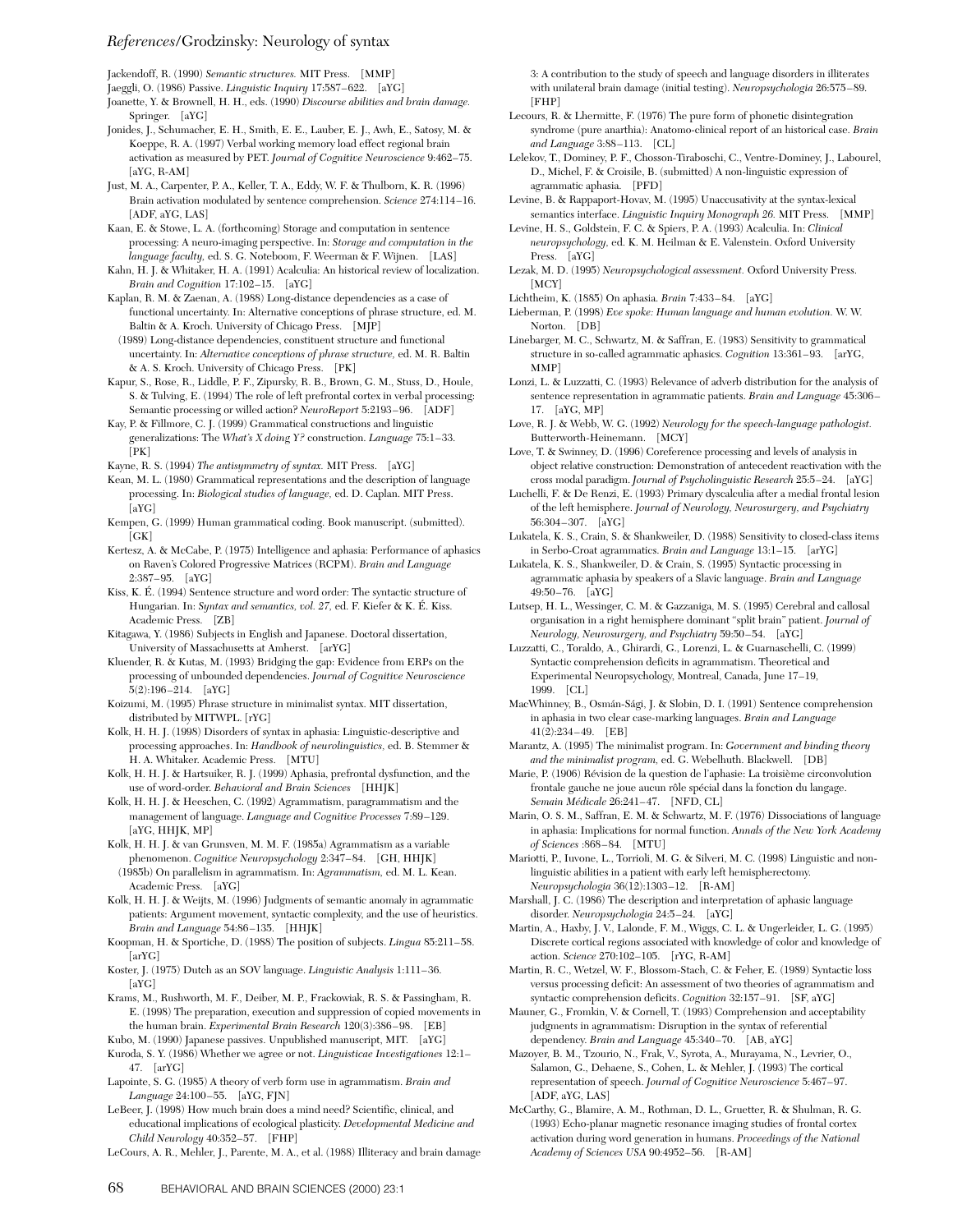- McCloskey, J. (1997) Subjecthood and subject positions. In: *Elements of grammar,* ed. L. Haegeman. Kluwer. [SF]
- McCloskey, M. & Caramazza, A. (1985) Cognitive mechanisms in number processing and calculation: Evidence from dyscalculia. *Brain and Cognition* 4:171–96. [aYG]
- McDonald, M. C. (1989) Priming effects from gaps to antecedents. *Language and Cognitive Processes* 4:35–56. [aYG]
- Menn, L., O'Connor, M., Obler, L. K., Holland, A. L., Centeno, J., Eng, N. & Penn, C. (1995) *Non-fluent aphasia in a multilingual world,* ed. M. J. Ball & R. D. Kent. John Benjamins. [MCY]
- Meyer, M., Friederici, A. D. & von Cramon, D. Y. (1999) Comprehension mechanisms of speech specified by event-related fMRI. Poster presented at the Annual Meeting of the Cognitive Neuroscience Society, Washington, D. C. [WJML]
- Miceli, G., Mazzucchi, A., Menn, L. & Goodglass, H. (1983) Contrasting cases of Italian agrammatic aphasia without comprehension disorders. *Brain and Language* 19:65–97. [aYG, CL]
- Miceli, G., Silveri, M., Romani, C. & Caramazza, A. (1989) Variation in the pattern of omissions and substitutions of grammatical morphemes in the spontaneous speech of so-called agrammatic patients. *Brain and Language* 36:447–92. [arYG, MP-P]
- Mikelic, S., Boskovic, Z., Crain, S. & Shankweiler, D. (1995) Comprehension of nonlexical categories in agrammatism. *Journal of Psycholinguistic Research* 24:299–311. [aYG]
- Milberg, W. & Blumstein, S. (1981) Lexical decision and aphasia: Evidence for semantic processing. *Brain and Language* 14:387–95. [aYG]
- Milberg, W., Blumstein, S. & Dworetsky, B. (1988) Phonological processing and lexical access in aphasia. *Brain and Language* 34(2):279–93. [EB]
- Miyagawa, S. (1997) Against optional scrambling. *Linguistic Inquiry* 28:1. [aYG]
- Mohr, J. P. (1976) Broca's area and Broca's aphasia. In: *Studies in neurolinguistics, vol. 1,* ed. H. Whitaker & H. A. Whitaker. Academic Press. [NFD, ADF, aYG]
- Moutier, F. (1908) *L'aphasie de Broca.* Steinhell. [NFD]
- Müller, R.-A. (1996) Innateness, autonomy, universality? Neurobiological approaches to language. *Behavioral and Brain Sciences* 19:611–75. [DB]
- Müller, R.-A., Rothermel, R. D., Behen, M. E., Muzik, O., Chakraborty, P. K. & Chugani, H. T. (1999) Language organization in pediatric and adult patients with left hemisphere lesion. *Neuropsychologia* 37:545–57. [R-AM]
- Münte, T. F., Heinze, H.-J. & Mangun, G. R. (1993) Dissociation of brain activity related to syntactic and semantic aspects of language. *Journal of Cognitive Neuroscience* 5:335–44. [aYG]
- Murray, D. J., Boudreau, N., Burggraf, K. K., Dobell, L., Guger, S. L., Leask, A., Stanford, L., Tate, T. L. & Wheeler, M. (1999) A grouping interpretation of the modality effect in immediate probed recognition. *Memory and Cognition* 27:234–45. [DJM]
- Murray, D. J., Burhop, J., Centa, S., Chande, N., Oinonen, K., Thomas, T., Wilkie, T. & Farahmand, B. (1998) A partial matching theory of the mirror effect in immediate probed recognition. *Memory and Cognition* 26:1196–213. [DJM]
- Nadeau, S. E. & Gonzalez Rothi, L. J. (1992) Morphologic agrammatism following a right hemisphere stroke in a dextral patient. *Brain and Language* 43:642– 67. [aYG]
- Naeser, M. A., Helm-Estabrooks, N., Haas, G., Auerbach, S. & Srinivasan, M. (1987) Relationship between lesion extent in "Wernicke's area" on computed tomographic scan and predicting recovery of comprehension in Wernicke's aphasia. *Archives of Neurology* 44:73–82. [GH]
- Nagel, N. H., Shapiro, L. P. & Nawy, R. (1994) Prosody and the processing of fillergap sentences. *Journal of Psycholinguistic Research* 23(6):473–85. [aYG]
- Nakai, T., Matsuo, K., Kato, C., Matsuzawa, M., Okada, T., Glover, G. H., Moriyah, T., & Inui, T. A. (1999) Functional magnetic resonance imaging study of listening comprehension of languages in humans at 3 Tesla. *Neuroscience Letters 263(1)*; 33–36. [rYG]
- Nairne, J. S. (1990) A feature model of immediate memory. *Memory and Cognition* 18:251–69. [DJM]
- Neath, I. & Nairne, J. S. (1995) Word-length effects in immediate memory: Overwriting trace decay theory. *Psychonomic Bulletin and Review* 2:429–41.  $[D[M]$
- Nespoulous, J.-L., Dordain, M., Perron-Ska, B., Bub, D., Caplan, D., Mehler, J. & Lecours, A. R. (1988) Agrammatism in sentence production without comprehension deficits: Reduced availability of syntactic structures and/or of grammatical morphemes? A case study. *Brain and Language* 33:273–95. [aYG]
- Neville, H. J., Nicol, L., Barss, A., Forster, K. I. & Garrett, M. F. (1991) Syntactically based sentences processing classes: Evidence from event-related brain potentials. *Journal of Cognitive Neuroscience* 3(2):151–65. [aYG]
- Nicol, J. & Swinney, D. (1989) The role of structure in coreference assignment during sentence comprehension. *Journal of Psycholinguistic Research* 18(1):5–19. [DH, MJP]
- Ogden, J. A. (1988) Language and memory functions after long recovery periods in left- hemispherectomized subjects. *Neuropsychologia* 26:645– 59. [FHP]
- O'Grady, W. (1997) *Syntactic development.* University of Chicago Press. [WO]
- Ojemann, J. G., Buckner, R. L., Akbudak, E., Snyder, A. Z., Ollinger, J. M.,
- McKinstry, R. C., Rosen, B. R., Petersen, S. E., Raichle, M. E. & Conturo, T. E. (1998) Functional MRI studies of word-stem completion: Reliability across laboratories and comparison to blood flow imaging with PET. *Human Brain Mapping* 6(4):203–15. [R-AM]
- Otsu, Y. (1993) Early acquisition of scrambling in Japanese. In: *Language acquisition studies in generative grammar,* ed. T. Hoekstra & B. D. Schwartz. John Benjamins. [YO]
- Ouhalla, J. (1991) *Functional categories and parametric variation.* Routledge. [MTU]
- Papanicolaou, A. C., Moore, B. D., Deutsch, G., Levine, H. S. & Eisenberg, H. M. (1988) Evidence for right-hemisphere involvement in recovery from aphasia. *Archives of Neurology* 45:1025–29. [FHP]
- Paulesu, E., Frith, C. D., Bench, C. J., Bottini, G., Grasby, G. & Frackowiak, S. J. (1993) Functional anatomy of working memory: The articulatory loop. *Journal of Cerebral Blood Flow and Metabolism* 13:551. [ADF]
- Paulesu, E., Frith, C. D. & Frackowiak, R. S. (1993) The neural correlates of the verbal component of working memory. *Nature* 362(6418):342–45. [R-AM, MP-P, LAS]
- Paulesu, E., Goldacre, B., Scifo, P., Cappa, S. E., Gilardi, M. C., Perani, D. & Fazio, F. (1997) Functional heterogeneity of left inferior frontal cortex as revealed by fMRI. *NeuroReport* 8:2011–16. [MP-P]
- Penhune, V. B., Zatorre, R. J. & Evans, A.-C. (1998) Cerebellar contributions to motor timing: A PET study of auditory and visual rhythm reproduction. *Journal of Cognitive Neuroscience* 10:752–65. [ADF]
- Penke, M. (1998) *Die Grammatik des Agrammatismus: Eine linguistische Untersuchung zu Wortstellung und Flexion bei Broca-Aphasie.* Niemeyer. [MP]
- Penney, C. G. (1989) Modality effects and the structure of short-term verbal memory. *Memory and Cognition* 17:398–422. [DJM]
- Perani, D., Cappa, S. F., Bettinardi, V., Bressi, S., Gorno-Tempini, M. L., Matarrese, M. & Fazio, F. (1995) Different neural networks for the recognition of biological and man-made entities. *NeuroReport* 6:1637–41. [MP-P]
- Perani, D., Cappa, S. F., Schnur, T., Tettamanti, M., Collina, S., Rosa, M. & Fazio, F. (in press) Grammatical categories in the brain. *Brain.* [MP-P]
- Perani, D., Schnur, T., Tettamanti, M., Gorno-Tempini, M., Cappa, S. F. & Fazio, F. (1999) Word- and picture-matching: A PET study of semantic category effects. *Neuropsychologia* 37:293–306. [rYG, MP-P]
- Pesetsky, D. (1987) Wh-in situ and unselective binding. In: *The representation of (in-) definiteness,* ed. E. Reuland & A. Meulen. MIT Press. [aYG] (1995) *Zero syntax.* MIT Press. [aYG, MMP]
- Petersen, S. E., Fox, P. T., Posner, M. I., Mintun, M. & Raichle, M. E. (1989) Positron emission tomographic studies of the processing of single words. *Journal of Cognitive Neuroscience* 1(2):153–70. [R-AM]
- Pickering, M. (1993) Direct association and sentence processing: A reply to Gorrell and to Gibson and Hickok. *Language and Cognitive Processes* 8:163–96. [MJP]
- Pickering, M. & Barry, G. (1991) Sentence processing without empty categories. *Language and Cognitive Processes* 6:229–59. [PK, MJP]
- Pickering, M. J. & Branigan, H. P. (1999) Syntactic priming in language production. *Trends in Cognitive Sciences* 3:136–41. [MJP]
- Pierce, A. (1989) *On the emergence of syntax: A cross-linguistic study.* Ph. D. dissertation, Massachusetts Institute of Technology. [JS]
- Piñango, M. M. (1998) Some syntactic and semantic operations and their neurological underpinnings. Doctoral dissertation, Brandeis University. [MMP] (1999) Syntactic displacement in Broca's aphasia comprehension. In: *Grammatical disorders in aphasia: A neurolinguistic perspective,* ed. R.
- Bastiaanse & Y. Grodzinsky. Whurr. [NF] Piñango, M. M., Zurif, E. & Jackendoff, R. (1999) Real-time processing implications of enriched composition at the syntax-semantics interface. J*ournal of Psychlinguistic Research* 28:395–414. [aYG]
- Poeppel, D. & Wexler, K. (1993) The full competence hypothesis. *Language* 69:1– 33. [aYG]
- Pöppel, E. (1970) Excitability cycles in central intermittency. *Psychological Forschung* 34:1–9. [ES]
- (1978) Time perception. In: *Handbook of sensory physiology,* ed. R. Held, W. H. Leibowitz & H. L. Teuber. Springer Verlag. [ES]
- (1994) Temporal mechanisms in perception. *International Journal of Neurobiology* 37:185–202. [ES]
- (1997) A hierarchical model of temporal perception. *Trends in Cognitive Sciences* 1:56–61. [ES]
- Pollard, C. & Sag, I. A. (1994) *Head-driven phrase structure grammar.* University of Chicago Press and CSLI Publications. [PK, MJP]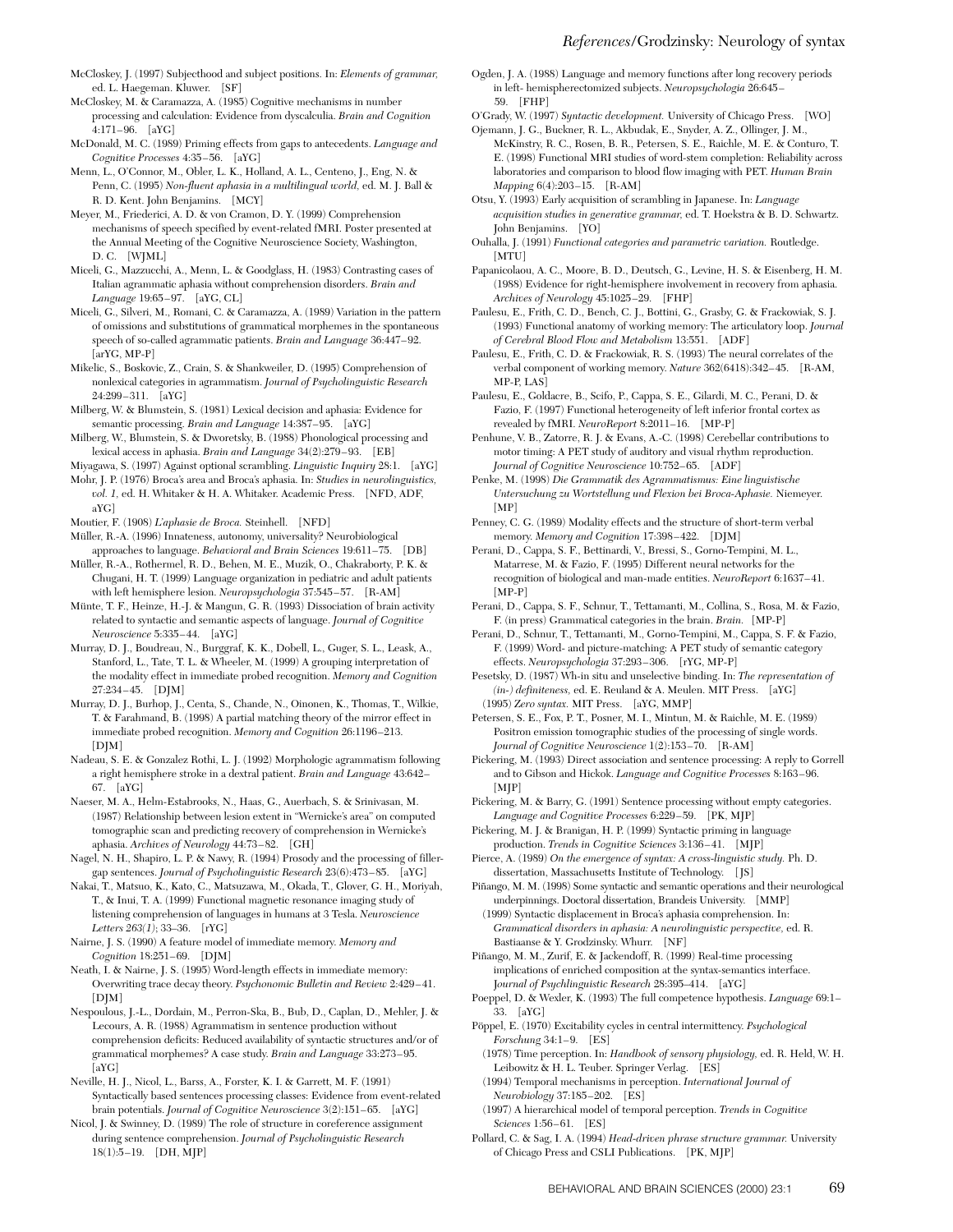Pollock, J.-Y. (1989) Verb movement, universal grammar and the structure of IP. *Linguistic Inquiry* 20:365–424. [DB, NF, aYG, FJN] (1997) Notes on clause structure. In: *Elements of grammar: Handbook of*

*generative syntax,* ed. L. Haegeman. Kluwer. [FJN] Prather, P., Shapiro, L., Zurif, E. & Swinney, D. (1991) Real-time examinations of

- lexical processing in aphasics. *Journal of Psycholinguistic Research* 20(3):271– 81. [EB]
- Prather, P., Zurif, E., Love, T. & Brownell, H. (1997) Speed of lexical activation in nonfluent Broca's aphasia and fluent Wernicke's aphasia. *Brain and Language* 59:391–411. [MMP]
- Previc, F. H. (1991) A general theory concerning the prenatal origins of cerebral lateralization in humans. *Psychological Review* 98:299–334. [FHP] (in press) Dopamine and the origins of human intelligence. *Brain and Cognition.* [FHP]
- Previc, F. H. & Murphy, S. J. (1997) Vertical eye movements during mental tasks: A re-examination and hypothesis. *Perceptual and Motor Skills* 84:835– 47. [FHP]
- Price, C. J., Wise, R. J. S., Watson, J. D. G., Patterson, K., Howard, D. & Frackowiak, R. S. J. (1994) Brain activity during reading: The effects of exposure duration and task. *Brain* 117:1255–69. [ADF]
- Rademacher, J., Galaburda, A. M., Kennedy, D. N., Filipek, P. A. & Caviness, V. S., Jr. (1992) Human cerebral cortex: Localization, parcellation, and morphometry with magnetic resonance imaging. *Journal of Cognitive Neuroscience* 4:352–74. [DC]
- Rao, P. R. (1994) The aphasia syndromes: Localization and classification. *Topics in Stroke Rehabilitation* 1:1–13. [MCY]
- Rapcsak, S. Z., Beeson, P. & Rubens, A. B. (1991) Writing with the right hemisphere. *Brain and Language* 41:510–30. [aYG]
- Rasmussen, T. & Milner, B. (1977) The role of early left brain injury in determining lateralization of cerebral speech functions. *Annals of the New York Academy of Sciences* 299:355–69. [R-AM]
- Rey, M., Dellatolas, G., Bancaud, J. & Talairach, J. (1988) Hemispheric lateralization of motor and speech functions after early brain lesions: Study of 73 epileptic patients with intracarotid amytal test. *Neuropsychologia* 26:167– 72. [R-AM]
- Rice, M. & Wexler, K. (1996) Toward tense as a clinical marker of Specific Language Impairment (SLI) in English speaking children. *Journal of Speech and Hearing Research* 39:1238–57. [CL]
- Rizzi, C. (1985) Two notes on the linguistic interpretation of Broca's aphasia. In: *Agrammatism,* ed. M.-L. Kean. Academic Press. [DH]
- Rizzi, L. (1990) *Relativized minimality.* MIT Press. [arYG, MTU] (1994) Some notes on linguistic theory and language development: The case of
- root infinitives. *Language Acquisition* 3:371–93. [aYG] Rizzolatti, G. & Arbib, M. A. (1998) Language within our grasp. *Trends in*
- *Neurosciences* 21(5):188–94. [FD, MTU]
- Rosselli, M. & Ardila, A. (1989) Calculation deficits in patients with right and left hemisphere damage. *Neuropsychologia* 27(5):607–17. [aYG]
- Saddy, D. (1995) Variables and events in the syntax of agrammatic speech. *Brain and Language* 50(2):135–50. [SF, aYG]
- Saffran, E. M., Schwartz, M. F. & Marin, O. S. M. (1980) The word-order problem in agrammatism: II. Production. *Brain and Language* 10:263–80. [aYG, HHJK]
- Sag, I. A. (1999) Not a trace (manuscript). (http://www-csli.stanford.edu/~sag/ sag.html) [PK]
- Sag, I. A. & Fodor, J. D. (1994) Extraction without traces. *West Coast Conference on Formal Linguistics 13.* CSLI Publications. [PK]
- Saito, M. (1985) Some asymmetries in Japanese and their theoretical implications. Doctoral dissertation, Massachusetts Institute of Technology. [aYG]
- Saito, M. & Hoji, H. (1983) Weak crossover and move-a in Japanese. *Natural Language and Linguistic Theory* 1(2):261–80. [aYG]
- Sano, K. (1977) An experimental study on the acquisition of Japanese simple sentences and cleft sentences. *Descriptive and Applied Linguistics* 10:213– 33. [YO]
- Schlosser, M. J., Aoyagi, N., Fulbright, R. K., Gore, J. C. & McCarthy, G. (1998) Functional MRI studies of auditory comprehension. *Human Brain Mapping* 6:1–13. [GH]
- Schubotz, R., Friederici, A. D. & von Cramon, D. Y. (1999) Brain activations during timing revealed by functional MRI. *Journal of Cognitive Neuroscience, Suppl.*:100. [ADF]
- Schwartz, M. F., Linebarger, M. C. & Saffran, E. M. (1985) The status of the syntactic deficit theory of agrammatism. In: *Agrammatism,* ed. M. L. Kean. Academic Press. [DB]
- Schwartz, M. F., Linebarger, M. C., Saffran, E. M. & Pate, D. C. (1987) Syntactic transparency and sentence interpretation in aphasia. *Language and Cognitive Processes* 2:85–113. [aYG]
- Schwartz, M. F., Saffran, E. M. & Marin, O. S. M. (1980) The word-order problem in agrammatism: I. Comprehension. *Brain and Language* 10:249–62. [aYG, GH, DH, HHJK]
- Seidenberg, M. S. (1997) Language acquisition and use: Learning and applying probabilistic constraints. *Science* 275(5366):1599–603. [aYG]
- Selnes, O. A., Pestronk, A., Hart, J. & Gordon, B. (1991) Limb apraxia without aphasia from a left-sided lesion in a right-handed patient. *Journal of Neurology, Neurosurgery, and Psychiatry* 54:734–37. [aYG]
- Shapiro, L. P., Gordon, B., Hack, N. & Killackey, J. (1993) Verb-argument structure processing in complex sentences in Broca's and Wernicke's aphasia. *Brain and Language* 45(3):423–47. [arYG]
- Shapiro, L. P. & Levine, B. A. (1990) Verb processing during sentence comprehension in aphasia. *Brain and Language* 38:21–47. [SE, arYG]
- Shapiro, L. P. & Thompson, C. K. (1994) The use of linguistic theory as a framework for treatment studies in aphasia. In: *Clinical aphasiology, vol. 22,* ed. P. Lemme. [aYG]
- Shaywitz, B. A., Pugh, K. R., Constable, R. T., Shaywitz, S. E., Bronen, R. A., Fulbright, R. K., Shankweiler, D. P., Katz, L., Fletcher, J. M., Skudlarski, P. & Gore, J. C. (1995) Localization of semantic processing using functional resonance imaging. *Human Brain Mapping* 2:149–58. [ADF]
- Shlonsky, U. (1997) *Clause structure and word order in Hebrew and Arabic.* Oxford University Press. [NF]
- Sidtis, J. J. Volpe, B. T., Wilson, D. H., Rayport, M. & Gazzaniga, M. S. (1981) Variability in right hemisphere language function after callosal section: Evidence from a continuum of generative capacity. *Journal of Neuroscience* 1:323–31. [aYG]
- Signoret, J., Castaigne, P., Lehrmitte, F., Abelanet, R. & Lavorel, P. (1984) Rediscovery of Leborgne's brain: Anatomical description with CT scan. *Brain and Language* 22:303–19. [NFD]
- Siloni, T. & Friedemann, M.-A. (1994) PartP is not AGRP. Unpublished manuscript. [rYG]
- Simonds, R. J. & Scheibel, A. B. (1989) The postnatal development of the motor speech area: A preliminary study. *Brain and Language* 37:42–58. [FHP]
- Smith, E. E., Frith, C. D. & Frackowiak, R. S. J. (1996) Dissociating verbal and spatial working memory. *Cerebral Cortex* 6:11–20. [LAS]
- Smith, E. E. & Jonides, J. (1997) Working memory: A view from neuroimaging. *Cognitive Psychology* 33:5–42. [rYG, FHP, MTU]
- Smith, M. D. (1980) Memory and problem-solving in aphasia. *Cortex* 16:51–66. [aYG]
- Steedman, M. (1993) Categorial grammar. *Lingua* 90:221–58. [WO]
- Stowe, L. A. (1986) Parsing WH-constructions: Evidence for on-line gap location. *Language and Cognitive Processes* 1:27–45. [aYG]
- Stowe, L. A., Broere, C. A. J., Paans, A. M. J., Wijers, A. A., Mulder, G., Vaalburg, W. & Zwarts, F. (1998) Localizing cognitive components of a complex task: Sentence processing and working memory. *NeuroReport* 9:2995–99. [LAS]
- Stowe, L. A., Wijers, A. A., Willemsen, A. T. M., Reuland, E., Paans, A. M. J. & Vaalburg, W. (1994) PET studies of language: An assessment of the reliability of the technique. *Journal of Psycholinguistic Research* 23:499–527. [LAS]
- Stowe, L. A., Withaar, R. G., Wijers, A. A., Broere, C. A. J. & Paans, A. M. J. (in press) Encoding and storage in working memory during sentence comprehension. In: *Sentence processing and the lexicon: Formal, computational and experimental perspectives,* ed. P. Merlo & S. Stevenson. Research in Computational Psycholinguistics Series. John Benjamins. [LAS]
- Stromswold, K. (1996) Does the VP-internal subject stage really exist? Paper presented at the 21st Annual Boston University Conference on Language Development. Boston University, Boston, MA. [JS]
- Stromswold, K., Caplan, D., Alpert, N. & Rauch, S. (1996) Localization of syntactic comprehension by positron emission tomography. *Brain and Language* 52:452–73. [ADF, aYG, WJML, R-AM, LAS]
- Strub, R. & Geschwind, N. (1974) Gerstmann syndrome without aphasia. *Cortex* 10:378–87. [aYG]
- Sundet, K. & Engvik, H. (1985) The validity of aphasia subtypes. *Scandinavian Journal of Psychology* 26:219–26. [MCY]
- Swinney, D., Ford, M., Frauenfelder, U. & Bresnan, J. (1988) On the temporal course of gap-filling and antecedent assignment during sentence comprehension. In: *Language structure and processing,* ed. B. Grosz, R. Kaplan, M. Macken & I. Sag. CSLI. [aYG]
- Swinney, D. & Nicol, J. (1989) The role of structure in conference assignment during sentence comprehension. *Journal of Psycholinguistic Research* 18(1):5–19. [aYG]
- Swinney, D. & Osterhout, L. (1990) Inference generation during auditory language comprehension. *The Psychology of Learning and Motivation* 25:17– 33. [aYG]
- Swinney, D. & Zurif, E. (1995) Syntactic processing in aphasia. *Brain and Language* 50:225–39. [aYG]
- Swinney, D., Zurif, E. B. & Nicol, J. (1989) The effects of focal brain damage on sentence processing. An examination of the neurological organization of a mental module. *Journal of Cognitive Neuroscience* 1:25–37. [aYG]
- Swinney, D., Zurif, E., Prather, P. & Love, T. (1996) Neurological distribution of processing resources underlying language comprehension. *Journal of Cognitive Neuroscience* 8:174–84. [DC]